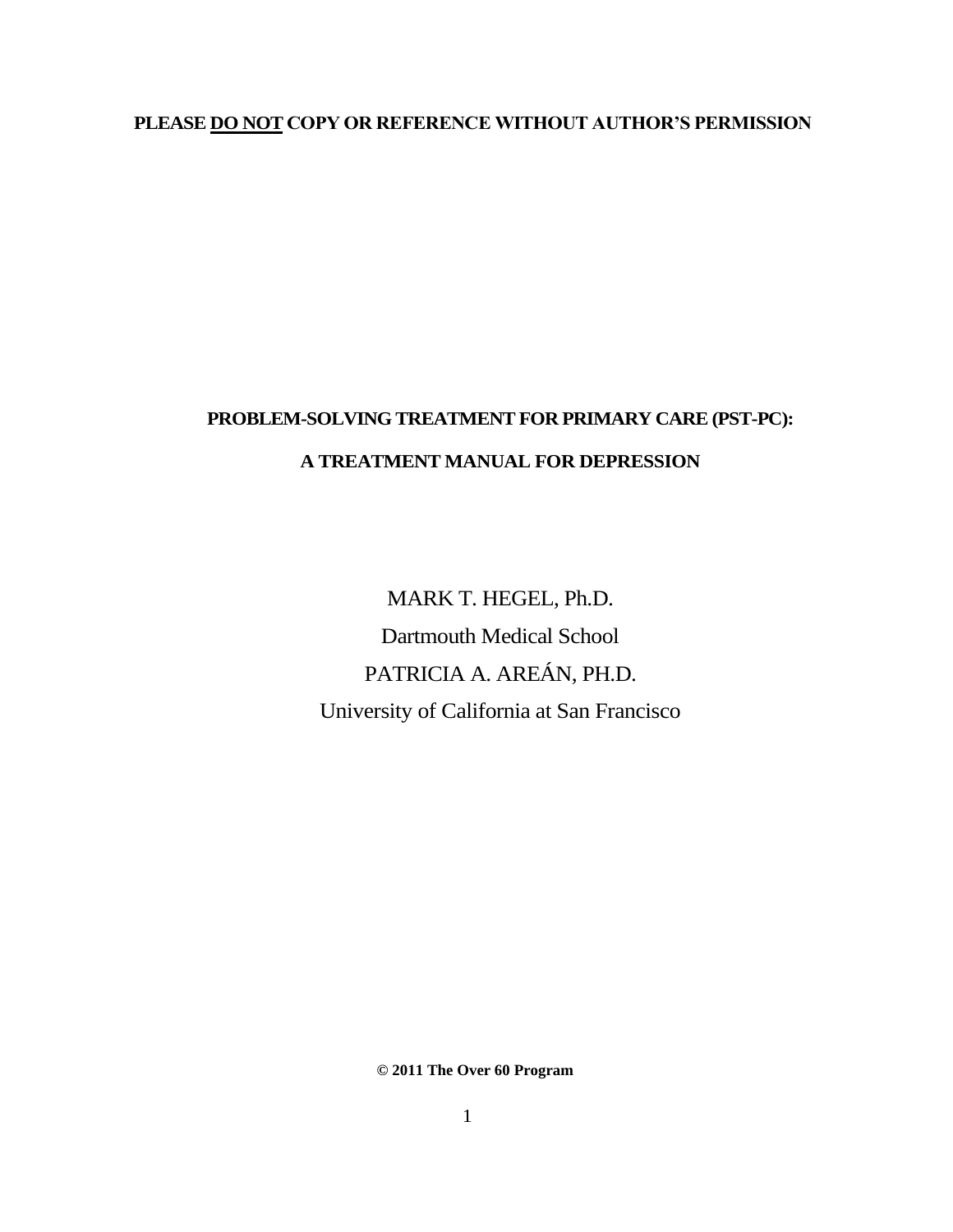# **TABLE OF CONTENTS**

| <b>Acknowledgements</b>                                                             | 3   |
|-------------------------------------------------------------------------------------|-----|
| Foreword                                                                            | 4   |
| <b>PST-PC Training Program</b>                                                      | 6   |
| <b>Chapter 1</b>                                                                    | 9   |
| Support for Problem-Solving Treatment from Empirical Research                       |     |
| <b>Chapter 2</b>                                                                    | 21  |
| Creating a Therapeutic Relationship and Building the Rationale for PST-PC Session 1 |     |
| <b>Chapter 3</b>                                                                    | 38  |
| The Seven Stages of PST-PC Treatment                                                |     |
| <b>Chapter 4</b>                                                                    | 71  |
| Conducting PST-PC Sessions Two Through Six                                          |     |
| <b>Chapter 5</b>                                                                    | 77  |
| Facilitating an Appropriate Problem Solving Orientation for PST-PC                  |     |
| <b>Chapter 6</b>                                                                    | 85  |
| PST-PC Group for Maintenance of Therapeutic Response                                |     |
| <b>Chapter 7</b>                                                                    | 105 |
| <b>Special Populations</b>                                                          |     |
| <b>References</b>                                                                   | 114 |
| <b>Appendices</b>                                                                   | 121 |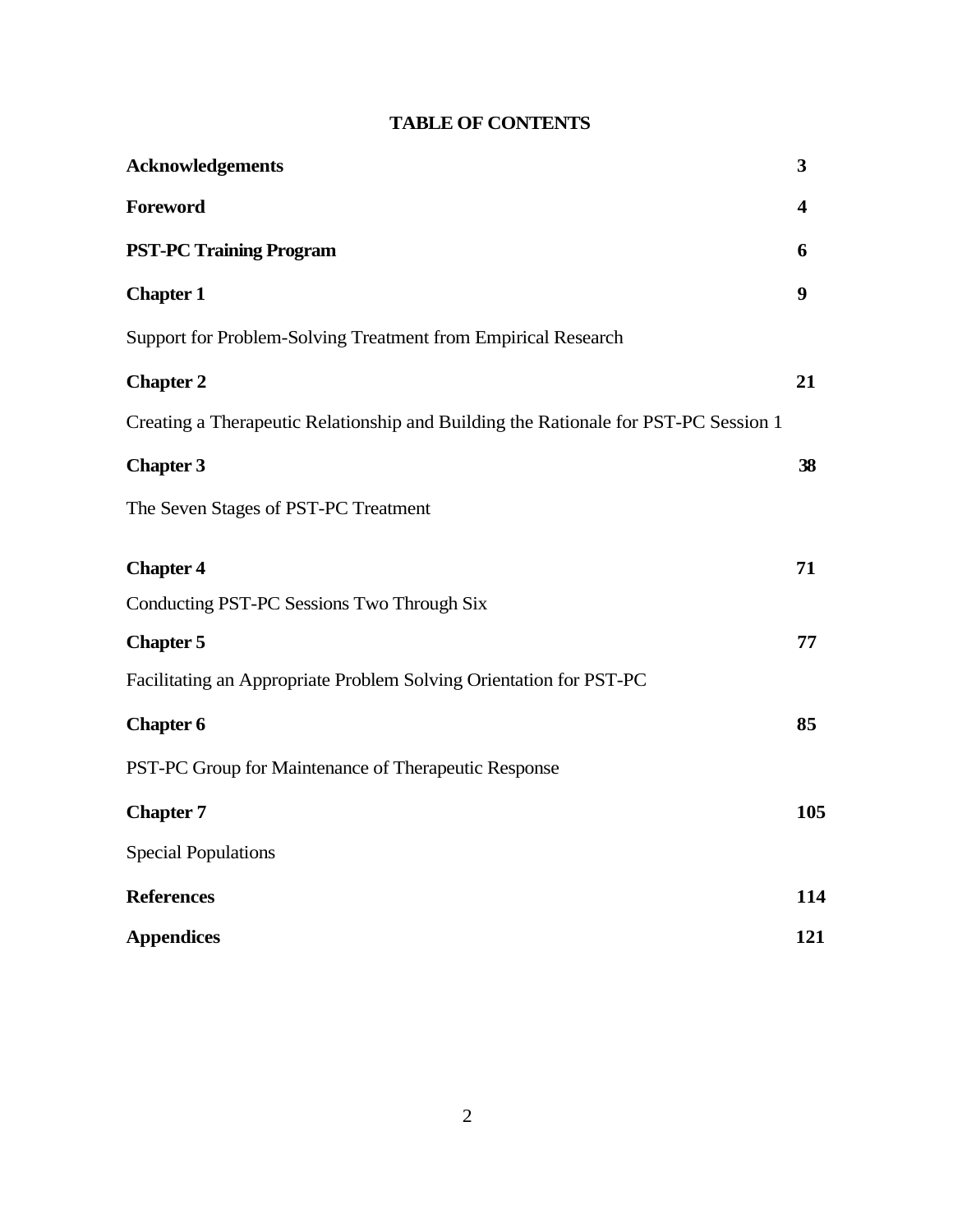## **ACKNOWLEDGEMENTS**

Funding for the preparation of this manual was provided in part by the John A. Hartford Foundation and the California Healthcare Foundation. We are extremely grateful for the enthusiastic endorsement of our efforts from Christopher Langston, Ph.D. of the Hartford Foundation and Jurgen Unützer, M.D., MPH of the UCLA Neuropsychiatric Institute. We thank the many colleagues, therapists and students who reviewed earlier versions of the manual and provided insightful comments, which were incorporated into the final version.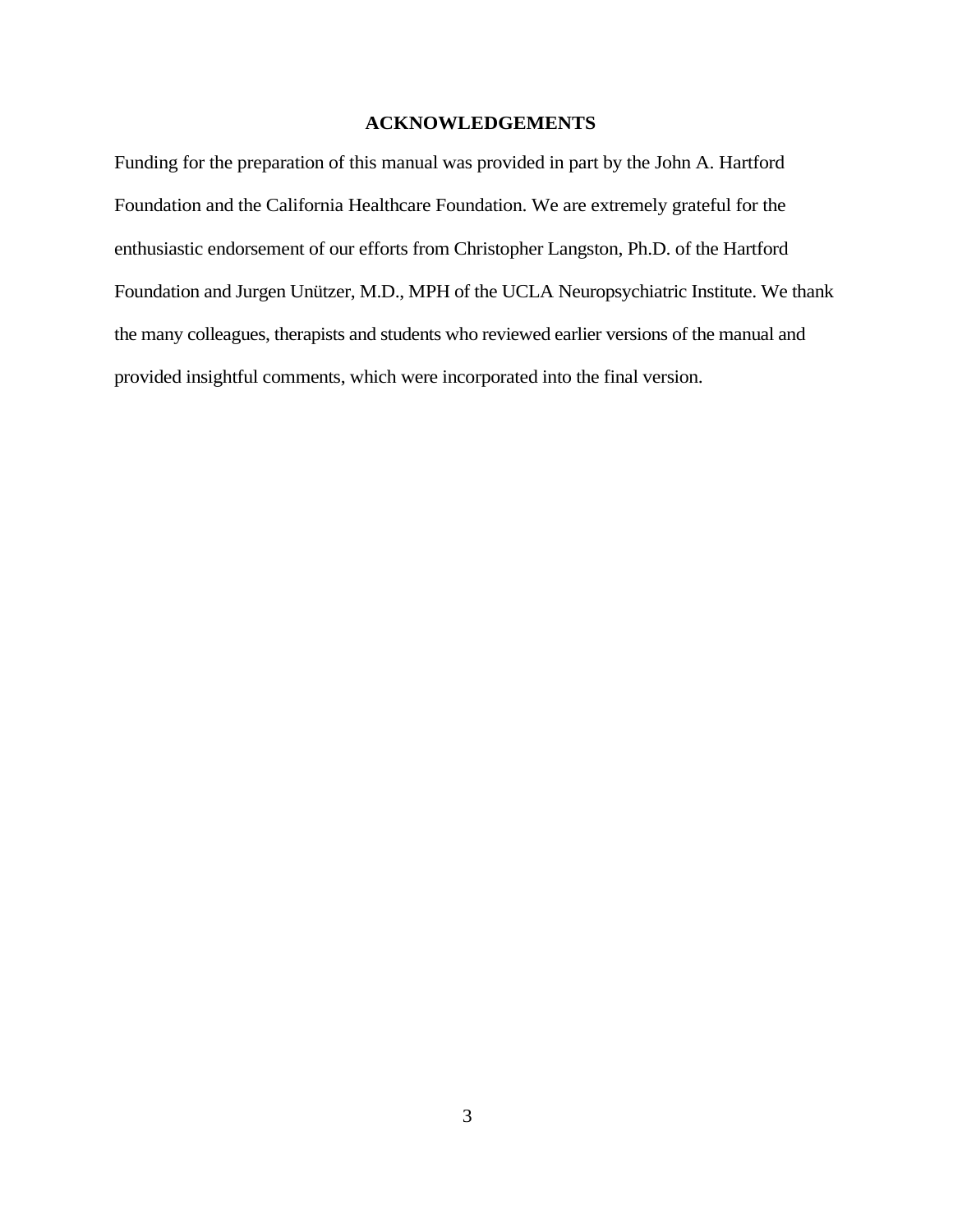#### **FOREWORD**

This treatment manual is the result of approximately 10 years of effort from a number of persons. An initial manual was produced by Laurence Mynors-Wallis and Dennis Gath in the UK for their research with depression and other emotional syndromes in primary care. As a result of the efforts of the John A. Hartford Foundation and the John D. and Katharine T. MacArthur Foundation, under the leadership of James Barrett, PST-PC was imported to the United States. Mark Hegel and colleagues conducted the first wave of modifications and elaborations to the manual for a series of studies with minor depression in primary care. For project IMPACT, jointly funded by the John A. Hartford Foundation and the California Healthcare Foundation, and under the able leadership of Jurgen Unützer, Hegel and Patricia

Areán have now further modified and elaborated the intervention for study with older populations with major depression and/or dysthymia in primary care. Each step along the way has been informed by working with the wonderful therapists and depression clinical specialists from each of the studies. At this point we have trained many PST-PC therapists, but they have also challenged us to continue to refine our teaching trade. This reciprocal process has led to what we hope is an informative and useful treatment manual.

One important point deserves to be made before beginning to read this manual. The treatment manual is a starting point to training, and only a starting point. Having read the treatment manual does not qualify the reader as a PST-PC therapist. Reading and doing are two different things, and we have found that merely understanding the principles and procedures in this manual is not sufficient to allow the reader to practice PST-PC in a competent fashion. The following section (The PST-PC Training Program) outlines the PST-PC training program used in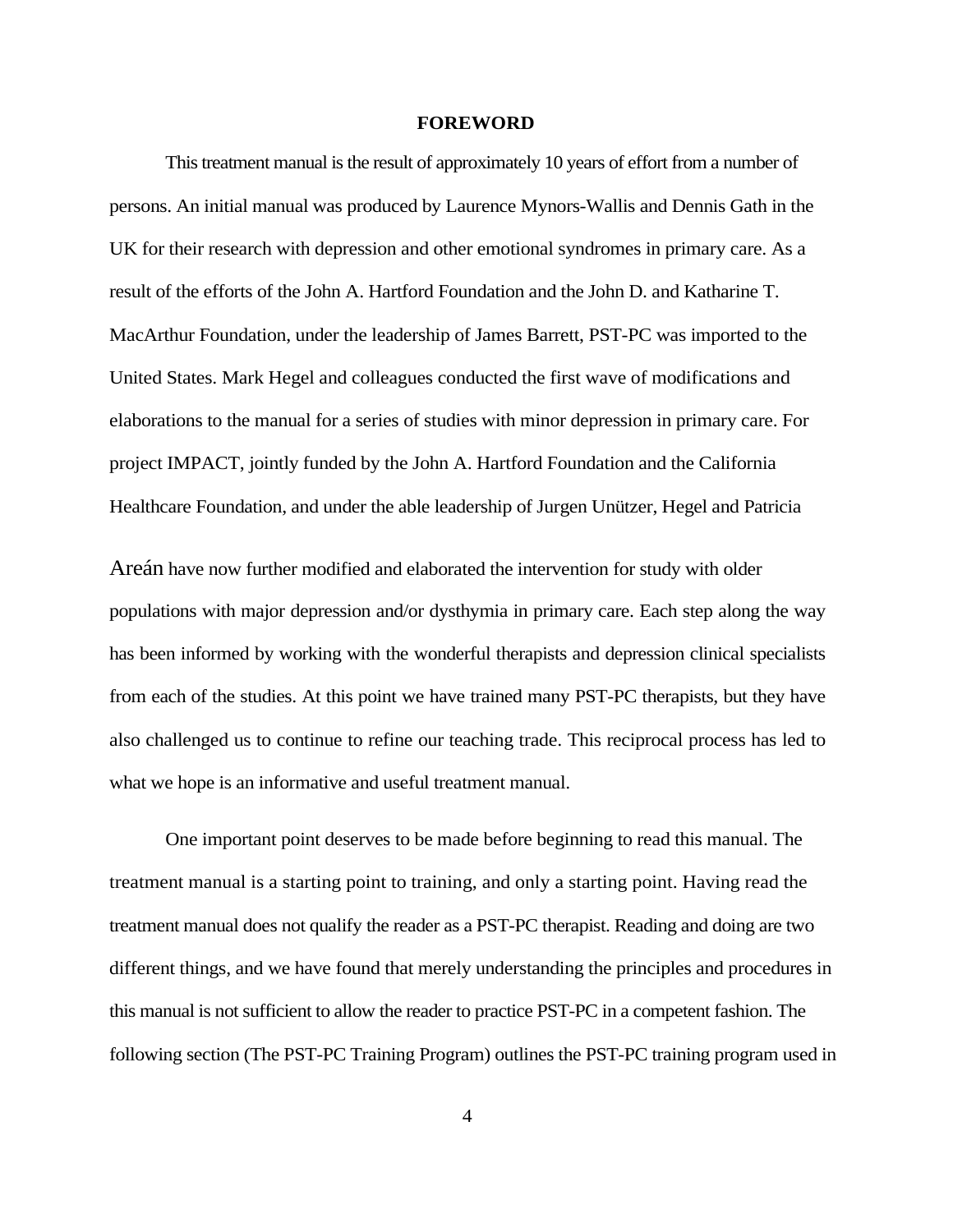our research and with other persons and organizations working with us for training. If the reader determines, after having read the manual, that they would like to proceed to full certification for PST-PC administration, then we encourage them to contact us at the locations indicated in the following section.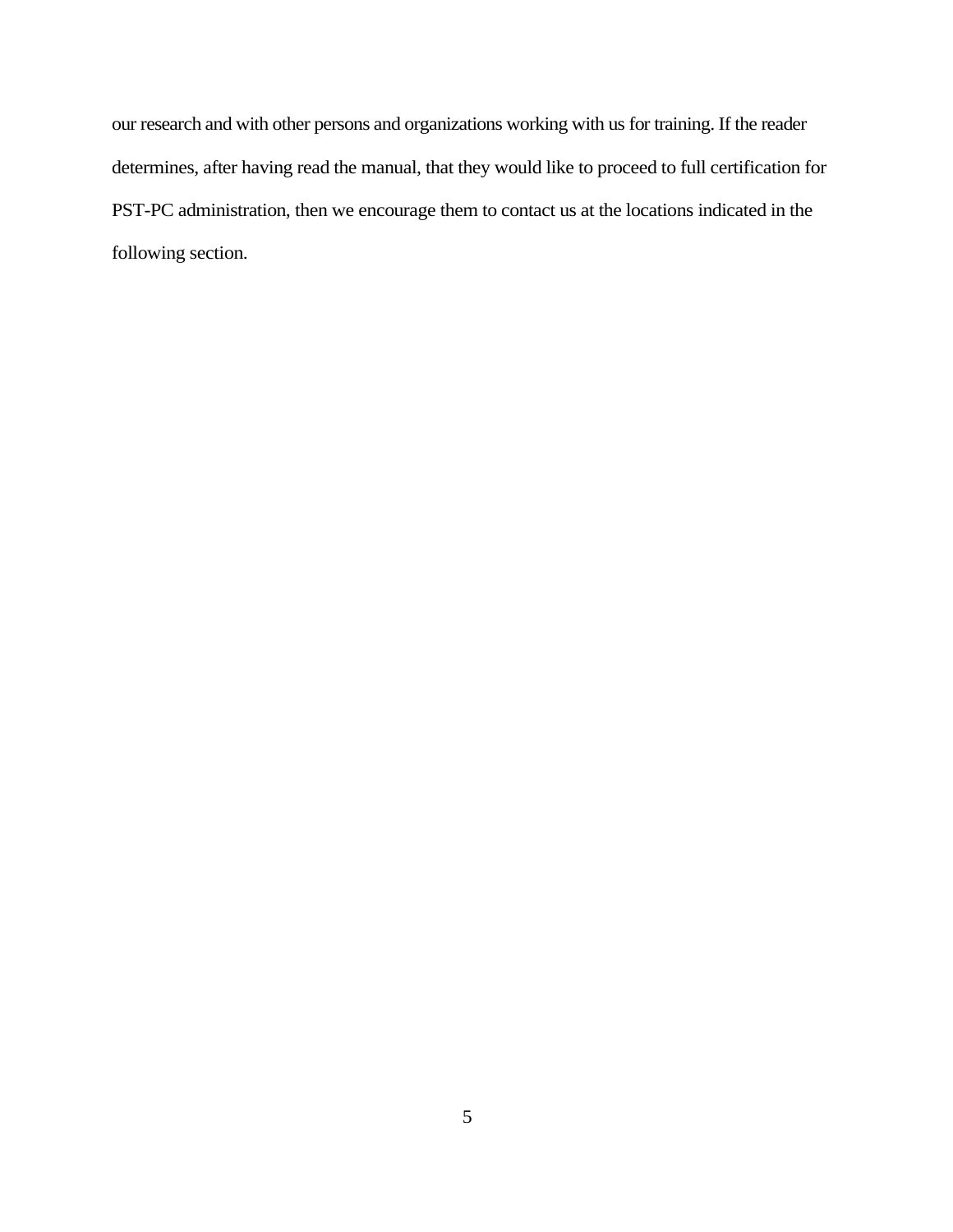## **THE PST-PC TRAINING PROGRAM**

The PST-PC training program has two parts:

#### **Part I**. Treatment Manual and Workshops: PST-PC trainees receive a PST-PC Treatment

Manual that has been designed, evaluated and revised in the context of controlled effectiveness studies in primary care. Trainees attend an eight-hour workshop (or two

four-hour workshops on consecutive days) at one of our training centers under the direction of a certified PST-PC trainer. During the first half of the workshop trainees will receive didactic instruction in PST-PC theory, efficacy data and Session 1 introductory procedures. They will view a demonstration videotape and then have an opportunity for supervised role play of Session 1 introductory procedures. During the second half of the workshop trainees learn the additional PST-PC treatment procedures, view a

demonstration videotape of these procedures, and then role-play treatment sessions. Workshops must be taken in sequence, either individually or together. (CME Credit: 4 hours for each Workshop)

**Part II.** Learning Case Supervision and PST-PC Certification: After completing the workshop(s), trainees go on to complete two to five Learning Cases (number to be determined by the trainer prior to training and based upon the trainee's experience level and requisite skill level) at their home clinic. Trainees audiotape or videotape two sessions from each Learning Case. These tapes are reviewed by the certified PST-PC trainer and phone supervision is provided. All Learning Cases must be completed within 6-months of completing the workshop.

(CME Credit: 6 hours)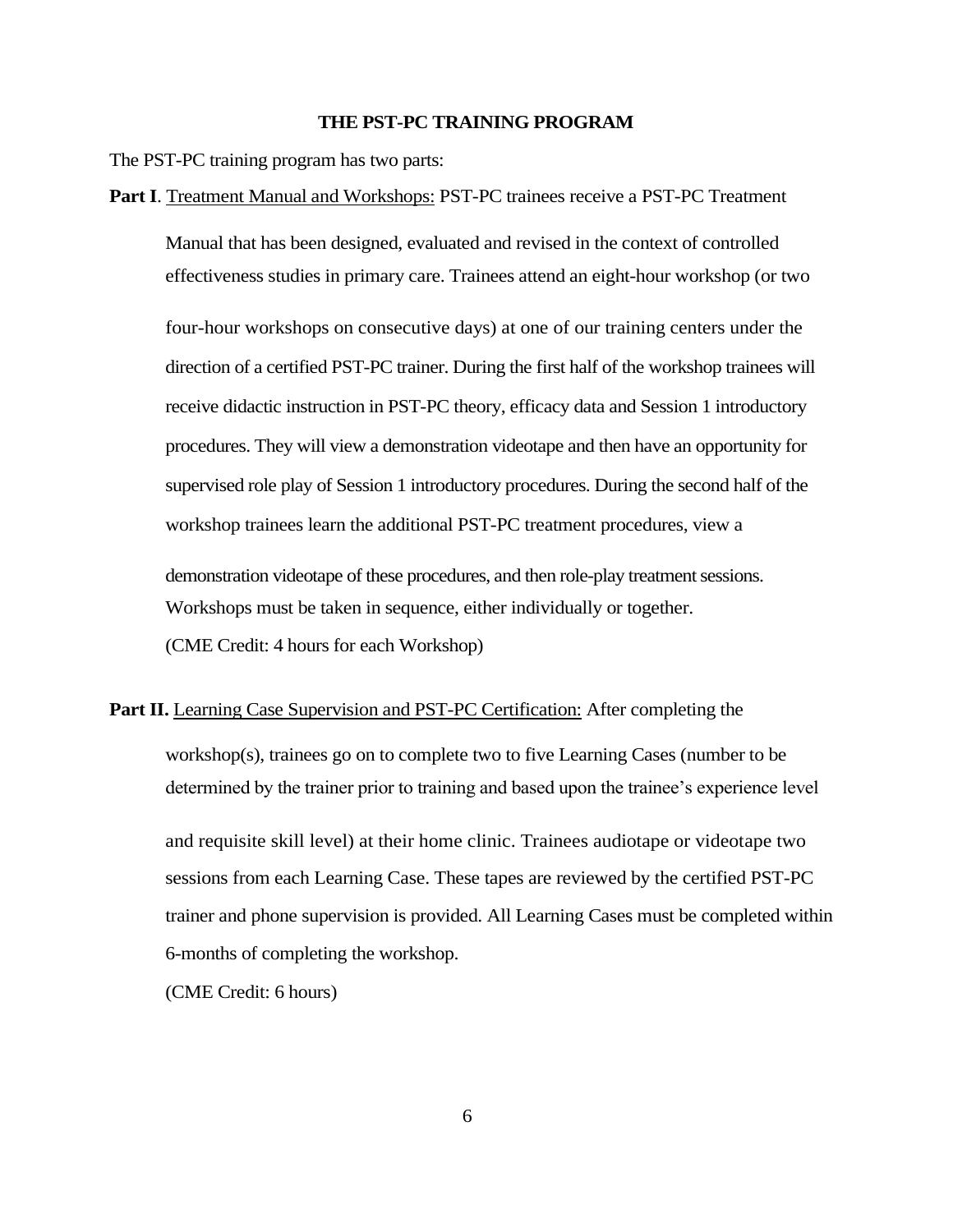## **PST-PC Certification:**

Upon satisfactory completion of this two-step training program trainees receive certification as a PST-PC Therapist. Trainees may receive credit for either half of the Workshop (4 hours each), taken in sequence, either individually or together, but the Learning Cases cannot be started until the entire Workshop is completed.

**Target Audience:** Psychologists, Nurses, Physician's Assistants, Social Workers, and Physicians. Nurses and PA's must have at least two years of clinical experience following their terminal

degree.

## **PST-PC Training Program Goals and Objectives:**

Goals: Participants will learn the background scientific basis and the practical application skills for PST-PC.

Objectives: At the end of this program the participants will be able to:

- 1.Describe the theoretical and scientific basis for PST-PC.
- 2.Demonstrate the specific procedures of an introductory PST-PC session.
- 3.Describe the specific stages of a PST-PC treatment session.
- 4.Demonstrate the specific procedures of a PST-PC treatment session.

## **Tuition and Other Expenses:**

Participants are responsible for their expenses for travel, lodging and meals. Information on local lodging and transportation options is available upon request.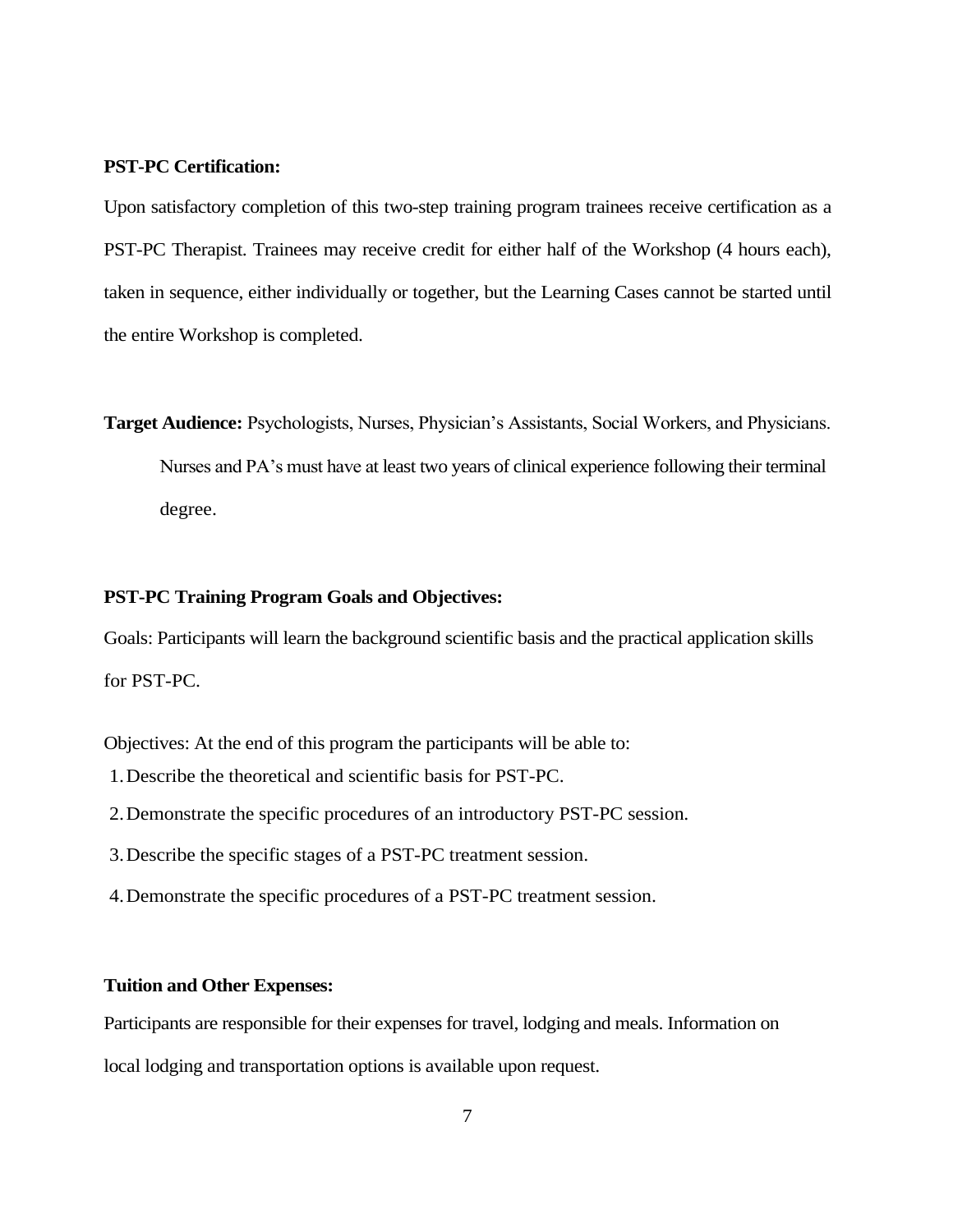## **For more information contact:**

Mark T. Hegel, Ph.D.

Problem-Solving Treatment and Training Center

Department of Psychiatry

Dartmouth-Hitchcock Medical Center

One Medical Center Drive

Lebanon, NH 03756

Phone: (603) 650-7539 Fax: (603) 650-5842

[Email: mark.t.hegel@dartmouth.edu](mailto:mark.t.hegel@dartmouth.edu) 

or

Patricia A. Areán, Ph.D.

Department of Psychiatry

University of California, San Francisco

401 Parnassus, Box F-0984

San Francisco, CA 94143

Phone: (415) 476-7817 Fax: (415) 476-7719

[Email: pata@lppi.ucsf.edu](mailto:pata@lppi.ucsf.edu)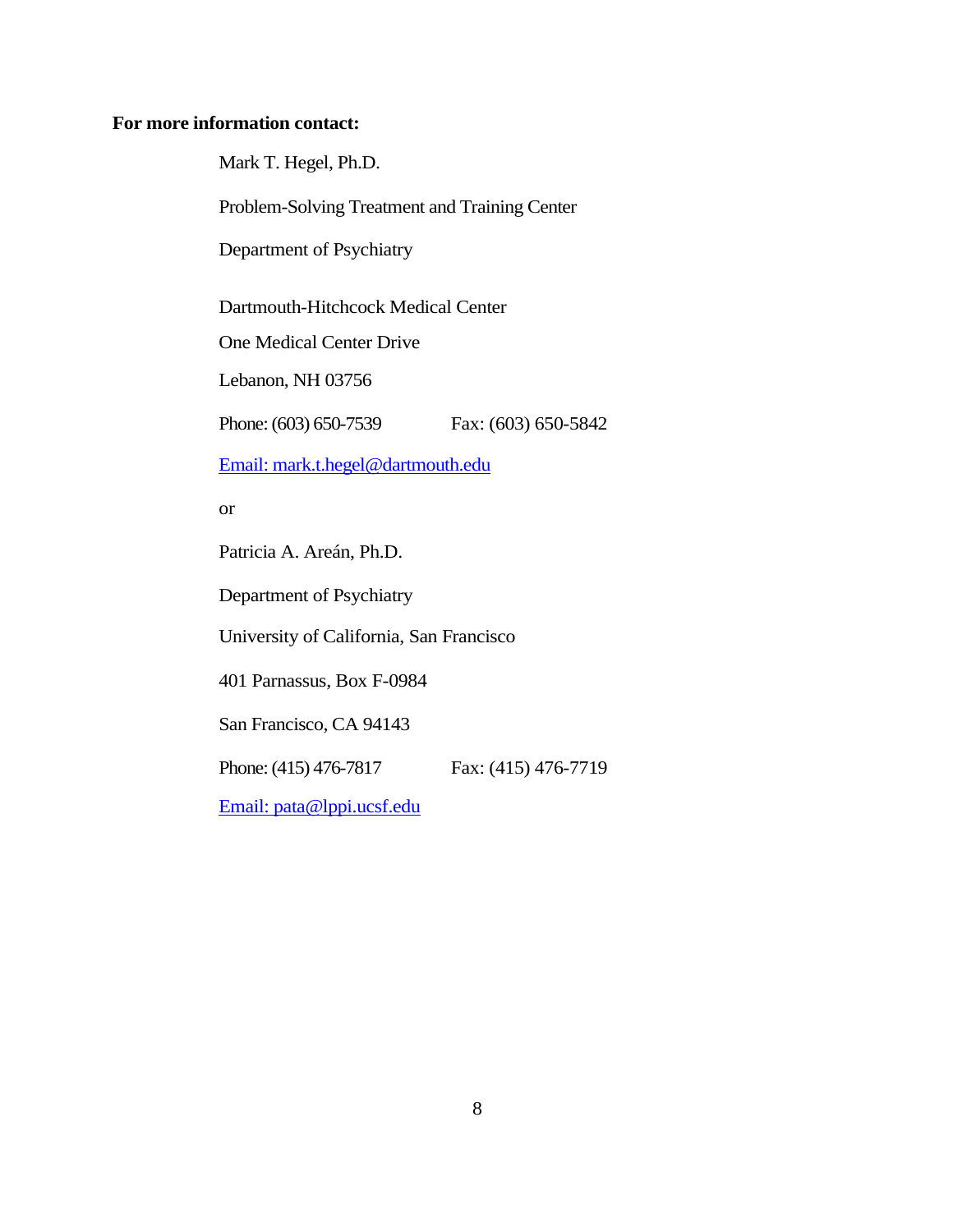#### **Chapter 1.**

## **Support for Problem-Solving Treatment from Empirical Research**

### The Need for Psychosocial Treatments for Depression in Primary Care

Mental disorders, particularly depression, are common in primary care (Barrett, Barrett, Oxman & Gerber, 1988; Coyne & Bellavance, 1997; Katon & Schulberg, 1992; Shepherd, Cooper, Brown & Kalton, 1966). Most cases are first identified in primary care and the majority of treatment (60 %), if it occurs at all, takes place in primary care settings (Regier, Goldberg  $\&$ Taube, 1978). These disorders primarily involve symptoms of depression and/or anxiety, and although often clinically less severe than those seen in the psychiatric setting, have a high prevalence and account for a significant degree of morbidity (Broadhead et al., 1990; Hays et al., 1995). These disorders are usually treated by the primary care physician or other medical professionals such as physician's assistants and nurse practitioners. Treatment typically consists of medications, reassurance, and some form of brief counseling (Schulberg  $\&$  Burns, 1988).

The prognosis for these patients however, is not always promising. Several studies have shown that perhaps greater than one-third of patients with emotional symptoms are still significantly symptomatic from six months to five years following initial diagnosis (Cooper, Fry & Kalton, 1969; Goldberg & Blackwell, 1970; Mann, Jenkins & Belsey, 1981). Although medications are the first line of treatment, primary care patients often do not adhere well to drug regimens due to side effects, their fear of becoming drug dependent, and their belief that symptoms are due to life circumstances, which will not be alleviated by medications. When patients are reluctant to take medication, or fail to respond satisfactorily, there is a lack of effective counseling strategies available in the primary care office, and patients are often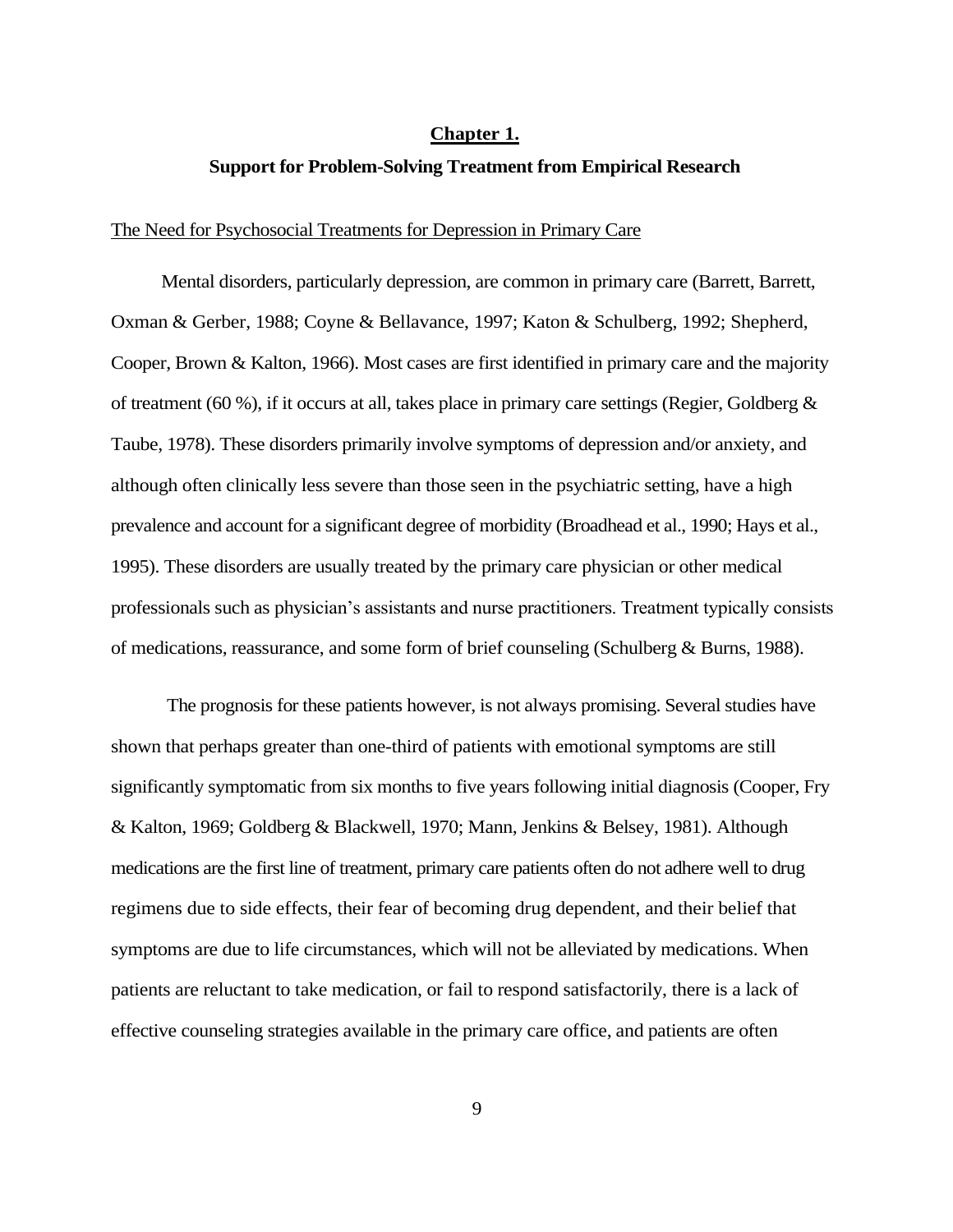unwilling to accept specialty mental health referral for psychological treatment. Recent costeffectiveness analyses have indicated that quality improvement efforts in primary care, specifically by adding effective counseling and antidepressant medication regimens, may be the best method to improve the overall value of care (Sturm & Wells, 1995). Therefore, there exists a clear need for a psychosocial treatment alternative which is designed specifically for primary care settings.

## The Rationale for Problem-Solving Treatment in Primary Care

Research has shown that minor life events or problems are strongly associated with psychological symptoms, in particular depression, possibly even more so than major life events (Nezu, 1987). Problems are defined as any situation in which an immediate and easily recognizable solution is not apparent. The degree of impact of these events upon psychological functioning is moderated by personal attributes related to coping ability. For example, the appraisal of problems as challenging versus threatening, and the perception of the self as possessing adequate coping resources (e.g., sense of control, self-efficacy), serve important functions in buffering against the negative effects of life stressors. Evidence has also linked weak problem-solving abilities to the etiology and maintenance of psychological disorders (D'Zurilla, 1986, 1990). Problem-solving is defined as the process by which a person attempts to identify, discover, or invent effective or adaptive coping responses for specific problematic situations encountered in everyday living.

This literature has led the counseling and mental health communities to develop Problem-Solving Therapy, a cognitive-behavioral therapy approach that treats depression by teaching patients how to systematically solve psychosocial problems (D'Zurilla, 1986; Nezu, Nezu & Perri, 1989). Regaining a sense of control over life's problems is probably the most important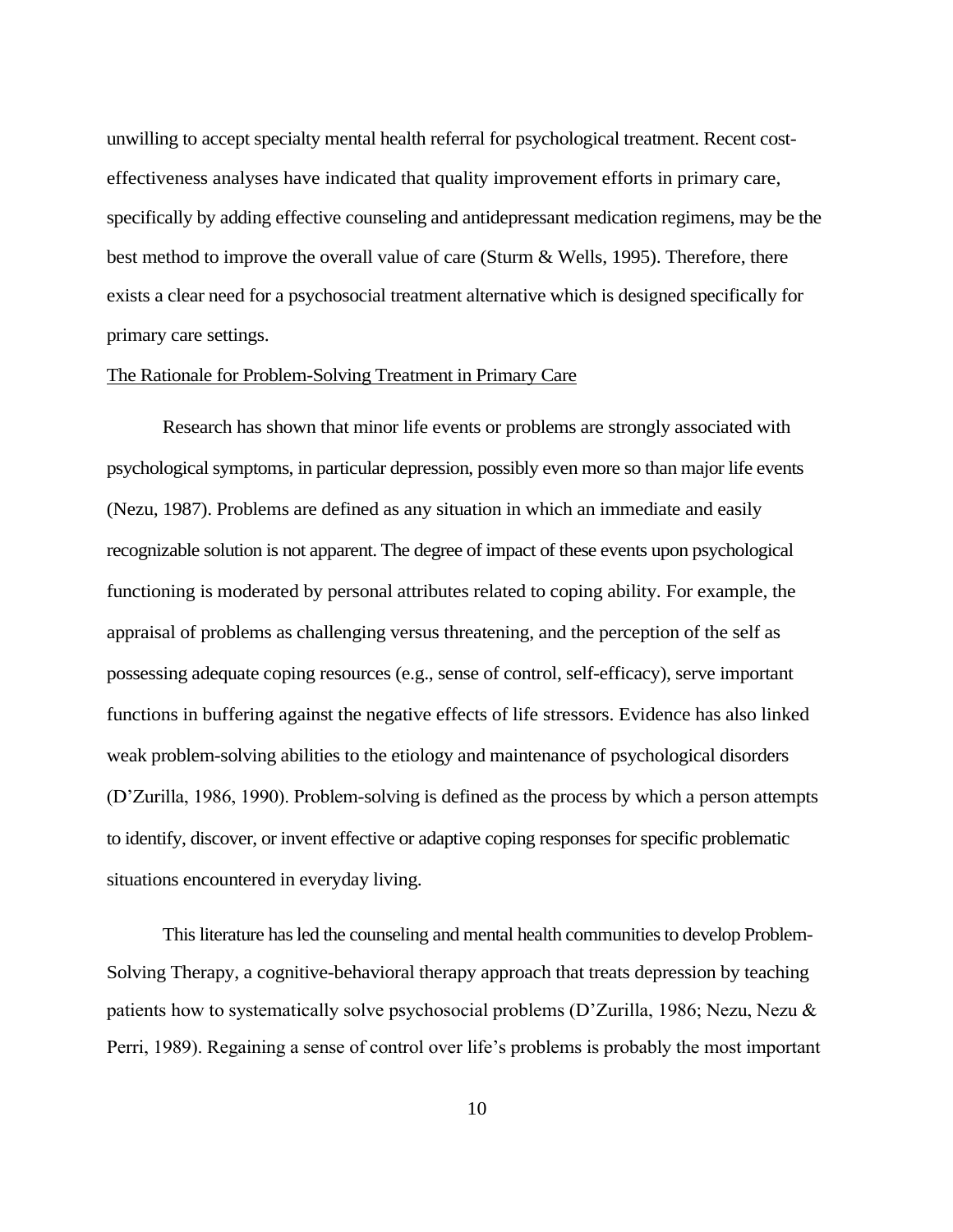factor for resolving depressive symptoms (Seligman, 1975). The problem-solving intervention has been found to be effective in treating depression in younger adults (Nezu, 1986), older adults (Areán, et al., 1993; Alexopolous, Raue and Areán, in press), and persons with mental retardation (Nezu, Nezu & Areán, 1990). Problem solving training has been found to be an effective component of treatment for a variety of other behavioral disorders, including schizophrenia (Liberman, Eckman & Marder, 2001; Medalia, Revheim & Casey, 2001), childhood autism, attention deficit and oppositional disorders (Barkley et al., 2001; Bernard-Opitz, Sriram & Nakhoda-Sapuan, 2001; Webster-Stratton, Reid & Hammond, 2001), selfharming behaviors (Townsend et al., 2001), and substance abuse (Zanis et al., 2001). Problem solving has also been found to be an effective component of intervention with caregivers of medically and cognitively impaired elders (Teri et al., 1997; Roberts et al., 1999; Grant et al., 2001). In addition, recently the problem solving approach has been successfully implemented with medical problems, including diabetes (Cook et al., 2002), cancer (Schwartz et al., 1998; Allen et al., 2002; Sahler et al., 2002), and chronic pain (Ahles et al., 2001).

The original problem-solving treatment model was created at a time where the delivery of mental health treatment was always assumed to take place in specialty mental health settings by mental health practitioners. Thus, earlier models of problem solving therapy were meant to be delivered in one-hour individual meetings or 90-minute group meetings, over a ten to twelve week period. Early models also included attention to procedures aimed at reducing cognitive negativity. Although the attention to cognitive processes is not as intensive as is found in other cognitive-behavioral therapies, attention to these processes requires some specialization that nonmental health professionals tend not to have. Finally, skills are taught sequentially, rather than in one sitting, so that the patient can acquire mastery over the skill before learning the next step in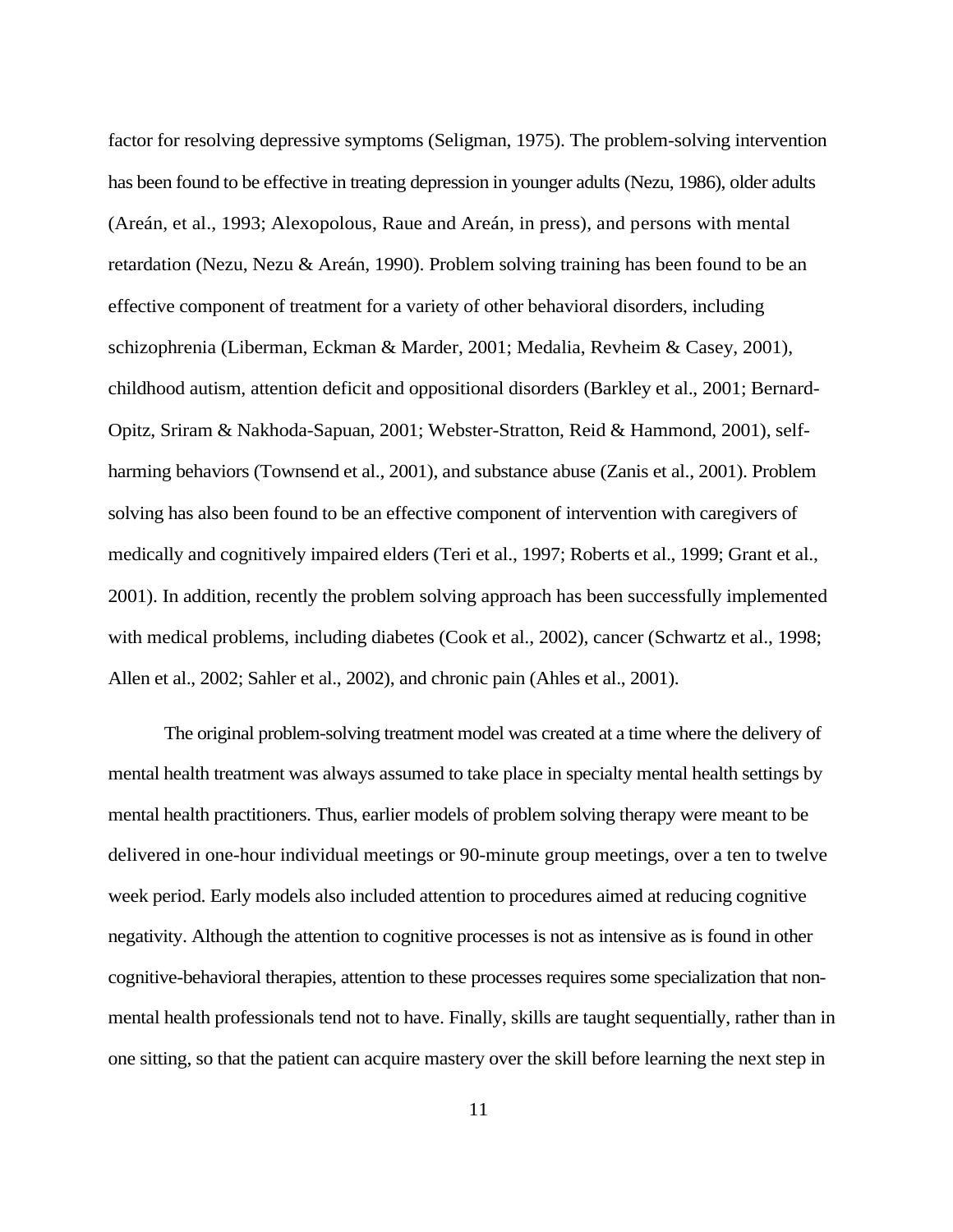the process. Earlier versions of problem solving therapy, then, are most applicable to settings in which providers have the time and training to teach skills slowly over time, and to patients who are willing to spend time improving coping skills, even though problem resolution will take longer. Thus, these models do not fit well in many primary care practices, where time is tight and providers are not mental health specialists, nor many primary care patients, who are seeking quick resolution to their problems and their symptoms.

A problem-solving treatment model for primary care was originally developed by a team of researchers at Oxford University (Catalan, Gath, Anastasiades, Bond, Day & Hall, 1991). The treatment was designed for application in busy and time constrained primary care settings. It was also designed so that non-mental health specialists in the primary care setting, such as nurses and physicians, could be trained to administer the treatment. In addition, this group of researchers emphasized model of treatment in which patients could rapidly apply problemsolving skills in their everyday life. Rather than building problem-solving skills in stages across treatment sessions as in the traditional model of treatment, the skills are introduced beginning in the first session and reinforced en masse across subsequent sessions.

In order to distinguish this primary care version of problem-solving treatment from the traditional mental health model we refer to it as "Problem-Solving Treatment for Primary Care" or "PST-PC". The table below summarizes some of the important distinctions between PST-PC and the mental health model of problem solving therapy.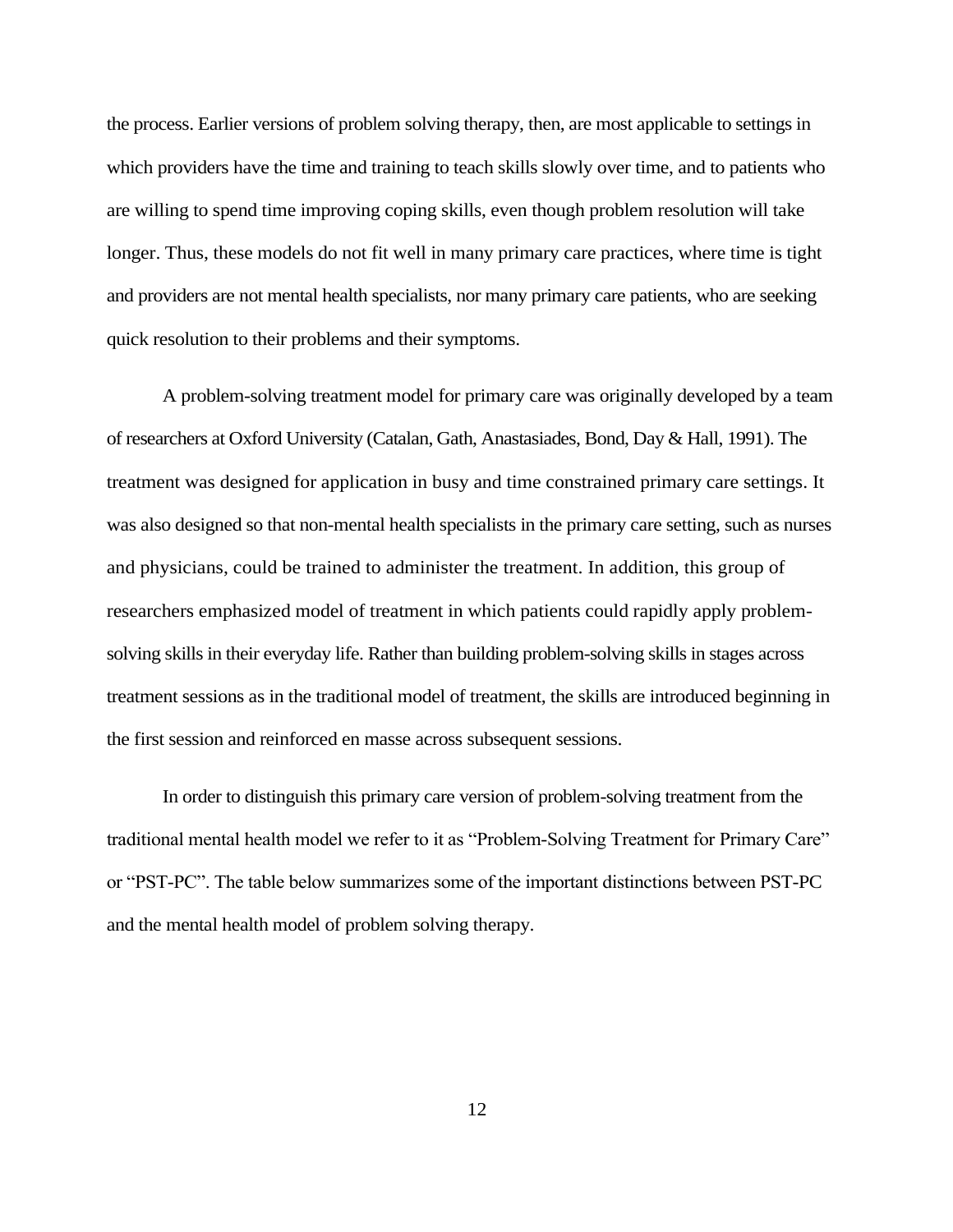| <b>Domain</b>                | <b>PST-PC</b>                                                                   | <b>Traditional PST-PC</b>                                |
|------------------------------|---------------------------------------------------------------------------------|----------------------------------------------------------|
| Therapists:                  | Broad range of providers<br>(general medical, nursing,<br>mental health, etc.)  | <b>Behavioral Therapists</b><br>Typically doctoral level |
| <b>Treatment Model</b>       | Taught in entirety in<br>Session 1 and reinforced<br>across subsequent sessions | Taught in stages across<br>treatment sessions            |
| Session Length:              | Session 1: 1 Hour<br><b>Other Sessions: 30-Mins</b>                             | $11/2 - 2$ Hours<br>for all Sessions                     |
| <b>Treatment Duration:</b>   | 4 - 8 Sessions                                                                  | 10-20 Sessions                                           |
| <b>Total Treatment Time:</b> | $21/2 - 41/2$ Hours                                                             | $15 - 40$ Hours                                          |

## **PST-PC Versus Traditional Problem Solving Therapy**

## The Effectiveness of PST-PC

The effectiveness of PST-PC in primary care and community settings has been evaluated with a number of randomized controlled trials. The results of these studies suggest that PST-PC is an effective and feasible brief treatment for major depression, minor depression, dysthymia and mood disturbance. A review of these studies is provided below.

## PST-PC for General Emotional Distress

In an initial study from the UK, Catalan and colleagues (Catalan, Gath, Anastasiades, Bond, Day & Hall, 1991) assessed the effectiveness of PST-PC in treating emotional distress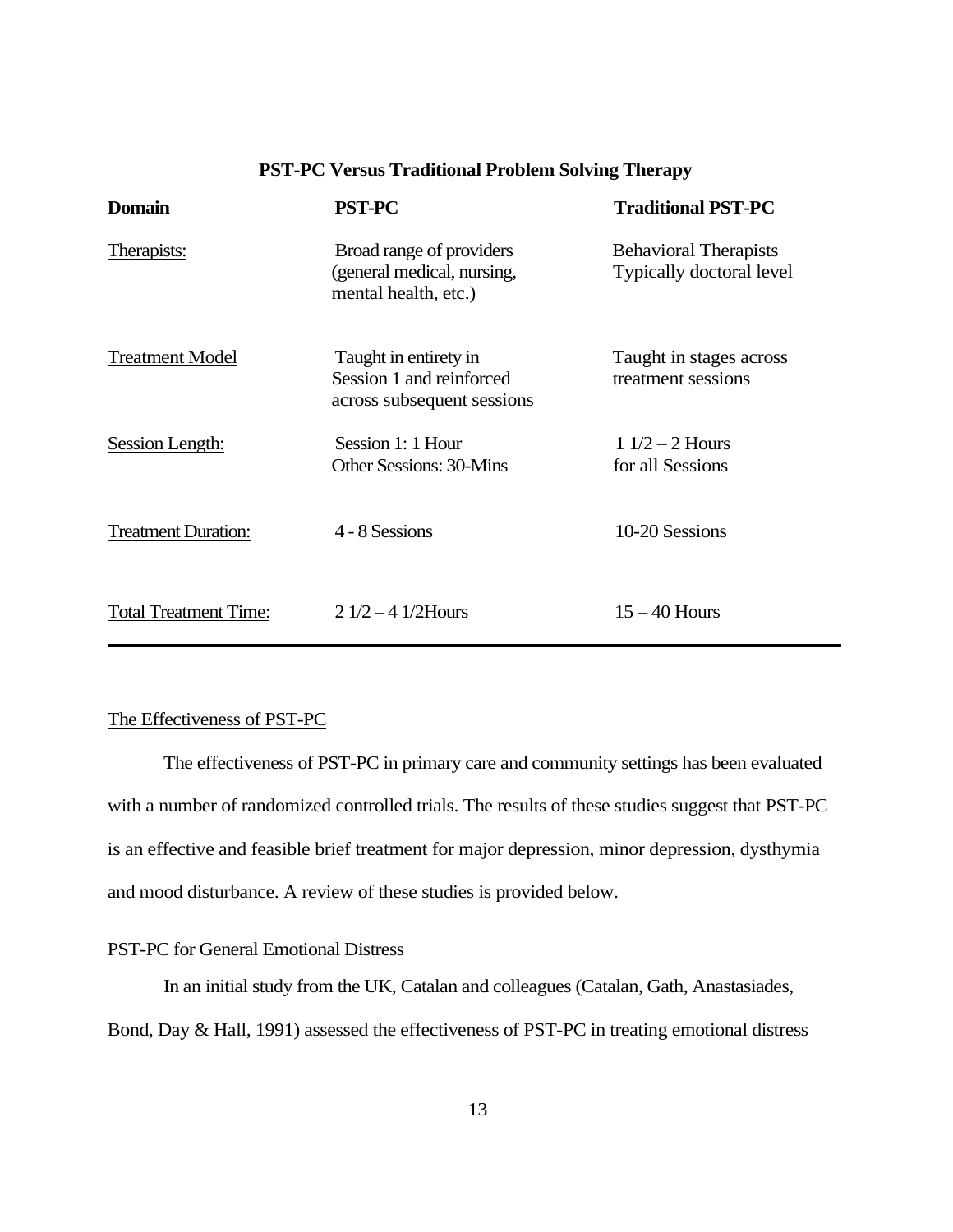(depressive and anxious symptoms) in primary care patients identified as having a poor prognosis (i.e., those patients still significantly symptomatic at four weeks following initial case identification). Of 113 initially referred patients, 47 met the poor prognosis criteria and were randomly assigned to either PST-PC or general practitioners' usual care (typically a combination of medication and emotional support, or "watchful waiting"). In this study, four sessions of PST-PC were provided by a research psychiatrist. Results showed that while both groups improved significantly, the PST-PC group showed a significantly greater improvement in symptoms and general health scores than the standard treatment group. These differences were maintained at a 28-week follow-up assessment.

Another study from the UK went on to examine the effectiveness of PST-PC when delivered by community nurses (Mynors-Wallis et al., 1997). In this trial, nurses without any specific psychiatric skills were trained in PST-PC. Patients in this study were identified by general practitioners as having emotional distress (again, primarily depressive and anxious symptoms) of at least one-month duration. PST-PC was then compared with the usual care from general practitioners. Results from this study showed no significant differences in depressive symptoms between the two groups at eight and twenty-six week follow-up. However, PST-PC was associated with fewer disability days (i.e., days when the patient was unable to carry out usual activities) and fewer sick days in those patients who worked. While cost analysis indicated that PST-PC was more expensive to administer than usual care, when loss of functioning at work was included, PST-PC resulted in significantly greater socioeconomic performance.

### PST-PC for Major Depression

The same group of investigators went on to examine the effectiveness of PST-PC for the treatment of major depression (Mynors-Wallis, Gath, Lloyd-Thomas, & Tomlinson, 1995). This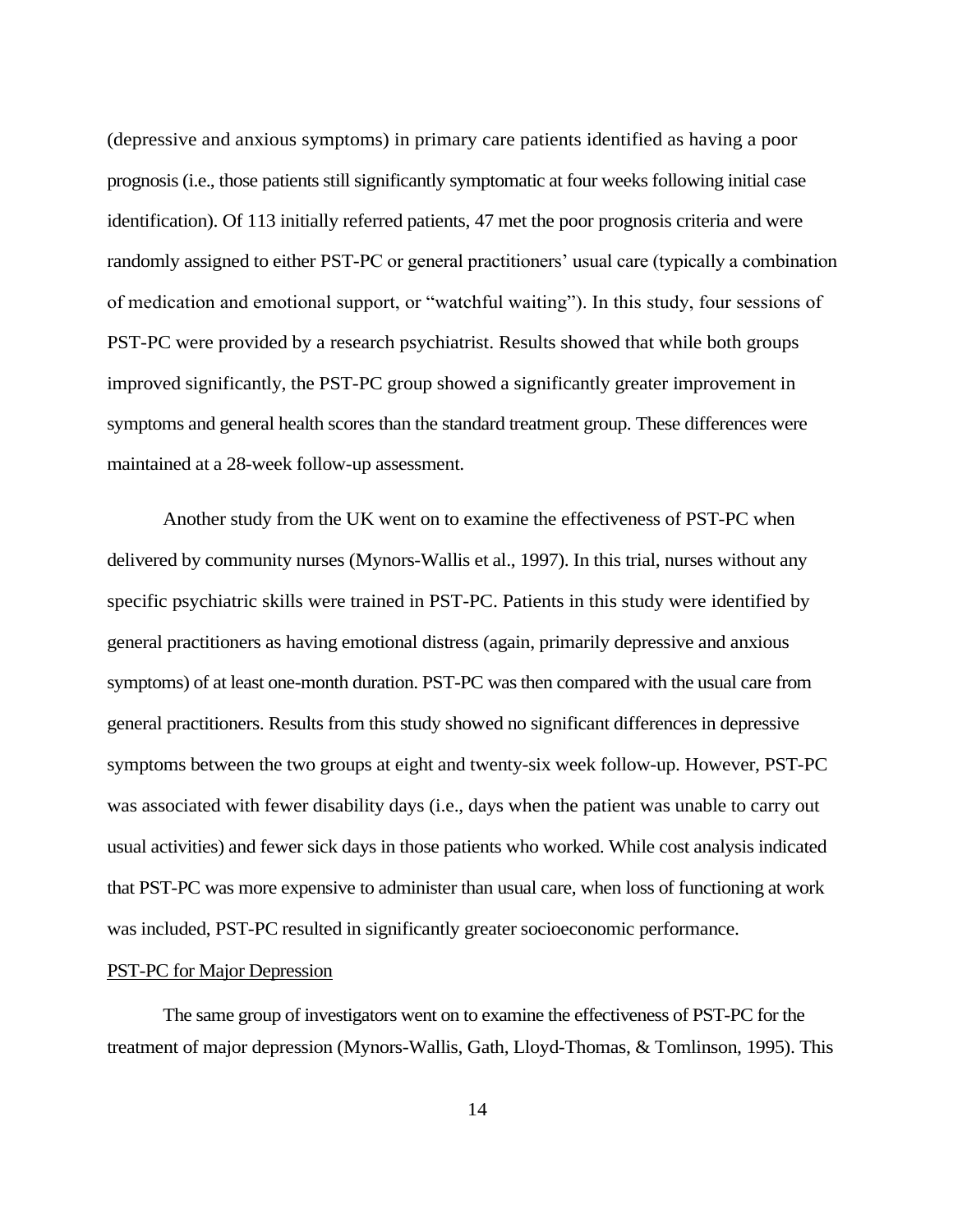study sought to determine whether PST-PC was a) as effective a treatment as antidepressant medication and more effective than placebo in the treatment of major depression, b) feasible in a primary care setting, and c) acceptable to patients. All patients met research diagnostic criteria for major depression. Ninety-one patients were randomly assigned to PST-PC, amitriptyline (a tricyclic antidepressant medication), or placebo. Treatment in all conditions was given in six visits over the course of twelve weeks. Amount of time spent in contact with the treatment provider was held constant in all treatment conditions.

Results from this study showed that at 6- and 12-weeks into treatment PST-PC was as effective in treating depression as amitriptyline and was significantly more effective than placebo (Mynors-Wallis et al., 1995), as was amitriptyline. Similarly, when patients were categorized as recovered or not based on a cut-off score on a standardized measure of depression, 50 % and 52 % of patients receiving PST-PC and amitriptyline, respectively, were recovered, while only 27 % of patients receiving placebo recovered.

As noted above, this study sought to not only assess whether PST-PC was effective in the treatment of depression, but whether it was feasible and acceptable to patients. PST-PC was administered in this study by two general practitioners and by a psychiatrist. Results indicated that there was no difference in patient outcome between the general practitioners and the psychiatrist. Furthermore, PST-PC was associated with a lower drop out rate than for the antidepressant medication (only 7 % of the PST-PC sample versus 19 % for the amitriptyline sample) and was rated as "helpful" or "very helpful" by 100 % of patients receiving it (versus 83 % of the amitriptyline sample).

In a subsequent study these investigators compared PST-PC to an antidepressant medication as well as to a combined PST-PC + medication intervention (Mynors-Wallis et al.,

15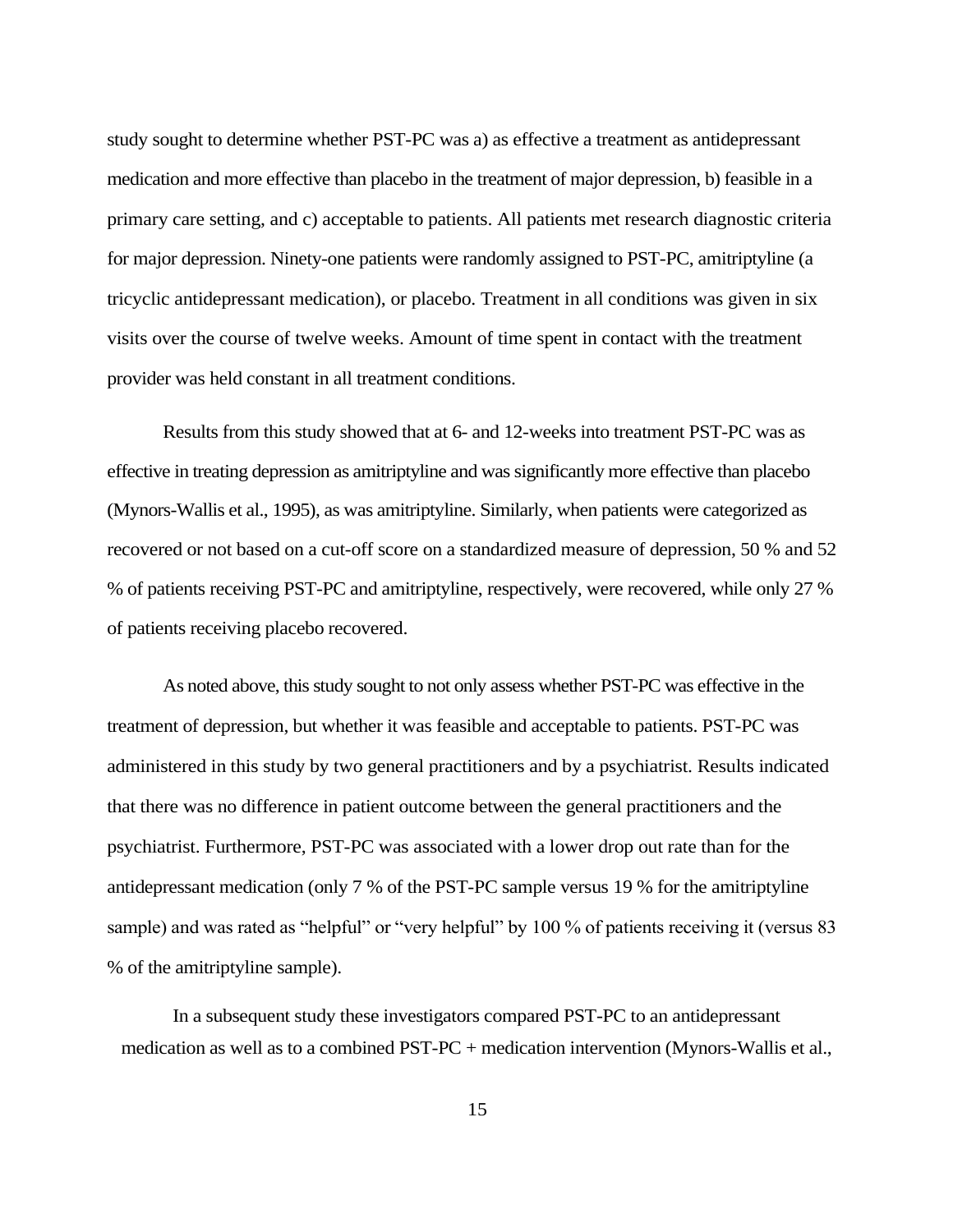2000). 151 patients with major depression were randomized to PST-PC provided by either their general practitioner or a practice nurse, antidepressant medication (fluvoxamine or paroxetine hydrochloride), or to PST-PC + Medication. Outcomes were assessed at 6, 12, and 52-weeks consisting of ratings of depression severity and social functioning. The results showed that all treatment groups improved significantly over the course of treatment on all measures and that there were no significant differences in outcome between groups. In addition, for the patients receiving PST-PC, whether they received PST-PC from their general practitioner or from their practice nurse had no effect on their outcome. When the groups were compared on the percentages that achieved a level of improvement associated with a clinically relevant recovery (i.e., Hamilton depression rating scale score of 7 or less) (Hamilton, 1967) again no significant differences were evident between groups at any of the follow-up periods.

Recently, a European multi-site, multi-national community-based study was conducted comparing PST-PC to a psychoeducational intervention (Lewinsohn et al., 1986). Both interventions were compared to a no-intervention control condition in a population with a variety of depressive illnesses (Dowrick et al., 2000). Of the 426 participants randomized to the three conditions the vast majority met diagnostic criteria for either a single episode of major depression (55%) or recurrent major depression (20%), with the remainder distributed among dysthymia (15%) or other depressive syndromes (10%). In this study, standard individualized PST-PC of six visits and approximately four hours duration was compared with a group psychoeducation course of eight or more sessions and 20 hours or greater duration. Interventions were delivered by a range of health care providers including psychologists, nurses and allied health professionals.

16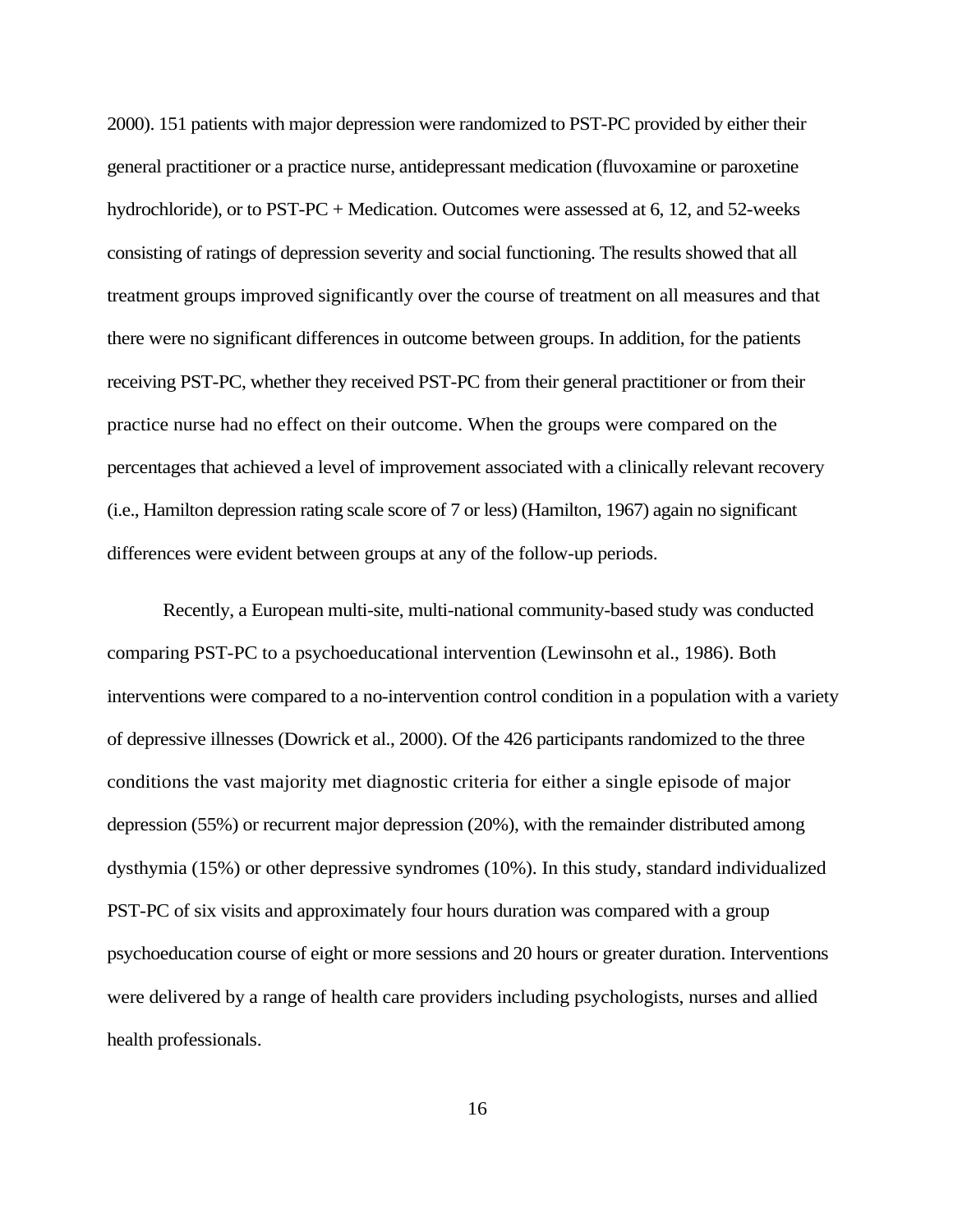The principle outcomes measured included the acceptability of the interventions, their impact on depressive caseness (i.e., whether participants still met criteria for depression), depressive symptom severity and subjective reports of function measured at six- and 12-months post-intervention. Results showed that participants assigned to PST-PC were significantly more likely to complete the intervention than those assigned to psychoeducation (63% versus 44% respectively). Analysis of treatment effects on caseness showed a significant effect for PST-PC at six-months but not for the psychoeducation group, and absence of effects for both interventions relative to the control condition at 12-months. With regard to severity of depressive symptoms, PST-PC showed a significant effect at six-months for depression severity and subjective function, with residual effects for function at 12-months. Similar effects were not observed for the psychoeducation condition.

## PST-PC for Minor Depression

Minor depression is typically defined as the presence of at least two but fewer than five depressive symptoms, including depressed mood or loss of interest, during the same two-week period with no history of major depressive episode or dysthymic disorder but with clinically significant impairment or distress (American Psychiatric Association, 1994). Minor depression has been shown to be associated with functional impairment comparable to medical illnesses (Wells et al., 1989) and with increased medical care costs (Johnson, Weissman, and Klerman, 1992). Minor depression is among the most common types of depressive disorders (Broadhead, 1990; Johnson et al., 1992; Williams et al., 1995). This is particularly true in primary care where patients are more likely to suffer from less severe syndromes than in psychiatric settings (Barrett et al., 1988; Regier, 1993).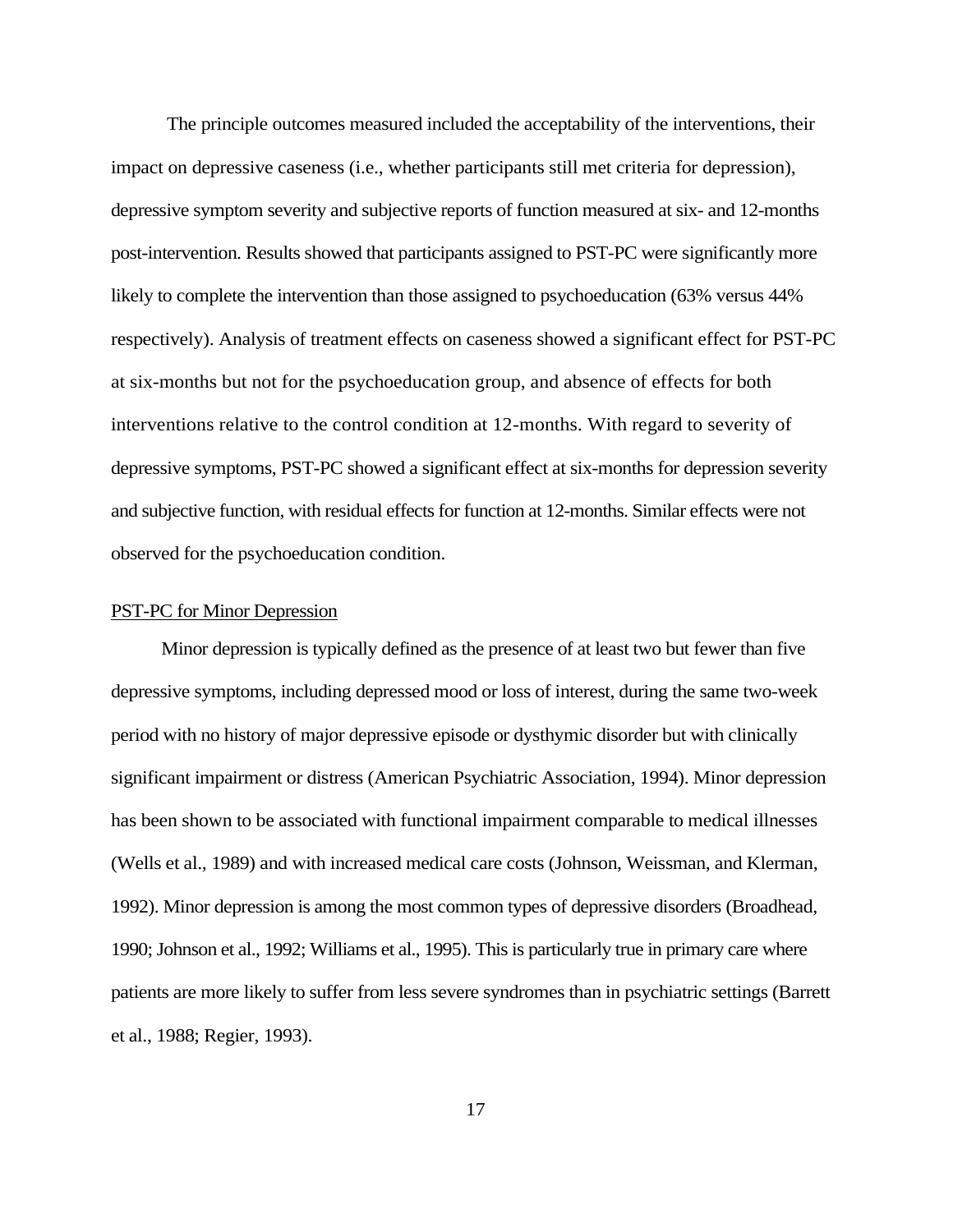Lynch, Tamburrino, and Nagel (1997) conducted a preliminary study of a telephonebased problem-solving therapy for minor depression in a family practice clinic sample. They based the intervention on the traditional mental health model (Nezu, Nezu and Perri, 1989) but in practice it appears to have closely resembled the PST-PC model consisting of six 20-minute phone sessions. The intervention was compared to a no-intervention control condition. Patients receiving problem-solving therapy showed a significant reduction in depression severity whereas the no-intervention patients did not. However, the difference between the two groups was not significant. As a preliminary study, consisting of only 11 PST-PC patients receiving posttreatment assessments, the study may be underpowered, and therefore the results should be interpreted with caution.

Williams et al. (2000) conducted the largest study yet for older adults (age 60 and older) with minor depression or dysthymia in primary care, consisting of 415 patients. In this study, PST-PC was compared to paroxetine hydrochloride and placebo plus clinical management over an 11-week treatment trial. Both paroxetine and PST-PC showed comparable effects on depressive symptoms, although only paroxetine showed a modestly significant difference from placebo, partially due to high placebo response rates (averaging 49% across the four study sites). Both paroxetine and PST-PC improved mental health-related functioning in patients at the lowest levels of function compared to placebo.

A companion study was conducted by Barrett and colleagues (Barrett et al., 2001) using the same experimental design with 241 patients aged 18-59 years with minor depression or dysthymia. In this study, again all conditions showed a significant decline in depressive symptoms over the 11-week trial. For dysthymia the remission rates for paroxetine (80%) and PST-PC (57%) was significantly higher than for placebo (44%). However, again, partially due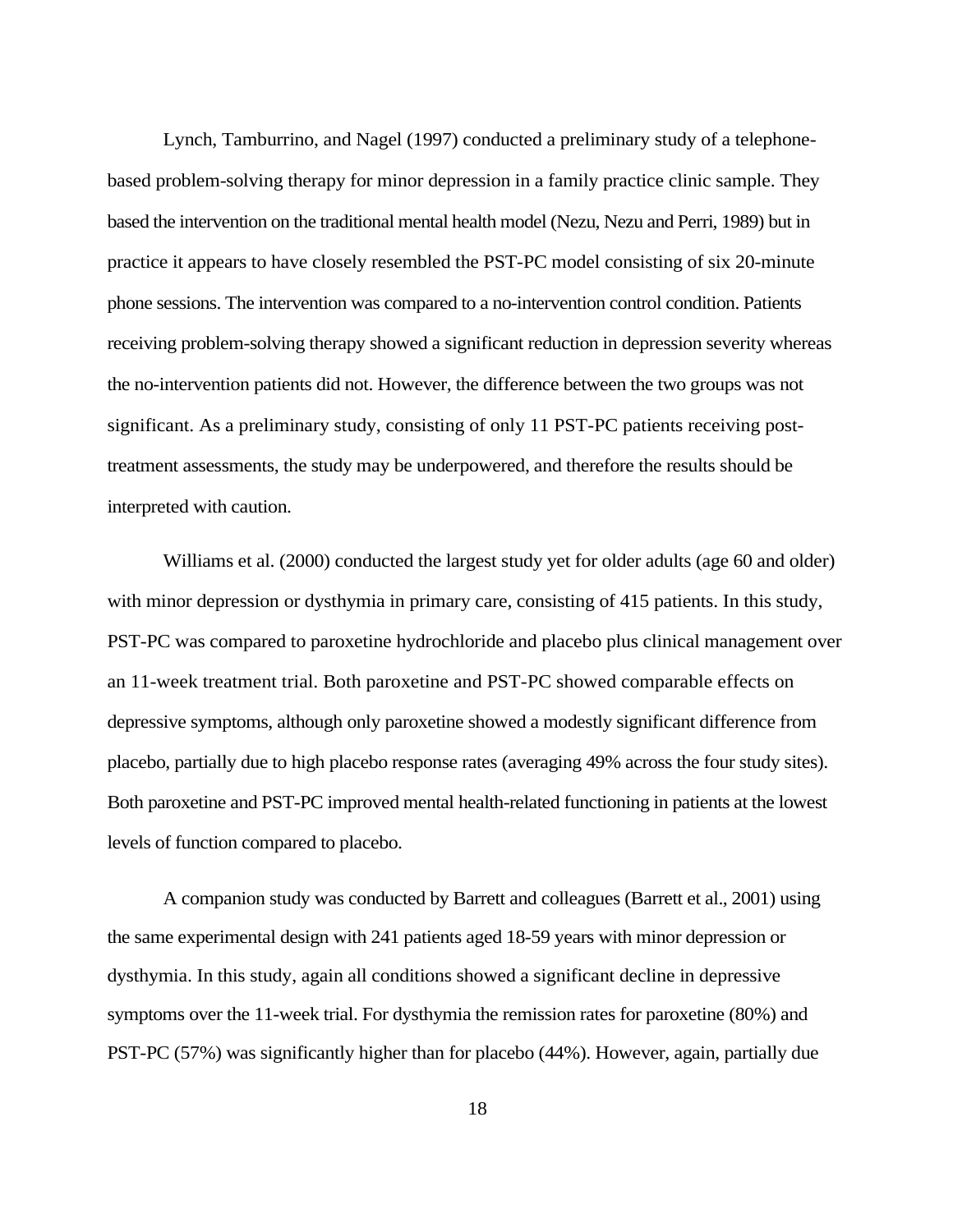to a very high placebo response rate for the minor depression sample (averaging 64% across the two study sites) no significant differences were detected for the active interventions in this group. Finally, for patients randomized to PST-PC, treatment attendance was high, with 84% of patients completing all six treatment visits.

## Summary and Conclusions

In summary, mental disorders, and particularly depression are common in primary care and if treated at all are most often treated exclusively in primary care. Medications are, and will most likely remain the first line of treatment for depression in primary care. However, many patients do not respond to medications or require or prefer a non-medication approach to treatment. Problems in living are closely related to the onset and maintenance of depression but possessing or developing problem-solving skills can reduce or prevent depressive symptoms. An original problem-solving treatment has been developed and successfully tested in the mental health sector for depression as well as for a variety of other mental health and medical illnesses. A revision of this model has been developed and tested in primary care and we have coined this version "Problem-Solving Treatment for Primary Care", or "PST-PC".

Based on the studies cited above it is clear that PST-PC is an effective and feasible treatment for major depression, for more broadly defined emotional syndromes with a poor prognosis, and for dysthymia. PST-PC not only improves depressive symptoms but also improves daily function in a more broad sense (e.g., work, family and social functioning). For minor depression, further research is warranted due to the high spontaneous remission and placebo response rates for this disorder. At this date it is unclear whether treatment, either psychotherapy or pharmacologic, is effective for this disorder.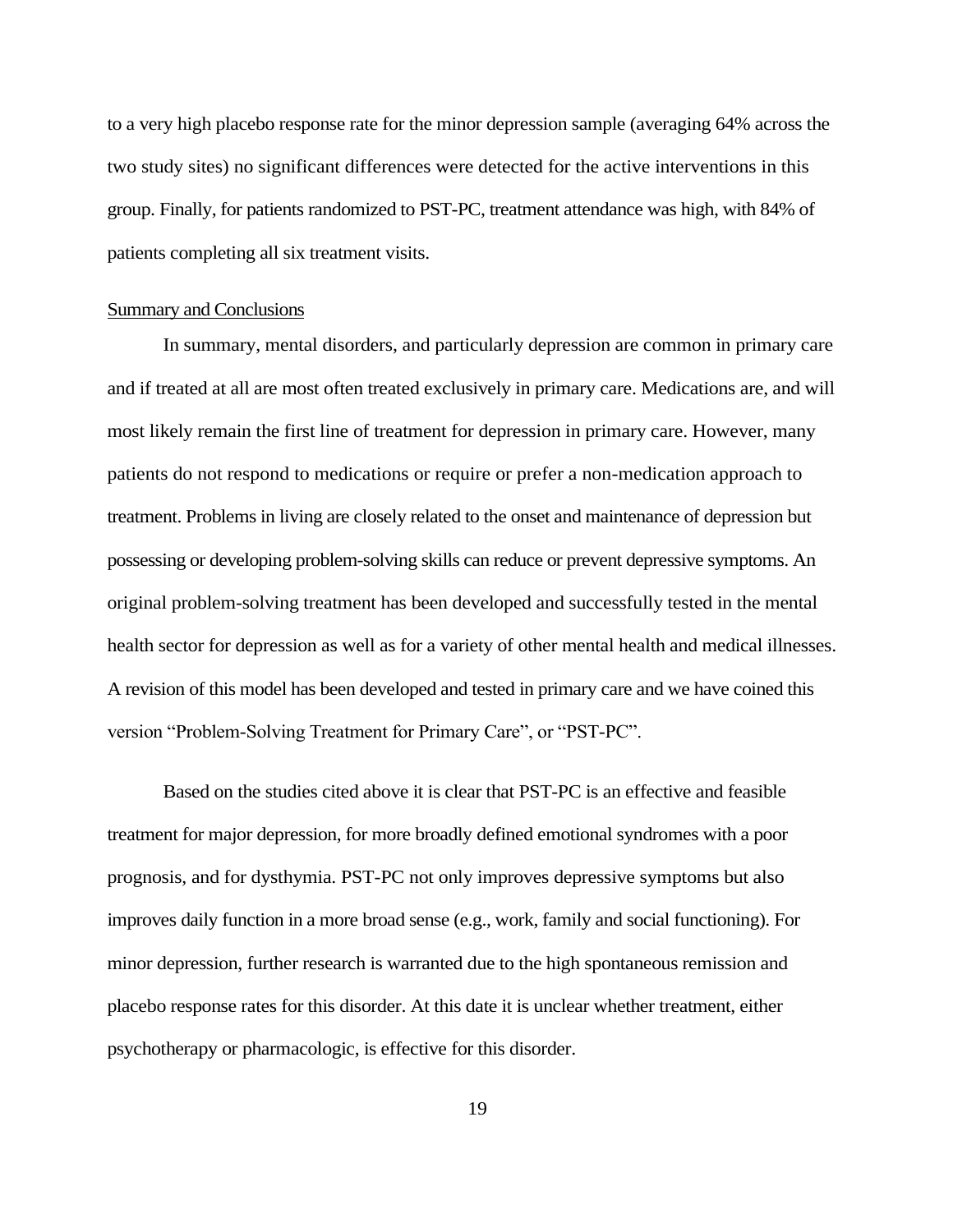The studies cited above also suggest that a broad range of health care personnel (e.g., psychologists, general practitioners, nurses, allied health professionals) can effectively administer PST-PC. This bodes well for the potential ability to broadly disseminate the intervention. PST-PC also shows high levels of acceptance and satisfaction with treatment on the part of patients and correspondingly low dropout rates. From a cost-effectiveness point of view, while PST-PC may be more expensive to administer than usual care, it appears that it may be associated with greater savings in indirect costs, such as increased productivity at work and reduced burden from sickness.

In conclusion, PST-PC is an effective treatment for most forms of depression observed in primary care. The largest challenges to its utilization and broad dissemination are the following: a. identifying the most likely personnel in a given primary care setting to administer the treatment; b. finding ways to adequately train these personnel; and c. finding ways to sufficiently fund the provision of this important health care component. It is our hope that this treatment manual will constitute a step toward resolving these issues.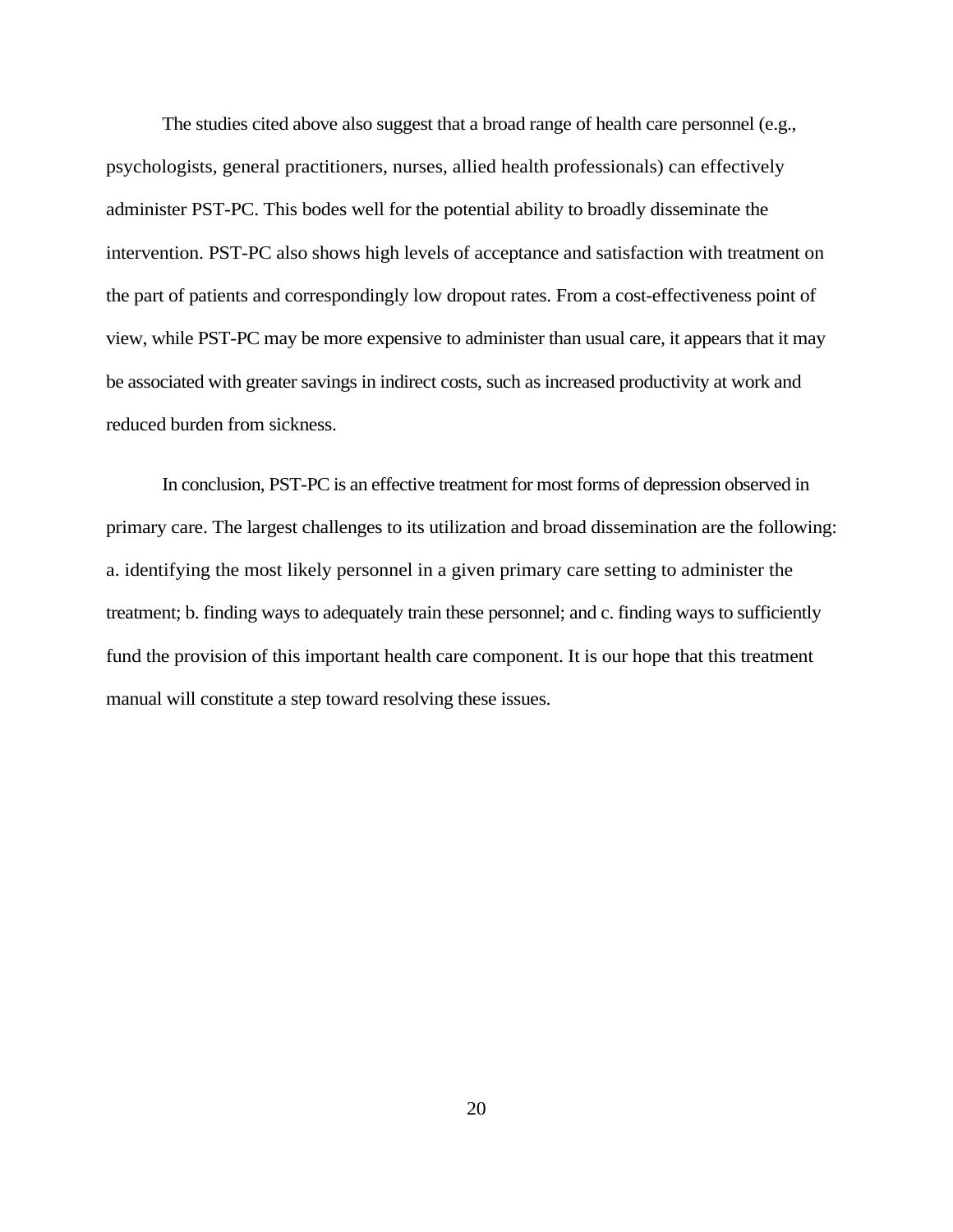#### **Chapter 2.**

#### **Creating a Therapeutic Relationship and Building the Rationale for PST-PC in Session 1**

## Creating the Therapeutic Relationship

Volumes have been written on strategies to develop a working and collaborative therapeutic relationship. These writings all stress that the most important elements in creating a trusting relationship are to be warm, empathic and genuine while also promoting an image of self assurance and knowledge about the disorder in question and the methods available to treat that disorder. Most therapies have the advantage of time to help facilitate building a working relationship. In problem-solving treatment, as with in any type of therapeutic relationship, developing a trusting empathic relationship between the patient and the therapist is paramount, yet challenging because of the brief appointment times, limited number of sessions and the need to maintain the structure of a PST-PC session. Given the limited amount of time available in PST-PC, therapists must be ready to develop as much trust and engagement as possible within the first session. If by the end of the first session the patient is not convinced that you or the PST-PC model will be helpful in treating depression, therapists will find themselves struggling to get patients to use the model in subsequent sessions and in the homework assignments. Thus, careful attention must be paid to the first visit so that the patient does not leave the session confused or unconvinced about the efficacy of PST-PC in treating depression.

The best way to develop a working relationship with patients is to present a confident, knowledgeable, and professional image and to maintain appropriate professional boundaries. Presenting a knowledgeable and confident image can be accomplished by being familiar enough with PST-PC theory of depression and the rationale for treatment that the therapist can discuss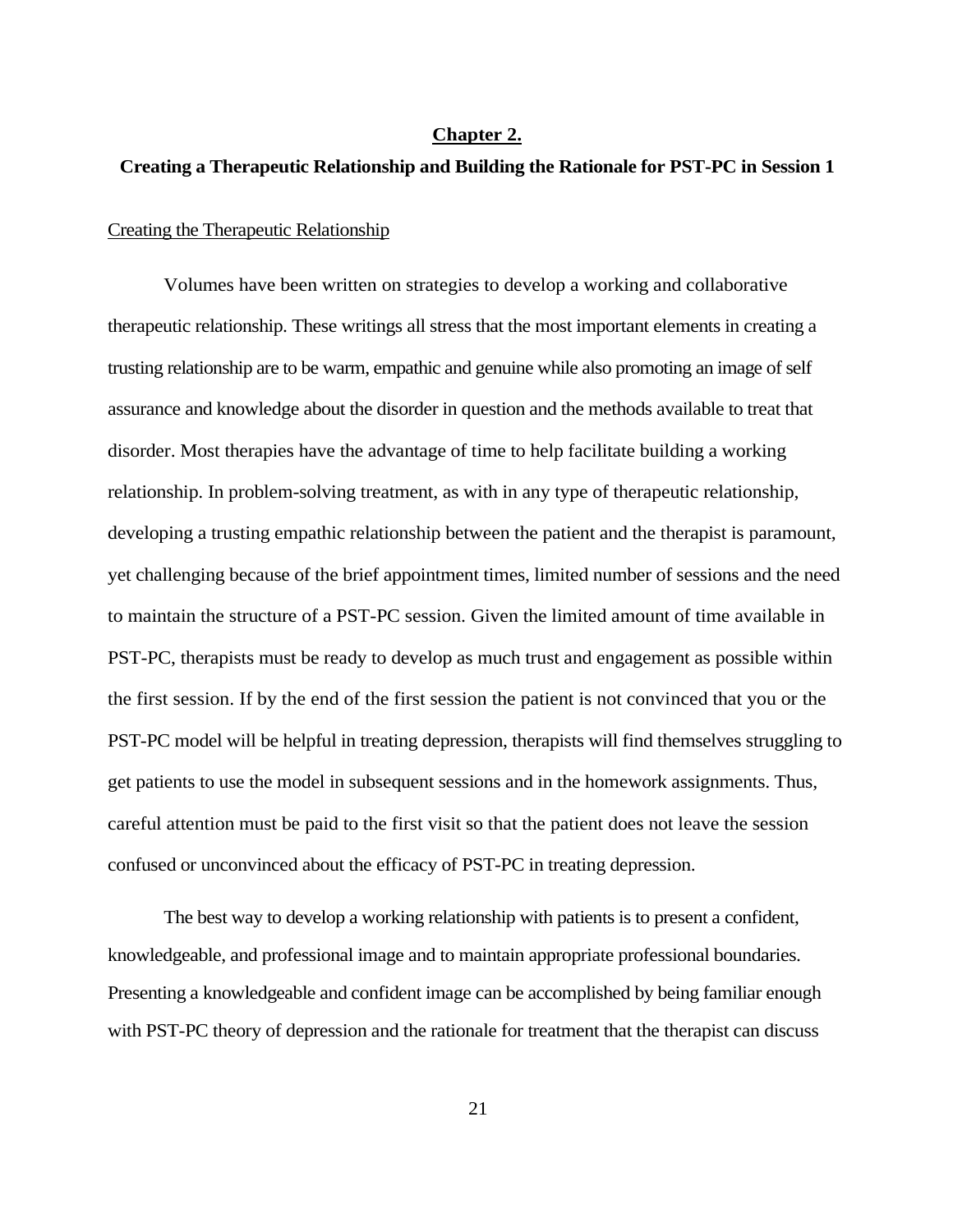these issues flexibly with the patient and at a level the patient can understand. A professional demeanor is accomplished by setting and respecting the boundaries of the relationship. For instance, the patient should always be referred to by their surname (e.g., Mr., Mrs., or Ms.) unless the patient gives permission to do otherwise. Some therapists may prefer to use the surname until the patient spontaneously invites them to call them by their first name. On the other hand, it is acceptable to ask the patient to indicate what name they prefer the therapist to use.

The patient should always be made to feel comfortable to discuss any matter that is important to them and can be encouraged with direct statements from the therapist to this effect. In addition, maintaining good eye contact (without staring), orienting the body in the direction of the patient, and emitting supportive vocalizations (such as "mm-hmm", "tell me more about that", "I can see this really bothers you" or "I can see this is very important to you") along with head nods to facilitate continued discussion are all helpful strategies. The therapist should avoid body signals that indicate disapproval or disinterest, such as arms crossed or excessive amounts of time looking down while taking notes.

To facilitate a partnership attitude with the patient the therapist should take care to express themselves in a manner that communicates a collaborative interactive approach rather than an authoritarian or paternal relationship. Frequent use of phrases such as "We will work together to. .", "I will help you to. .", or "As a team we will try to. ." will help to communicate this message. The therapist should avoid statements that communicate a one-sided view of the relationship, such as "You are seeing me so that I can treat your depression", "If you do what I teach you, you will get better", or "I can only cure you if you cooperate with the treatment." Likewise, in order to efficiently join the patient in the collaborative treatment process the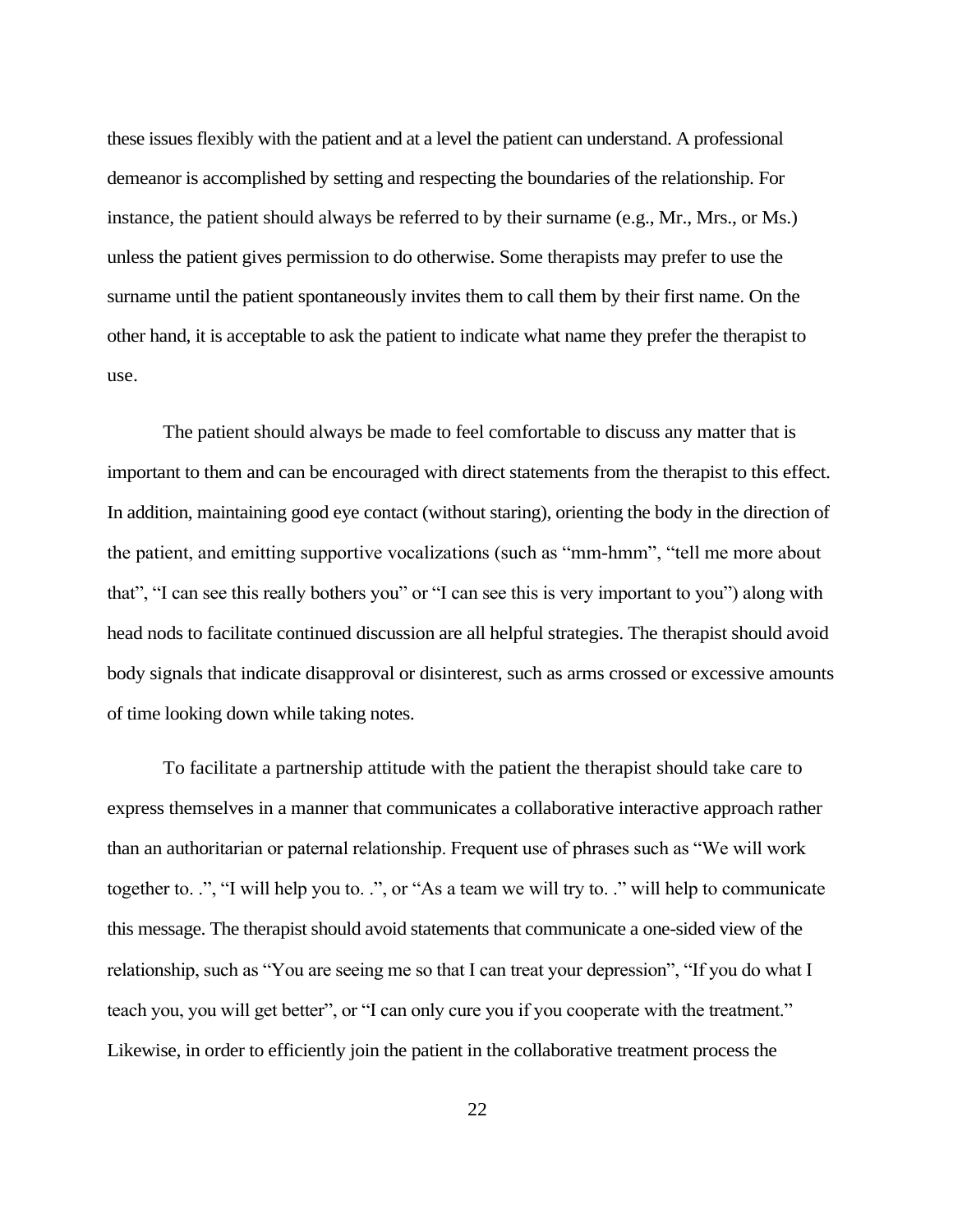therapist should always strive to match their vocabulary to the intellectual level and manner of the patient's vocabulary. This includes adopting terms that the patient commonly uses and refraining from using terms that are obviously overly technical or intellectually advanced. A good rule of thumb is to limit word use to two syllables and sentence length to 10 words until a clear sense of the patient's intellectual/educational level is achieved. The therapist should always endeavor to find alternative expressions for technical medical or psychological terms.

On the other hand, PST-PC is a highly focused and brief therapeutic intervention. To conduct PST-PC properly it is not feasible to allow much digression from relevant discussion. Patients may unwittingly occasionally divert the structure of the session to other more general types of discussion. To allow them to do this unchecked usually results in too little time to focus on PST-PC skills training, and both therapist and patient will feel rushed when they finally do focus on solving a problem. The therapist should develop tactful methods for limiting digressions. First, therapists should indicate early on in treatment that it is very common for people to begin talking about their problem in general terms, rather than staying on the PST-PC task, but that it is very important to stay focused on the problem being solved so that they can learn the problem solving skills. For example, we introduce these boundaries to older patients by saying, "Often people are not used to talking about their problems in such a structured way, and you may find that as we begin solving one problem, you will want to talk about other similar problems. While it is important that we talk about different problems as they arise, it is also very important that we focus on one problem at a time, so that you can learn how to use these problem-solving skills on your own. Also you will find that focusing on one thing at a time is far less overwhelming than trying to solve all the problems at once. So, you may find that while working together, I will interrupt you to refocus on the task at hand. I only mean to do so to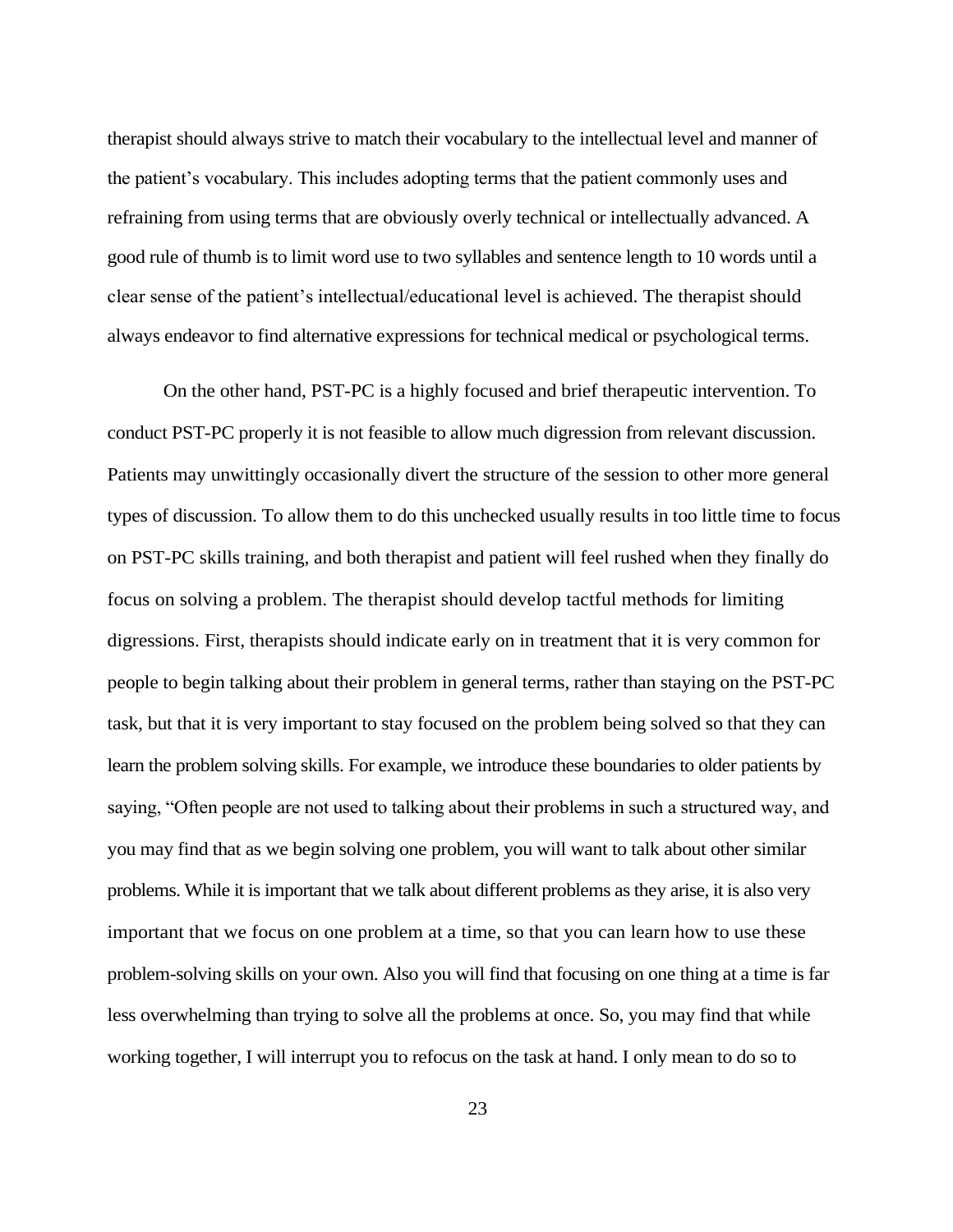make sure we make the best use of the limited time we have together. What do you think about that?"

Second, a clear articulation of the amount of time the patient has for PST-PC at the outset of every session is important. Statements at the start of the session such as, "Okay, we have 30 minutes together, let's see what we can accomplish" help to set the tone for a focused interaction. Further into the session statements such as "Okay, in the 10 minutes we have left, let's pick a solution and agree on a homework task" are useful for getting a wandering patient back on track. Casually holding up a hand to interrupt the patient, and saying "this line of discussion is very important, and I want to be sure to return to it, perhaps next session, but right now we need to establish the homework tasks for this week" is often very effective in redirecting the patient without offending them. When the patient has been adequately educated about the nature of the treatment (primarily during Session 1) and a supportive collaborative relationship has been established, they will rarely if ever object to such redirection interventions.

#### Building the Rationale for PST-PC

The nature and rationale of treatment sessions should be explained thoroughly at the beginning of treatment. In our research we have found that treatment outcomes are better for patients who understand the rationale for PST-PC and demonstrate an ability to apply it in early treatment sessions (Hegel, Barret, Cornell & Oxman, 2002). For depressive disorders six sessions is the typical number of visits for adequate resolution of symptoms, although this may vary (as few as four sessions or as many as eight sessions) depending on the patient's education level, age, and depression severity. The first two sessions should be close together (about a week apart) to ensure that the techniques have been understood and correctly applied. The first session lasts about an hour because it includes an explanation of the rationale for PST-PC and collection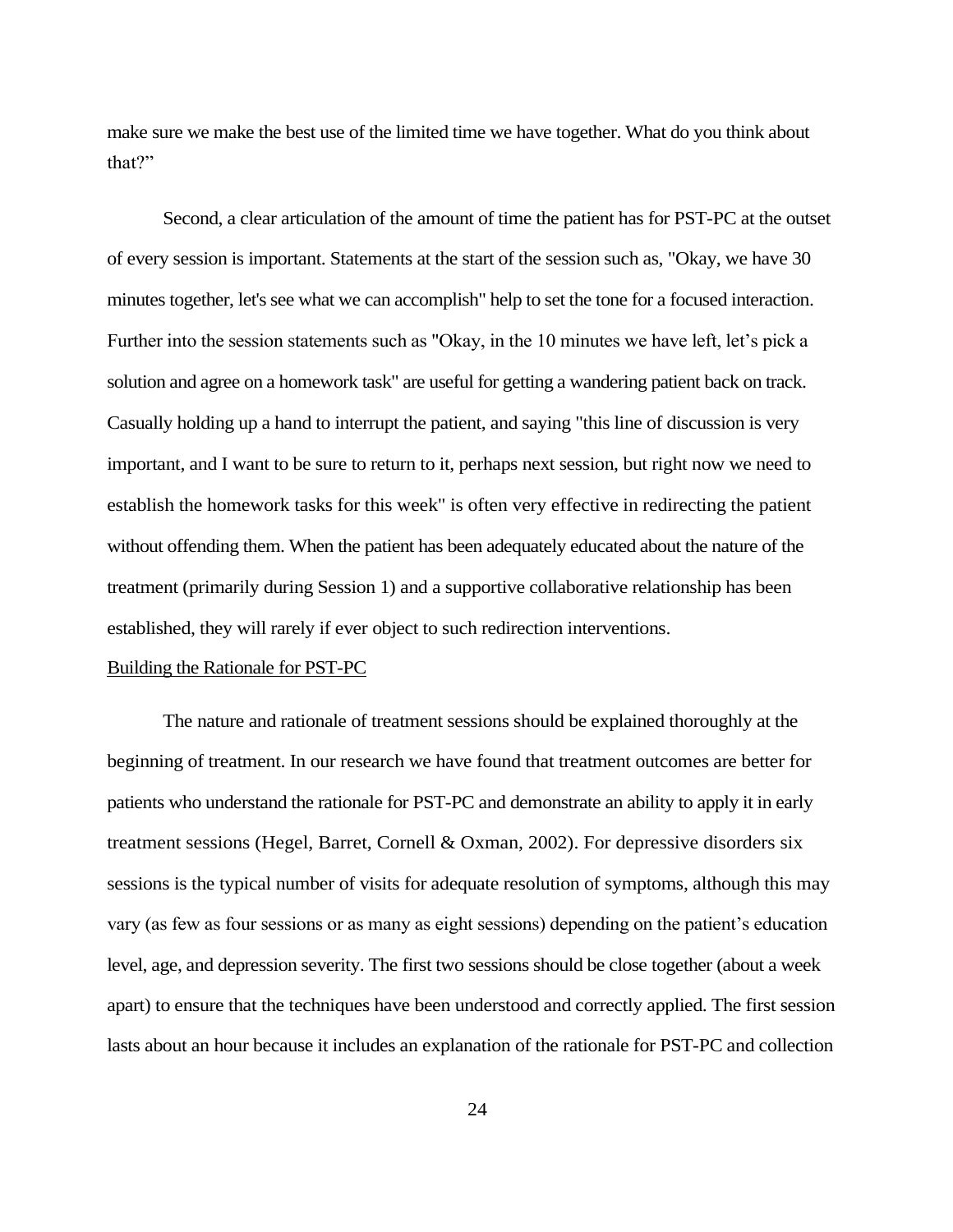of an initial problem list, as well as a full problem solving session for one of the patient's problem areas. Subsequent sessions last about 30 minutes. It is desirable to apply the full problem-solving technique for at least one problem area per session.

There are seven key topic areas to address during the first half of the initial, hour-long session. These topics should be covered during the first thirty minutes of the visit in order to allow an additional thirty minutes for the first full problem solving session. A full Session 1 narrative can be found in Appendix 1 and a checklist to use during the visit can be found in Appendix 2.

### 1. Explain the structure of PST-PC treatment.

After introducing yourself, explain the basic framework for treatment. For example: "We will be starting the problem-solving treatment today. We will meet for a total of six sessions including today's session. Today's session will last for one-hour because I will be explaining the rationale for the problem solving treatment to you, we will create an initial list of your current problems, and then we will tackle one of your problems using the problem solving technique.

We will meet for 30 minutes during sessions 2 through 6. We will meet again in one week from today, in order to make sure you understand the treatment procedures correctly. For the remainder of treatment we will meet every two weeks. So we will meet for a total of six sessions over the course of nine weeks and we will apply the full PST-PC strategy for at least one problem each session. After the visit you will leave to go home with a number of tasks to work on that are related to the problem, "homework" tasks if you will. Some problems will be resolved fully, often within the time between two visits. Other problems, usually the more complex problems, will require more than one session and may even require continued efforts on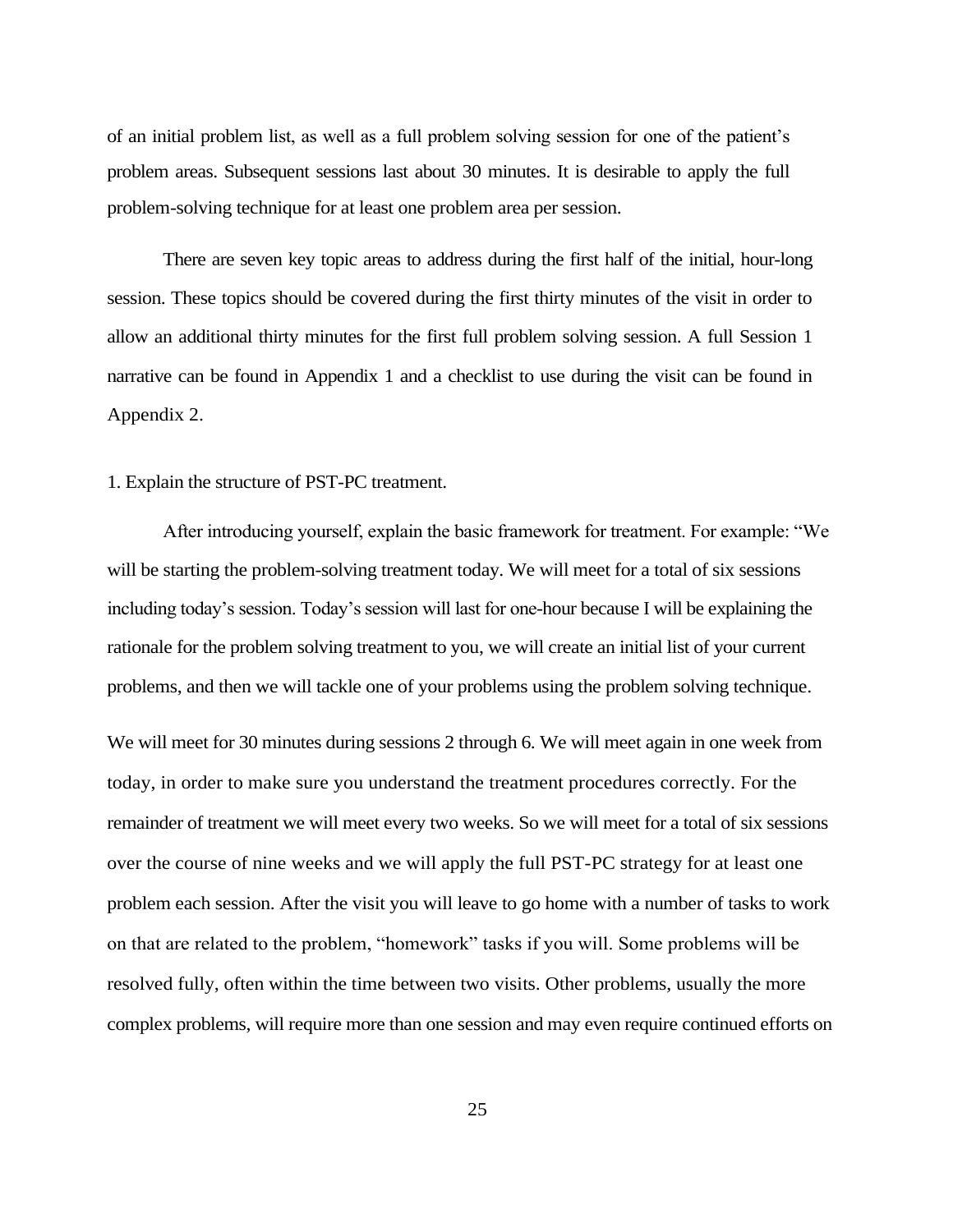your part after the end of treatment. The overall goal of problem-solving treatment is to teach you the problem solving skills so that you will be able to use them in the future and hopefully avoid becoming depressed again. Do you have any questions about this?"

With elderly patients, you may also want to follow-up with questions such as, "Do you have any questions about the treatment I am talking about? How about the homework, do you understand what we will be doing there?" Often, older clients will be somewhat overwhelmed with information and thus having them think about each issue raised in your discussion will help to solidify the expectations of treatment. Clients from poor educational backgrounds may balk at terms such as homework and lessons. It may be best to instead refer to the homework assignments related to solution implementation as the last part of problem-solving: "Now that we have come up with a plan, the last thing that needs to happen is for you to act on the plan – when do you think you can start?" In this statement, there is no mention of homework. To encourage people to practice using the problem-solving sheet, therapists can say, "Why don't you pick another problem to use this sheet on yourself. That way, we can solve as many problems as we can in the time that we have together. If you don't finish it, that's OK, what is important is that you try to do this on your own, too."

## 2. Establish that symptoms are related to depression.

At the initiation of treatment it is essential to make sure the patient recognizes that their symptoms represent a depressive mood disorder or else they will not fully appreciate the rationale for the treatment. The therapist must first clarify with the patient that their symptoms, some of which may feel emotional in nature and some of which may feel physical in nature, are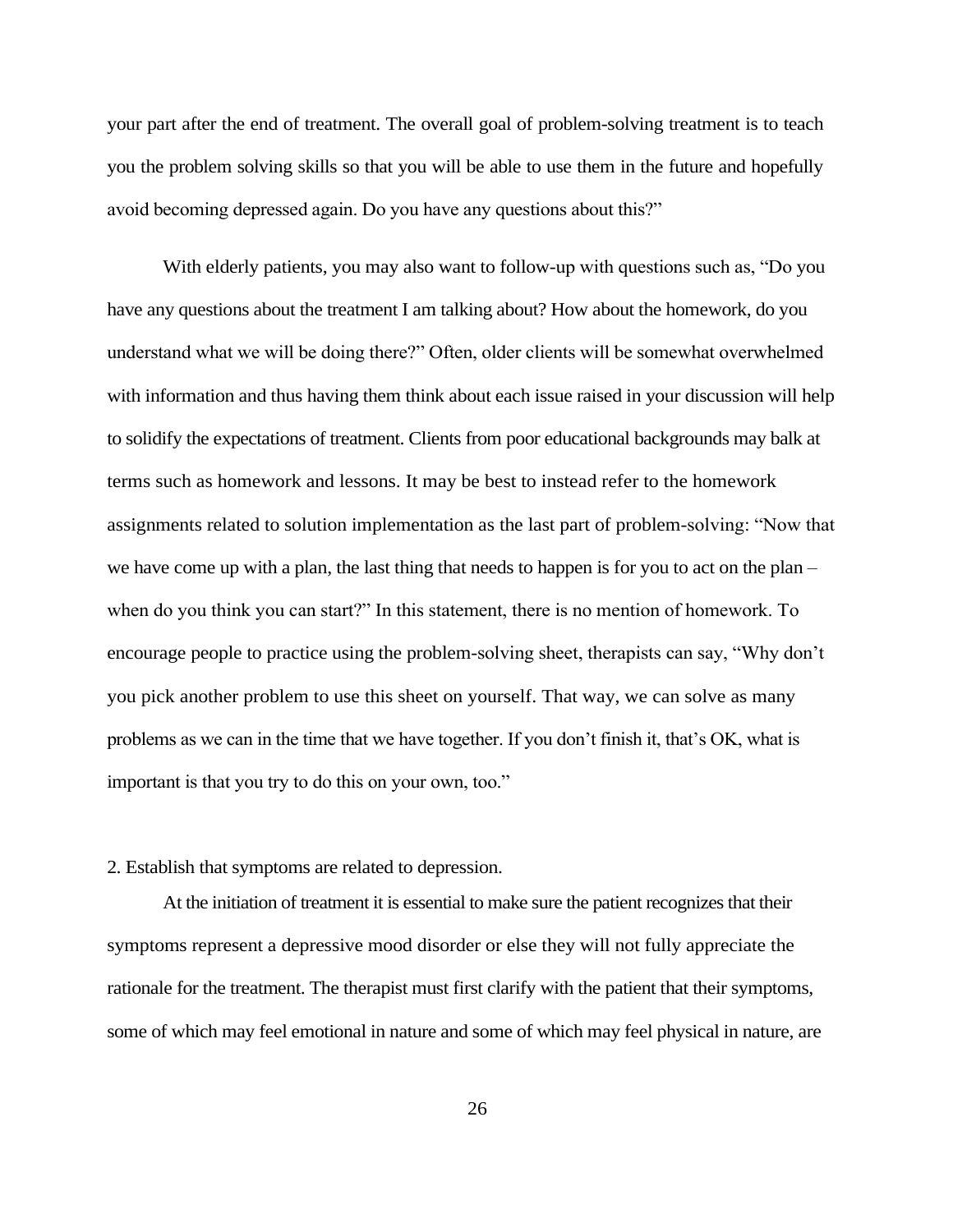in actuality all related to depression. Many patients begin treatment still not fully convinced they are suffering from an emotional disorder rather than a physical malady

The success of treatment rests upon the establishment of a shared understanding that the symptoms are emotional in origin rather than physical. It is easier for the patient experiencing the common emotional symptoms of depression (e.g., low mood, tearfulness, loss of enjoyment in life, negativism, hopelessness, poor concentration, irritability, and thoughts of death or that life is not worth living) to accept an emotional basis to their symptoms. However, for patients bothered more by physical symptoms (e.g., loss of appetite, tiredness, sleep problems, headaches, malaise, and aches and pains) the connection often is more elusive. We will often begin this discussion by first validating the patient's own experience with the following statement, "It sounds like your sleep is off and you are having trouble remembering things, you're tired all the time and you have no get up and go. I have some ideas as to what may be the cause of those symptoms, given that Dr. Feldman has done a pretty thorough physical exam and has ruled out any known medical illnesses. However, I'd like to know what you think may be causing those symptoms? How do you understand what you are going through?". What do you think?"

Resolving any apparent lack of congruence with the very foundation of the treatment model should have high priority at the beginning of treatment. In doing so, it is useful to explain a "mind/body<sup>1</sup> model" of human functioning to the patient. For example, the therapist might say:

<sup>&</sup>lt;sup>1</sup> We prefer to use "mind/body" rather than the more common "psychosomatic" term in order to avoid confusion with the lay interpretation of this term as meaning "all in your head" or "crazy".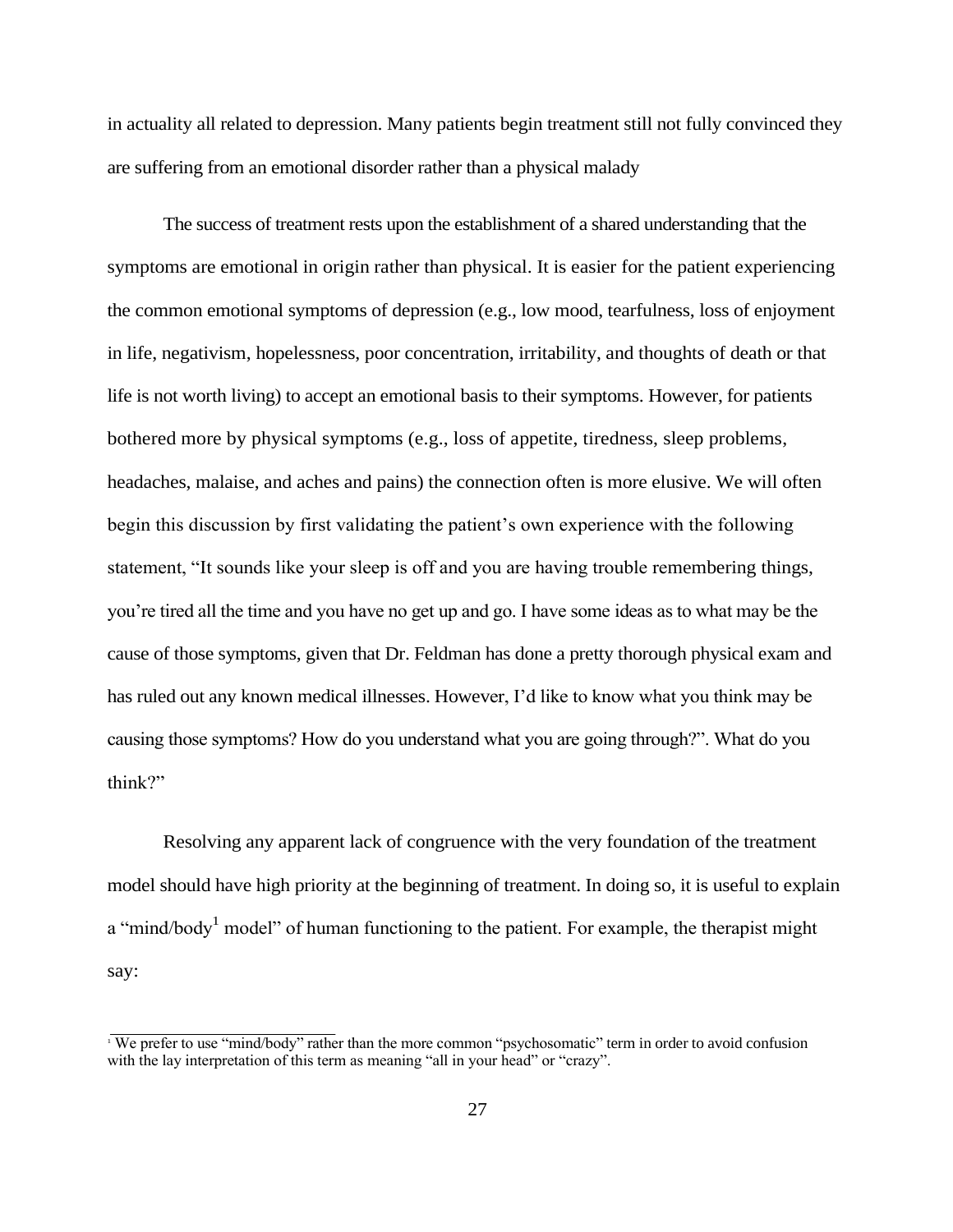"I understand that your symptoms feel to you like you are having a physical illness. Sleep problems and headaches can often be an indication of a physical problem. The first thing you should keep in mind is that your doctor has examined you and is confident you don't have a physical illness. The other thing you should know is that there really is no such thing as a purely physical or emotional illness. For example, when we feel excited, our body gets excited (our heart beats faster and we have trouble sitting still), and when our body is sick, such as when we have the flu, it is natural for our feelings to be a little low as well. All of our feelings, both emotional and physical, are processed through the brain, so when one is affected, the other is affected as well. So, depression can often feel very physical in nature to some people, and this is so because the depression is actually affecting you physically. But the thing to remember is that the main cause of the symptoms is the depression, and that is what we need to treat."

The therapist should identify the patient's depressive symptoms and inform the patient that these will be tracked during treatment to monitor success and identify the relationships between problem resolution and mood improvement. It is not necessary to collect an exhaustive list of symptoms in doing this. A few key symptoms for tracking and review at the start of each session will suffice.

3. Establish the link between problems and depressive symptoms, and explain the rationale for problem-solving treatment.

The success of any therapeutic endeavor is based in part on the degree to which a patient understands and accepts the underlying precepts and philosophy of a given intervention approach. For this reason, it is essential that the therapist provide a complete explanation, in terms the patient can understand, of the rationale for problem-solving treatment. Thus, a direct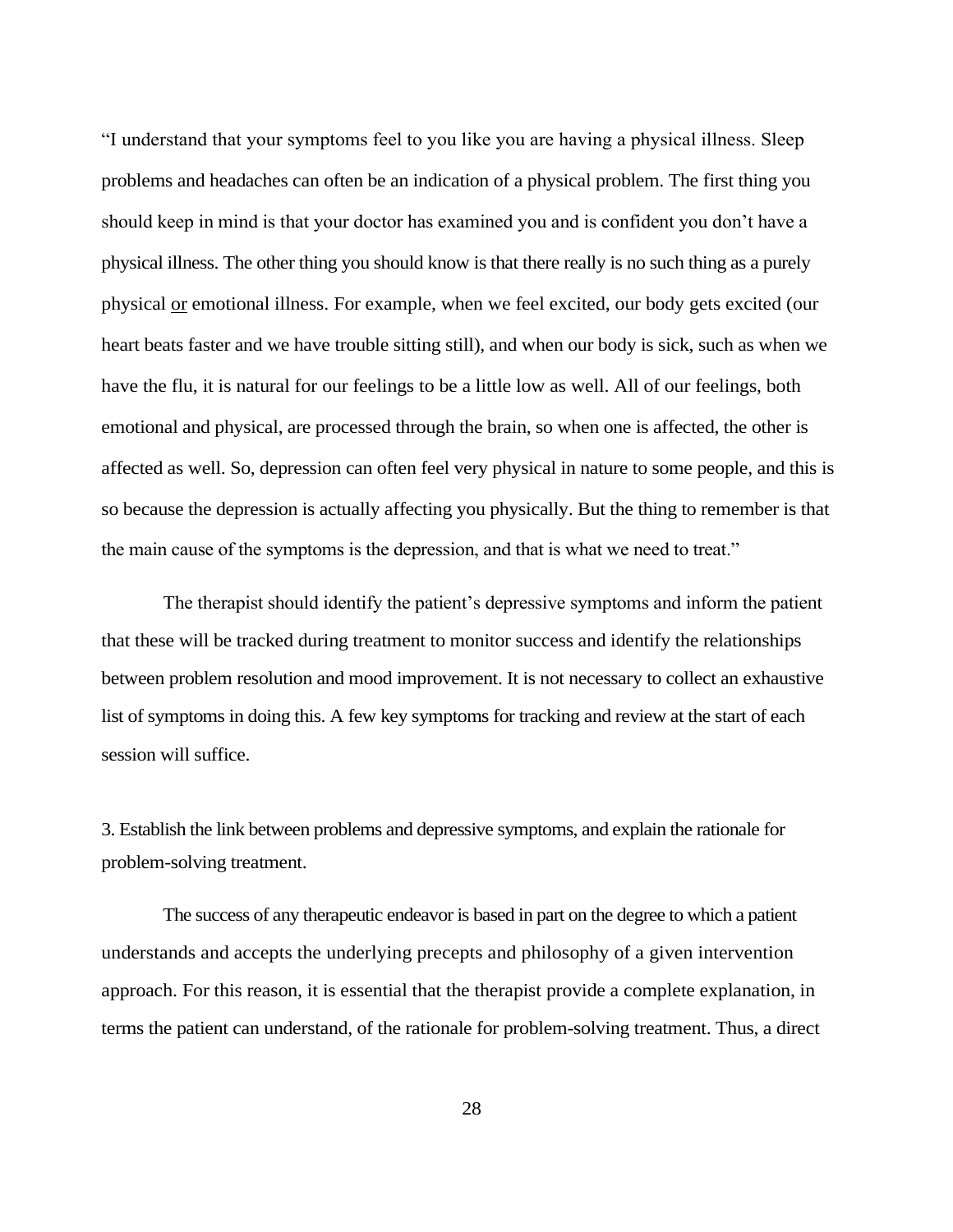link should be forged between the patient's symptoms, their problems in living and the role problem-solving skills can play in their resolution.

The therapist should help the patient to understand that their symptoms are an emotional response to their problems. What is worse is that once the patient is depressed the depression further interferes with problem solving, thus creating a vicious downward spiral of worsening mood and worsening problems. The therapist then explains that by learning problem solving skills the patient can begin to tackle their problems during treatment, and that successful resolution of the problems will lead to resolution of the symptoms



The relationship between problem solving and mood is diagrammed in Figure 1.

**Figure 1. The relationship between problem solving skills and depressive symptoms.**

4. Establish an appropriate problem-solving orientation.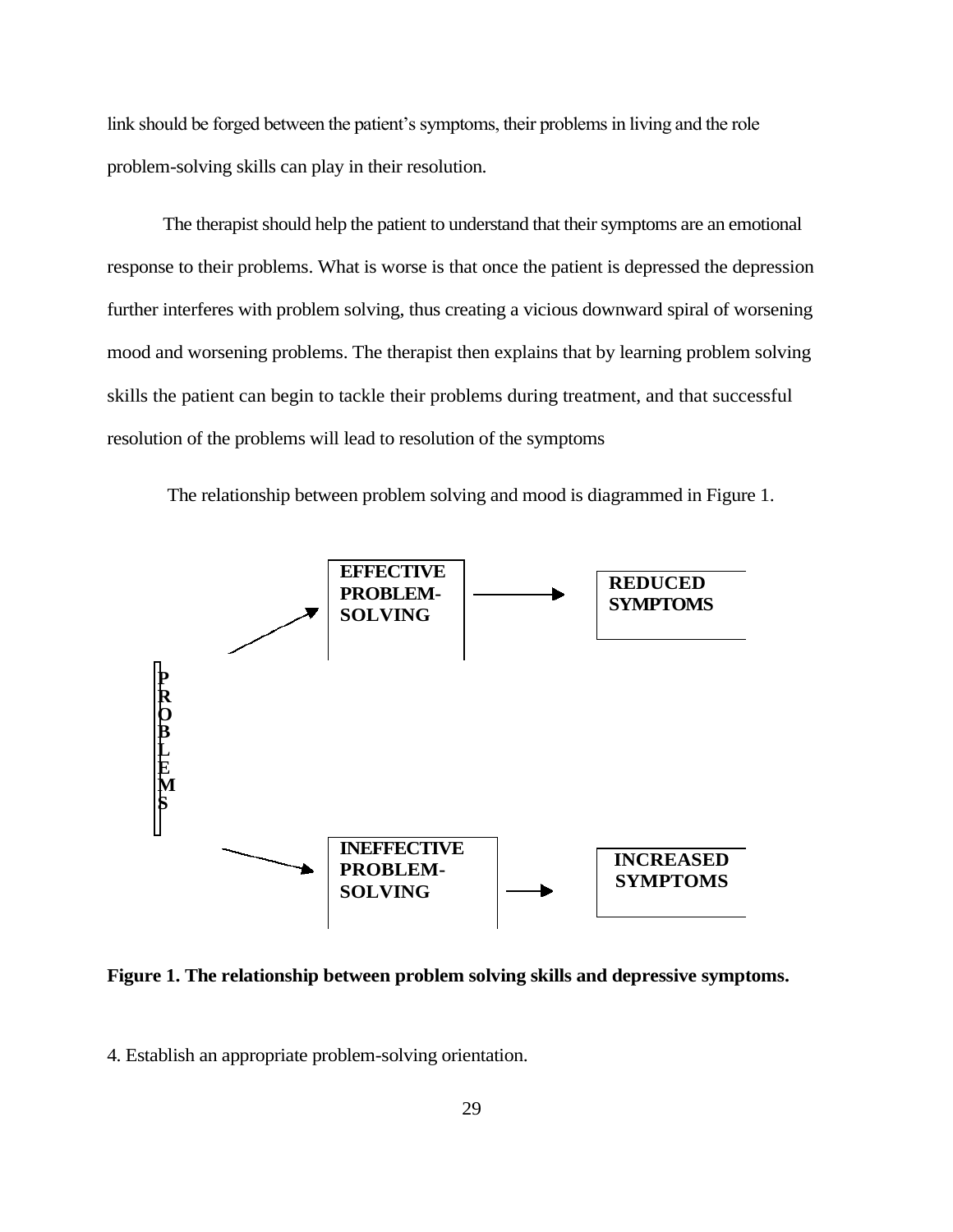Establishing a problem-solving orientation involves providing the patient with a positive and constructive orientation to problems in living and problem solving. The main goal here is to modify the patient's perceptions and beliefs that may interfere with attempts to engage in optimal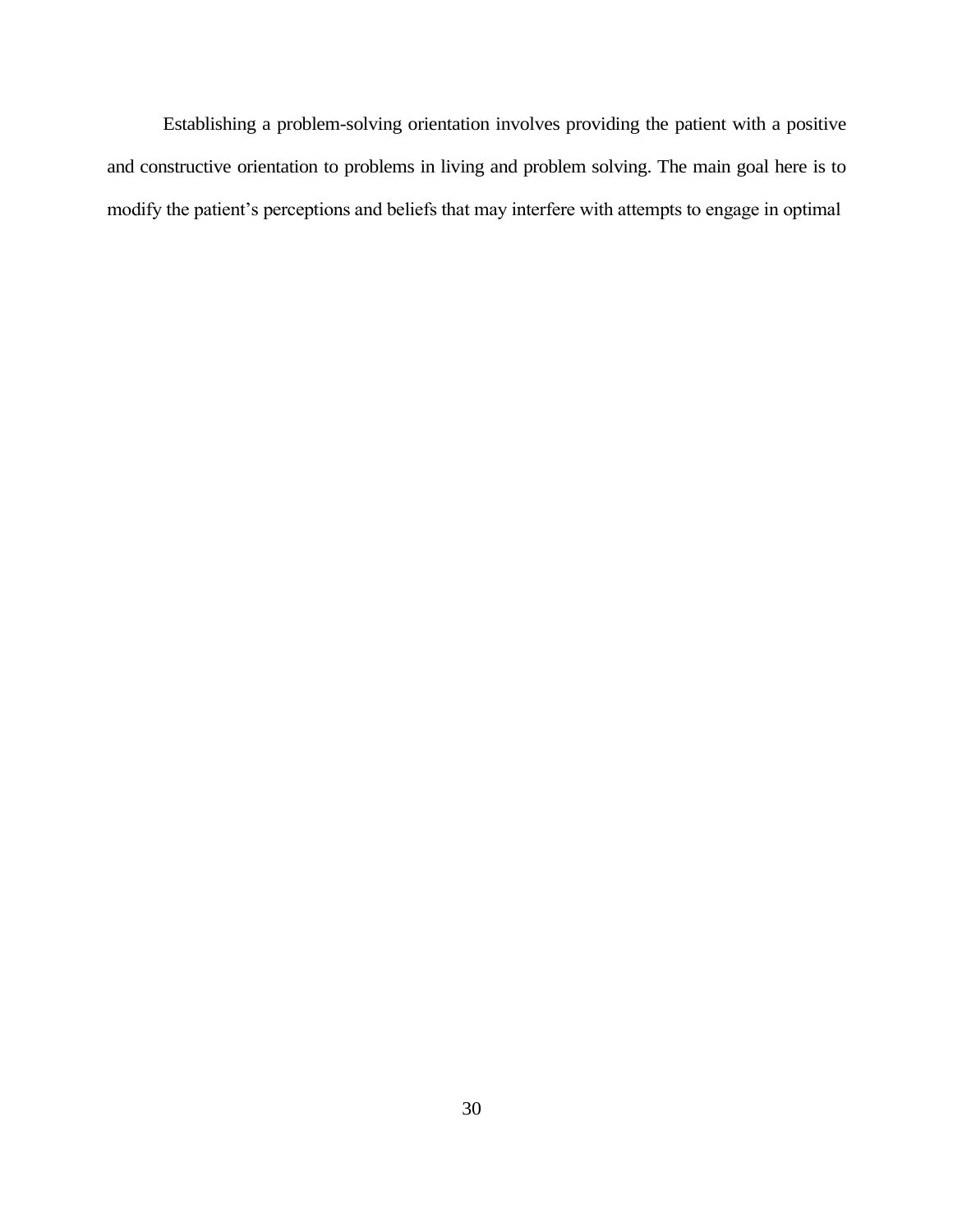problem-solving efforts. A thorough treatment of this extremely important issue is provided in Chapter 5: Facilitating an Appropriate Problem-Solving Orientation for PST-PC, however the main tenets of an appropriate problem orientation are outlined here.

Depressed people frequently feel out of control of their problems and hopeless that they can ever do anything to resolve them. It is important for the therapist to deliver a very clear message that problems are a normal and predictable part of everyone's life; that we face multiple problems within the course of every day. Therefore, problems should be expected as part of our everyday lives. We can have an impact on most of the problems that occur and some degree of control can almost always be achieved. The important implication then is that problems should be viewed as challenges to us as part of our everyday lives; challenges that are best dealt with in a proactive and constructive manner. A negative mood state is usually a sign that some problem area exists in our lives. This negative mood should be treated as a "call to action" to stop and think about what types of problems may be going on and to implement our problem solving skills.

With some patients, a problem-focused orientation is something that may have to be emphasized throughout treatment. Severely depressed patients or patients with a chronic recurrent course may feel particularly pessimistic about their situation and thus will go into earlier sessions thinking that since nothing has worked so far, any new approach is likely to fail. Therapists will want to emphasize in these patients that it is understandable because of their experience that they believe nothing will work. But, it is this very thinking that prevents them from trying some new strategy that may actually work. The therapist should emphasize that even though it feels risky to try something new, you, as the therapist, will be right there with them to figure out the best approach or approaches to handle their problems.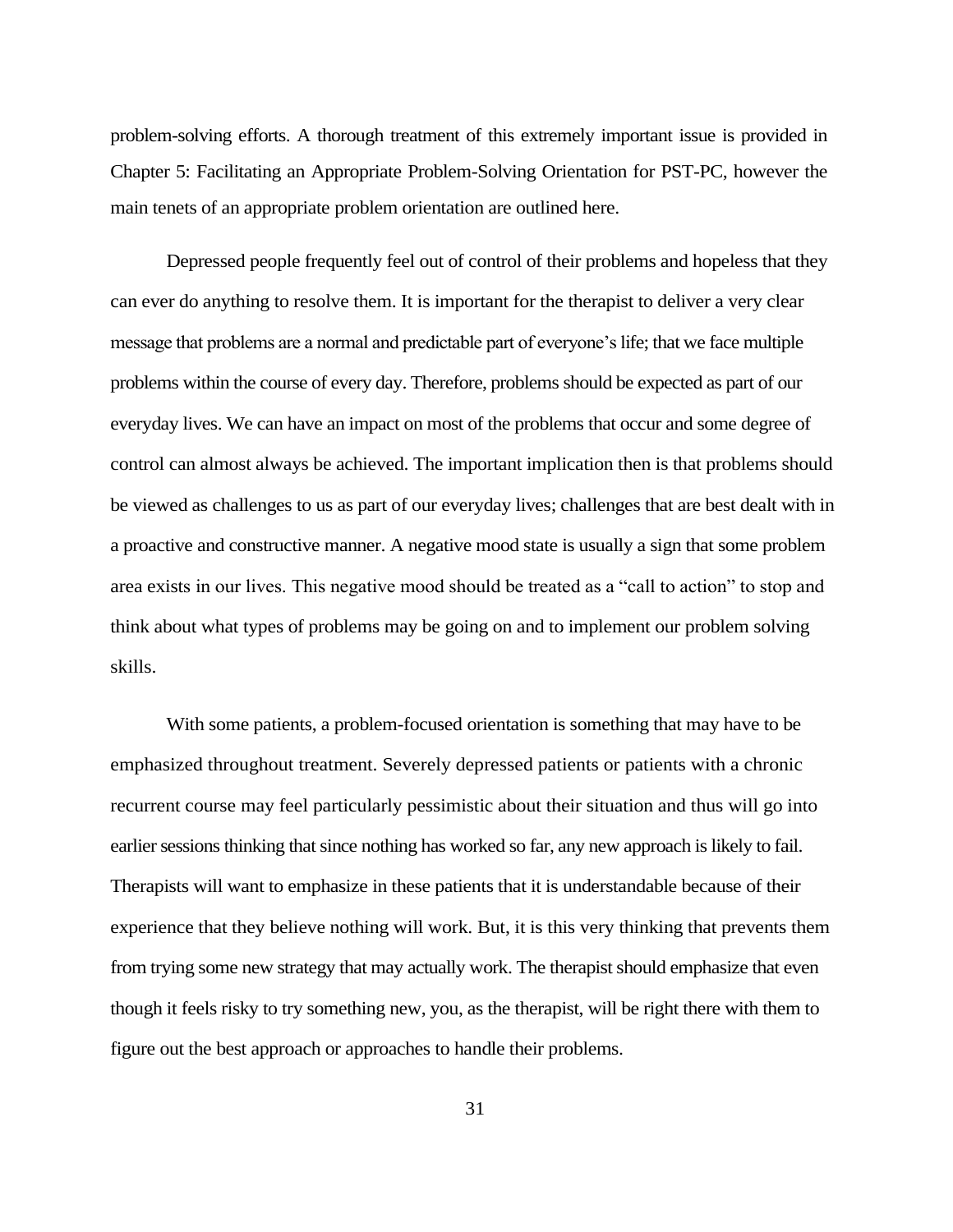It is important to acknowledge the patient's low mood, but not to reinforce any hopelessness the patient may be experiencing about recovery. The therapist may say "I understand that you are feeling pessimistic about the ability of this, or any treatment, to give you relief from how you are feeling. However, it is important for you to try to suspend your misgivings for a bit and trust what I am saying about the very real possibility of this working for you. We will meet for several visits and we will get a good sense in fairly short order of how things are going. Let's give it a try and hold back our judgments of how well it is working until then." While unrealistic expectations should not be fostered, some optimism should be encouraged in order to motivate the patient. At this point it is important to emphasize that the patient will play an active part in the treatment. The learning that takes place during the session is an important prerequisite for treatment implementation, but acting on the homework tasks between sessions is essential for ultimate success. Strategies for encouraging a problem-focused orientation are discussed in greater detail in Chapter 5.

## 5. Describe the Seven Stages of the problem-solving process.

Next, the seven stages of problem solving are explained to the patient. It is not essential by the end of the first session for the patient to have memorized all of the stages and the sequence in which they are conducted (although this becomes an expectation as treatment progresses). However, it is necessary for patients to understand that the problem-solving process proceeds in a systematic fashion and that they will be expected to adhere to a particular format of treatment during the sessions. Explaining the stages helps to reduce ambiguity for the patient in terms of what to expect during treatment sessions, and thereby helps reduce their anxiety. Also, it serves to "socialize" the patient to treatment by letting them know what is expected of them.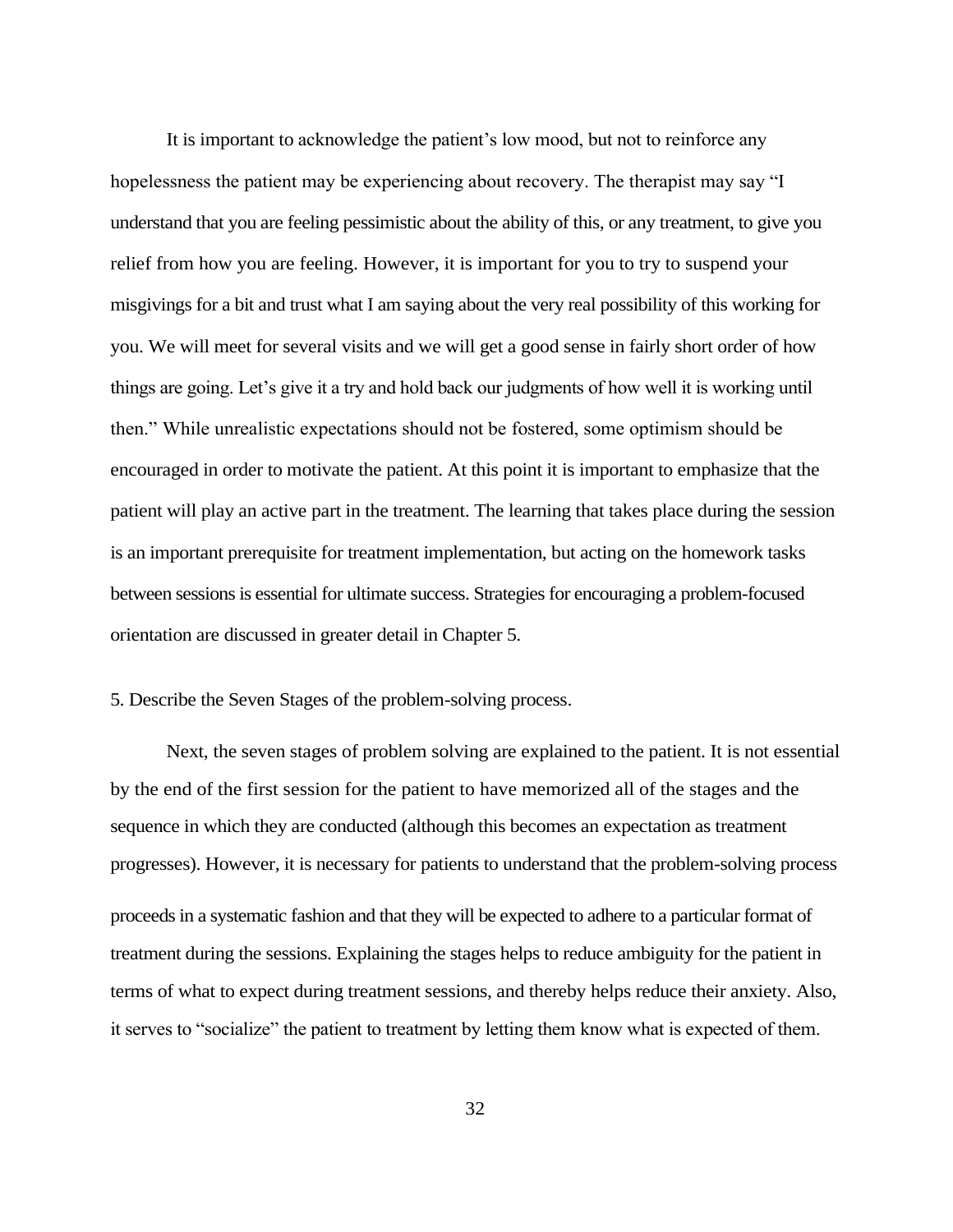For example, the explanation lets them know that (1) they will not just be discussing or "venting" their problems at random, but that they will systematically resolve them in sessions; (2) they will be expected to complete homework between sessions; and (3) peripheral discussions not closely tied to the problem under consideration will be minimized; etc. For patients already experienced with different forms of counseling, or for those heavily influenced by exposure to the popular images of counseling seen in movies, TV, or literature, this helps to modify their implicit and often misleading assumptions about the counseling format.

It is also not essential at this point to provide an exhaustive description of each problem solving stage. The patient is not likely to remember the details anyway. A general overview will suffice for now. As the therapist goes on to conduct the subsequent problem solving sessions they will have ample opportunity to describe and reiterate the principles underlying each of the stages. A typical narrative describing the problem-solving stages proceeds as follows:

"We will begin the problem-solving process by exploring and getting a clear description of the problem. The more clearly and specifically you can state the problem, the more directly and effectively you can tackle it. The next step will be for you to set a goal for what you would like to change about the problem. Again, being as objective as possible in the way you describe the goal is very helpful. You need to have a clear understanding of what you would like to see happen because the final solutions will be tied directly to this goal. Next, I will encourage you to develop as many potential solutions for the problem as possible. The more you can come up with the better, because you will want to pick from as many options as possible, and the first idea is not always the best. Then I will encourage you to look at all of the advantages and disadvantages (or pros and cons as we call them) for the solutions, comparing and contrasting them as you go, as a way of deciding which seems the most feasible for you. From this you will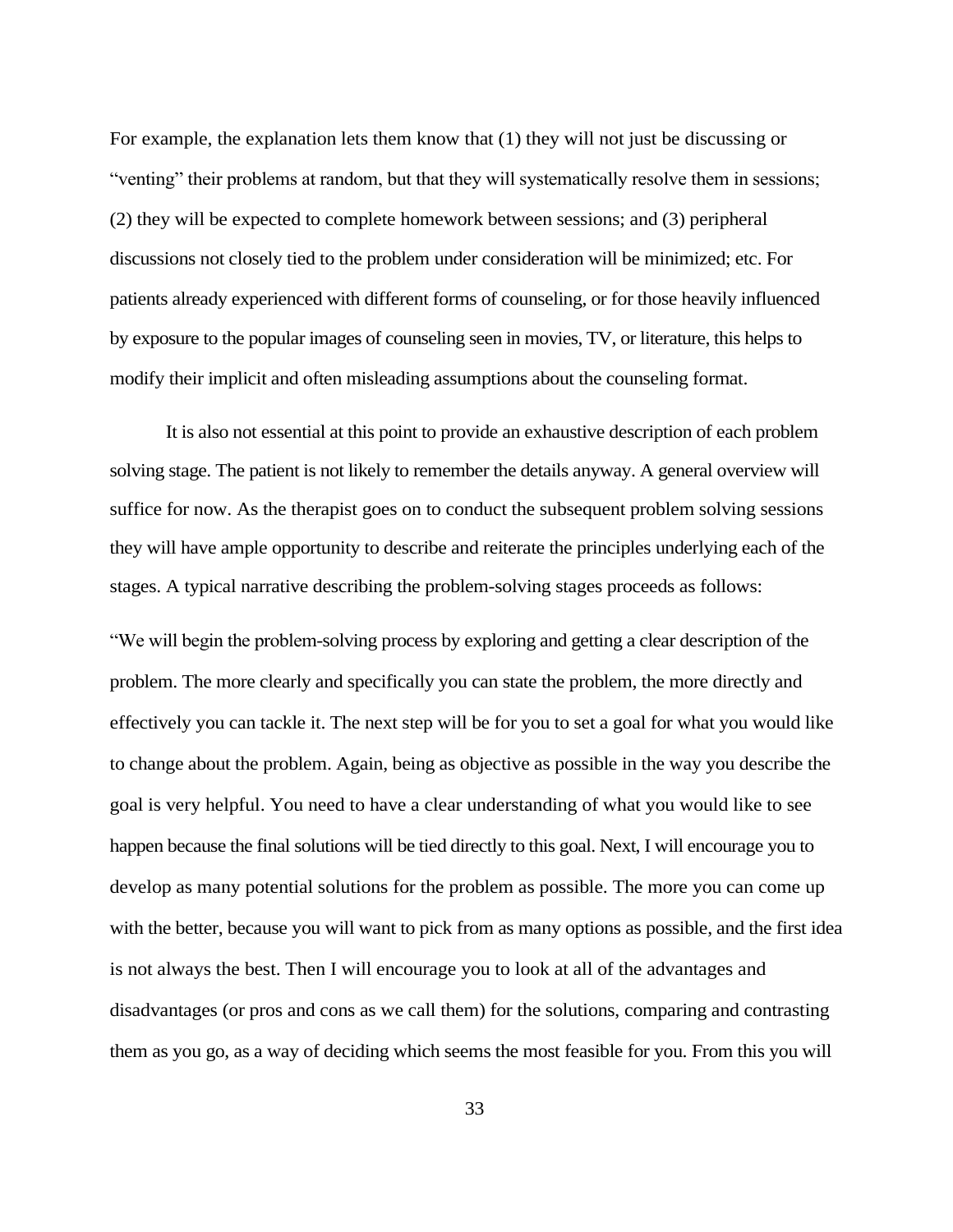pick the best solution or solutions. Finally, we will work together to identify the specific steps you will need to take to implement the solution. You will want to think of where, when and how you will put it into action. The more detailed you can be about planning your course of action, the more likely you are to follow through on it and for it to be successful. Between our visits you will attempt to put the solution into practice, revising it as necessary using the problemsolving approach, and then we will review your progress next session."

#### 6. Activity Scheduling.

An important aspect of PST-PC is helping patients to plan pleasurable events in their daily lives. During the course of treatment the importance of having pleasurable activities incorporated into each day will be emphasized. This can be introduced in the following manner: "Depression causes people to stop doing enjoyable things. Unfortunately, once you stop doing things that give you pleasure then you start to feel even worse. The worse you feel the more difficult it is to plan and carry out enjoyable activities. This continues in a vicious cycle of worsening depression and fewer and fewer pleasurable experiences in your day-to-day life. Another vicious downward spiral. Therefore, planning enjoyable activities helps treat depression and we will focus on having you plan some pleasant events in your life on a day-to-day basis."

A visual depiction of the downward spiral between mood and pleasant activities is provided in Figure 2. In addition, see "The Role of Activity Scheduling in PST-PC" in Chapter 3. A patient handout describing the rationale for Activity Scheduling is also provided in Appendix 4.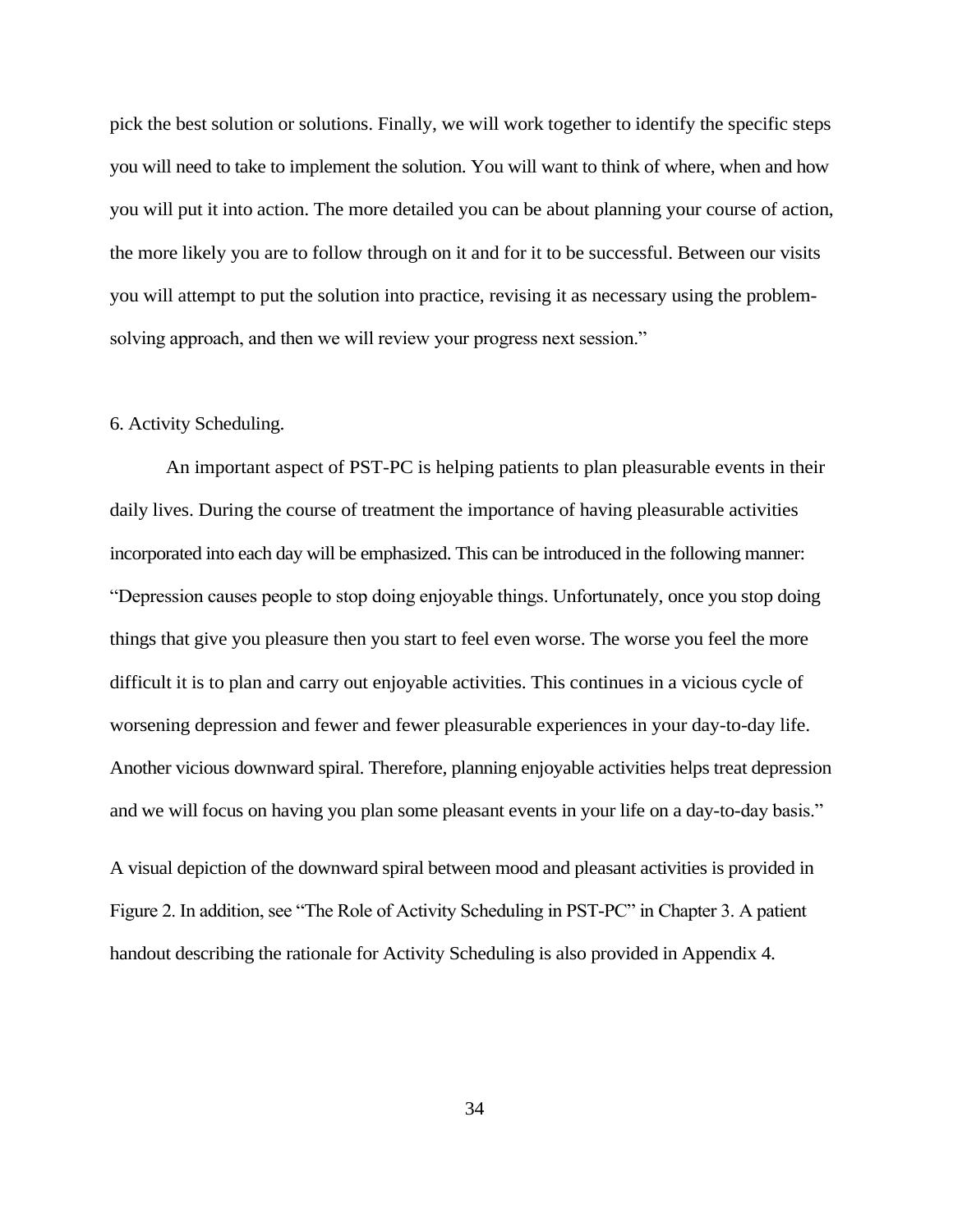

**Figure 2. The relationship between low mood and reduced pleasant activities.**

7. Compile a list of problems with the patient.

Once the outline of treatment has been completed the patient is ready to begin identifying the problems they will choose to work on. The therapist may begin by stating:

"Now that you know what is causing your symptoms and how problem-solving can help, we should actually start to apply the problem-solving treatment so that we can help you start feeling better. Obviously, in order for you to solve your problems we need to get a sense of what sorts of problems you are dealing with and where to begin. Also, I find that I very quickly get to know an awful lot about a person as we review the various problems in their lives. So, what are the problems bothering you right now?"

The next step is to list the patient's problems. Begin the creating the problem list by asking the patient for a spontaneous report of their problems. This allows for a fairly natural indication of perceived problem priorities in the patient's life. However, do not assume that the patient will spontaneously list all relevant problems in their life. They may not be conceptualizing certain situations as being problems, or they may be forgetting a particular instance, or they may feel uncomfortable mentioning a situation without encouragement to do so. Therefore, it is helpful to ask about any other possible areas in which the patient may be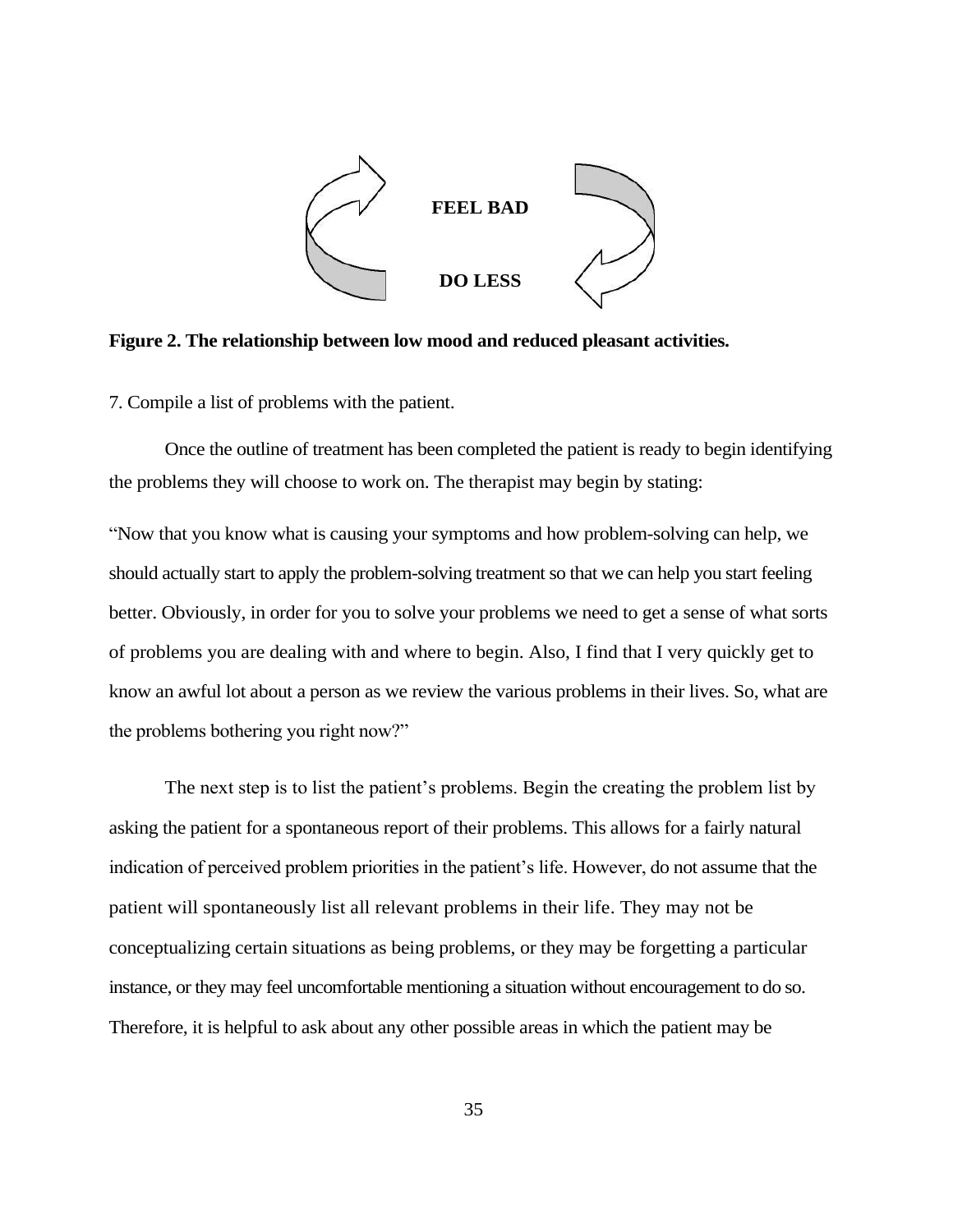experiencing problems. The therapist should use the "Problem List Worksheet" in Appendix 5 to systematically query the patient about potential problems in different areas of their life. For example, the therapist may say: "You mentioned problems with work, family and weight. Are you having any other problems, such as with money, your health, or your husband?" On rare occasions the patient may steadfastly deny that they have any problems at all in their life. In such instances the therapist should first be sure they have reviewed all of the problem domains listed above. If the patient denies problems in any area the therapist should then discuss "Activity Scheduling" with the patient (See "The Role of Activity Scheduling in PST-PC" in Chapter 3).

In constructing the initial problem list it is not the time or place to achieve great clarity and specificity regarding the problems listed. The therapist should obtain enough information to gain a working knowledge of the patient's problems but leave more definitive exploration and clarification of the problems for the problem-solving sessions that will follow. Place the emphasis on getting a relatively exhaustive but cursory list of the domains of problems in the patient's life. Once a problem is mentioned and explained to the degree necessary for a cursory understanding the therapist should ask "What other problems are you having?" or "What else?" and move on.

The final thing to accomplish in Session 1 is to actually choose a problem and conduct a full problem solving session for that problem. This should comprise the remaining half hour of this session. The therapist may introduce this task by stating that they would now like the patient to choose a problem to focus on for the remainder of the session, that they would like to familiarize the patient with the problem-solving process and provide them with something to work on between sessions. In other words, the therapist should convey the enthusiastic message,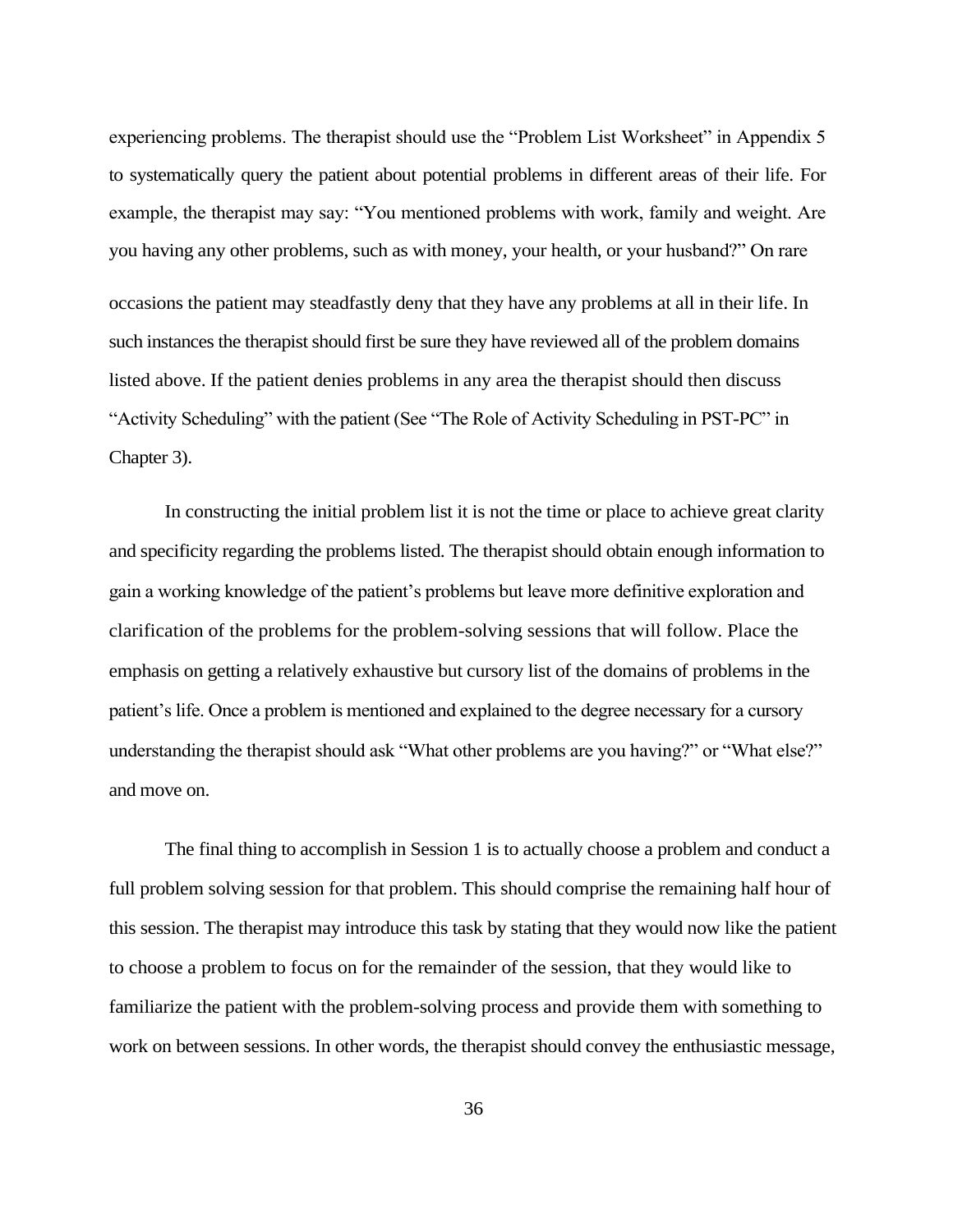"Let's get going!" The actual stages of the problem-solving treatment session are outlined in Chapter 3.

#### **Materials Needed for Introducing PST-PC:**

Provide the patient with:

(1) A completed copy of the session's PST-PC Worksheet (Appendix 6) (Completed by the therapist; photocopy for the patient)

(2) Problem-Solving Guidelines handout (Appendix 4)

- (3) Extra PST-PC Worksheet for independent problem solving between sessions.
- (4) Activity Scheduling handout (Appendix 4).
- (5) A copy of the Problem List Worksheet (Appendix 5).

## The Problem-Solving Worksheet

Most of the work during the problem solving treatment session can be recorded on the Problem-Solving Worksheet (See Appendix 6). The worksheet outlines the seven stages of PST-PC and allows enough space to record the various problems, goals, solutions, etc. derived from the session. Early in treatment (e.g. Session 1) the therapist takes primary responsibility for recording the information, with the patient following along with a blank worksheet.

As treatment progresses, the therapist gradually turns over to the patient more of the responsibility for completing the worksheet. For example, during Session 2 the patient fills out their own worksheet along with the therapist and is provided guidance in doing so. During subsequent sessions the patient takes primary responsibility for completing the worksheet, although the therapist may certainly provide guidance and cueing as needed.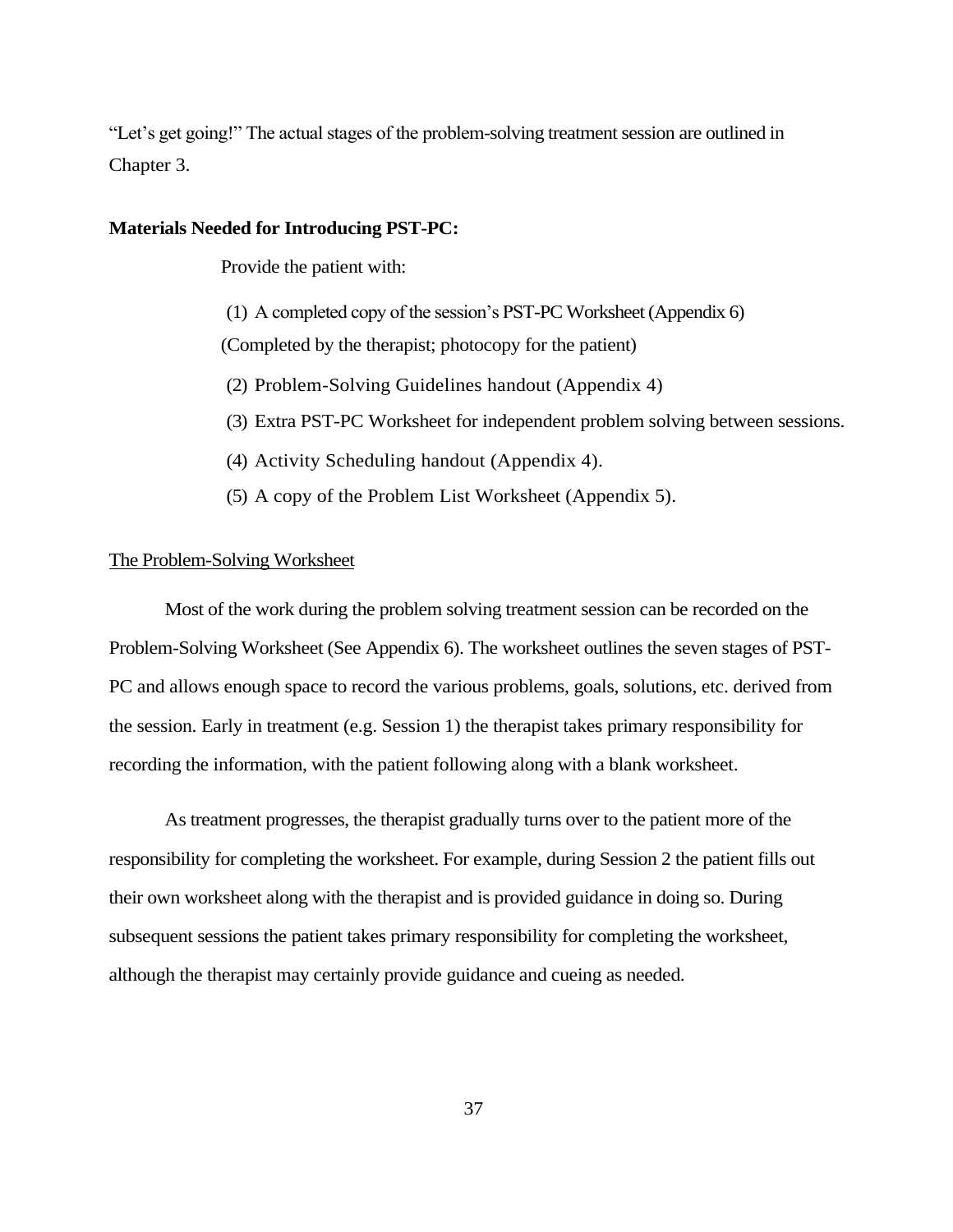It may be necessary to emphasize to patients who are reluctant to use the worksheet that the goal of PST-PC is not to create paperwork for them but to teach them a systematic method to use for solving their problems. The worksheet is a "tool" to help them do this but is not an end in itself. Therefore, extra copies of the worksheet should always be provided to the patient at the end of each session.

## Tasks and Materials Needed for PST-PC Session 1:

Time: 60 minutes.

The following tasks should be completed during this session. Recommendations for the time required to complete each task are also provided.

(1) Explain the structure of PST-PC Treatment (2 minutes).

(2) Establish that symptoms are related to depression (2-5 minutes).

(3) Explain the link between problems and depressive symptoms and the rationale for problem-

solving treatment (2-5 minutes);

(4) Establish an appropriate problem solving orientation (5 minutes);

(5) Describe the seven stages of the problem-solving process (5 minutes);

(6) Describe the rationale and importance of activity scheduling (2 minutes);

(7) Compile a list of problems (10 minutes); and

(8) Illustrate the problem-solving process by working it through on a specific problem (30 minutes).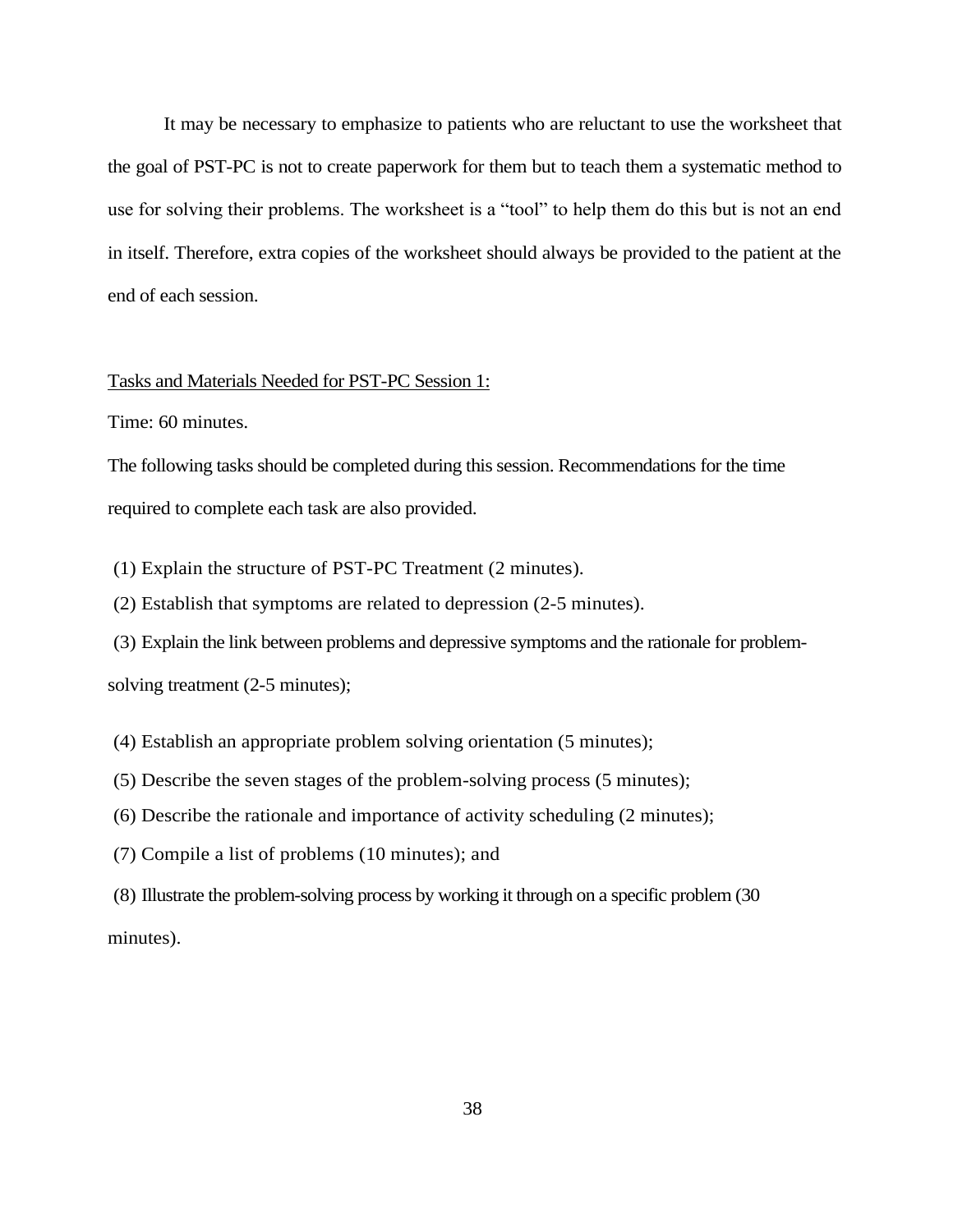## **Chapter 3. The Seven Stages of PST-PC Treatment**

As noted earlier, PST-PC proceeds through seven stages as the patient and therapist address each problem the patient brings to the treatment session. The following is a detailed description of the principles and procedures for each of these stages. Examples from actual cases are included to demonstrate the practical application of each of the stages. A complete case example is provided at the end of the chapter to give an overview of the process as it takes place over the course of an entire treatment session.

## Stage 1: Selecting and Defining the Problem

Stage 1 is typically initiated by the therapist asking the patient to choose a problem area that is important to them. Often this begins by briefly reviewing the problem list generated in Session 1 and asking the patient if they would like to choose one of these already identified problems to work on. Alternatively, particularly during Session 1 it is appropriate to ask the patient if they would like to focus on designing daily pleasant activities (See Activity Scheduling later in this chapter) as a convenient means of introduction to the problem-solving strategy. Typically, it is a good idea that the first problem selected be one that is the least emotionally problematic for the patient. The first problem solved sets the stages for how the process works, and in our experience, focusing on a very sensitive problem can distract the patient from the learning process. If a patient does initially select what seems to be a rather complicated or emotionally challenging problem, it is fine for the therapist to redirect the patient toward a more neutral problem. In doing so, the therapist must provide the rationale for the redirection and assure the patient that as he or she becomes more proficient with problem solving, he or she can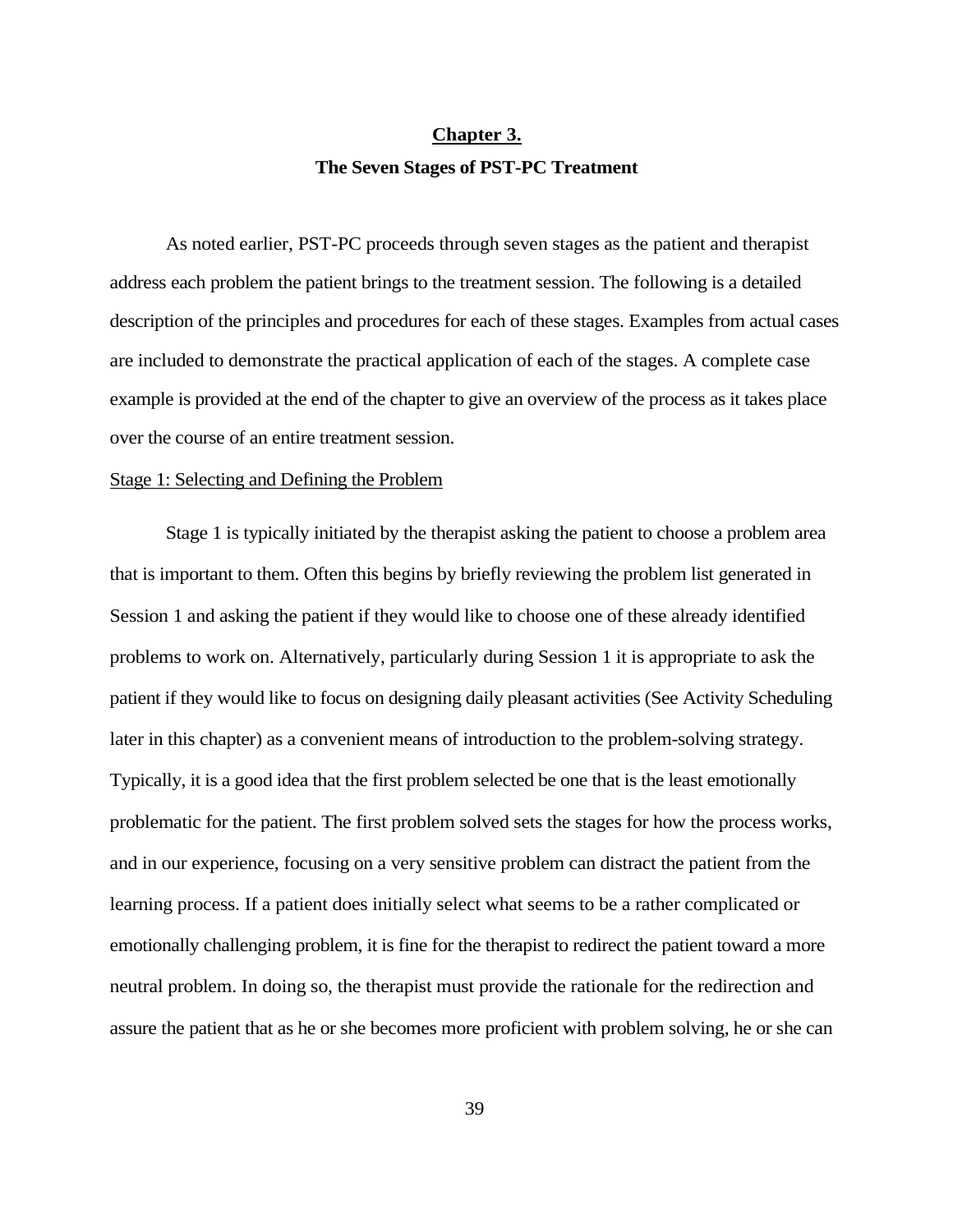return their focus to this more complex problem. The therapist may also offset initial selection of a complicated problem by turning the problem list into a hierarchy, ordering the problems by how difficult the patient feels the problems are to solve.

In later sessions the patient should always be asked about other preferred problems to focus upon, even when a problem from an earlier session does not seem to have been fully addressed or resolved. When the patient chooses a different problem from one that has not been fully solved, the therapist should inquire about the reasons for the change in focus. It is possible that other mitigating circumstances have developed that make the previous problem less of an immediate priority to address, and the therapist should be ready to change focus in response to the patient's more pressing needs. However, if this is not the case and the patient has simply "given up" on the previous problem, the therapist should encourage some discussion of the problem, and may need to employ the problem orientation strategies discussed in Chapter .

There are four methods for choosing a problem to be addressed: 1) reviewing the problem list and selecting a problem from that same list; 2) working on a problem selected from a previous session; 3) identifying a new problem to be addressed; or 4) designing daily pleasant activities, especially during Session 1. The patient should always be the final judge on which problem to address in each session, albeit with some gentle inquiry from the therapist as indicated.

Once a problem is chosen, three primary steps are followed for guiding Stage 1: *Step 1: Explore and Clarify the Problem*

It is practically impossible to conduct an effective and efficient problem solving session without a thorough understanding of the problem to be addressed. The old saying, "Look before you leap," is very relevant here. A thorough exploration of the problem assures that both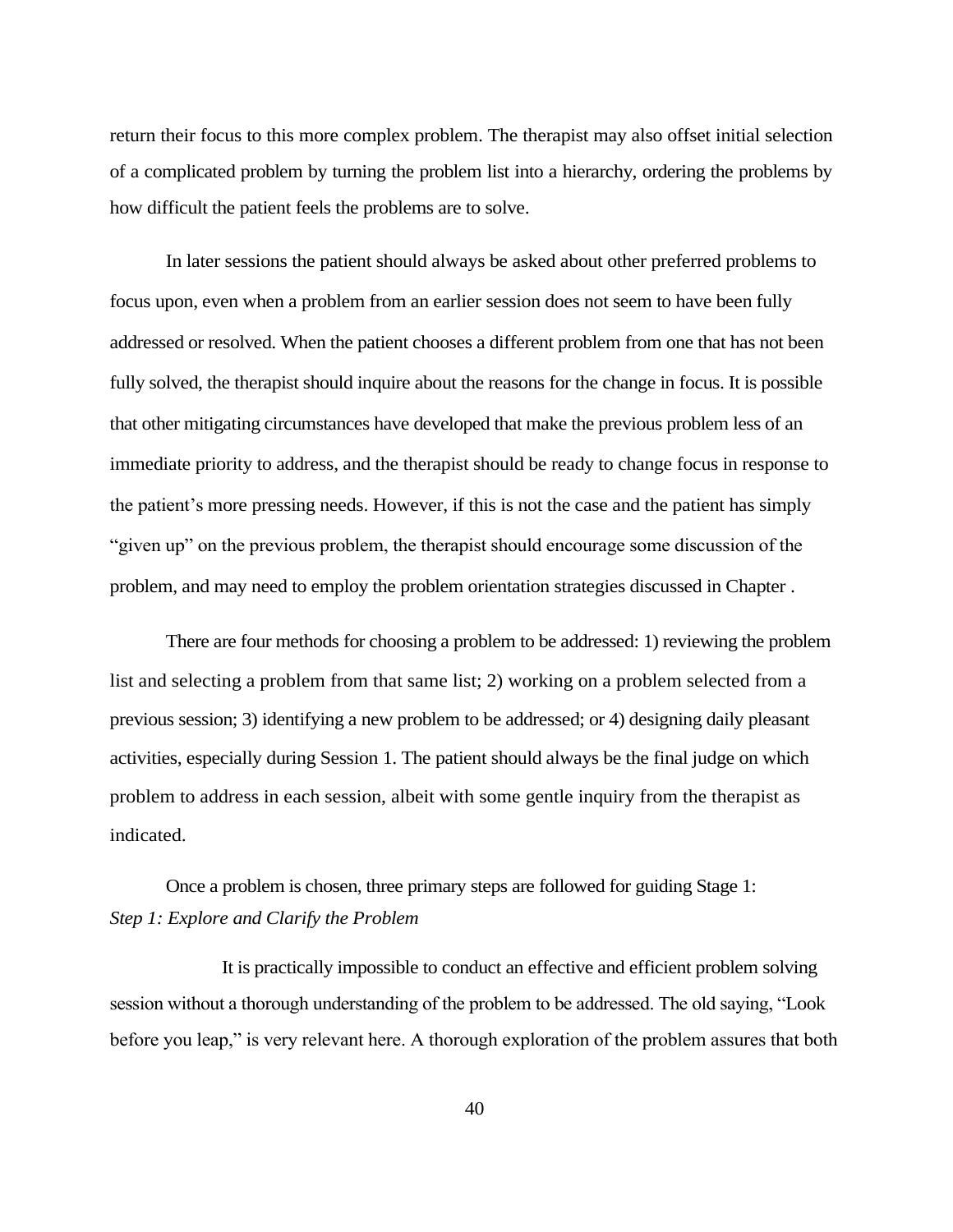the patient and the therapist understand and agree on the nature and specifics of the problem. If the problem is not thoroughly explored prior to developing solutions then the therapist and patient run the risk of generating inadequate, and even worse, irrelevant solutions for it. Alternatively, it often happens that without adequately clarifying the nature of the problem in Stage 1 important facts about the problem do not surface until later in the process (such as while considering pros and cons). In such a case the therapist and patient must then return to Stage 1 to redefine the problem and important time in the session has been lost.

A couple other aspects of exploring the problem deserve mention. By definition, a problem is a situation in which a desired state of affairs is different from the current state of affairs and some obstacle stands in the way of reconciling the discrepancy. Oftentimes a patient raises a situation (such as having a cluttered closet) which they have not addressed but for which there is really no apparent barrier to addressing it (for example, they just haven't gotten around to doing something about it). This does not constitute a problem in the formal manner that is relevant for problem solving intervention. In such a case it may be perfectly appropriate to assist the patient with developing a plan of action designed to address the situation (for example, by using strategies from Stage 6, Implementing the Preferred Solution) but this does not necessitate utilizing the entire problem solving model. Such situations can usually be quickly addressed early in the session while still allowing time to conduct a full problem solving session for a more relevant truly problematic situation.

A final element of problem exploration is to consider the feasibility of the problem. Assessment of feasibility is primarily concerns the degree of control the patient can potentially exert over the problem. For example, the problem of having diabetes is not a feasible problem to work on because there is nothing the patient can do to make the disease go away. However, the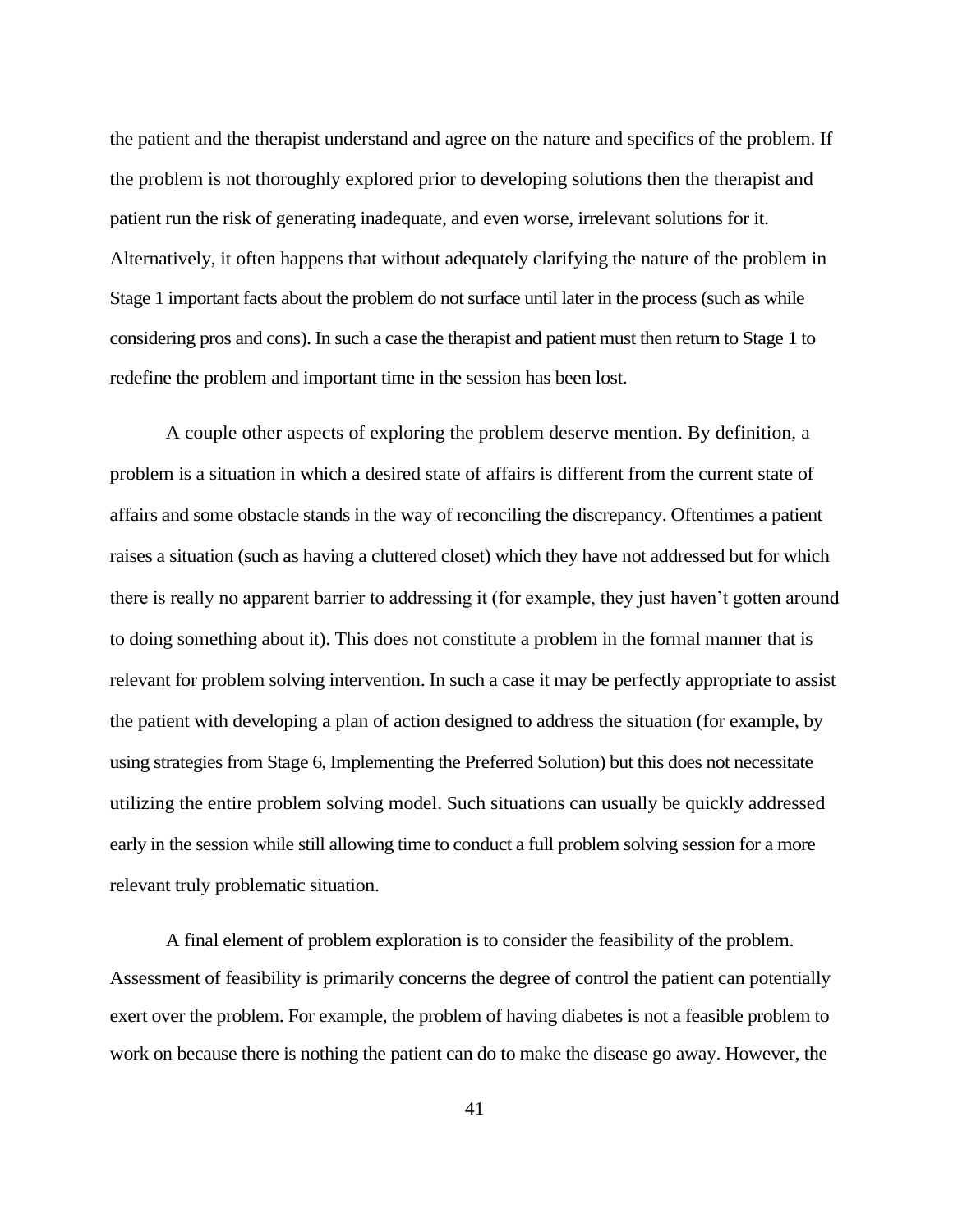problem of having difficulty adhering to diet restrictions necessitated by the illness, and which may influence the course of the illness, is more feasible in that the patient can potentially modify their diet behavior. Likewise, the problem of having a spouse that drinks too much is not a feasible problem because the patient has no direct control over the spouse's drinking behavior. On the other hand, the problem of not knowing what to do about the spouse's drinking is more feasible because this places the focus back on the patient.

One of the less intentional positive outcomes of problem solving treatment is that it helps the patient learn to differentiate between things that are within their personal control and that are not within the realm of their personal control. Although not an explicit goal of problem solving training, this serendipitous effect can be extremely valuable in helping patients extricate themselves from chronically frustrating and depressing personal situations while at the same time promoting acceptance of what are admittedly undesirable yet ultimately unchangeable life situations. Oftentimes they can learn this simply from the process of problem exploration itself, while at other times they must experience the unsuccessful consequences of their problem solving efforts (sometimes over multiple trials) before they can truly accept that a situation is outside of, or never really was meant to be within the realm of their personal control. Such a learning experience can have a profound impact on the patient's ability to give up longstanding negative coping patterns and proceed with their life in a more productive and ultimately more satisfying manner.

In exploring and clarifying the problem it is helpful for the patient to consider the following questions:

1.What makes this a problem?

2.When does the problem occur?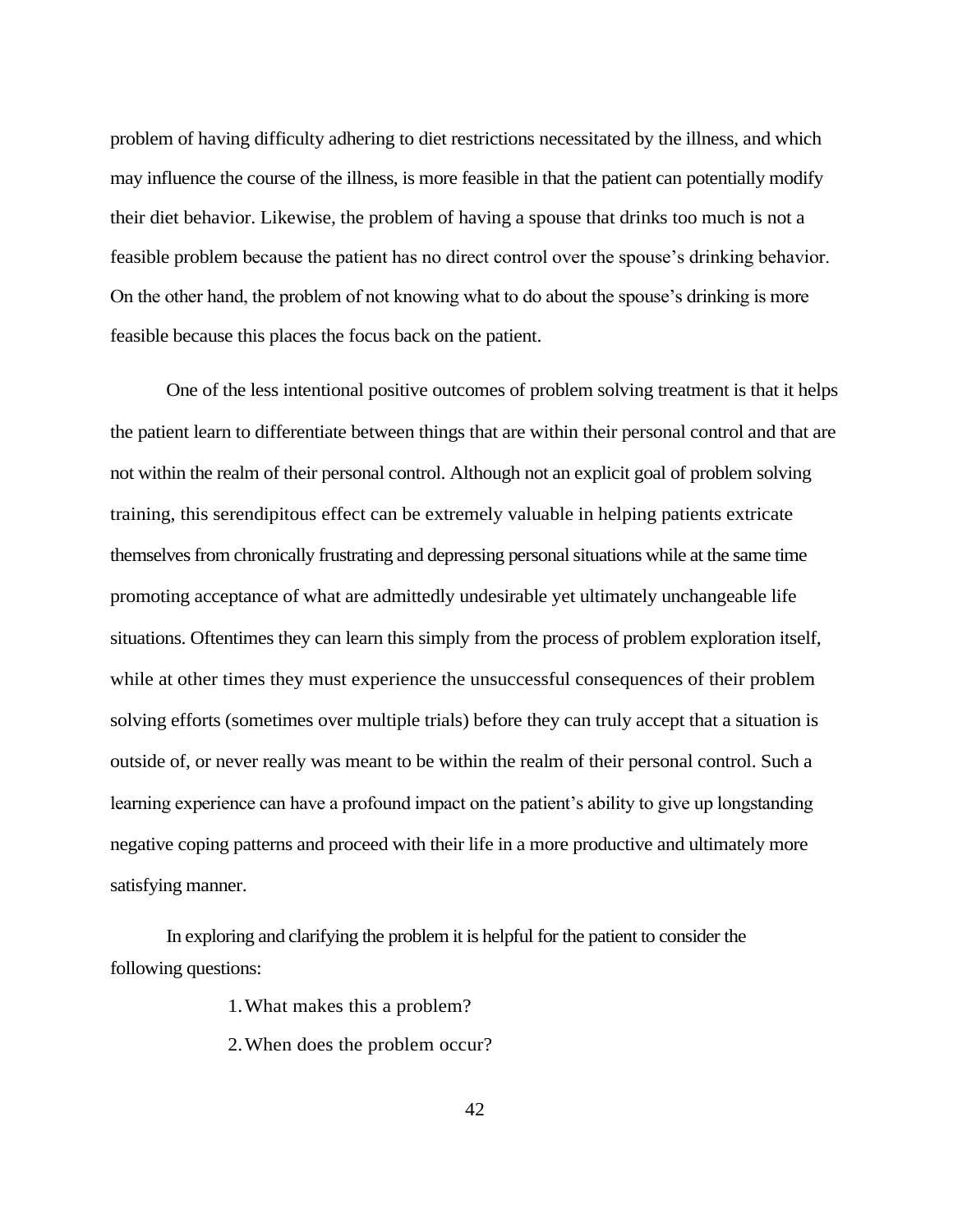3.Where does the problem occur?

4.Who is involved in the problem?

5.How often does the problem occur?

6.What have you already tried to solve the problem?

7.Do you truly have control over this problem?

Answers to these specific questions will give the types of specific details necessary to determine whether in fact the situation actually constitutes a problem and for conducting the ensuing problem solving session.

Another important point to clarify for depressed patients is how to differentiate fact from assumption. Often, patients will make assertions about a problem based on their gut feelings, or intuition, as if such feelings were indeed fact. As discussed in the problem orientation phase, the problem with depressed patients relying on their gut and intuition is that they tend to only focus on negative information while discounting any positive information. Thus, it is important to help the patient figure out when, in defining a problem, they may need to go on a fact-gathering mission to better define the problem. We have found that sometimes telling patients to think of themselves as detectives who are gathering all the facts before solving a case can be helpful in this regard. In other versions of PST-PC, patients are taught to use what is called the "Columbo method". Columbo was a popular television detective in the mid 1970s who was often perceived to be an unintelligent and annoying person because he had to ask so many obvious questions, sometimes repeating the same question over and over until he was absolutely satisfied the answer was consistent each time. However, it was this technique – to question all the information presented to him on a case – that allowed him to solve the mystery so adroitly.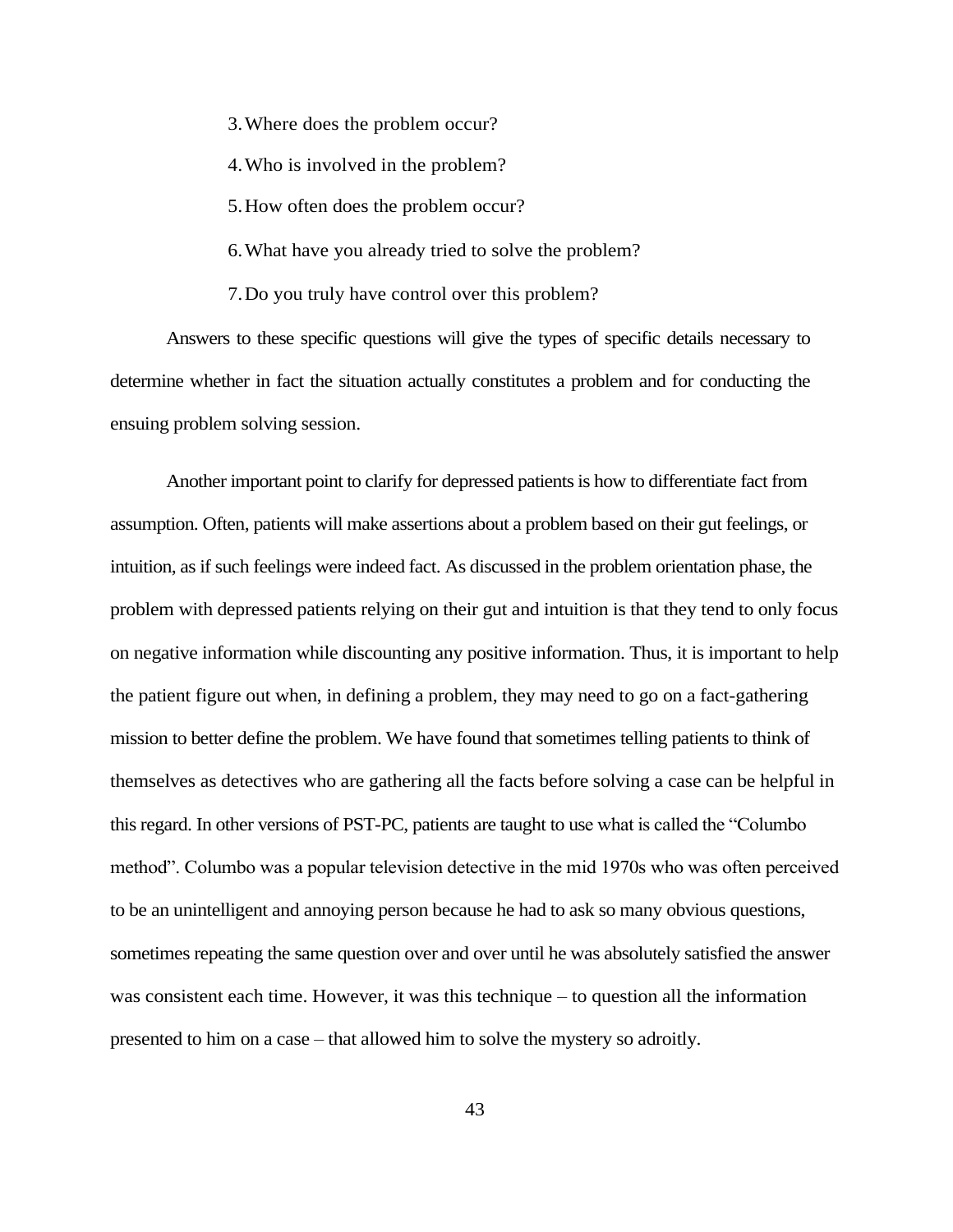As an example of how this method could be helpful to a patient, a depressed employee may think that his manager is distant to him and does not like him. He may have selectively based this assumption on behaviors he has observed that would confirm the hypothesis and ignored other relevant information. Rather than go on the assumption that this belief is true, it would be beneficial for this patient to weigh more evidence and ask questions. Is the manager distant only with him, or is he a distant person in general? Do other employees feel as the patient does? What other explanations are there for the manager's behavior? Once assumptions are confirmed, or disconfirmed, then the problem is defined specifically and the possibility of developing effective solutions is maximized

## *Step 2. Break down large problems into smaller and more manageable parts.*

Large problems are often comprised of a number of smaller, yet distinct, interrelated parts. In the process of exploring a problem the patient may be unaware of or under appreciate the interconnectedness of these component parts. Failure to differentiate these components leads to an overly vague problem definition that in turn leads to an inefficient problem solving session. For example, a female homemaker reported that she had a problem with "family relations". On further inquiry the therapist established that she actually had several different problems with family relations. First, she was resentful of her husband for staying out four nights a week. Second, she felt criticized by her mother about the quality of her housework. Finally, she had to take care of an ungrateful sister with a chronic medical illness. The therapist and patient reviewed these problems carefully and then the patient selected one specific problem to initially address.

Similarly, patients will often describe a complex problem for which the solution is dependent upon multiple smaller problem areas being resolved. The clarity of the problem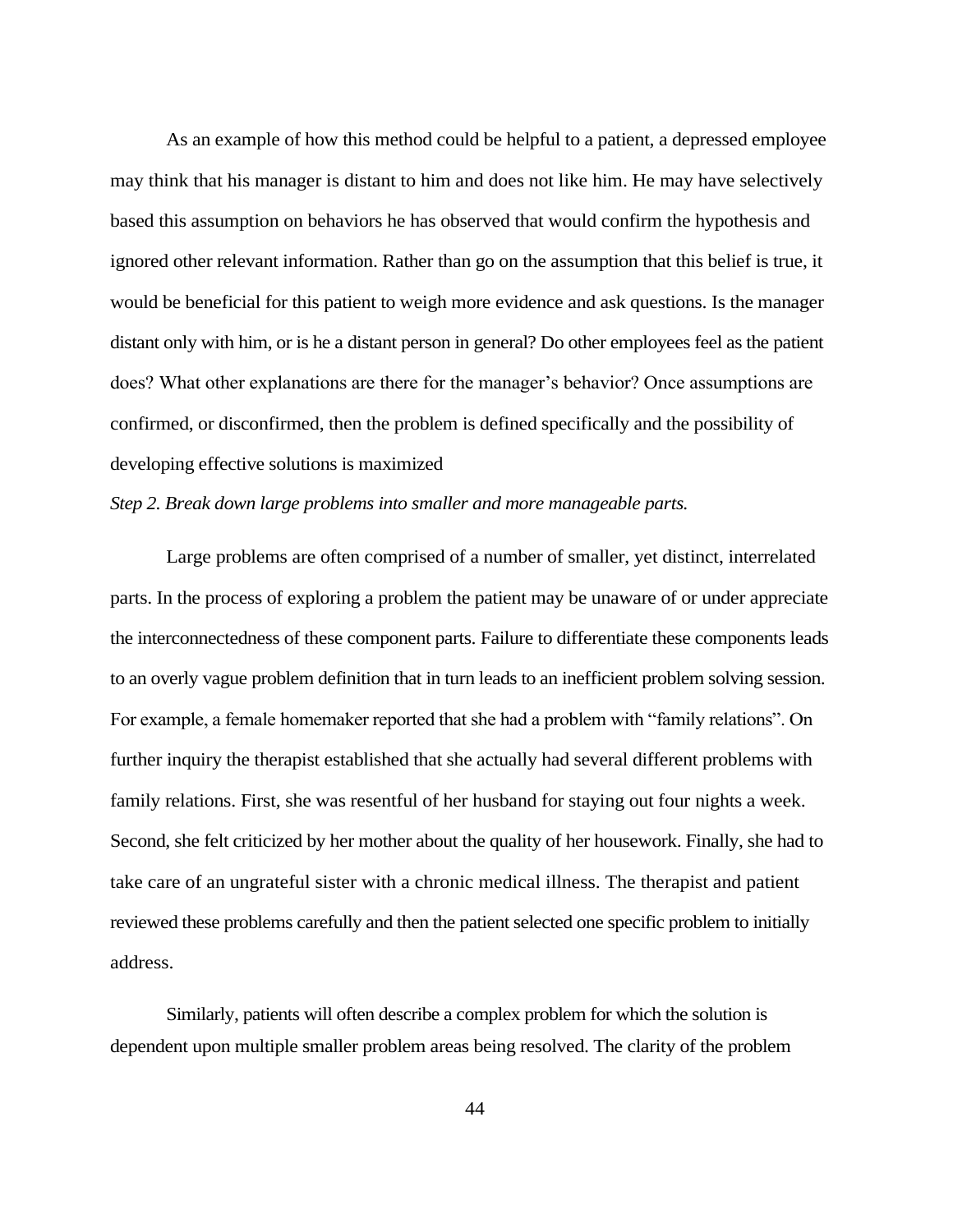statement is not at issue, but the complexity of its resolution may be great. For example, a middle aged disabled veteran stated that he needed money to buy Christmas presents. This is a clear and specific problem definition. However, further exploration revealed that the lack of free cash was a function of other problem areas. First, his income was low. Second, he had too many expenses. Third, he was paying off back debt. Finally, he lacked agreement with his spouse on where money should be spent. Each of these problem areas was then established as a target for intervention in its own right.

The essential message embedded within each of these scenarios is that problems are best addressed when they are broken down into their essential elements. Doing so allows a more thorough understanding of the complaint, a more specific definition of the problem or problems to be focused upon, and therefore a more effective and efficient problem solving session.

## *Step 3. State the problem in a clear and objective form.*

In PST-PC, all subsequent stages flow from the problem definition. Therefore, emphasis should be placed on stating the problem in a clear and specific manner with objective behavioral referents that lead to objective goals and practical solutions. The importance of this process for guiding later problem-solving stages, such as solution generation, cannot be overemphasized. In the patient's daily life the nature and extent of problems are often ill defined. If consciously defined at all, they are done so in a vague manner, often without clear behavioral referents. For example, the problem definition "My daughter is disrespectful toward me," is vague and provides no indication of what specifically needs to be changed. Whereas the problem definition "My daughter tells me to 'Shut Up' when I ask her to do something" is much more objective and specifies the exact behaviors needing change.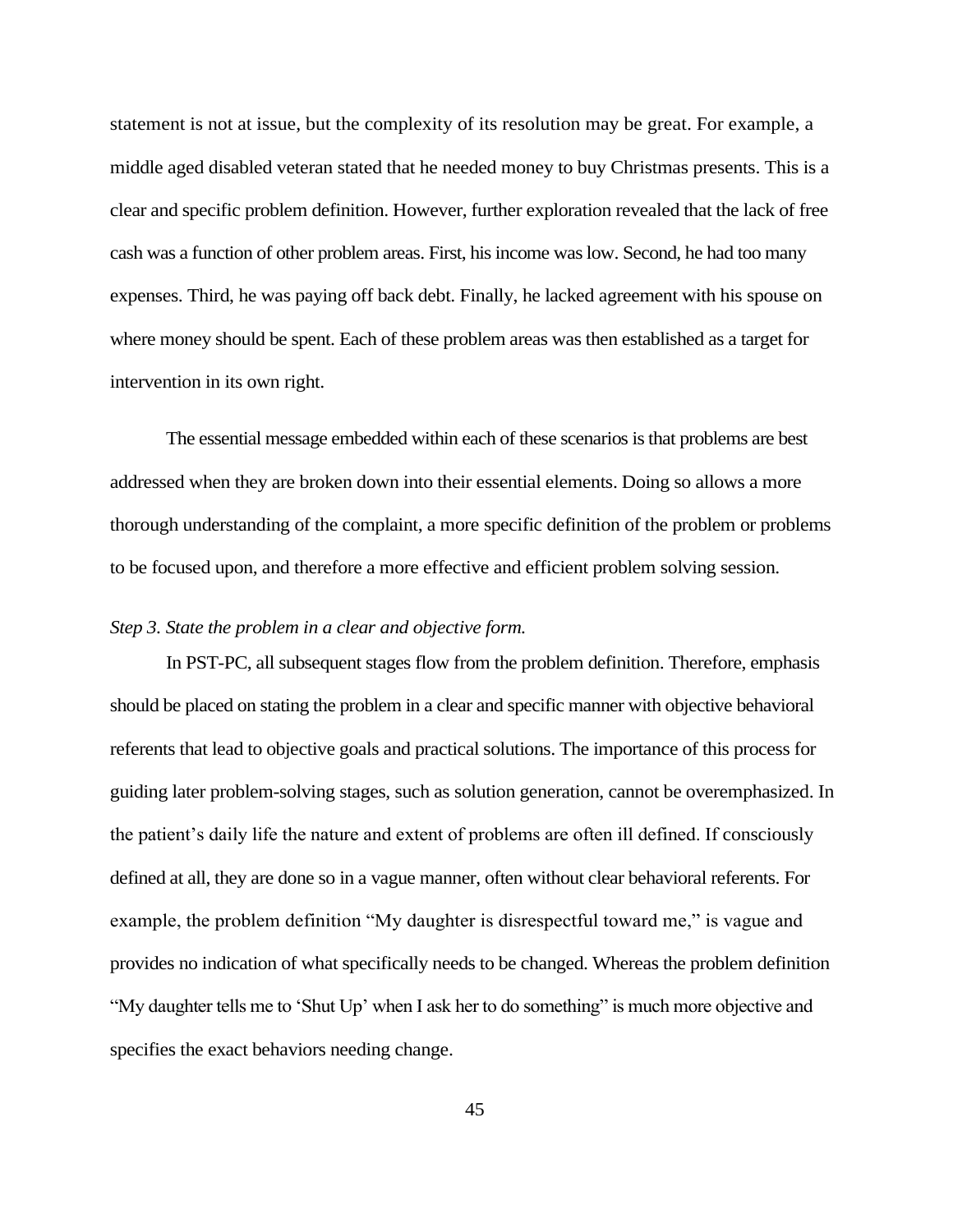Problems stated in a subjective or unobservable manner are to be avoided. For example, a problem stated as "low self-esteem" is both subjective and unobservable. Low self-esteem is not a term that has a common meaning for two or more people and it is outside the realm of direct observation and measurement. Likewise, being "depressed" is not an objective problem definition. The phenomenon in reference resides "within the person" and therefore cannot be observed by others or measured behaviorally. However, the above problems can potentially be stated differently. Low self-esteem is often associated with avoidance of other people and isolation. A more beneficial restatement of the problem may be that the patient "spends too much time alone" or has "no friends." Time spent alone is both behavioral and potentially measurable. Likewise, "depression" is commonly associated with missed work and letting home obligations slip. A more productive statement of the problem may be that the patient "is missing too many days at work" or "has let the yard work and garden go unattended." Again, such a rephrasing of the problem brings it out into an observable and measurable domain.

When patients state problems in a subjective manner it is often helpful to ask them how this problem affects their ability to function in their family, work and social lives. Such questions bring the problem into the realm of "here and now" and uncover practical aspects of the problem that can be directly addressed. Another helpful strategy is to ask the patient to picture the problem in their mind, or to close their eyes and attempt to visualize the problem. One cannot visualize low self-esteem or depression, but we can readily form a picture of a person sitting home alone or looking out their window at an overgrown garden. If you can visualize the problem then it is a pretty safe bet that you have defined it in an objective fashion that is amenable to problem solving.

46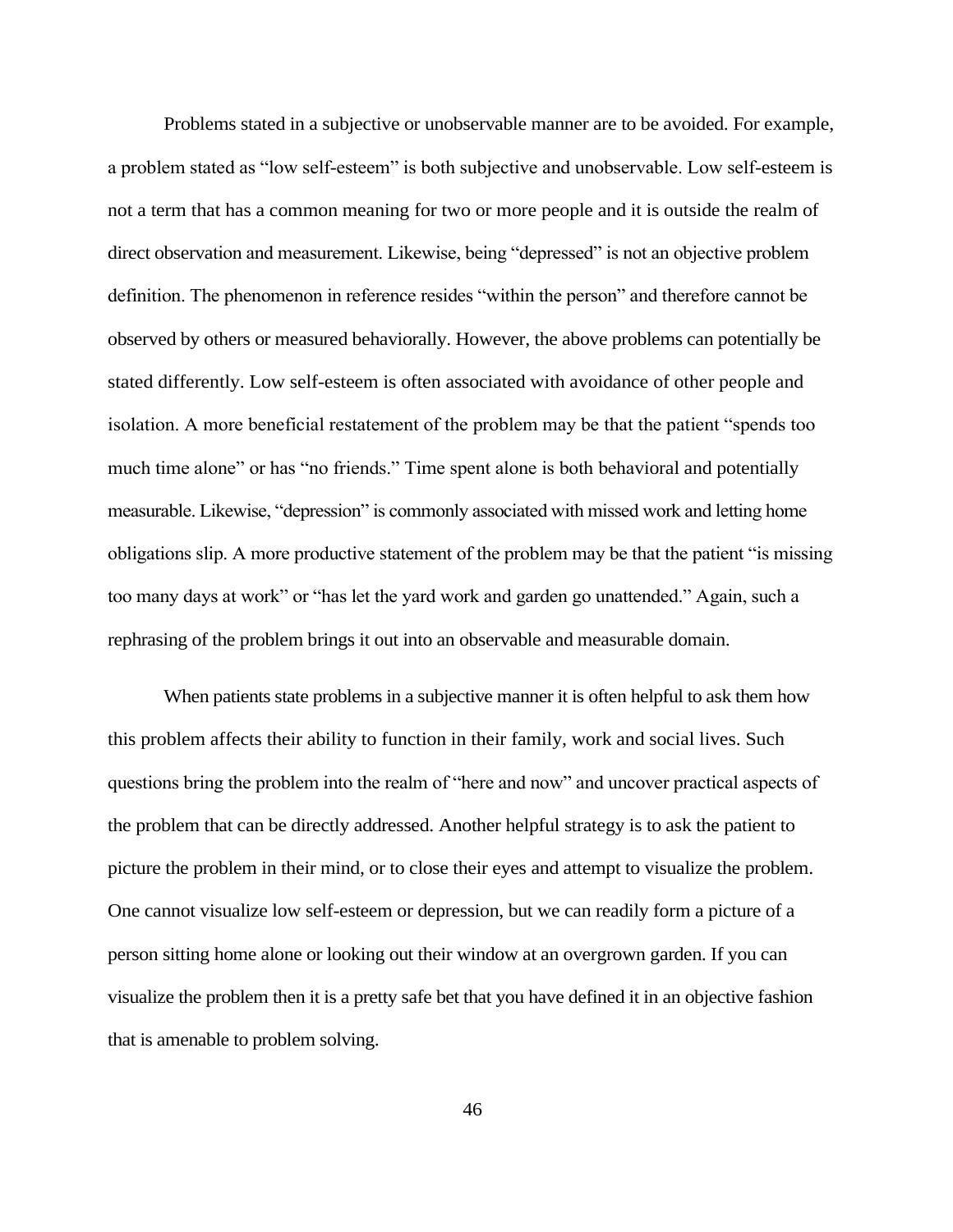Sometimes patients will bring up as problems what are typically thought of being more neurovegetative symptoms of their depression, such as problems with energy, sleep, or motivation. Although these symptoms are "problematic" they are not objective life problems and therefore are not the best problems to identify for problem solving. Nonetheless, if the patient insists that they wish to address these, or there are no objective life problems that appear to exist, then a symptom may be chosen as the problem area as long as the functional correlates of the symptom are identified. The problem definition is then constructed in reference to the functional impairment rather than the symptom. For example, low energy may have the function of decreasing the patient's ability to do housework, and in which case the problem definition becomes "trouble getting housework done". Likewise, lack of motivation may interfere with going out of the house to visit with friends, and the problem definition becomes "difficulty getting out of house to visit friends." As the patient becomes more effective in resolving these functional problems their depression will begin to lift and the symptoms of low energy and motivation will improve.

## Stage 2: Establishing Realistic and Achievable Goals for Problem Resolution

Once the problem has been properly defined, the next stage is to identify an achievable goal that follows directly from the problem statement. This involves asking the patient what they would like to see changed about the problem. It is often helpful to ask the patient the following question, "If the problem didn't exist anymore, what would be different?" This allows the patient to project into the future and to envision their life without the problem. Hence, this is their goal. For example, from the above patient scenarios, the homemaker set a goal of spending more time out of the house with friends, and the disabled vet set a goal to decrease outgoing expenditures.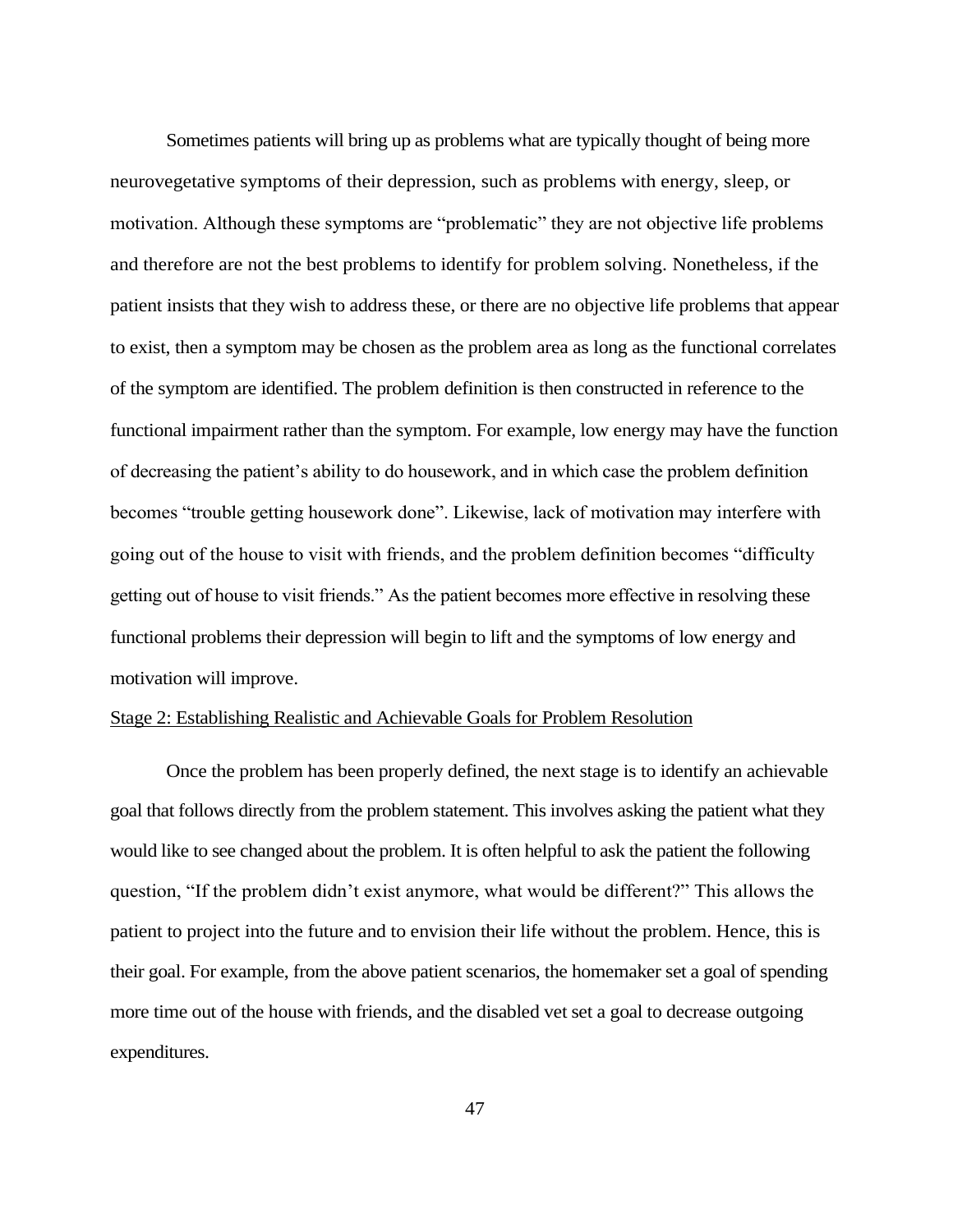It is important to emphasize to the patient that the goal be achievable with a reasonable amount of effort and time. Therefore, it is important to take into account the balance between the patient's resources and the time frame for its achievement. Initially, goals should be identified that can be achieved quickly, for example before the next session. Mid-term goals can be set early in treatment but attained in stages over the course of treatment. The importance of having made a clear definition of the problem during Stage 1 is apparent here in that vague definitions will interfere with setting realistic and achievable goals. Long-term goals will undoubtedly require continued effort after the conclusion of treatment. Therefore, although they should be identified early in treatment, they should only be addressed via short- and mid-term goals during the course of treatment, and emphasized particularly during the last sessions as planning for post-treatment takes place.

As with the problem definition, emphasis should be placed on establishing a clear goal, which is stated with objective behavioral referents that are within the patient's personal control. For example, a middle-aged female identified the problem of being overweight. The novice PST-PC therapist allowed her to set a goal to "lose five pounds during the next week." Aside from the judgment as to whether this goal is realistically achievable or not, it is stated in a fashion that is not within the patient's control. She has no control over whether or not the weight comes off and it is not stated in a fashion that guides behavioral action. A better goal statement could be "I will find ways to decrease my fat consumption" or "I will increase my activity level." These are goals she has direct personal control. Whether she changes her fat consumption or activity level is completely up to her. Both activities are observable and measurable and she will know whether she met her goal or not.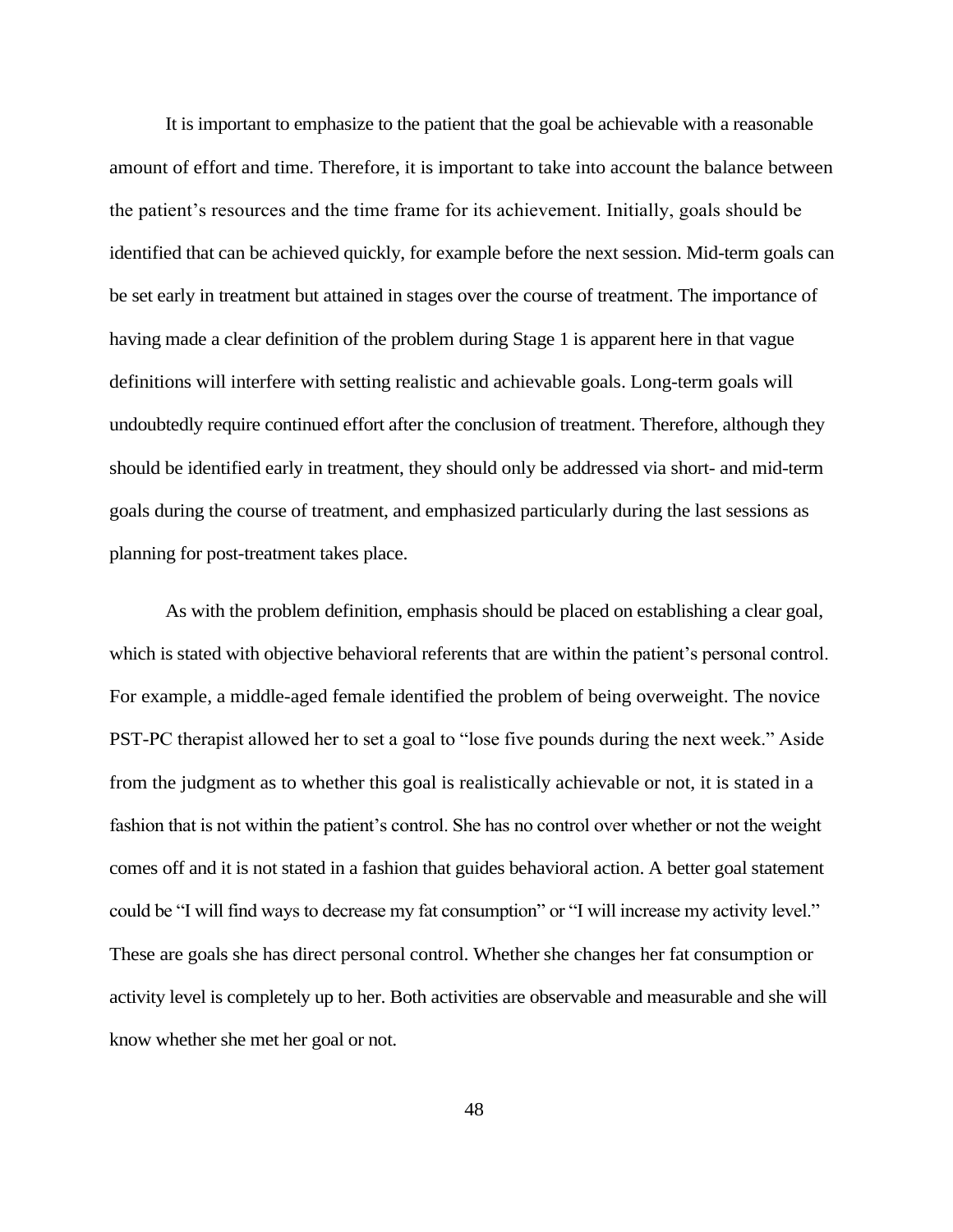Another advantage of setting clear behavioral goals is realized during Stage 7 when the success of the solution implementation is evaluated. When the set goal stipulates specific behavior changes for the patient, and they successfully implement those changes, then they have succeeded with their task. Whether their behavior change translated into an effective impact on the problem is not at issue. For the overweight patient, whether or not her increased activity level or decreased fat intake has affected her weight is irrelevant. She has met her goal and she can feel satisfied that she has done so. If her goal were to "lose five pounds during the next week", a goal not under her direct behavioral control, and she has not done so, then she is faced with a failure experience, which in turn may even exacerbate her depression.

The therapist should be careful that in stating the goal in an objective behavioral fashion that the goal should not be stated in such detail that it actually represents a specific solution and prematurely aborts the next stage, Stage 3 or solution generation / brainstorming process. Otherwise the result is a poorly developed goal statement and a possible missed step. For example, a young female patient recognized that she could not adequately predict her expenses and income for the next month and set this as her problem definition. She focused in on her need to establish a budget and wanted to set this as her goal. Had the therapist allowed this to occur then the subsequent brainstorming process would have been nothing more than identifying the tasks she needed to accomplish to construct her budget (See Stage 6: Implementing the

Solution). However, the therapist intervened and advised the patient that she was looking at a solution without fully understanding all facets of the problem. They then agreed that the real goal deriving from the problem definition was to "collect information to help predict her financial standing for the next month." The solution of establishing a budget then became only one of several potential solutions, which included obtaining the services of an accountant, asking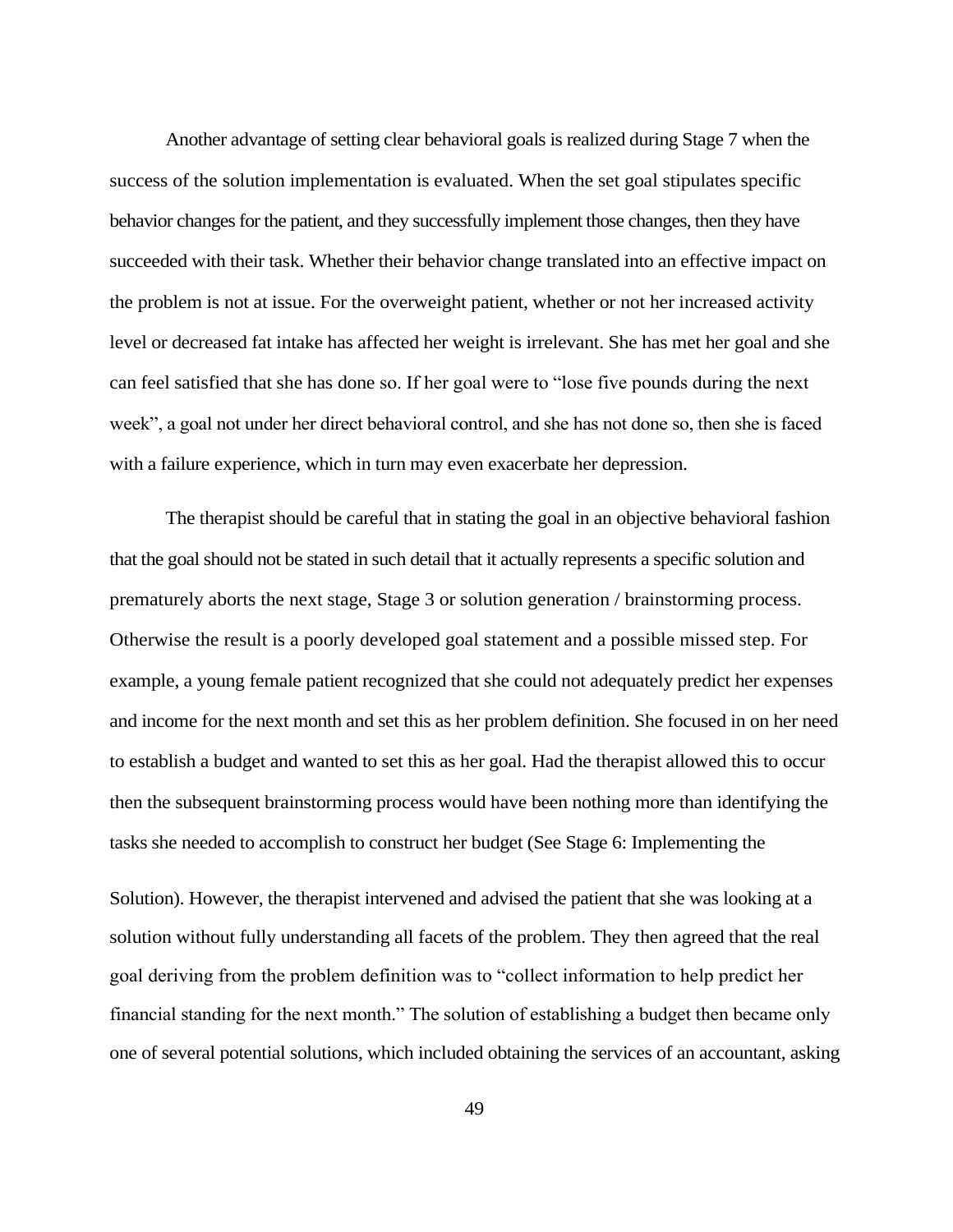her father for help, and getting some books on home finance management from the library. These options would have been cut off to her had she stayed with the original goal statement, thus leaving her with an inadequate solution to her larger problem.

If a solution is so obvious that it can be generated as the goal and lone solution alternative, then the problem probably does not require a full problem solving session. The patient can be directed to simply enact this solution, possibly with some brief attention to the creation of an action plan (e.g., Stage 6), and to go on to another problem for the session. Such scenarios are most likely to occur during later treatment sessions. These instances are often a good indication that the majority of difficult problems have already been addressed and/or that the patient has adequately learned the PST-PC strategy, thus suggesting that treatment is nearing completion.

## Stage 3: Generating Multiple Solution Alternatives: Brainstorming

Once the goal has been set, the patient is asked to generate a range of potential solutions. Research has shown that depressed people often have a very difficult time generating solutions, partly because they are discounting the effectiveness of solutions before adequately defining them, and sometimes they are stuck on one solution as being the only way out of their problem (e.g. winning the lottery to solve financial problems). Teaching individuals to creatively think of a range of possible solutions is based on the premise that the availability of a number of alternative actions will increase the chances of eventually identifying particularly effective solutions. In other words, the "first idea" that comes to mind is not always the "best idea". Therefore, it should be emphasized to the patient that they should try to generate as many solutions as possible via "brainstorming" techniques. Potential solutions should not be discarded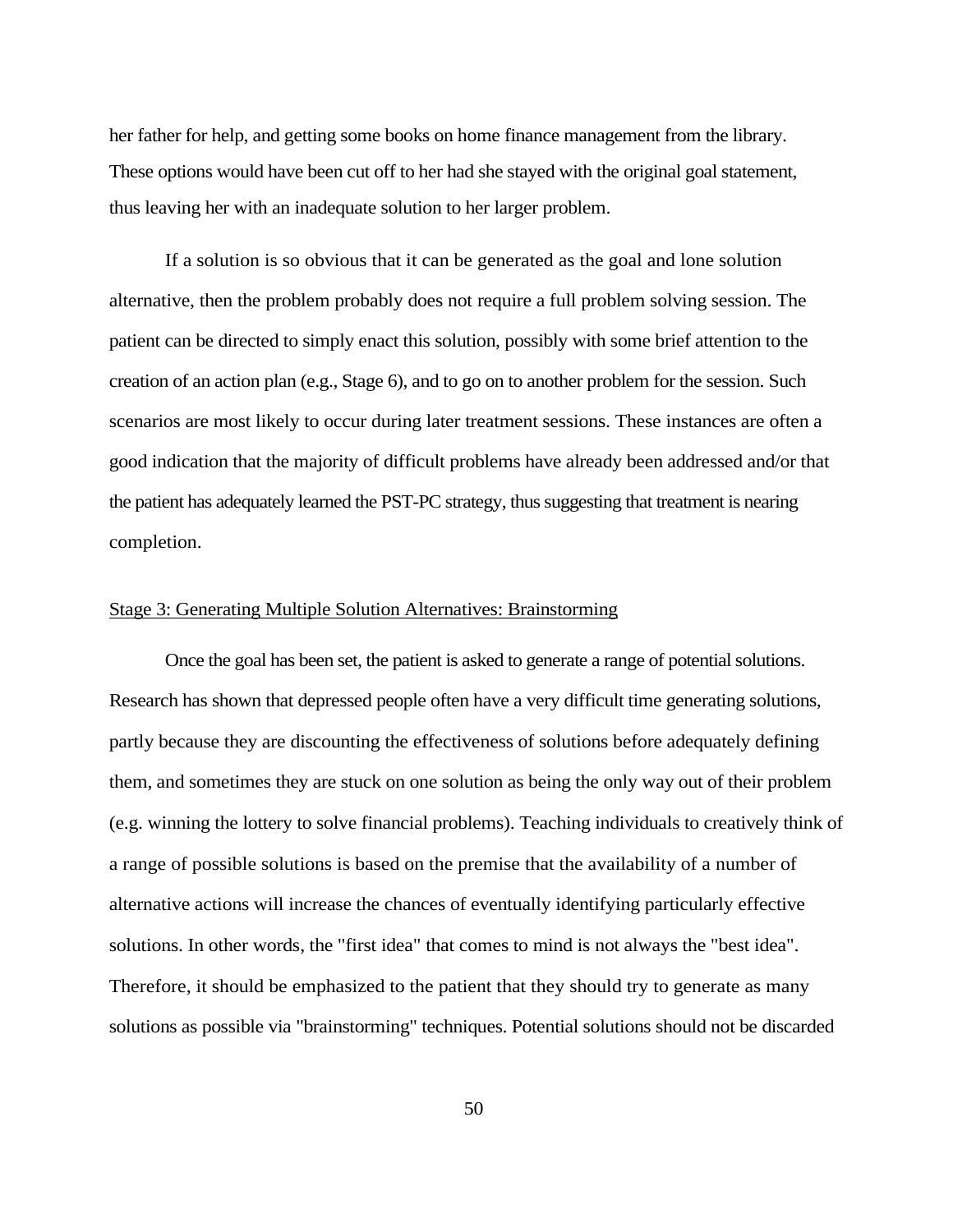or prejudged, even if initially they seem to be untenable or farfetched. Teaching patients to think of multiple solutions helps them to become more flexible in their perspective on problem resolution.

There are several important points to impress upon the patient. First, the quantity of solutions generated is important. The greater the numbers of potential solutions, the greater are the chances for successful resolution of the problem. Second, the patient should feel free to combine ideas when practical to do so, and to modify them as they develop their ideas. For example, the homemaker originally developed the idea to invite a particular friend to go out for dinner. Later in the brainstorming process she developed another idea of inviting a friend to take walks during the day. At this point she realized that the original friend was home during the day and lived right next door, thus making it more feasible to invite her for the walks rather than for dinner. She therefore modified the plan for dinner to include a different friend.

Third, the patient should never judge the ideas until the brainstorming process is completed, otherwise they may prematurely abandon a potentially successful and novel solution. Evaluation of the feasibility of each option is left for the subsequent stage (Stage 4: Implementing Decision-Making Guidelines: Pros and Cons). When patients begin to prematurely evaluate their solutions, or to dismiss them out of hand, the therapist must immediately interrupt them and dissuade them from prejudging any solutions until brainstorming is complete. Finally, if the patient is having great difficulty developing solutions, they should be encouraged to think of how other people might respond to the problem, or to deliberately invent a solution that is blatantly silly (although it should not be emphasized that generating silly ideas is the objective above generating multiple ideas). This depersonalizing tactic often helps the inhibited patient to reduce their self-consciousness about generating foolish ideas and being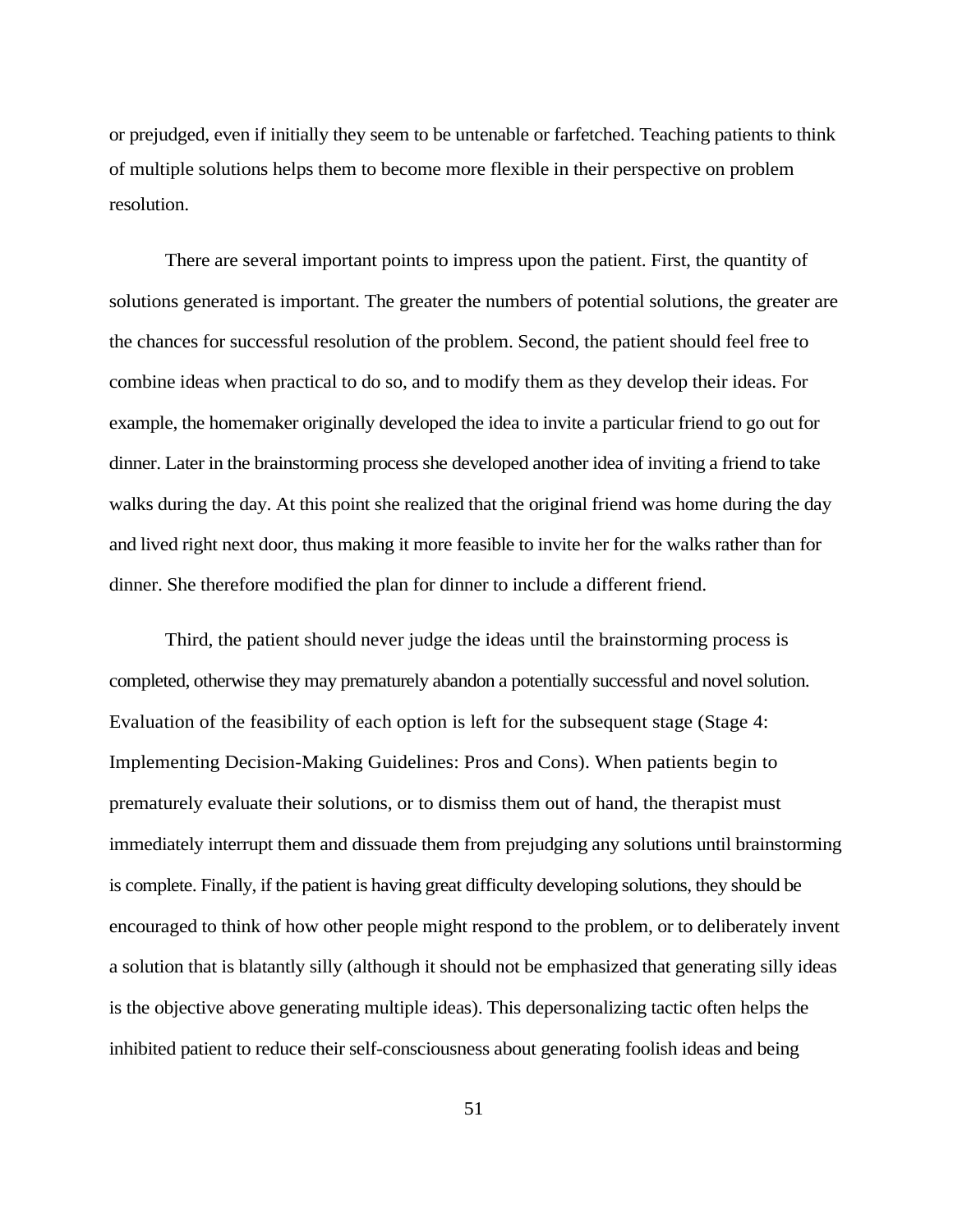socially embarrassed in the treatment session, and therefore promotes more creative thinking and effective brainstorming for the future.

In order to facilitate brainstorming it is helpful for the therapist to make statements such as "here comes the fun part; brainstorming", "what else can you think of?", "think freely", "be playful with your ideas", "don't prejudge", and "throw caution to the wind". Therapists should steer away from statements such as "can you think of anything else?" and "can you think of any other ideas?" as these invite close-ended responses such as "No", and can abruptly halt the brainstorming process. Patients who are particularly stuck and unable to generate ideas can benefit from another helpful tactic developed by Nezu and colleagues (e.g., Nezu, Nezu & Perri, 1989) known as the "Brick Technique". To help the patient get the gist of brainstorming and the utility to listing any idea that comes to mind, the patient is asked to think of ideas for a neutral task – to generate as many uses as possible for a brick. Patients typically begin with stereotypical uses such as for a building or making a wall. The therapist then asks whether they could use it if locked out of the house, if they had a window that would not stay open, or what if they were attacked in an alley, etc. This exercise helps the patient to think "outside of the box", and they quickly catch on that they should not limit themselves to conventional rules of thinking. In using this technique the therapist must be very clear about the rationale for the strategy, that it is to help them practice brainstorming while withholding judgement. Once, a therapist in training, having a particularly hard time getting a patient to brainstorm, stopped in mid-session, and asked the patient to begin thinking of all the uses she could for a brick without explaining the reason for the request. The patient looked at the therapist and said, "That has got to be the most ridiculous idea I have ever heard!" Needless to say, the therapist was in a tough spot and potentially lost some credibility with the patient.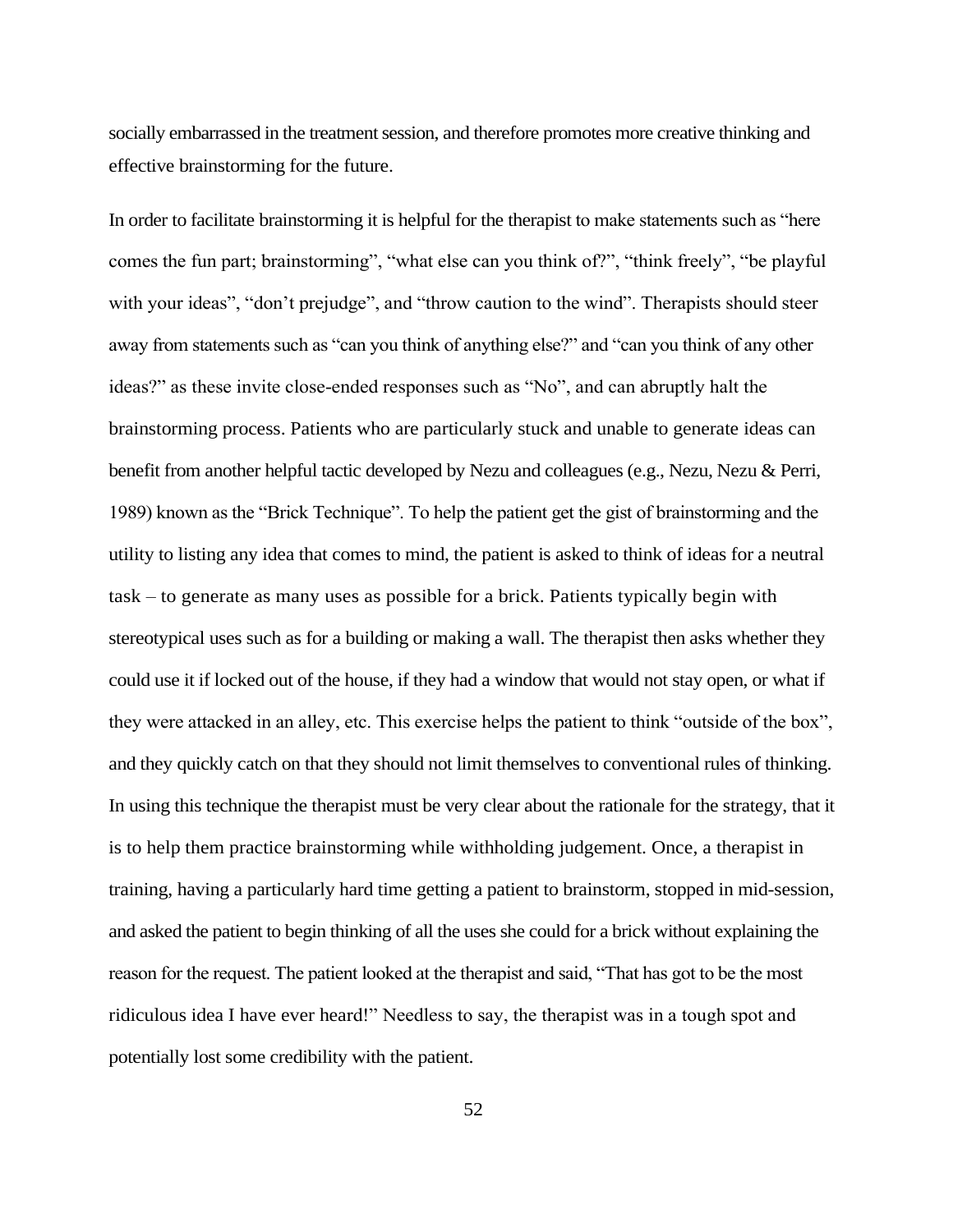Especially during early sessions, patients will often look to the therapist to develop solutions for them. Patients will frequently ask, "What do you think?" They may lack confidence in their own abilities or have become so negativistic about their situation that they believe they cannot possibly generate additional or novel solutions. These can be difficult and stressful experiences for the therapist when they know the patient should be learning to generate their own solutions but at the same time are motivated to be helpful to the patient. The immediate impulse is to offer ideas to the patient. However, this is never a good tactic. First, it teaches the patient to remain dependent upon the therapist for problem solving. Second, it deprives the patient of the personal fulfillment available to them from independent coping. Third, it does not teach them any new skills. Thus, no matter how hard the pull to offer suggestions, therapists should refrain from doing so.

Fortunately, several alternative tactics can be employed in such situations. The first and most obvious is to say to the patient that it is your job to teach them the problem solving technique but their job to come up with the problems, goals and solutions. This can be reinforced with a statement to the effect that the patient is the best judge of what is right for them and their situation, and that the therapist could come up with solutions but these would only be relevant for the therapist. This tactic alone will often suffice to get the patient on track with an independent brainstorming process. An additional approach is to make the above statements and then sit quietly waiting for the patient to generate the ideas. The prolonged silence that often follows can be quite uncomfortable for the new PST-PC therapist. However, biting one's tongue often pays handsomely down the road. As the saying goes, "Actions speak louder than words". When the patient realizes, as they sit quietly with the therapist, that the therapist will not do the work for them, they quickly learn the expectations of the treatment model. If all else fails,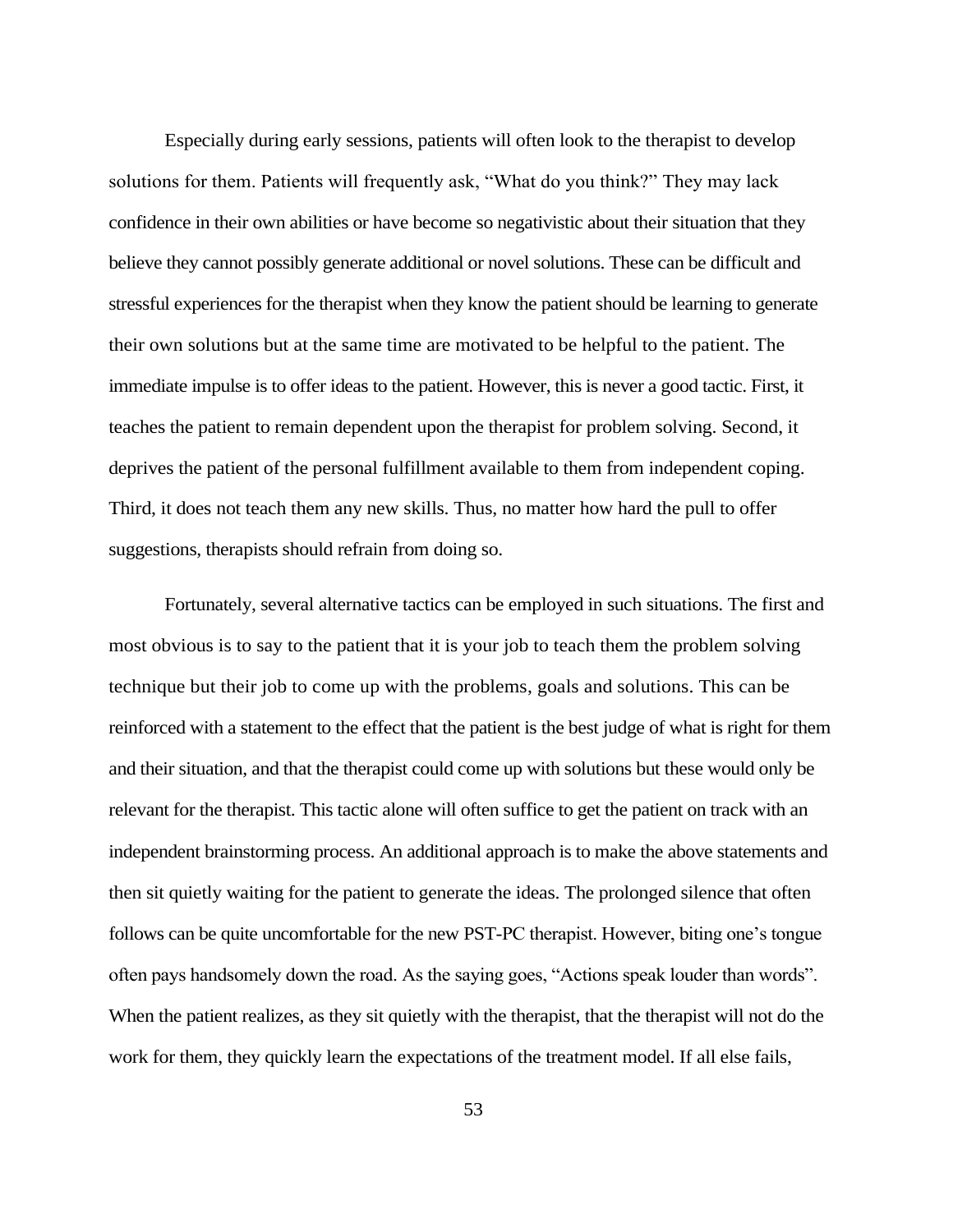another approach is to ask the patient if they or anyone else they knew encountered the problem before, and what solutions were tried, even failed ones. Listing failed solutions may seem to be an odd exercise, but remember, the patient will often have a skewed view of how successful an outcome was, and will not have usually gone through the task of actually evaluating the solution previously. Thus, there may be some aspect of a failed solution that is workable, and with some tweaking and discussion those solutions may prove to be quite valuable. Moreover, the exercise reinforces the act of brainstorming while withholding judgement.

Another alternative is to explain the underlying "teaching model" for PST-PC and provide an analogous teaching situation for discussion. The therapist can liken their role to that of a mathematics tutor in which the tutor will teach the student the steps to solving the mathematics problem but it is up to the student to actually solve the problem. Likewise, the PST-PC therapist's role is to teach the patient the problem solving process but it is up to the patient to actually do the work. A final strategy is to turn the brainstorming problem into a topic for problem solving. Obviously, the patient must learn brainstorming as one of the skills for problem solving and therefore it is completely consistent with the PST-PC model to take the time to teach the skill. The therapist can then say, "Where would you go to find ideas about this?", and "Who would you ask?", and "How much do you know about everything there is to know about this...where would you get the information?"

## Stage 4: Implementing Decision-Making Guidelines: Pros versus Cons

In Stage 4 the therapist prompts the patient to strategically evaluate the alternative solutions by implementing decision-making guidelines. Specifically, the patient is asked to consider consequences for each solution by drawing up a list of the "pros" and "cons" for each potential solution. The therapist asks the patient to think of the advantages and disadvantages,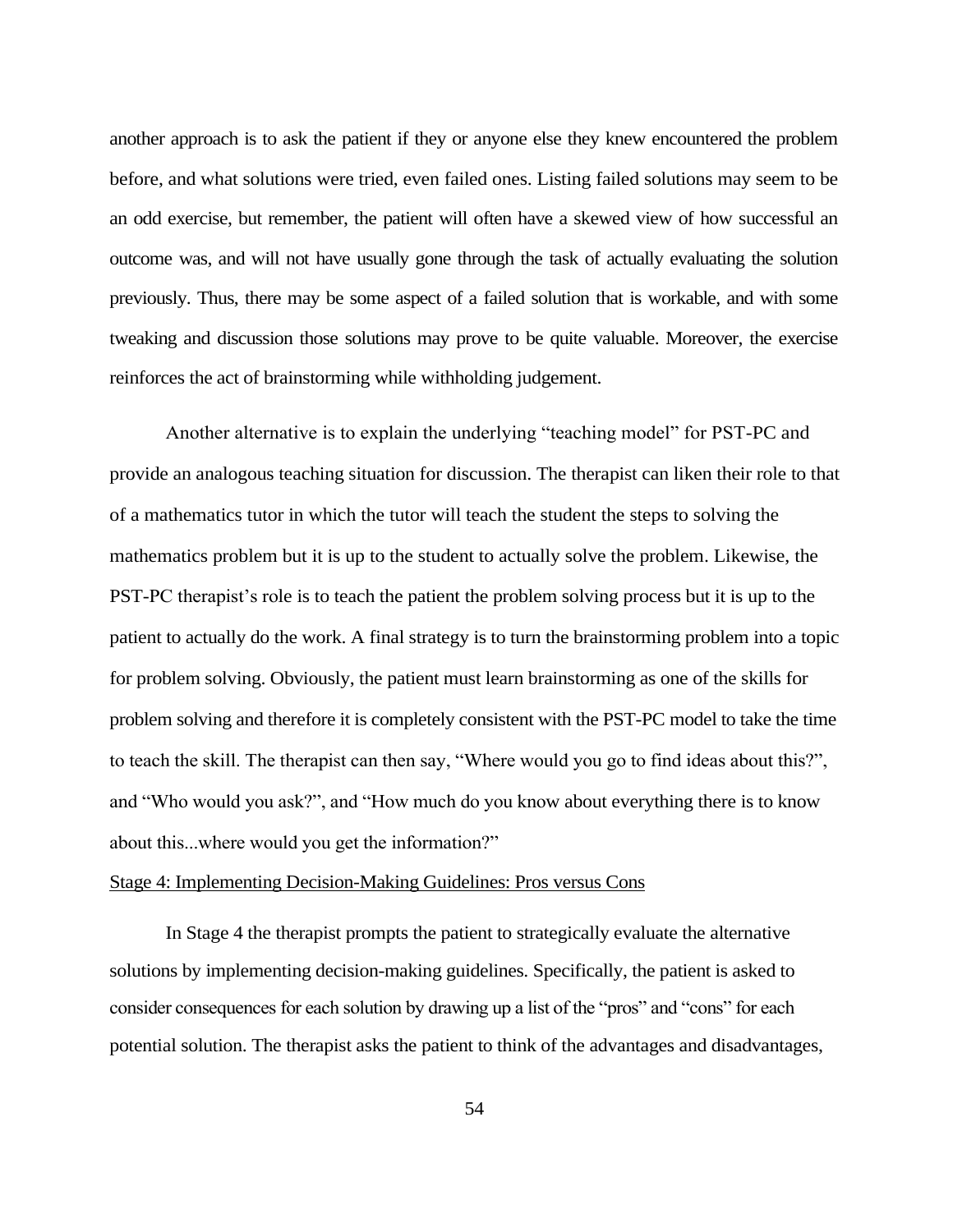the feasibility and obstacles, and any other benefits or challenges connected with each potential solution. It is generally helpful to think of pros and cons in four different areas: meeting long term goals, meeting short term goals, the impact the solution will have on the patient, the impact the solution will have on others/society. It is also important to help the patient think of the pros of a solution first. Most depressed patients will have an easy time listing the cons of a solution. If they do this first, they will be unlikely to think of any positives.

The underlying principles of decision analysis require some additional discussion. Few potential solutions, as is true for most situations in life, are comprised entirely of positive or negative elements. Likewise, employing categories of pro versus con, good versus bad, advantage versus disadvantage, etc. is actually an artificially constructed dichotomous framework that is not truly representative of the complexity of human decision-making processes. Therefore, although the dichotomizing method is a useful tactic for weighing the relative merits of each potential solution, it is actually more valid to think of pros and cons as existing along a dimension of facilitation versus obstruction. By doing so, each potential solution then only gains merit, or loses merit, relative to the other solutions. There are no absolute good or bad solutions. Thus, the only meaningful way to make choices between solutions is to be comparing and contrasting the overlapping themes and making estimates of greater or lesser magnitude of facilitation or obstruction on these themes.

For example, the overweight female may need to decide between decreasing her fat consumption and increasing her activity level. Each solution has its own set of advantages and disadvantages. Each has certain aspects to recommend it and each has certain aspects that pose challenges to it. Each may require a certain effort level, financial investment, and investment in time or assistance from others. Only by comparing between these elements for each of the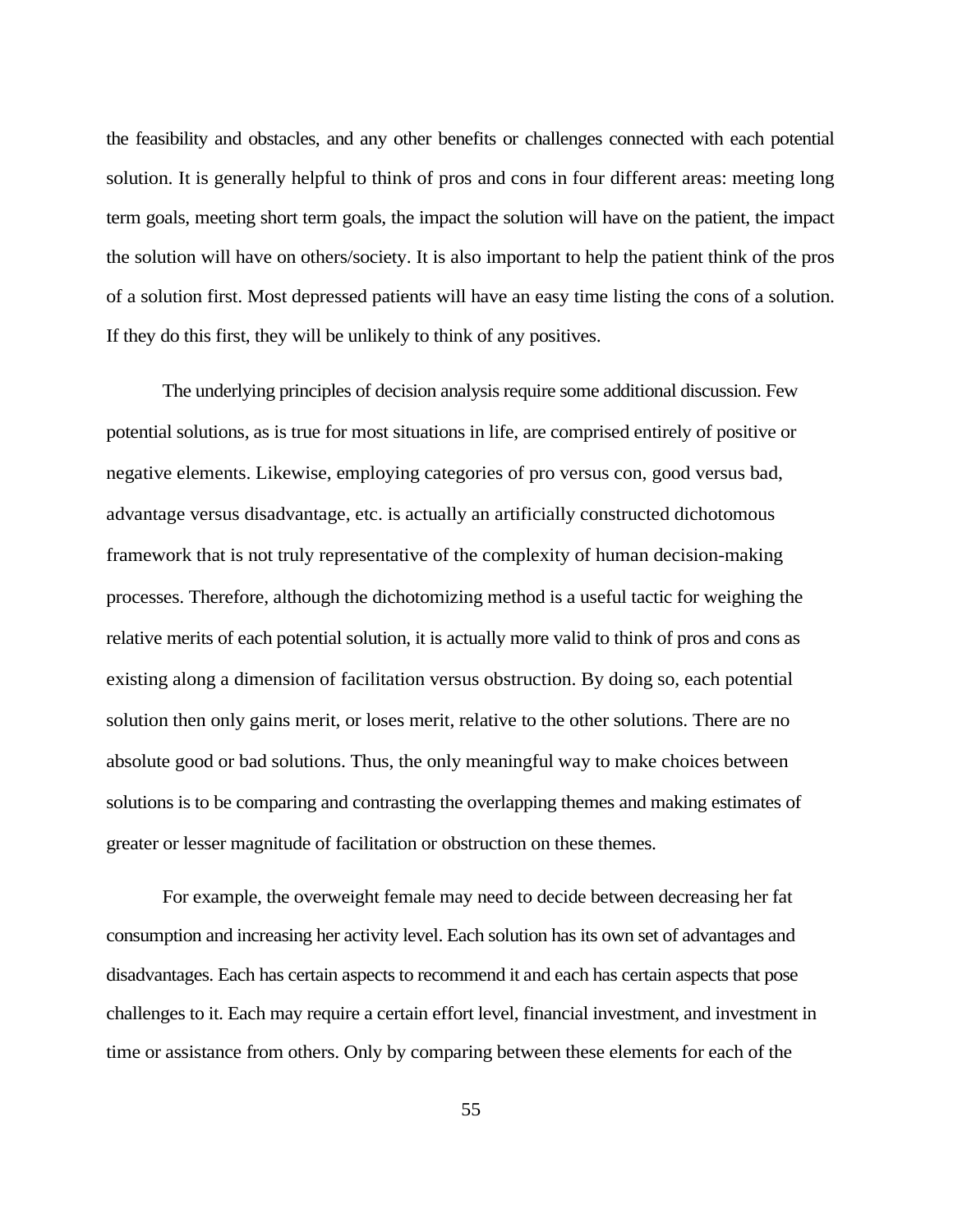solutions can a meaningful decision be reached about the relative merit for each solution. This process replicates the natural decision-making process in everyday life and is the intent of the problem solving decision analysis process. In the end, the solution with the greatest absolute number of pros may not be chosen, and in the end, the solution with the greatest absolute number of cons may not be rejected, but the solution with the greatest relative merit will be selected.

Effective solutions are those that not only solve the problem, but also minimize negative outcomes for the self and others. As with facilitating brainstorming it is helpful to frame comments in an open-ended fashion, such as "What are the disadvantages of...?", which implies that there is necessarily some component of advantage and disadvantage associated with each solution. Therapists should avoid comments such as "Can you think of any pros or cons of...?" which invites the patient to opt out of this process. The patient should be encouraged to consider whether each potential solution will: (a) make a significant impact on the problem; (b) have advantages or disadvantages in relation to the patient's time, effort, finances, or need for cooperation from other people; and (c) have positive or negative effects on the patient's friends and family. A useful strategy is to remind the patient of the most common themes to consider (i.e., time, money, effort, and cooperation from others) when introducing this stage as a means of priming them to consider the major factors for each solution.

As with all of the problem-solving stages it is ideal for the patient to derive their own pros and cons list. However, there are two occasions in which it is acceptable for the therapist to introduce information. The first is when the patient is overlooking a negative consequence, either for themselves or others, which is extreme. This would certainly include a consequence of significant physical or emotional harm to oneself or others, and may include episodes of interpersonal conflict, such as with a spouse or co-worker. The second instance is when the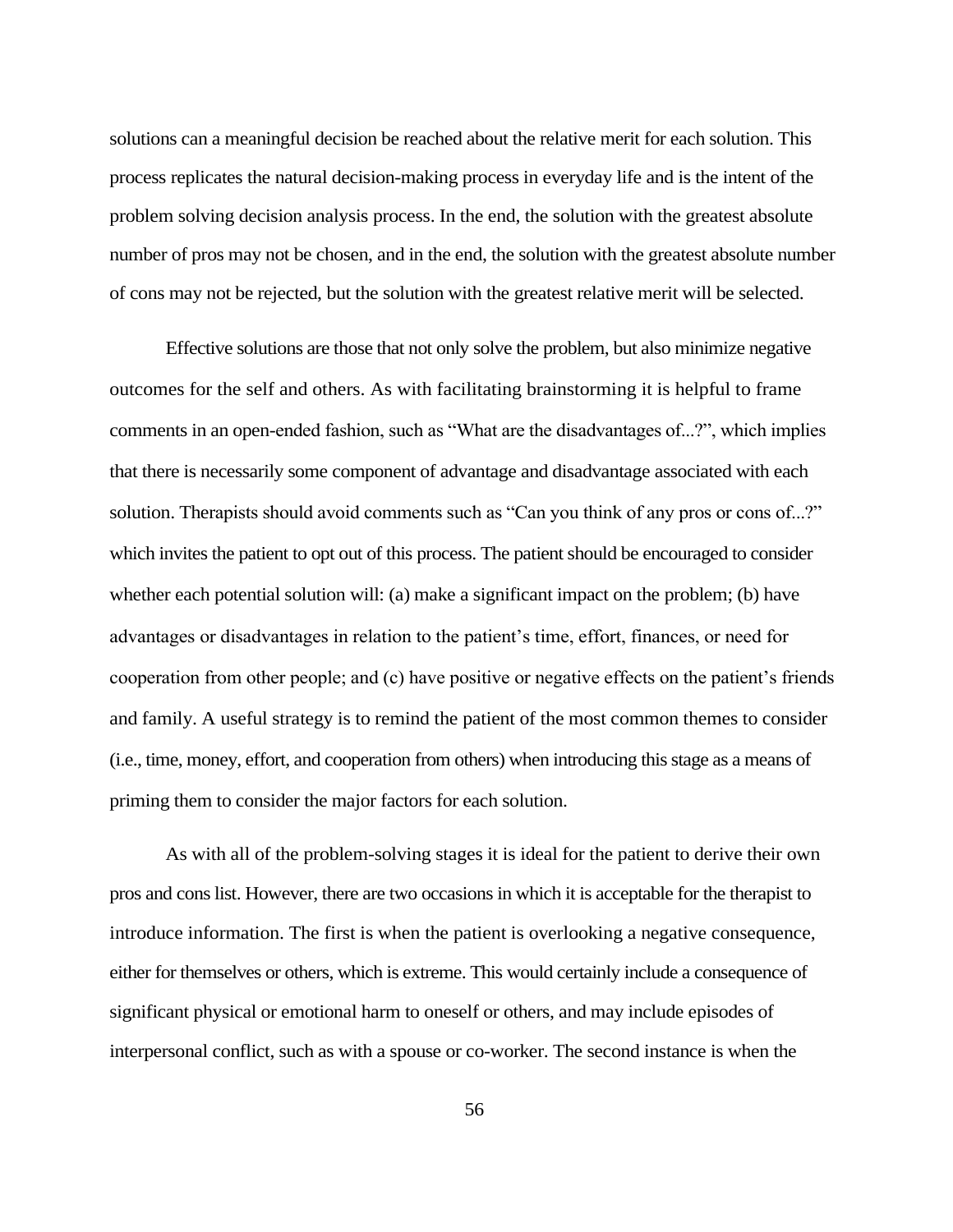patient mentioned an advantage or disadvantage earlier during the session, such as during the brainstorming phase, but appears to have forgotten this in the current stage. In this case the patient has already demonstrated that they are aware of the issue and the therapist is only reminding them to include it in the decision analysis process.

#### Stage 5: Evaluating and Choosing the Solution(s)

Even as the pros and cons are being laid out for each potential solution the therapist is already facilitating the process of comparing and contrasting the solutions as an aid toward making a choice of the final solution or solutions. The therapist does this by prompting the patient to compare the solutions along their pro versus con dimensions. Ideally, the solution selected should achieve the stated goals while carrying the least personal and interpersonal disadvantages connected with it. Some patients find this stage of problem-solving initially difficult to achieve alone, ruminating about possible solutions without being able to choose one, or overlooking important decision-making guidelines established in the previous stage. The therapist should begin this stage with a careful review of the relevant pros and cons for each solution.

The evaluation process should not be rushed. This stage represents the most important step toward developing critical thinking skills, i.e., the ability to carefully weigh the evidence and appropriately draw conclusions. Therapists should ask for one or more solutions by asking "which ones of these..." or "how many of these do you want to work on?" The patient may still choose only one solution, but they are at least given permission to pick more than one alternative. Therapists should use their own common sense about whether the chosen solution will have a significant impact on the goal. On the one hand the therapist does not want to overwhelm the patient with tasks they do not feel prepared to handle, but on the other hand they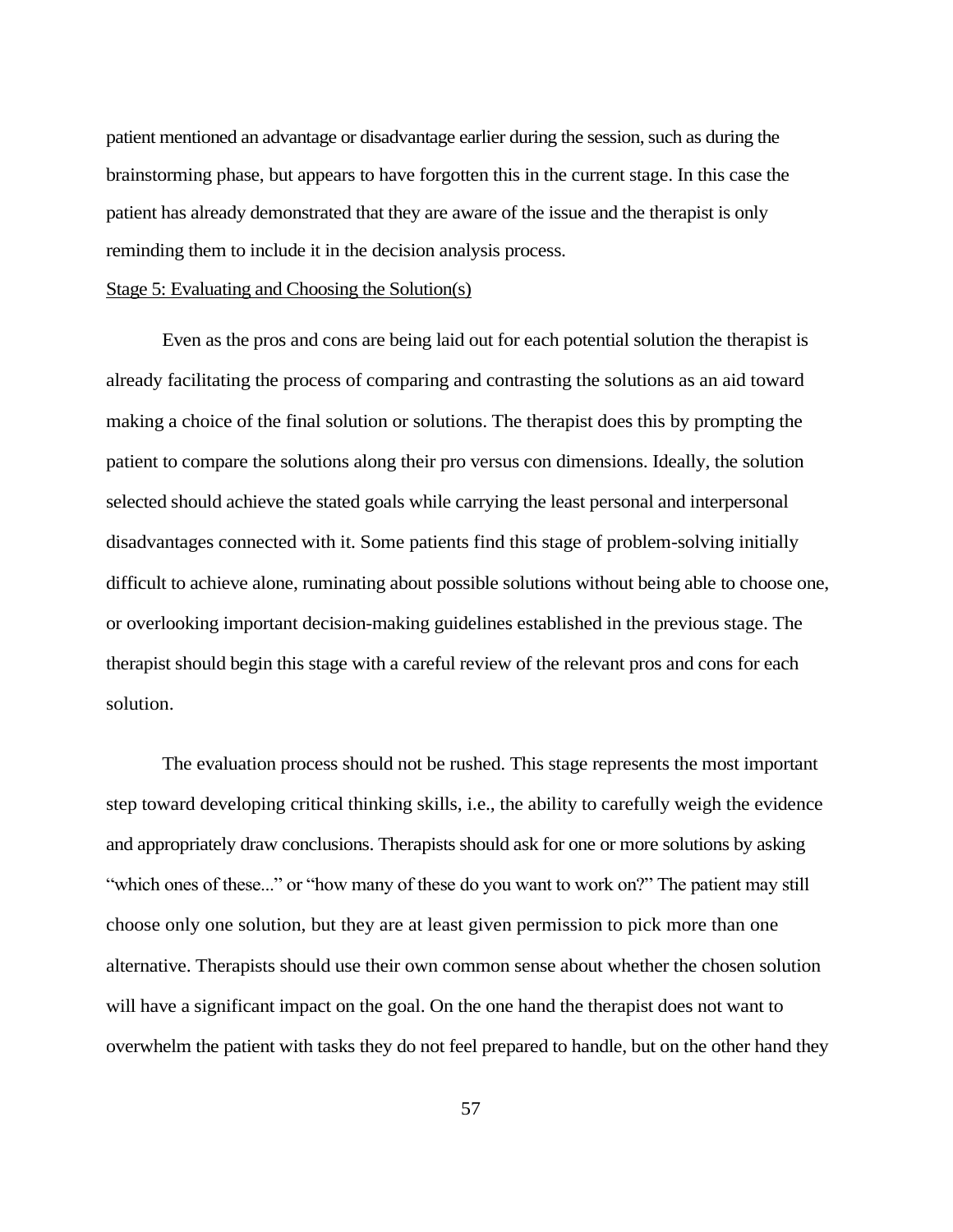do not want to trivialize or even potentially insult the patient's sense of competency by allowing a solution that is barely relevant or blatantly unsatisfactory for making progress on the problem.

Similarly, the therapist should not emphasize the choice of a solution solely based upon whether it is the most "do-able". Although the feasibility of the solution is a definite factor the most important criteria for choosing the solution is whether it has a high likelihood of satisfying the goal. Therefore, the easiest solution to implement is not always the preferred solution and should not be necessarily chosen in isolation from other solutions. Issues of feasibility are best left for Stage 6: Implementing the Preferred Solution.

When the patient chooses a solution without appropriately reviewing the pros and cons, the therapist should point this out to the patient and bring this evidence to their attention. Likewise, if a potential solution is left on the drawing board which seems an obvious choice to the therapist based upon the decision analysis, the therapist should inquire about this to assure that a deliberate reasoning process was used in deciding not to include this as an option. Awareness of using the evidence to choose the solution should be verified by engaging the patient in a brief discussion and review of the important decision-making information after they have chosen a solution. In summary, the pros and cons should be reviewed at the start of this stage, followed by selection of a solution and a discussion of the rationale for the chosen solution.

## Stage 6: Implementing the Preferred Solution(s)

Once chosen, the steps required to achieve the solution are identified and planned. We often refer to this stage as the "action plan." Details about the required behaviors and specific dates, times, and materials, as well as the need for assistance from others should be spelled out.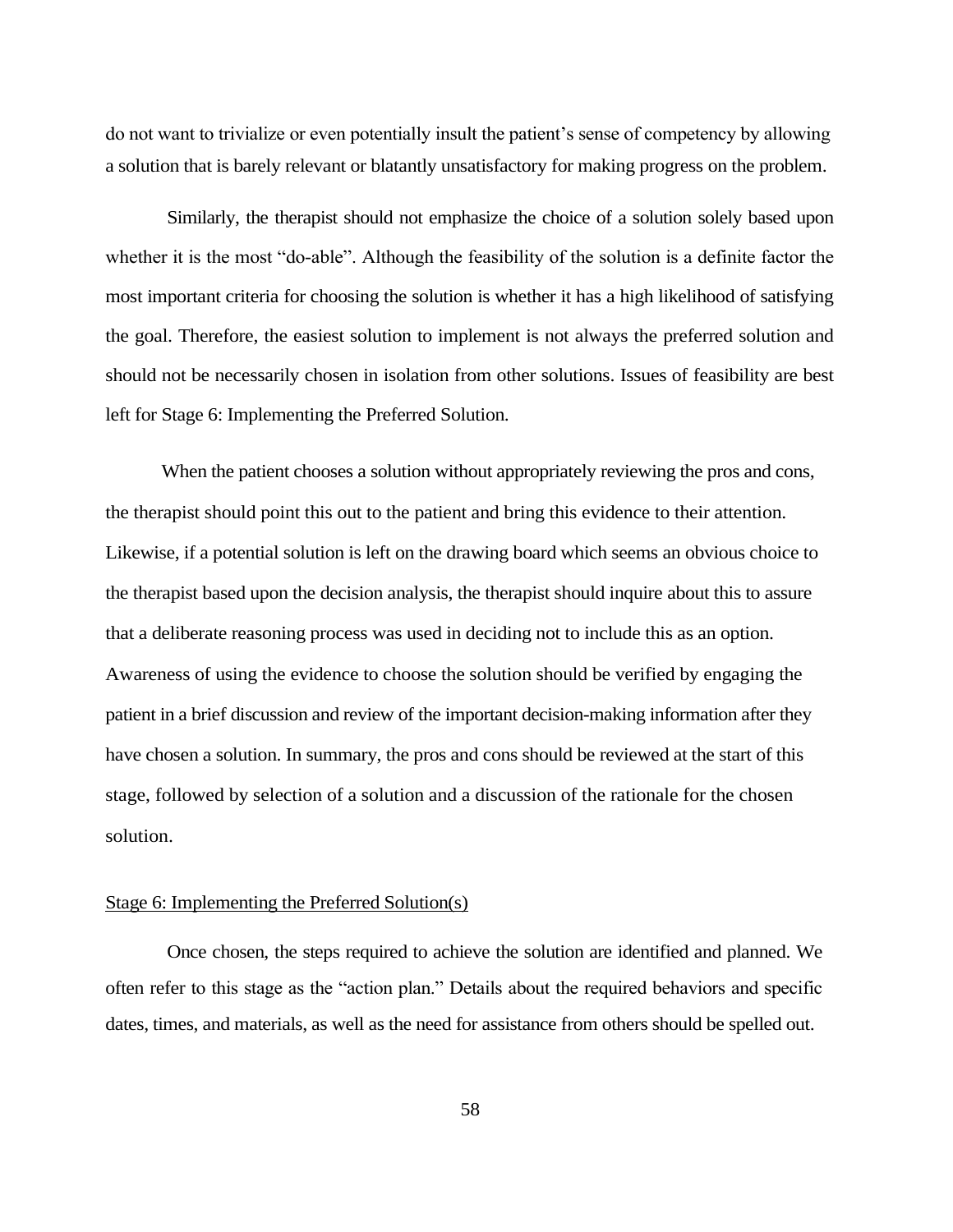This stage helps to assure that "good intentions" are translated into definite action. The therapist should ask, "What is needed to be done or obtained?"; "Where is it to be done?"; "Whom does it involve?"; and "How will it be done?"

For example, the homemaker chose to ask a friend out for dinner. The following steps for implementation were outlined:

- (1) Call a friend (call as many as necessary to secure a date for the next week); start tonight.
- (2) Make reservations at a restaurant (call as many as necessary); start tonight.
- (3) Call babysitter; if not available, get babysitter list from friends.
- (4) Make appointment to have hair styled; call first thing tomorrow.

The patient must identify and choose tasks that they feel comfortable implementing but the therapist should assure that the tasks are sufficient to satisfy the requirements of the solution as well. Sometimes this means that the solution may need to be broken down into more simple sub-steps. In its extreme form this may mean going back to the original problem definition and beginning the process again. (Note: this again points out the necessity of establishing a clear problem definition and manageable goals at the start of the session.) More often it requires returning to the decision-making guidelines and re-evaluating the solutions. A new solution may be chosen if the original solution requires an action the patient feels unable to carry out. For example, the homemaker chose to use a babysitter rather than to ask her husband to stay home because she did not feel comfortable asking him to do so.

If the patient lacks confidence but wishes to proceed with a particular plan of action, then steps may become even more detailed so as to specify exactly what the patient is to say, where to sit, how to behave, etc. Thus, the patient and the therapist may rehearse an interview in an unemployment office, a discussion with a spouse, a telephone call about a bill complaint, etc. By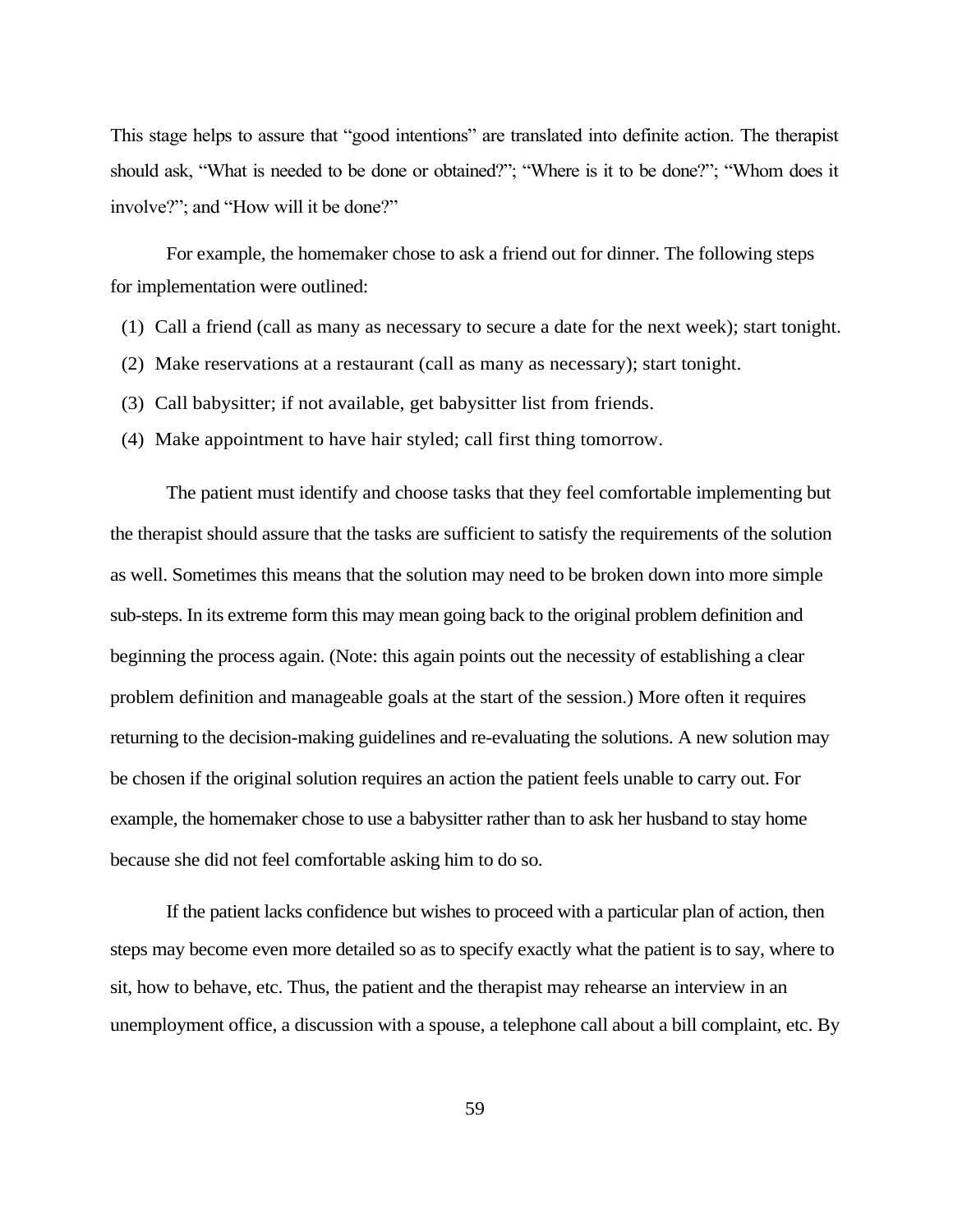the end of this stage the patient should have a clear set of tasks that are assigned for completion between treatment sessions. These tasks are referred to as "homework" and are listed on the homework sheet.

This stage is sometimes rushed due to time constraints, as it is the last stage completed during the visit. Therapists should be aware that the action steps are the culmination of all the good work that has preceded it. Therefore, to rush through this stage is to lose the value obtained from having completed the previous stages. The successful outcome of the entire PST-PC process rests upon its proper completion. It is well worth the few extra minutes to do this stage well and assure a successful outcome for the patient

## Stage 7: Evaluating the Outcome

The final stage is actually completed at the start of the subsequent session. The patient should have completed or attempted to complete the homework tasks set in the previous session, and should have recorded the outcome of these tasks on the homework sheet. The therapist begins the session by asking the patient about their success with the homework, and praising any progress. The therapist can then discuss problems and difficulties, bearing in mind that patients may selectively attend to failures. Therefore, it is important to praise all successes however small, without lapsing into a patronizing attitude. For successes, statements such as "Nice job", "I knew you could do it", etc., will suffice. It is also worthwhile to talk about the process, was there any additional information they learned about themselves and the situation, and if they would use this solution again in the future. It is important to think through success as well, as patients can often learn quite a bit about other problems by tackling and successfully solving one.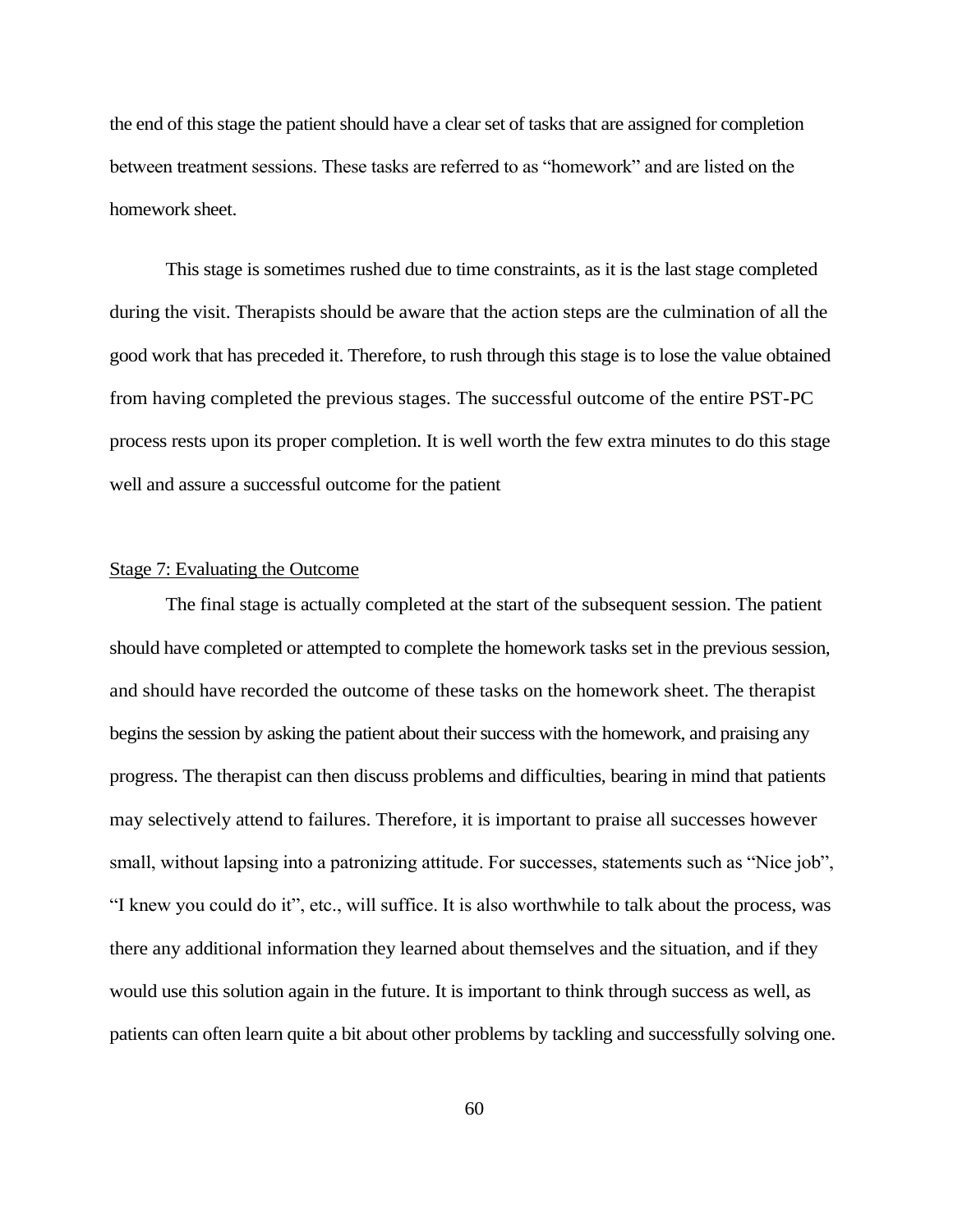The review of homework should be followed by asking the patient about their sense of satisfaction with their effort and the impact of their success on their mood. Particularly during early treatment sessions, patients may state that the success had no impact on their mood. On these occasions the therapist should review the PST-PC model with the patient, and emphasize that they certainly are no worse off for having solved a problem and that mood alteration may lag in time a bit. It is important to encourage persistence. When mood improvement is reported the therapist should take advantage of this and again point out the link between effective problem solving and achieving a positive mood state. Often the patient will be on concurrent medications, such as antidepressants. When mood symptoms improve it is important to attribute and emphasize at least equal responsibility to the problem solving efforts as to medications. Attributions of success to medications alone are likely to interfere with continued progress after treatment. In other words, it is essential that the patient believe that their improvement has as much to do with their own problem solving efforts as with the medications they are taking.

In discussing failures, the therapist should always communicate that they see the patient's potential for effective coping, and thus facilitate a positive problem-solving orientation. This is also an opportunity to reinforce to the patient that the problem-solving process is useful in failed situations, too, that failures often result in more information about the problem that was not available earlier. Thus, solutions usually don't work out because we didn't have all the facts when solving the problem. And since no one ever truly has all the facts when initially solving a problem, failures are part of the process, part of life, and are really opportunities to improve our ability to cope with the problem. Thus, if difficulties have arisen, the reasons should be examined:

What did the patient learn about the situation that they did not know for sure before?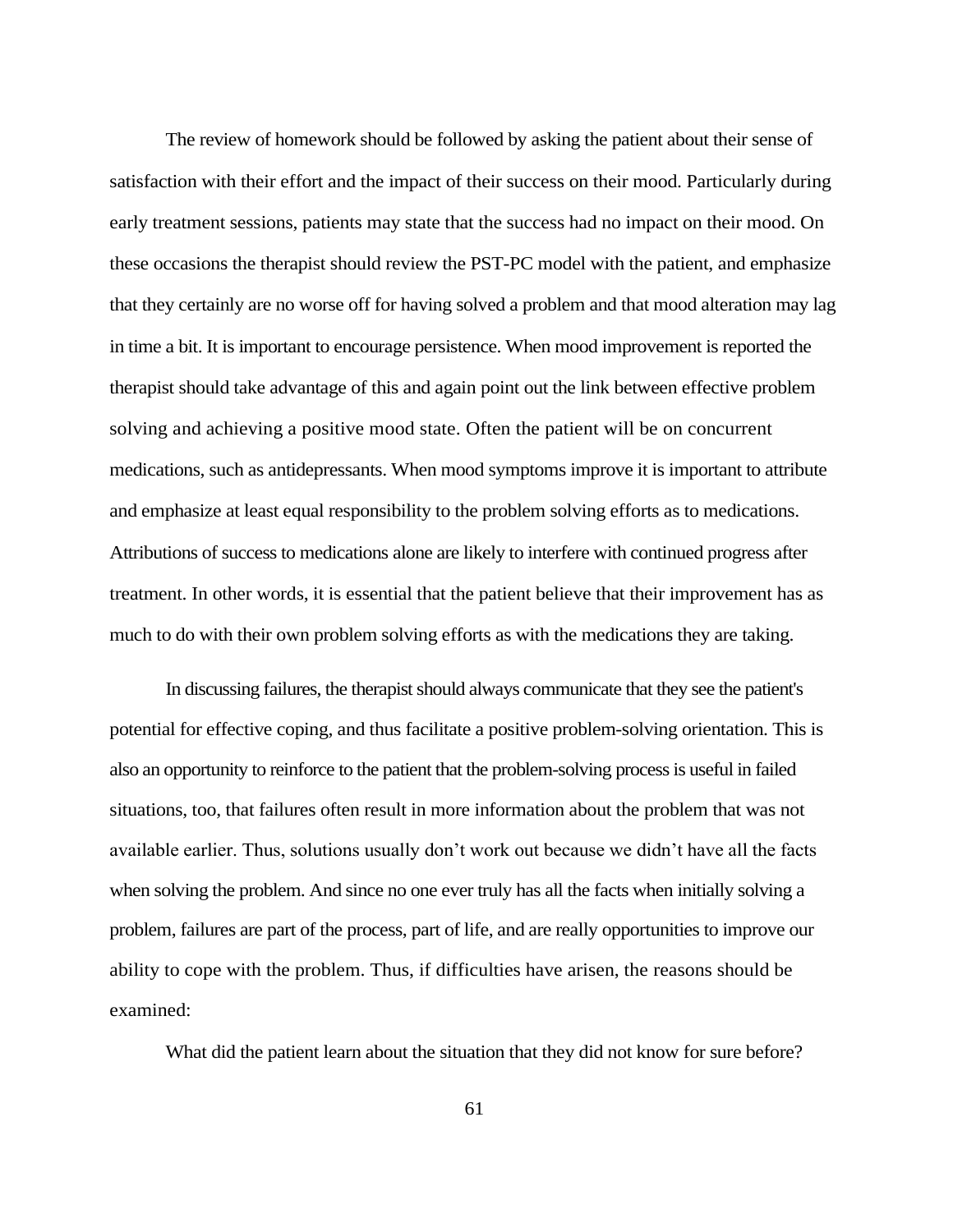Exactly what happened when they tried to implement the solution? Should the goal be defined more clearly? Are the goals unrealistic? Have new obstacles arisen? Are the implementation steps difficult to achieve? If so, why? Is the patient truly committed to working on the problem?

The answers to these questions will guide the way the new session is conducted. If the problem simply proves too difficult to tackle (usually due to the patient not having sufficient control over the source of the problem), then it is reasonable to go on to another problem or to modify the goal to focus on aspects of the problem over which the patient has more control. It is important to keep in mind, however, that the goal of PST-PC is not to solve all of the patient's problems in living, but to use the problems as a vehicle for teaching more effective problemsolving skills in general. Toward that end, the important point is that using the PST-PC approach will enable the patient to gain a sense of control over their life and thereby alter their perception of all their problems, whether resolved in session or not.

In a recent study (Hegel et al., 2002) we have found that compliance with homework during early treatment sessions is a strong predictor of improvement with PST-PC. Therefore, if the patient has not completed the homework tasks this issue must be taken up immediately and directly. It is possible that the patient may not have understood the central role of homework for PST-PC. It should be emphasized that progress occurring between treatment sessions is more important than progress achieved within a session. Acting on problems is the chief mechanism by which PST-PC exerts control over mood state. If the patient is not committed to following through on homework tasks the therapist should stress that the goals and solutions are chosen by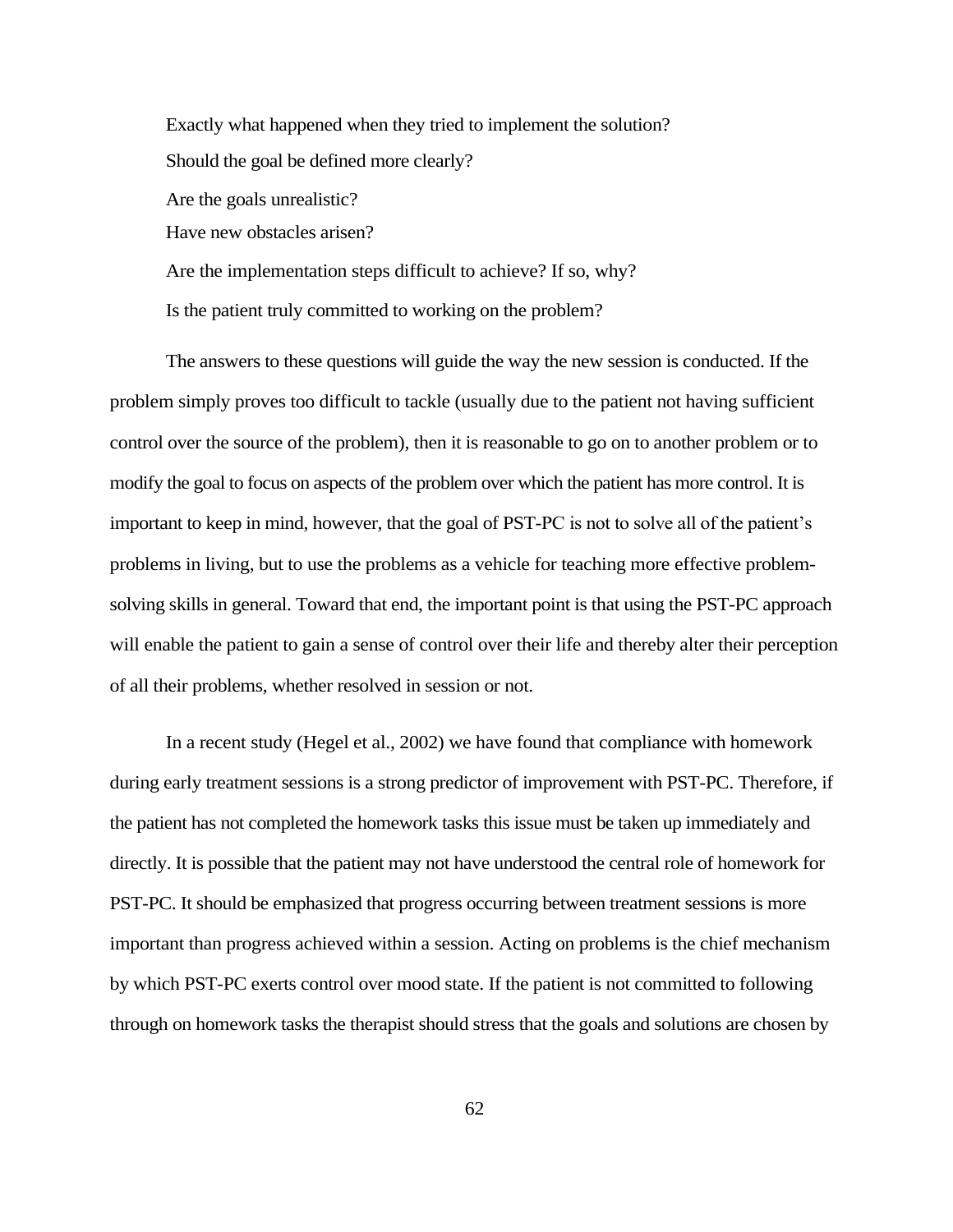the patient, not by the therapist, and lead the patient in a discussion of their feasibility. If the patient has successfully completed the homework tasks then a new problem may be chosen and discussed.

By the start of Session 3 the therapist should also be following up on the patient's ongoing efforts regarding solutions and pleasant activities designed in earlier sessions. It is important for the patient to realize that their efforts should continue until the problem situation is completely resolved, if this is possible.

The final task to be accomplished in Stage 7 is to link the patient's efforts to the PST-PC model and reinforce their understanding of the rationale for the intervention. If the patient is to continue to be a motivated participant in treatment and is to continue to apply the problem solving strategy when treatment has ended, they must understand and endorse the value of the approach. When they have been successful with their homework and/or they report that they are satisfied with their efforts or their mood has improved as a result of their efforts, this is a perfect opportunity to make the case for the underlying rationale for PST-PC. Before moving on to choosing another problem for the current session the therapist must always make an effort assure that the patient understands the connection between problem solving efforts and a positive mood state. The therapist may make a statement such as the following:

"It is nice to see that you have made progress toward working on your problem, that you are feeling satisfied with your efforts, and most importantly, that your mood seems to have improved as a result of your problem solving efforts. This just goes to show the value of using a proactive problem solving approach in order to tackle your problems. As you make progress tackling your problems in a productive way you start to feel more in control of your life, and as you feel more in control of things your mood feels better.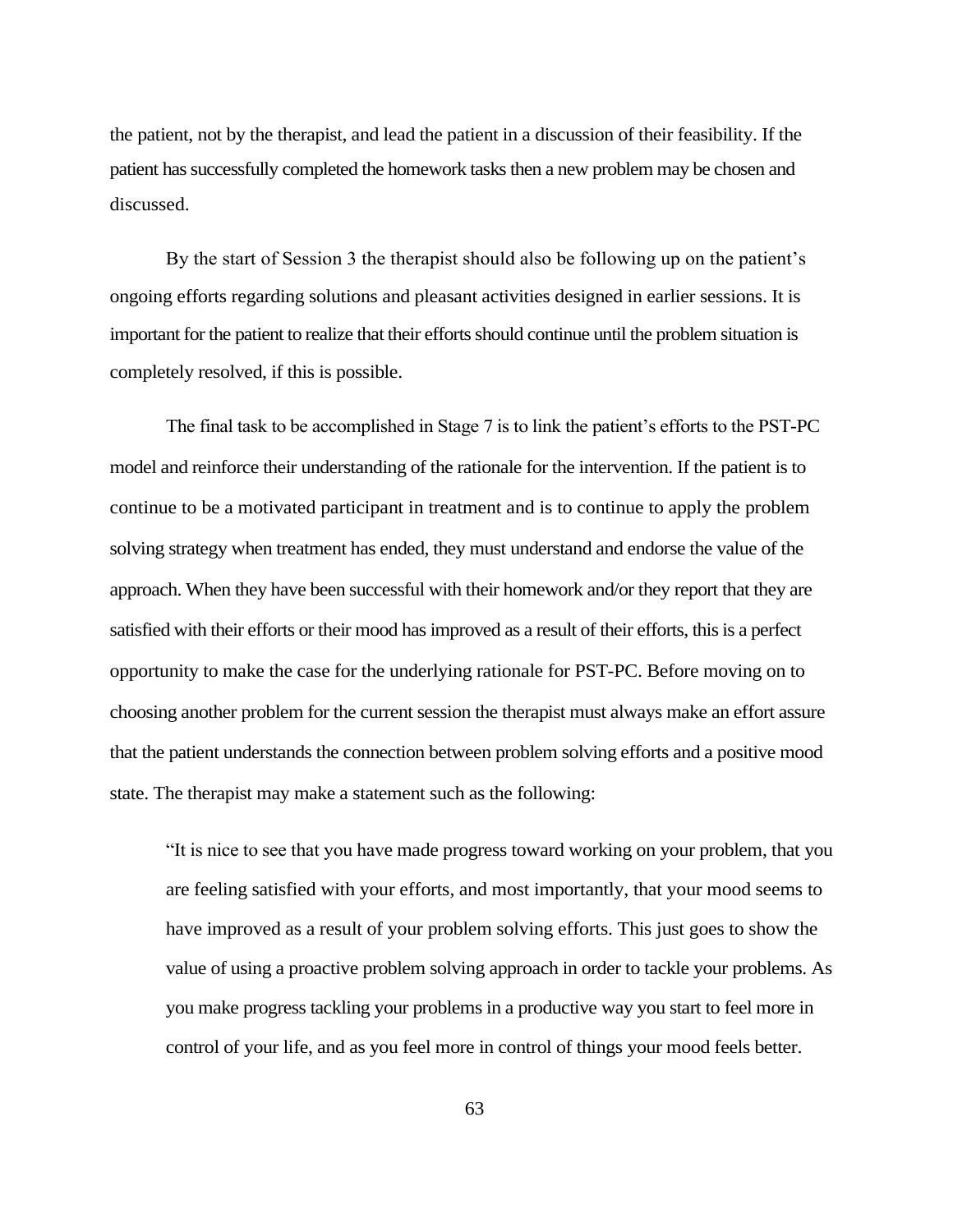This is exactly the way problem solving treatment is supposed to work. Congratulations on your progress!"

#### The Role of Activity Scheduling in PST-PC

Activity Scheduling is a strategy for helping patients incorporate pleasant and satisfying activities into their lives. The procedure is based on the research of psychologist Peter Lewinsohn (Lewinsohn et al., 1986) who showed that depressed individuals engage in significantly fewer pleasurable events than do non-depressed individuals. Lewinsohn's theory of depression postulates that the lack of pleasant events causes the person to become depressed, and because the person is depressed they are less likely to seek out pleasant events. Thus, a downward spiral is established in which lack of pleasant events leads to depression, which in

turn leads to fewer events, and therefore worsening depression, and so on.

The treatment implications are straightforward. In order to help a patient to reduce their depression the therapist must help them find and engage in pleasurable activities on a more frequent basis. The traditional treatment methods delivered in the mental health sector are fairly elaborate and time-consuming. However, the basic tenet of Activity Scheduling, that is, increasing the frequency of enjoyable activities, is one that lends itself to PST-PC, is easily incorporated into the primary care setting, and therefore is included in the treatment model.

A role can be found for Activity Scheduling for practically every patient. Just ask yourself the question, "What person would not benefit from more enjoyable events in their lives?", especially if they are depressed. That being said, there are several circumstances in which Activity Scheduling should be used without exception. These are:

(1) When the lack of pleasurable events is identified on the problem list;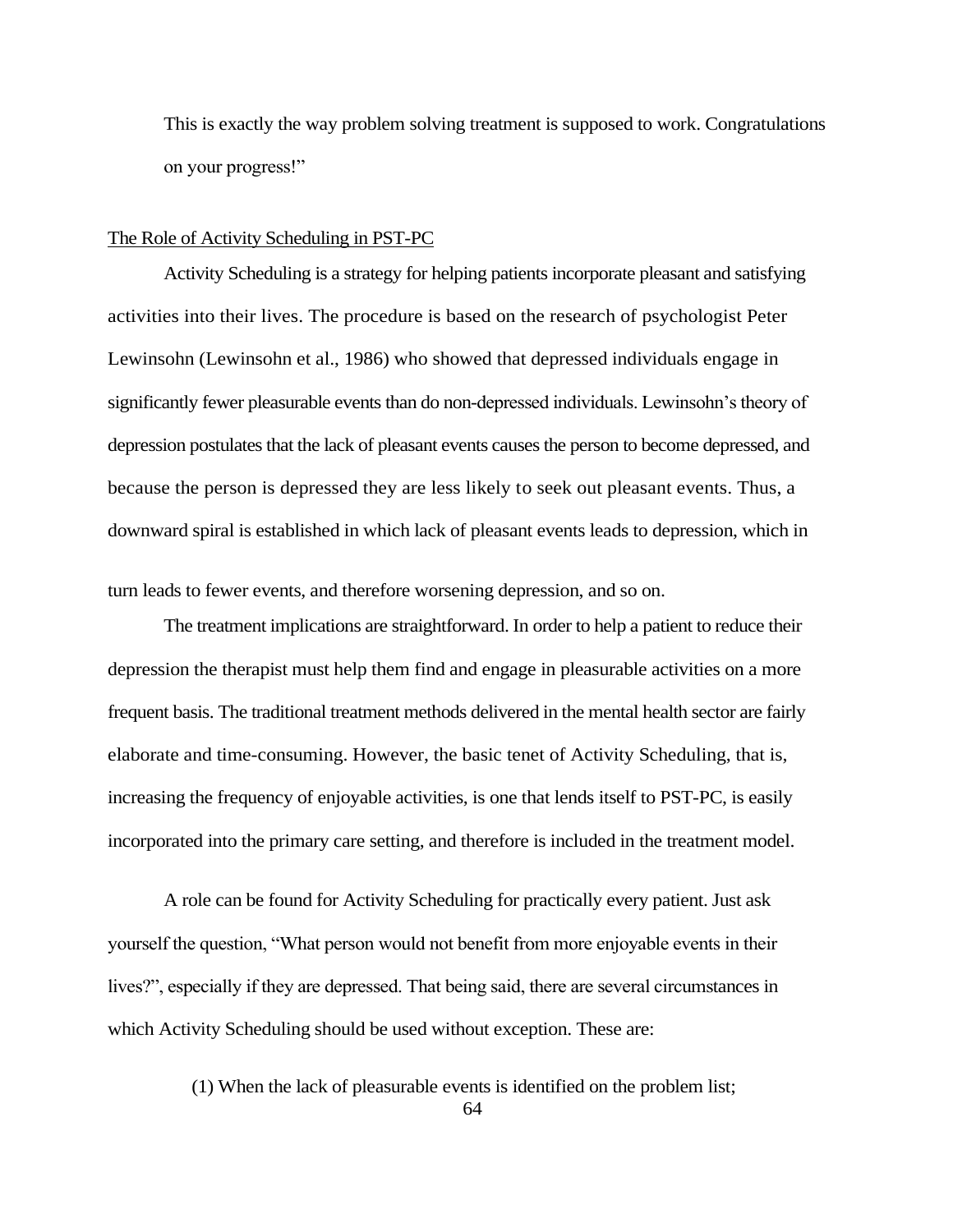- (2) When other problems are completely outside of the person's control;
- (3) When the solution to a problem is likely to result in noxious outcomes, at least for the short term; and

(4) When the patient adamantly insists that they have no problems to work on. Activity Scheduling proceeds just as any other PST-PC session, beginning with a problem definition such as, "Too few pleasant events each week." An Activity Scheduling Handout is included in Appendix 4.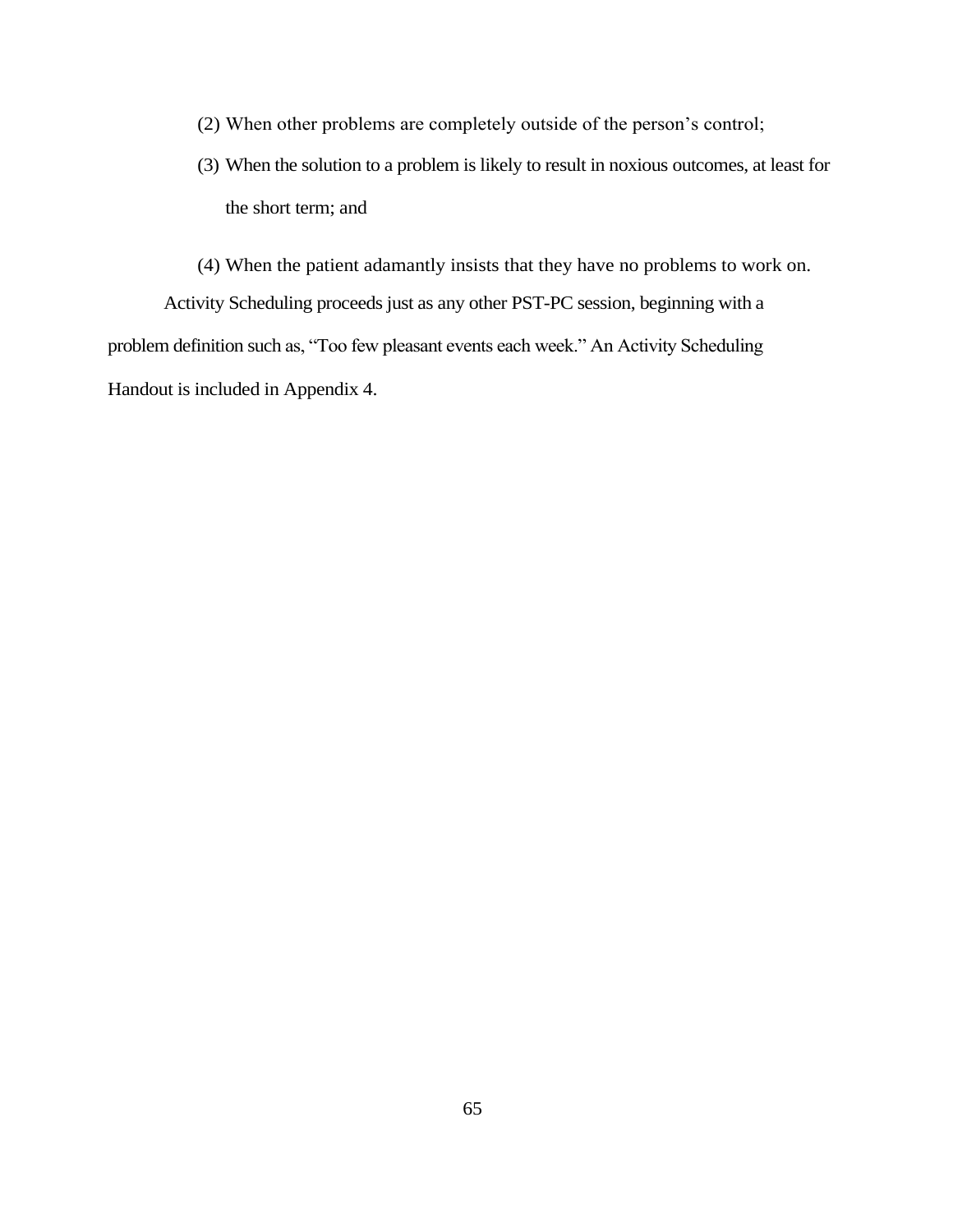# **The Seven Stages of PST-PC Case Example: Alice**

Alice was a 24-year old single woman employed as a social worker for the State's social services department. She was experiencing a depression of moderate severity, and was referred by her primary care physician for treatment. At the start of treatment the following initial problem list was created:

(1) Job dissatisfaction. Alice was very stressed by the needs of the abused and neglected children on her caseload. She felt that her superiors were not supportive of her efforts, and she struggled with her motivation to go into work each day.

(2) Isolation from family and friends. Alice's job required her to move away from her immediate family and longtime friends and made it difficult to visit. Due to her distance from home, as well as her financial limitations, she was restricted to visiting home only once per month.

(3) Loneliness. Alice had difficulty establishing a network of friends in her new area. Most importantly, she wished to begin dating.

(4) Weight Problem. Although Alice reported that she had always been overweight, she gained an additional 30 pounds since moving away from home. She admitted that she often ate to console herself, which frequently involved eating high calorie foods. She also complained that her busy work schedule and fatigue made it difficult to shop for and to prepare nutritious low calorie meals. Being overweight made her feel self-conscious and inhibited about pursuing a romantic relationship. Again, due to job demands and fatigue, Alice was not getting enough regular exercise to help with weight loss and self-image problems.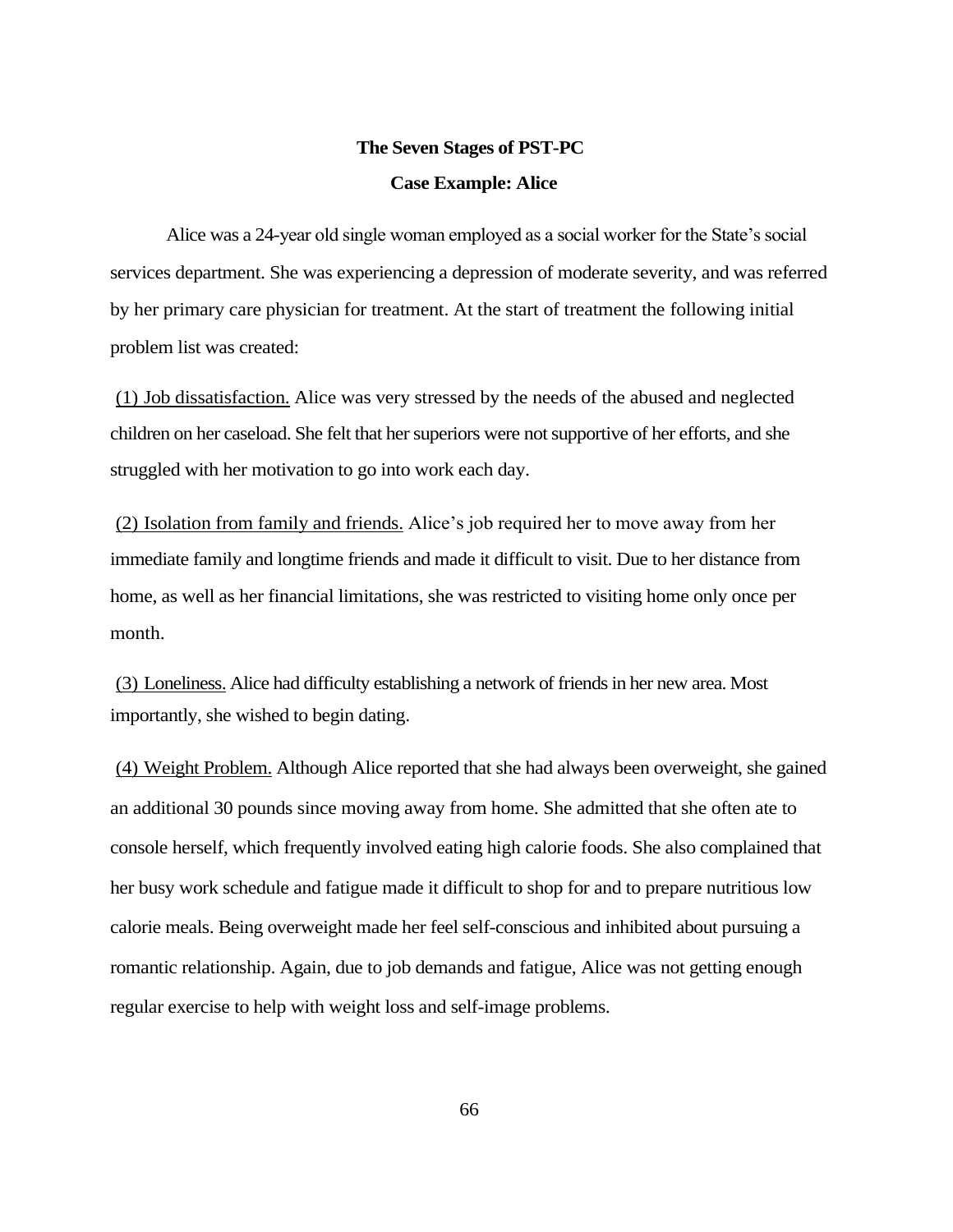(5) Lack of enjoyable activities. Other than her monthly trips back home, Alice had a paucity of pleasurable events in her life. When not working she was typically at home by herself, watching TV and feeling bored.

Upon reviewing the problem areas, Alice could easily see that the resolution of her problems would require a mix between short-, mid-, and long-term solutions. The weight problem could lend itself to relatively short-term solutions, which could be started immediately. However, the problems of job dissatisfaction, and the lack of pleasurable activities and new friends would require more mid-range solutions that would need to be pursued over several weeks. Finally, the problem of lacking a dating relationship would need to be addressed over the long-term and probably after the completion of treatment as well.

## Stage 1: Selecting and Defining the Problem.

Alice chose to address the weight problem. In order to clarify the problem the therapist asked why she had a weight problem. She answered that she was eating incorrectly and not exercising regularly mostly due to lack of time for shopping and lack of structure to her schedule for exercise. The therapist impressed upon her the desirability of choosing a very manageable problem for the first session in order to have an initially successful experience. Given that diet modification would require careful planning, shopping, and food preparation (as well as needing to dispose of less healthy foods already filling her cupboards), Alice chose to specify "lack of exercise" as her problem definition and initial focus for PST-PC.

## Stage 2: Establishing Realistic Goals for Problem Resolution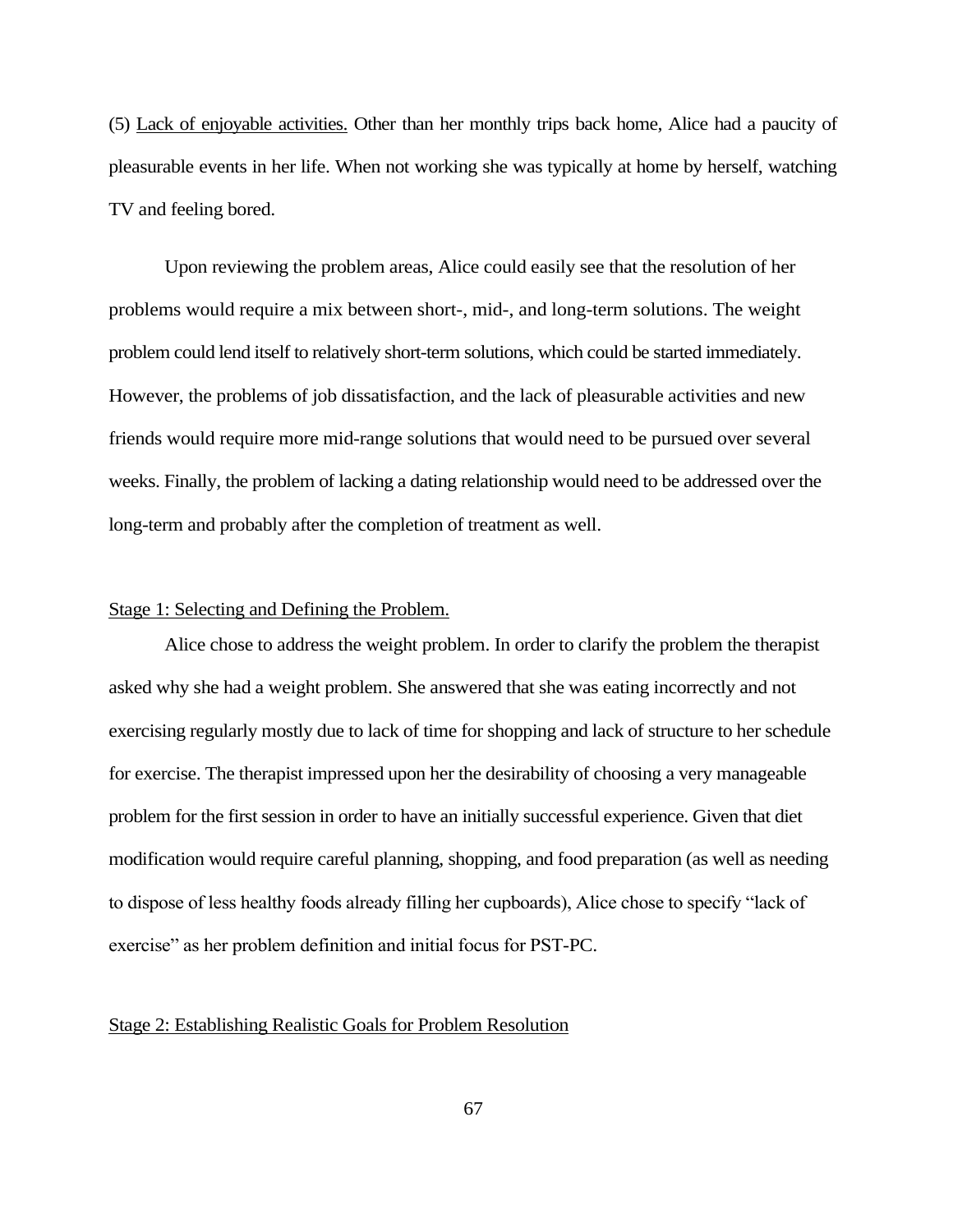Brimming with enthusiasm, Alice initially wanted to set a goal for exercising every day. The therapist cautioned her, however, that such an exercise schedule represented a drastic change in her daily routine, and asked whether this was truly a realistic expectation for herself during the first week. Alice then modified her goal to "exercise on five days during the next week."

### Stage 3: Generating Multiple Solution Alternatives

During the brainstorming process Alice developed four potential solutions:

- (1)Join a health club.
- (2) Establish an exercise program at home.
- (3) Buy exercise equipment.
- (4) Take walks with friends and co-workers.

## Stage 4: Implementing Decision-Making Guidelines

Alice identified many advantages and disadvantages (pros and cons) connected to her options for starting an exercise program. These included:

(1) Join a health club. Pros: a. Exercise equipment readily available; b. Trainers on hand for guidance and motivation; c. The health club would be an option even during bad weather (Alice lived in a cold and often inclement climate). Cons: a. The membership fee would cause financial strain; b. She preferred to exercise with a partner (not trusting her own motivation based on past experience) and she didn't know anyone with a membership to the club; c. Travel to and from the club would tighten her already crowded schedule; d. Especially without an exercise partner, she would feel self-conscious exercising in front of other people.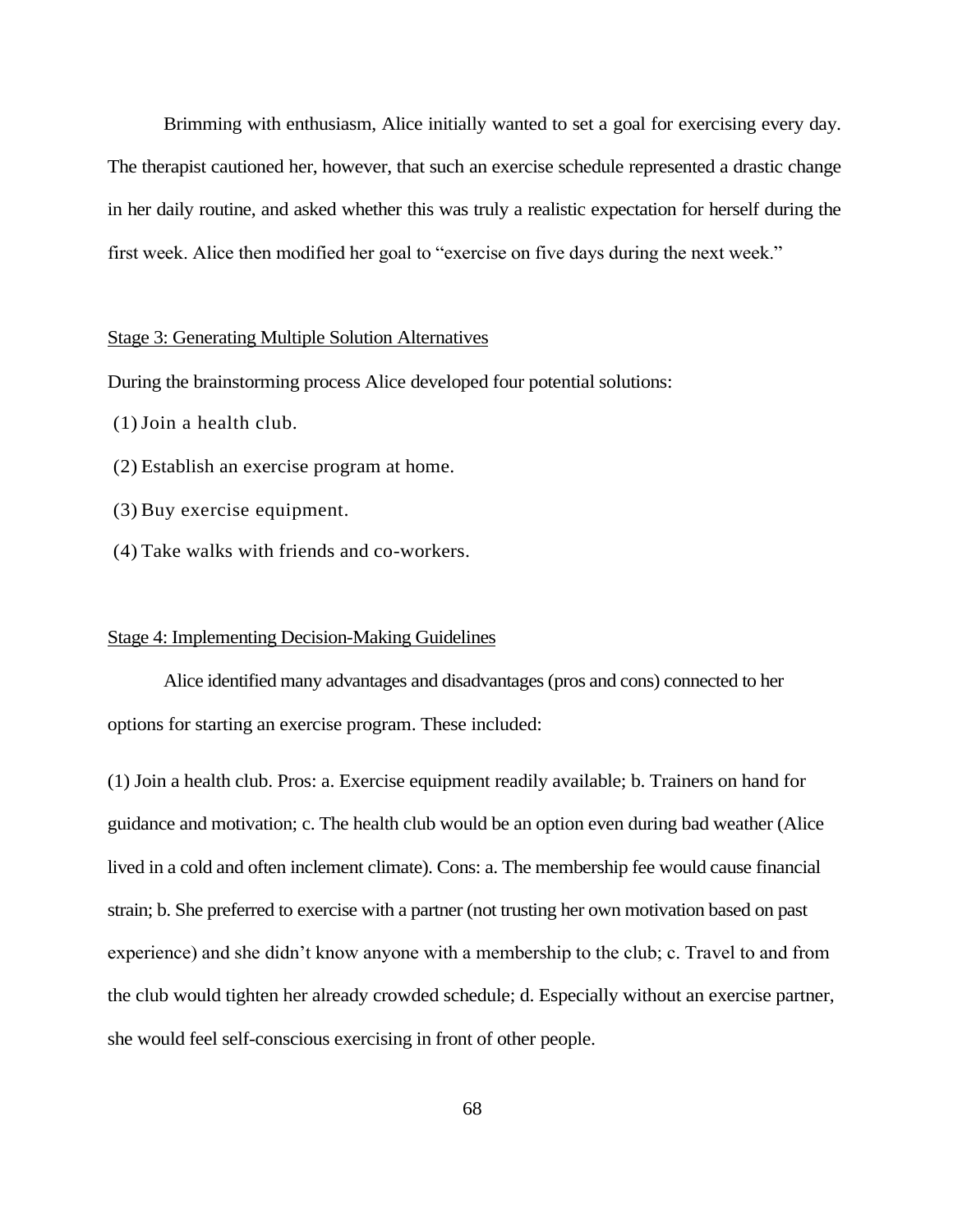(2) Establish an exercise program at home. Pros: a. Cheaper than a health club membership; b. More flexible for her schedule; c. She would not feel self-conscious about exercising in front of other people. Cons: a. Limited variety of exercises she could do at home; b. It would be boring to exercise by herself; c. She would still have to set aside time after her long work day, and she usually feels very tired and unmotivated by the time she returns home.

(3) Buy exercise equipment. Pros: a. One machine could provide enough exercises to give a workout for her entire body; b. She could exercise at home and not be self-conscious. Cons: a. Financial strain to purchase equipment; b. The time and motivation factors about exercising after work are still relevant; c. She would still find exercising alone to be boring.

(4) Take walks with friends and co-workers. Pros: a. More fun to exercise with others; b. The company of others would help to motivate her; c. If walking outdoors, the presence of other people would increase safety; d. No costs involved. Cons: a. She would have to find someone with whom to exercise; b. They would have to find a compatible time to exercise.

#### Stage 5: Evaluating and Choosing the Solution(s)

After considering all of the advantages and disadvantages Alice chose the solution of taking walks with friends. The factors playing the largest role in her decision were the lack of money for a health club membership and exercise equipment, and the low probability of her being able to motivate herself to exercise on her own, and especially after a long workday.

## Stage 6: Implementing the Preferred Solution (s)

Alice committed herself to begin her exercise at the beginning of the next week to allow time for working out the logistical matters. She identified the following steps she must take: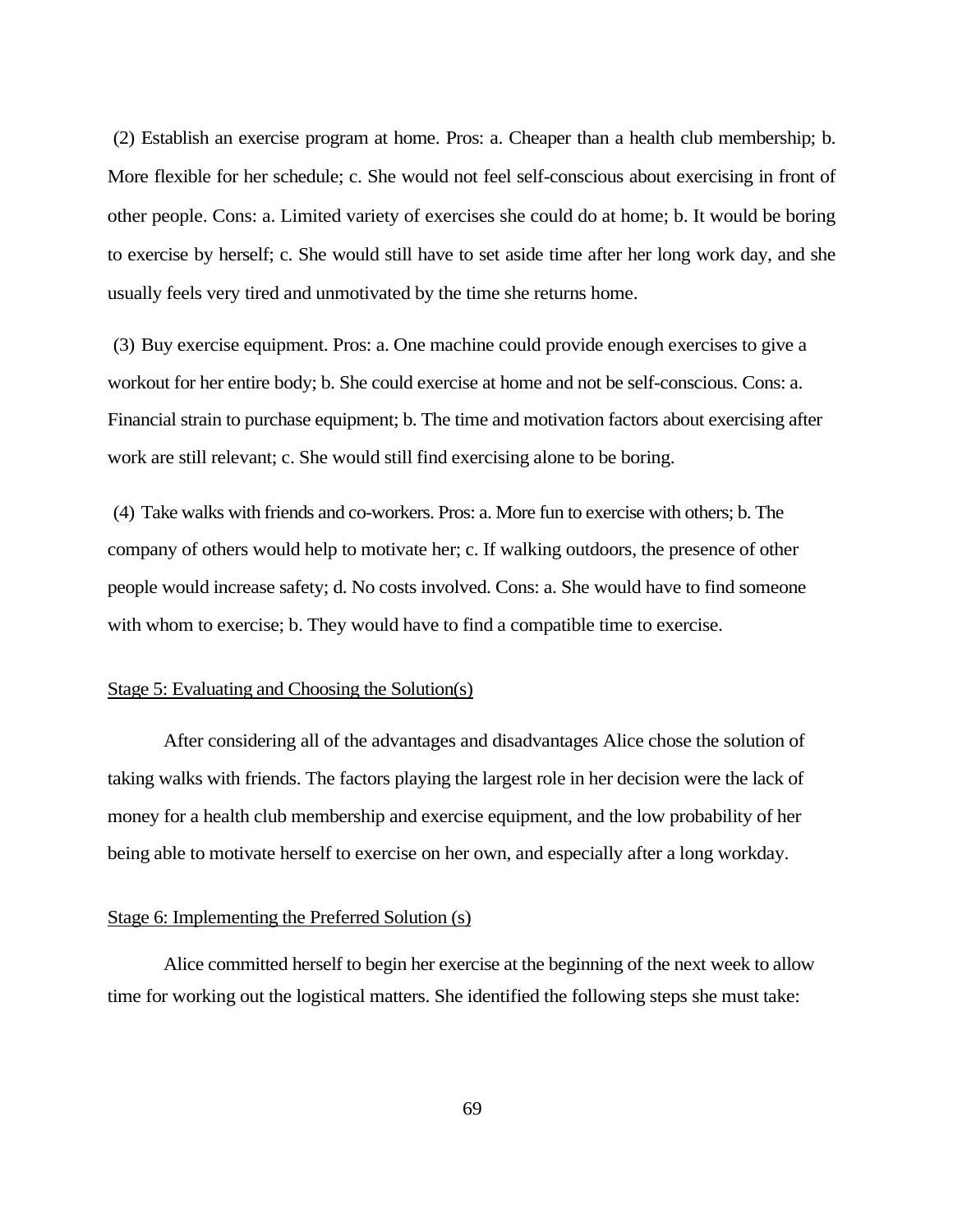(1) Given that she had no friends other than her co-workers, she decided to speak with them about their interest in starting an exercise program. Some had already mentioned to her their interest in starting a walking program. She would speak to them the next day.

(2) Once exercise partners were identified, they must find a common time convenient for exercising. She would recommend walking over the lunch hour.

(3) If a common time were not convenient she must modify her work schedule.

(4) Buy walking shoes this coming weekend.

(5) Alice initially set a goal to exercise five days per week. However, while discussing the walking schedule she realized she spent two days each week out of the office. This necessitated a reconsideration of the original goal, and keeping in mind the premium placed upon success, the goal was changed to exercise three days per week.

## Stage 7: Evaluating the Outcome

When Alice returned two weeks later for the next visit she reported that she had arranged to walk during her lunch hour with two co-workers. She walked on four days during the first week, but only on two days during the second week. She was complimented for her success in starting the exercise program, and then the failure to meet her goal for the second week was discussed. She had overlooked a bi-weekly meeting that took place during the noon hour on one of the days of the second week, and she had scheduled meetings with clients too close to lunchtime on two other days, thereby squeezing out her time for her walk. Nonetheless, with her initial accomplishments she was beginning to feel more optimistic about her situation.

The initial part of this session was devoted to problem solving for these obstacles. New solutions included planning to not schedule clients during the half-hour before lunch and to use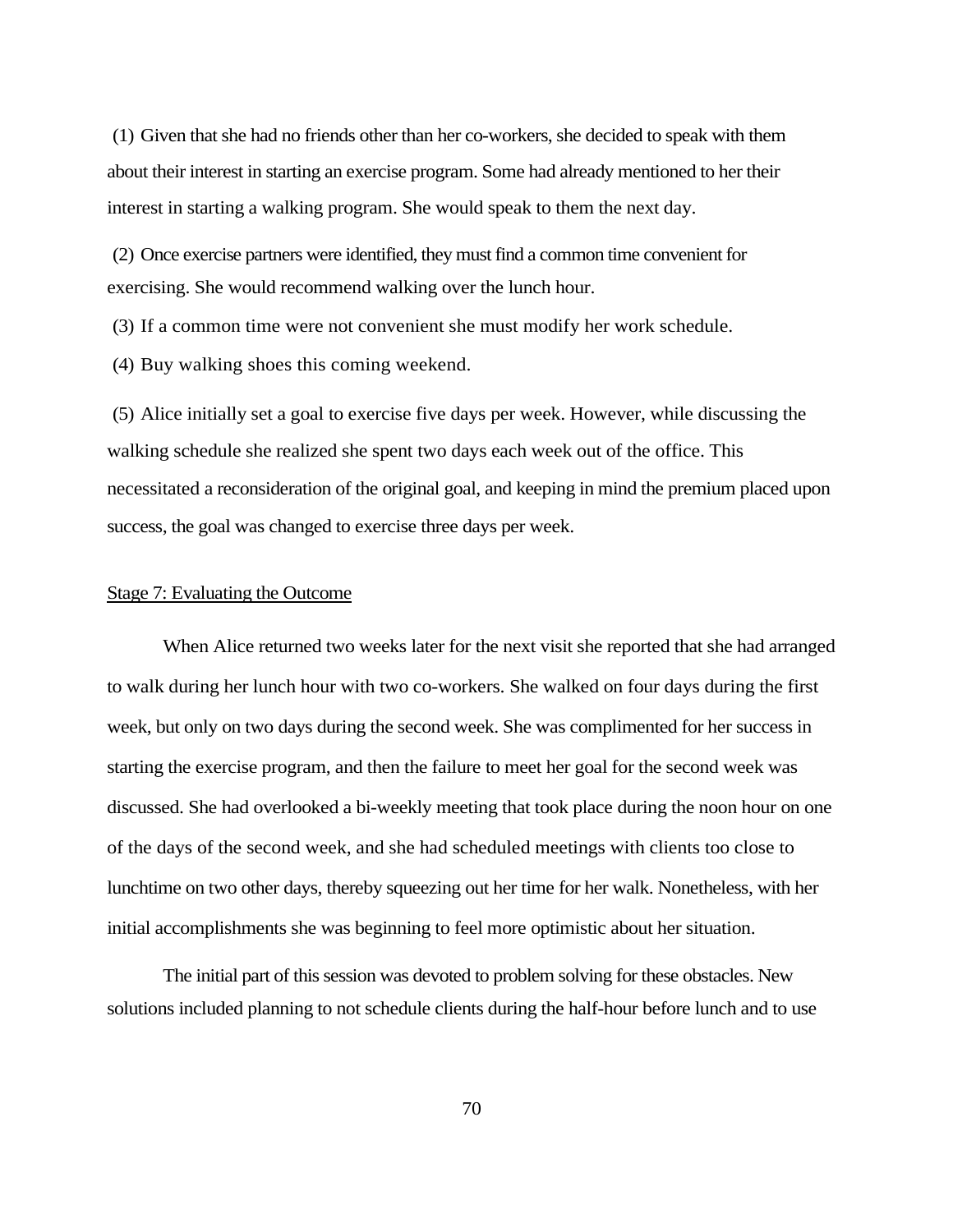the time instead for paperwork or phone calls and not run the risk of running into her lunch hour. She had no control over the bi-weekly meeting and it was decided that she would simply miss the exercise walk on those days.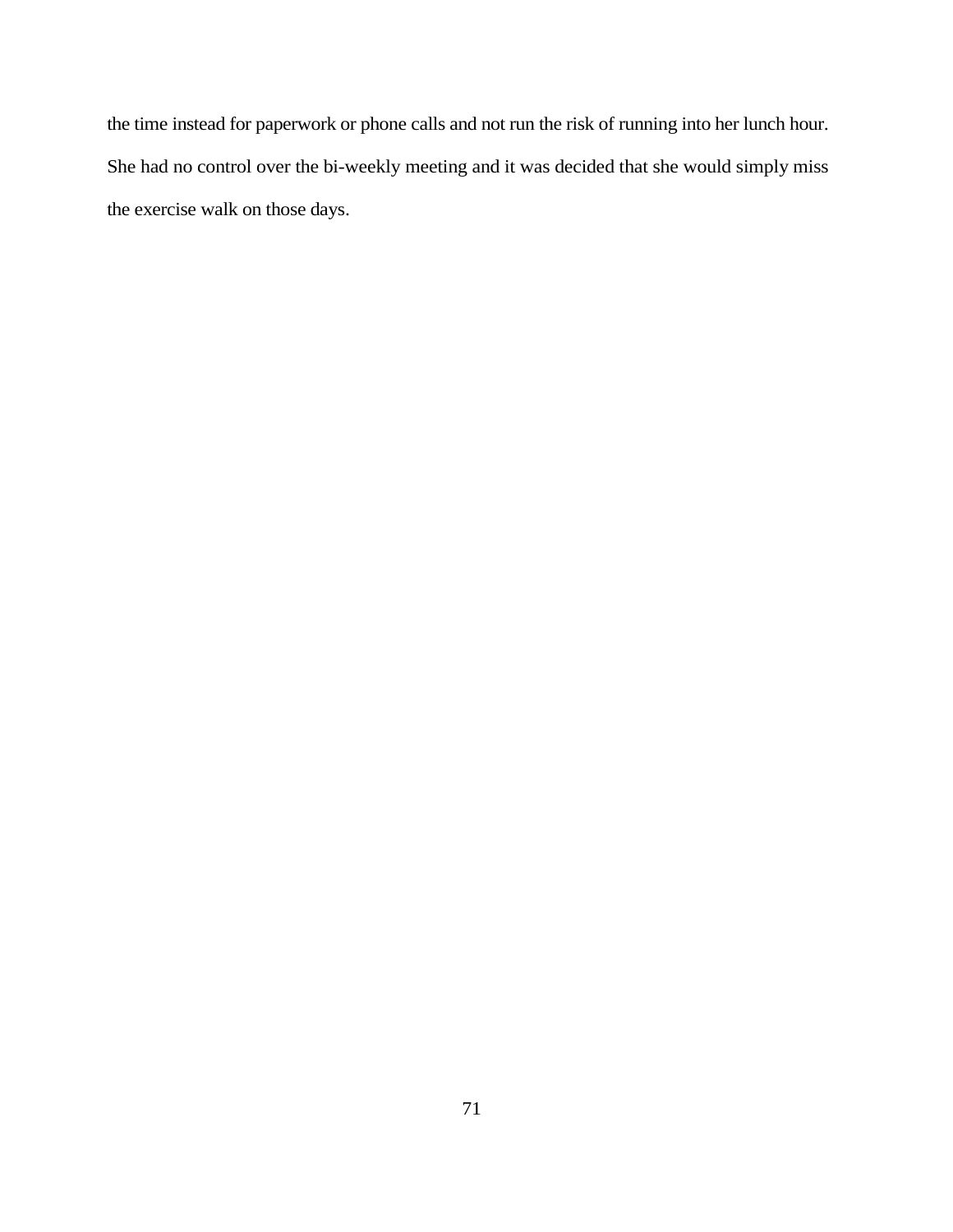## **Chapter 4. Conducting PST-PC Sessions Two Through Six**

## **SESSION 2:**

Time: 30 minutes.

The tasks for this session are to:

- (1) review the patient's progress and reinforce success and continued effort;
- (2) remind the patient of the problem solving treatment model;
- (3) guide and support the patient in acquiring and using problem-solving skills; and
- (4) facilitate a positive problem-solving attitude.

The session should begin with a review of progress on the homework tasks. This is actually Stage 7 of problem solving treatment, Evaluating the Outcome, and the reader is referred to Chapter 3 (The Seven Stages of PST-PC Treatment) for a full discussion of this stage. In

early phases of treatment the patient's low mood may hamper their problem-solving ability. It is important therefore for the therapist to give the patient verbal support and reassurance in order to combat demoralization. Often the patient magnifies difficulties in implementing solutions and overstates lack of progress. Such attitudes must be disconfirmed by providing the patient with evidence of success based on what they have actually accomplished. Self-reward may be suggested as being useful to reinforce success. For example, going to the movies (an enjoyable activity) after success in achieving a goal that was difficult to attain.

The therapist should be careful not to spend so much time reviewing progress that time is limited for additional problem-solving. Typically, five minutes or less should be devoted to the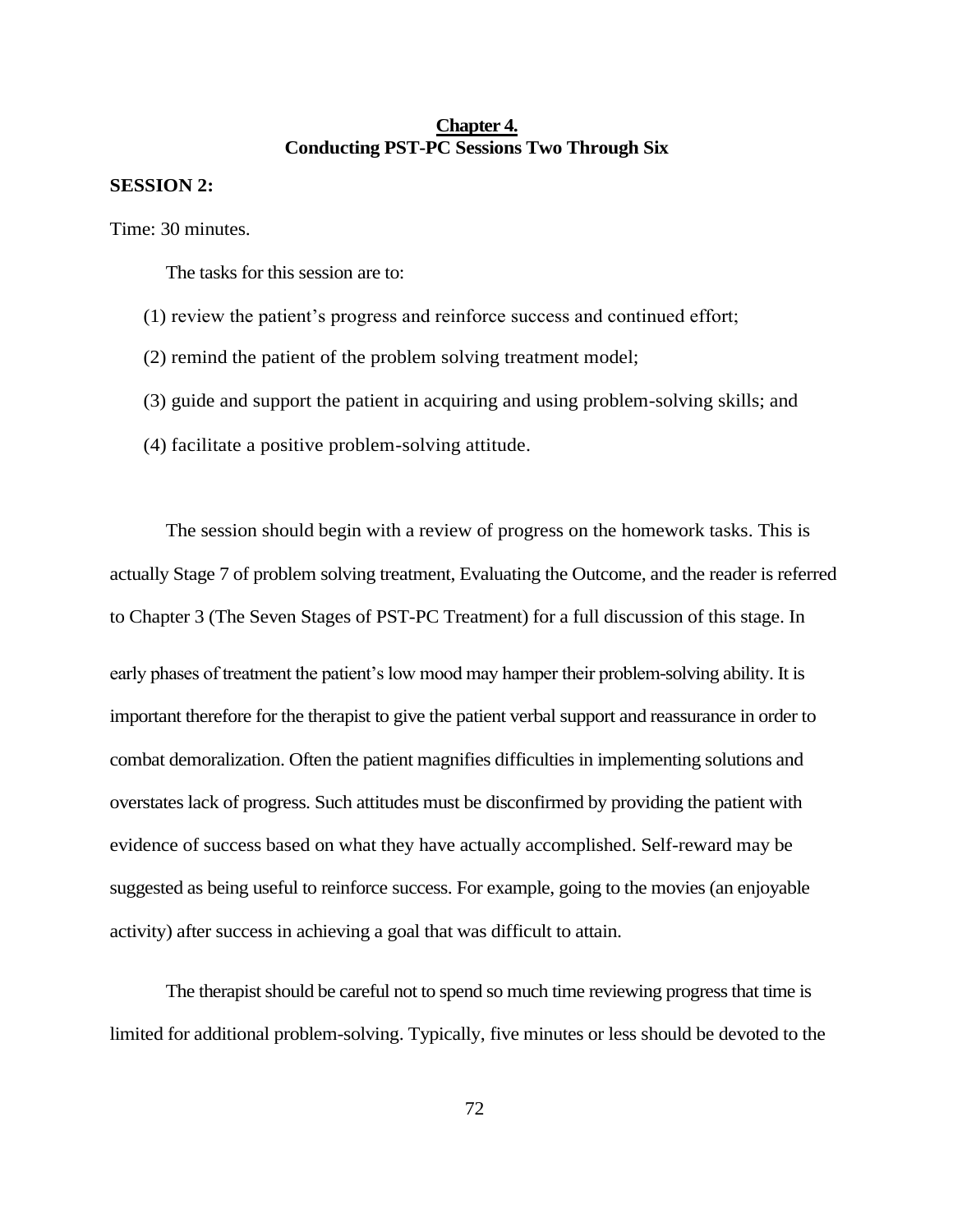review, unless significant obstacles were encountered in completing the homework, or major new problems have arisen.

The remainder of the session should be spent in problem-solving and planning tasks to be accomplished before the next session. These tasks may be linked to the previous problem if it has not been resolved, or to a new problem. At times, the problem from the previous session may not have been completely resolved, but due to obstacles outside of the patient's control, or due to the protracted nature of the solution, further discussion during the current session is not warranted. In such a case, it is reasonable to address other problems after reminding the patient to continue their efforts on the previous problem. In fact, when conducting the review of homework, whether during Session 2 or subsequent sessions, the therapist should review all problems addressed previously to encourage continued effort throughout treatment. This does not need to be a lengthy discussion. The therapist should simply remind the patient of their previous tasks, and if the problem is unresolved, encourage continued effort toward achieving their solutions. Of course, if new or ongoing obstacles are encountered the previous problem may be used again for the current problem solving session.

## **Materials for Session 2:**

Provide the patient with:

- (1) PST-PC Worksheet: Patient follows along with the therapist, using his or her own PST-PC Worksheet in session and is provided a copy of the completed worksheet from the therapist (photocopied).
- (2) Extra PST-PC Worksheet for independent problem solving between sessions.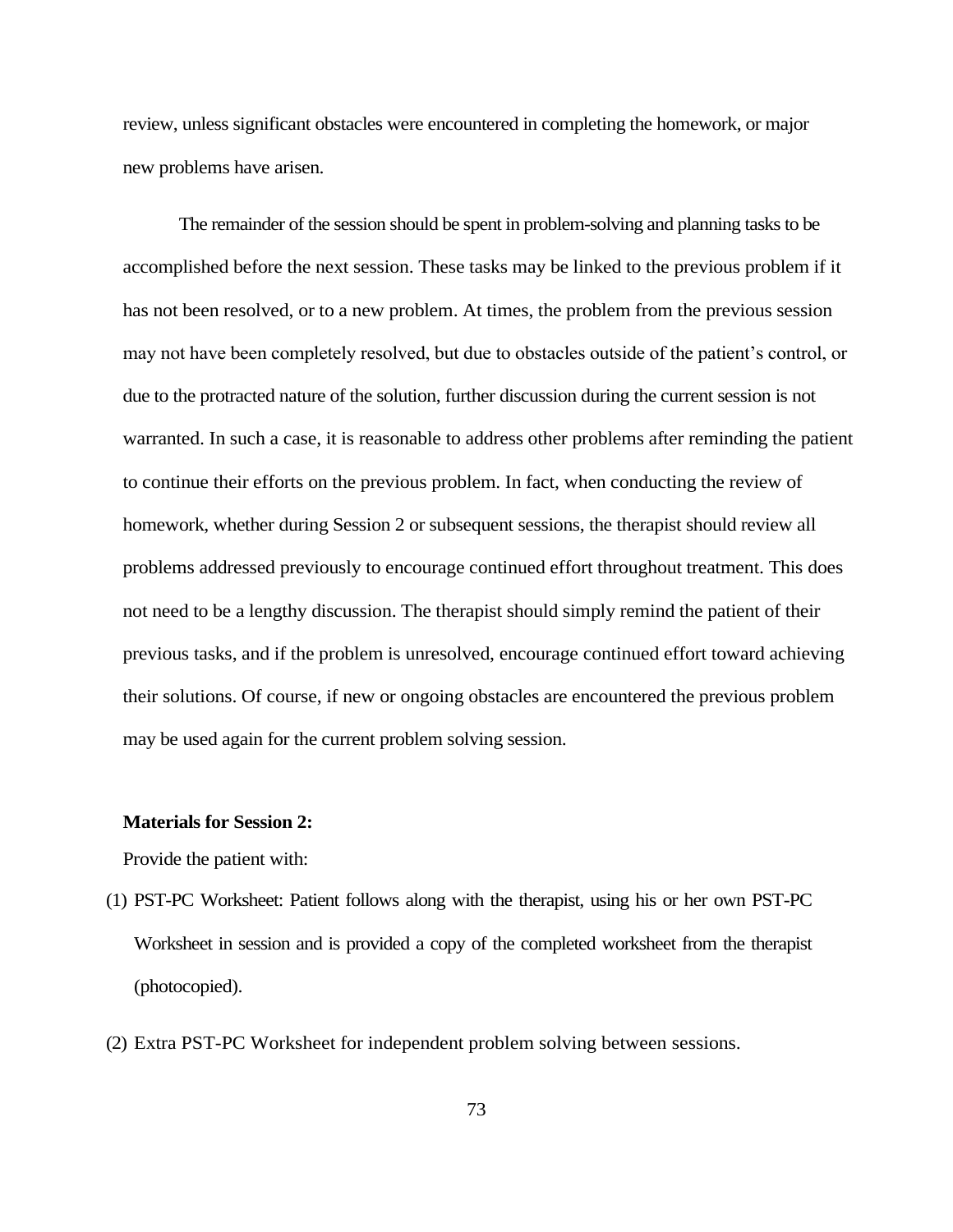## **SESSIONS 3 THROUGH 5:**

Time: 30 minutes.

The aims of these sessions are to:

- (1) review the patient's progress and reinforce success and continued effort;
- (2) remind the patient of the problem solving treatment model;
- (3) consolidate the skills for the problem-solving strategy;
- (4) gradually increase the patient's independence in conducting problem-solving; and
- (5) facilitate a positive problem-solving attitude.

The patient and therapist should review the original problems, consider progress, and always be prepared to add new problems to the problem list. At this point, the patient may have worked through a series of short and mid-range goals to reach a long-term goal. For example, if the final goal was to secure a new job, the short-term and intermediate goals may have been:

- (1) to obtain information about the qualifications required;
- (2) to send application forms; and
- (3) to attend an interview.

For goals such as these, which are achieved in phases, the therapist should encourage continued effort over time and track progress as each phase progresses.

#### **Materials for Sessions 3 through 5:**

Provide the patient with:

## **Session 3:**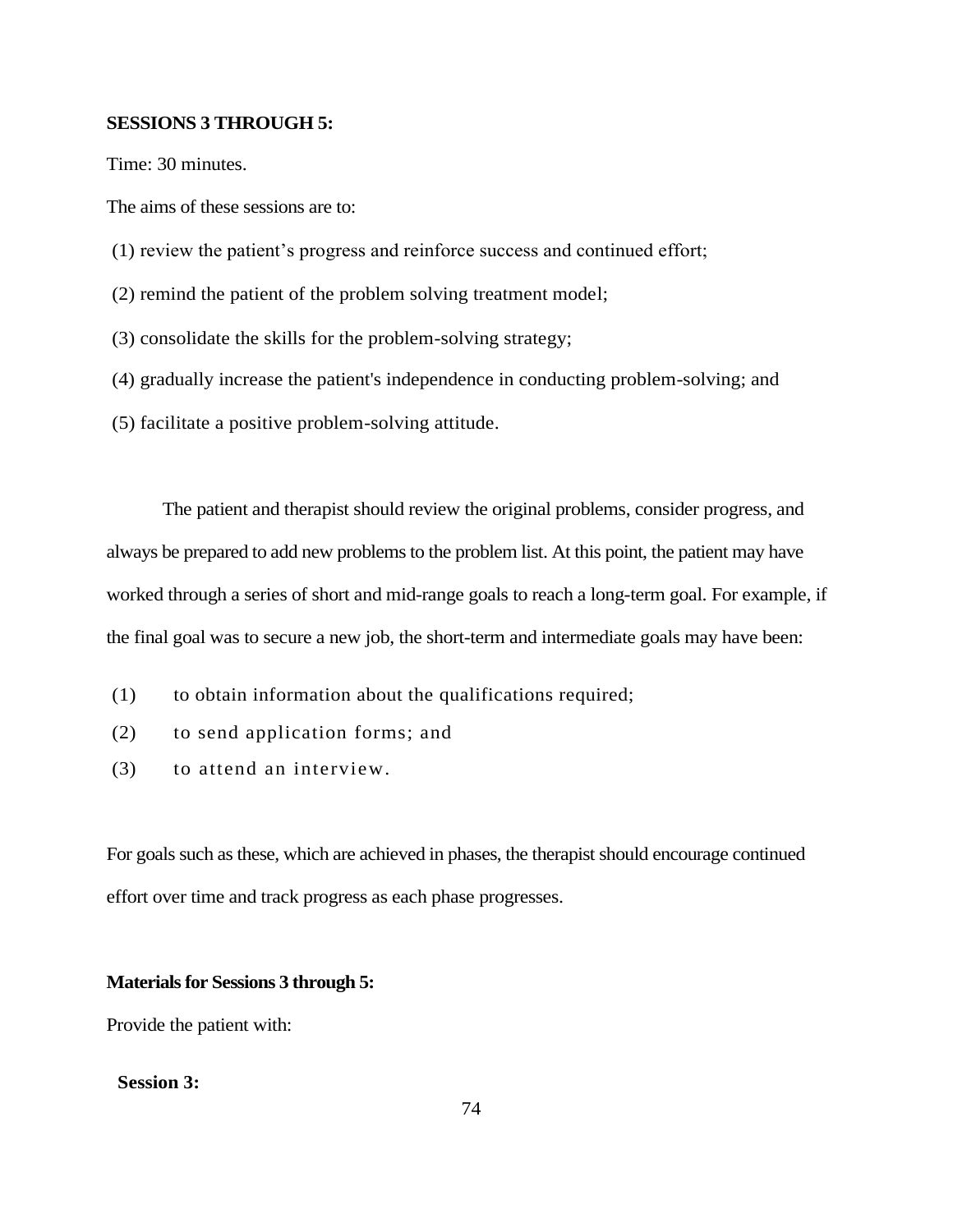(1) PST-PC Worksheet (With therapist guidance, patient fills out in session using own copy) (2) Extra PST-PC Worksheet

## **Session 4:**

(1) PST-PC Worksheet (Fill out with therapist if necessary, but the patient ideally takes the lead in filling out)

(2) Extra PST-PC Worksheet

## **Session 5:**

- (1) PST-PC Worksheet (Patient fills out in session; with assistance if necessary)
- (2) Extra PST-PC Worksheet

## **SESSION 6:**

Time: 30 minutes.

The aims for this session are to:

- (1) review the patient's progress and reinforce success and continued effort;
- (2) remind the patient of the problem solving treatment model;
- (3)comment on the remaining problems from the problem list and encourage the patient to

continue their problem solving efforts in the future;

(4)begin to anticipate upcoming situations for potential or hypothetical problems in the future;

(5)review and emphasize the problem-solving process, with emphasis on it being something the

patient has learned and can now effectively apply independently of the therapist;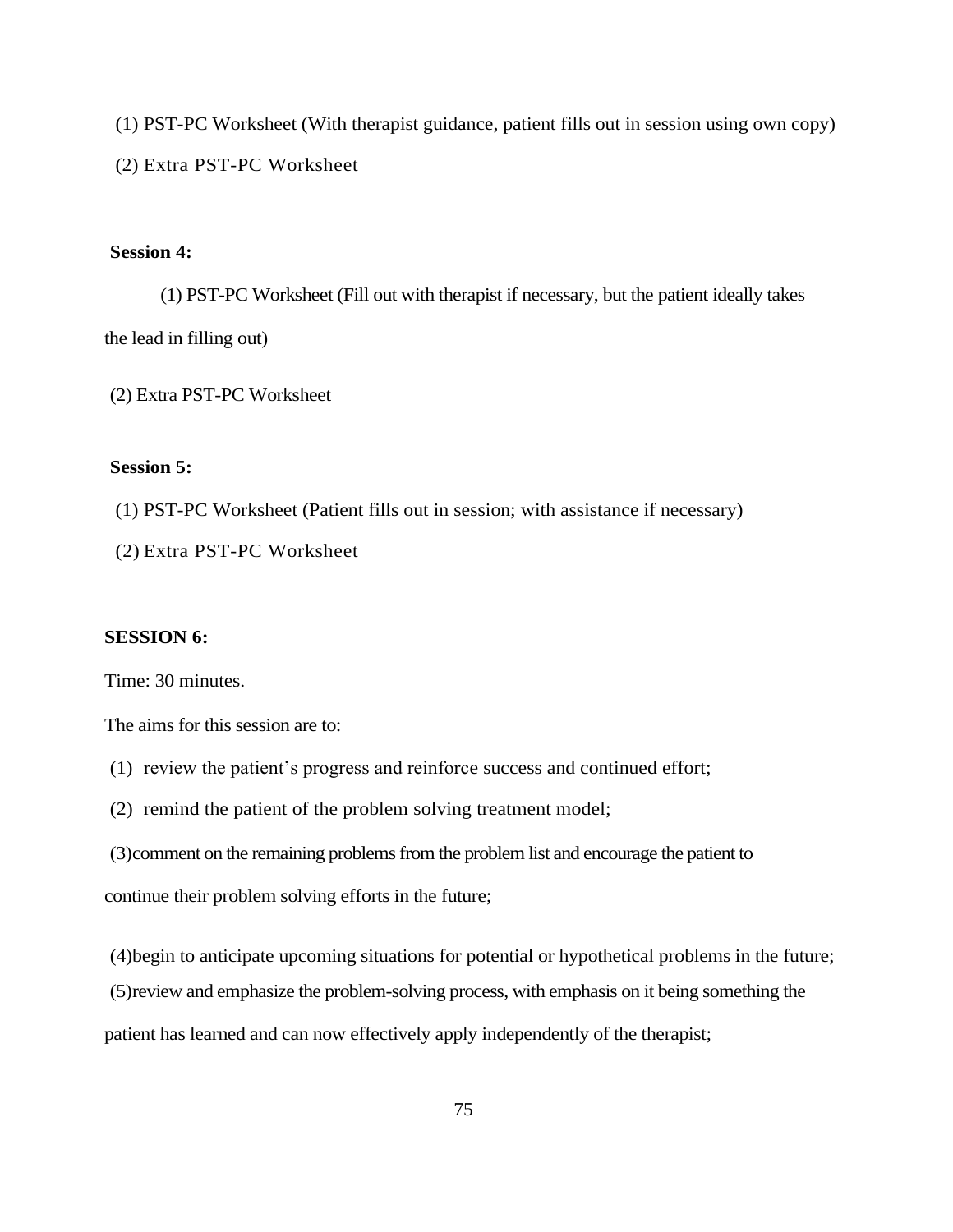(6) agree on follow-up plans if necessary;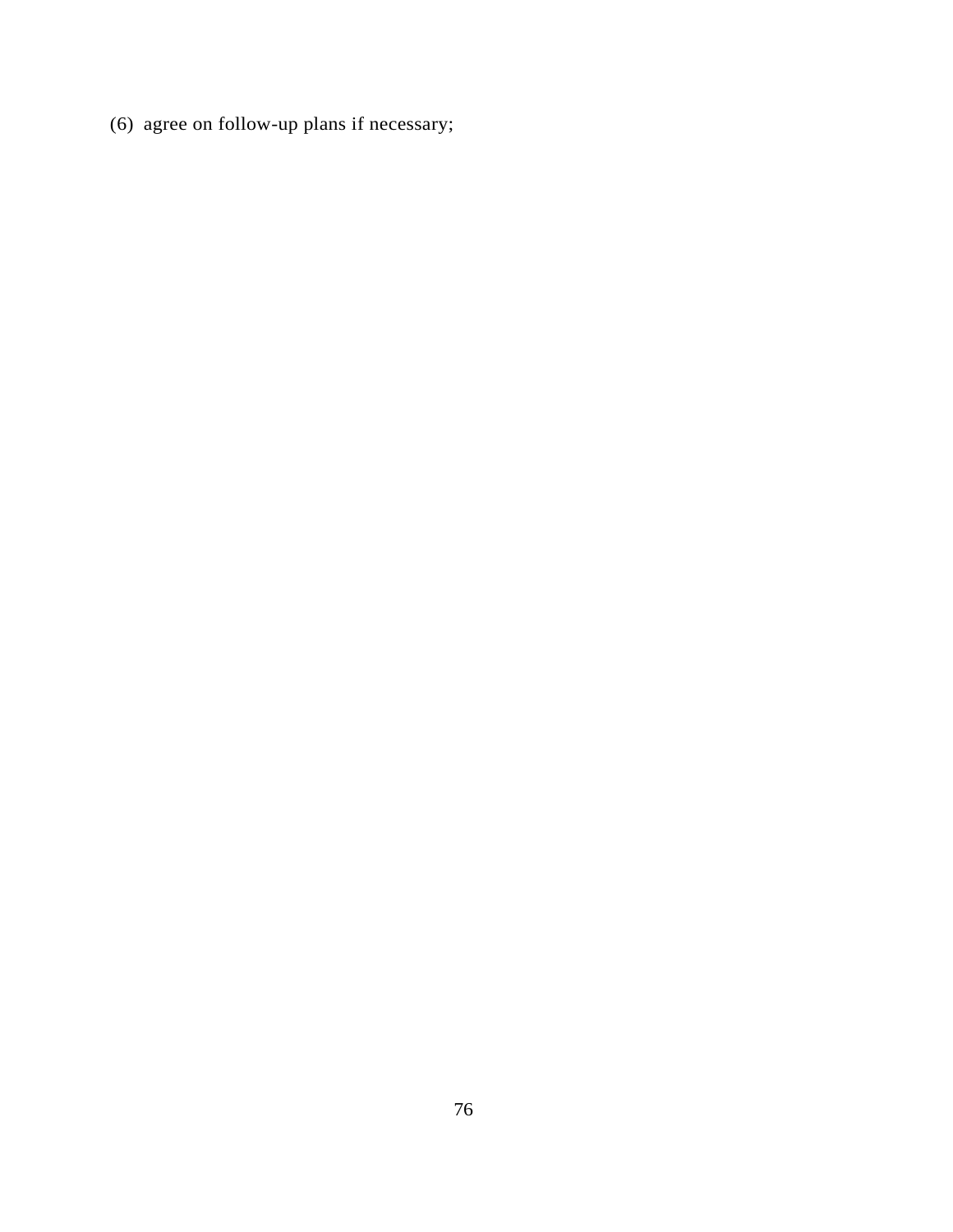(7) facilitate a positive problem-solving attitude and optimism toward the future.

## **Materials for Session 6:**

Provide the patient with:

- (1) PST-PC Worksheet (Patient fills out in session; with assistance if necessary)
- (2) Multiple copies of the PST-PC Worksheet

## **Termination Issues:**

In Session 1 the therapist explains that the treatment will be limited to a specific number of sessions that will be provided over a specific number of weeks. Both the therapist and patient should keep this information in mind throughout treatment in anticipation of, and in planning for termination. As sessions progress the therapist should make a point of reminding the patient which session number they are undertaking and the number of treatment sessions remaining, such as "Okay Mrs. Smith, today is our third problem solving visit and we have three remaining."

Throughout treatment the therapist should emphasize that problem solving can be used not only for current problems, but also for future problems. The therapist should reiterate that the goal of PST-PC is not necessarily to solve all of the patient's problems but to teach them the problem solving approach so that they can apply it independently in their lives. In later sessions the therapist should gradually become less active in the problem solving process, turning over more responsibility to the patient for conducting the session, and this change should be made apparent and emphasized to the patient. For example, the therapist may say, "Okay Mrs. Smith, this is our third session and you are starting to catch on to the problem solving strategy. The

77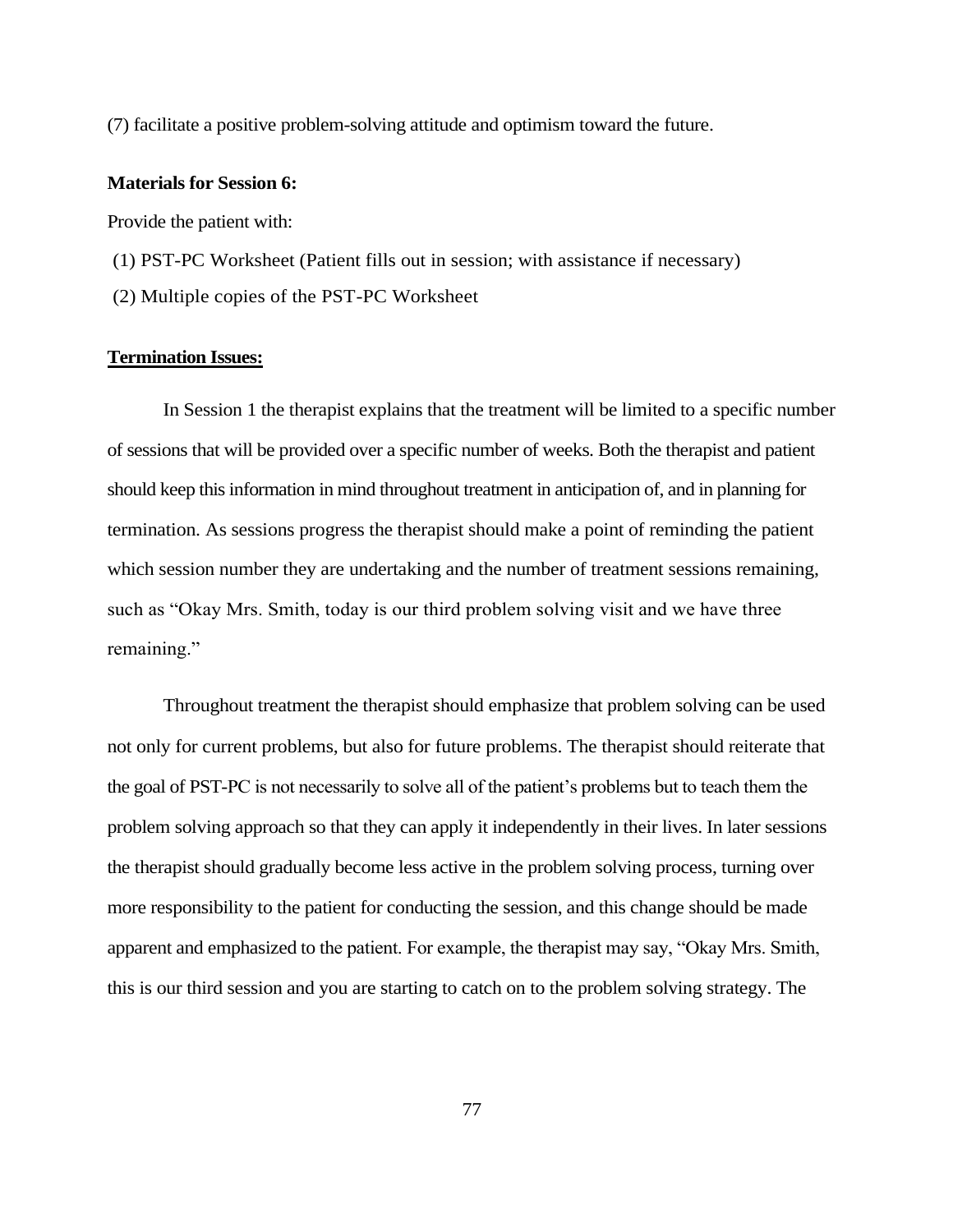purpose of our visits is to teach you the problem solving strategy so I would like to have you take a little more of a leading role in guiding the session. So, could you please tell me, what is the first step you need to take in starting to solve this problem with your boss?" The therapist should always be ready to provide the patient with appropriate cues and prompts to assist them, but then again return control of the session back to the patient.

The therapist should lead off Session 6 with the reminder, "This is our final session." The therapist should review the problem list and identify any problems that should be considered in the final session. If additional problems have emerged there is not adequate time to fully address them in the session. The patient should be reminded of the steps they can go through to resolve them, and time may allow for problem definition and possibly goal setting, and the patient should then be encouraged and reassured by the therapist that they are now well suited to tackle this and future problems on their own.

If treatment has been successful the patient should feel convinced that they have contributed to their own recovery, with the use of commonsense problem solving techniques. Achievements during treatment should be summarized so that the patient leaves with a good feeling about the work they have done. If the message regarding the primacy of the patient's own effort has been delivered throughout the treatment, then problems with termination and dependency should be minor.

78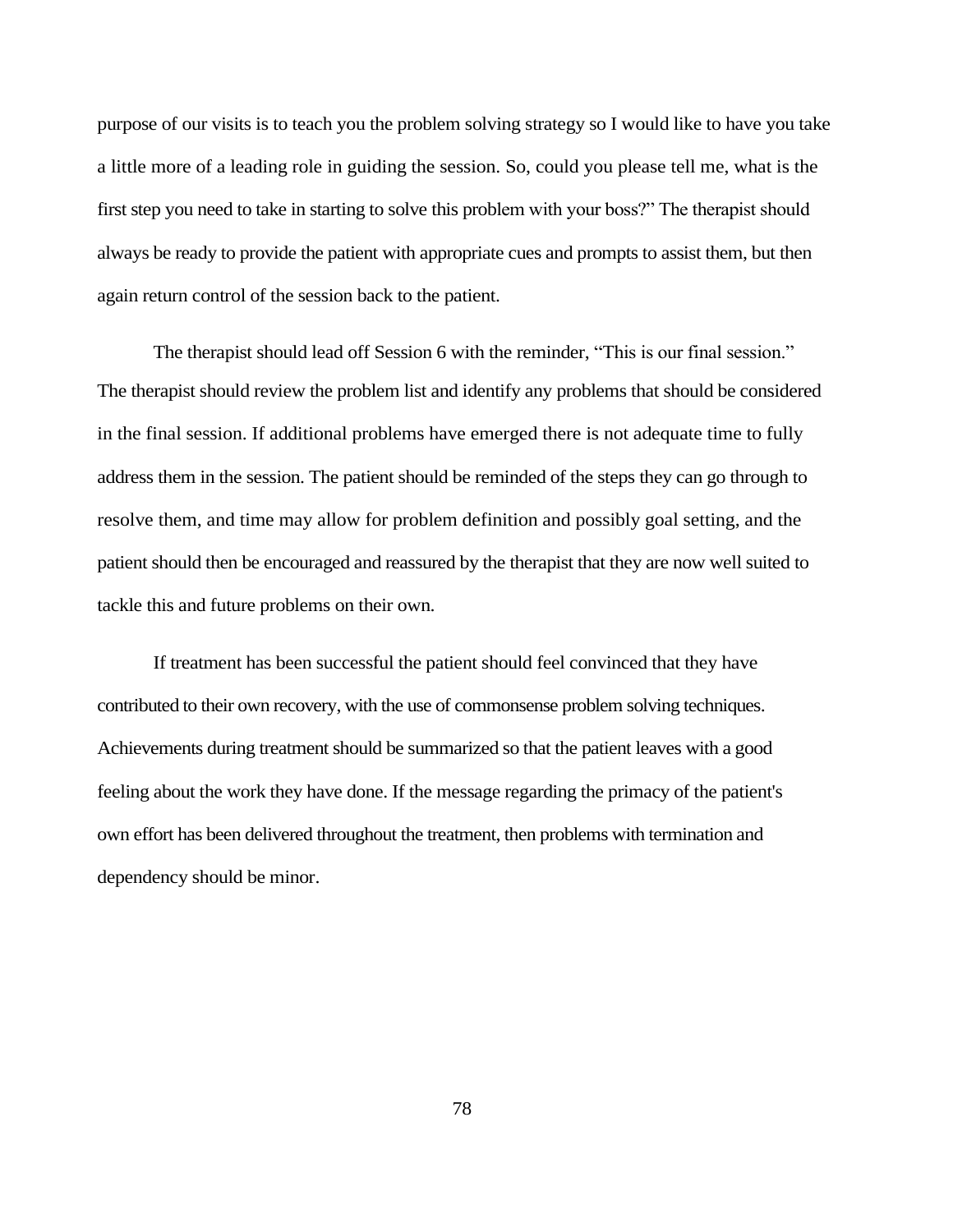#### **Chapter 5.**

#### **Facilitating an Appropriate Problem-Solving Orientation for PST-PC**

According to Albert Bandura, people react to social situations based on their belief about how well they can manage the situation and the degree to which the situation is one that they can control. In social problem solving theory, this belief is called Problem Orientation and refers to how effective people believe they are at solving problems and how likely they can control the outcome of the problem. Some problem-solving theorists believe that regardless of how skilled someone is in problem solving, one's problem orientation is critical in determining whether or not a person will actively solve a problem or will avoid the problem. Being skilled to perform a behavior does not mean it will be engaged in. Action is determined by how much faith people have in their skills to affect change and the anticipated consequence of using those skills. Thus, a crucial part of helping people become more effective problem-solvers is helping them understand that problems are solvable, and that they have the skills to overcome most problems.

Facilitating an appropriate problem-solving orientation involves providing the patient with a positive and constructive orientation to problems in living and problem solving. The main goal here is to modify the patient's perceptions and beliefs that may interfere with attempts to engage in optimal problem-solving efforts. Proper application of PST-PC rests heavily upon the therapist's ability to promote a belief system in the patient that problems are an expected part of everyday life and that these are best approached as manageable challenges. The alternative belief system is that problems are unfair impositions or tragedies that are controlled only by external forces and are emotionally overwhelming. Obviously, the latter viewpoint is consistent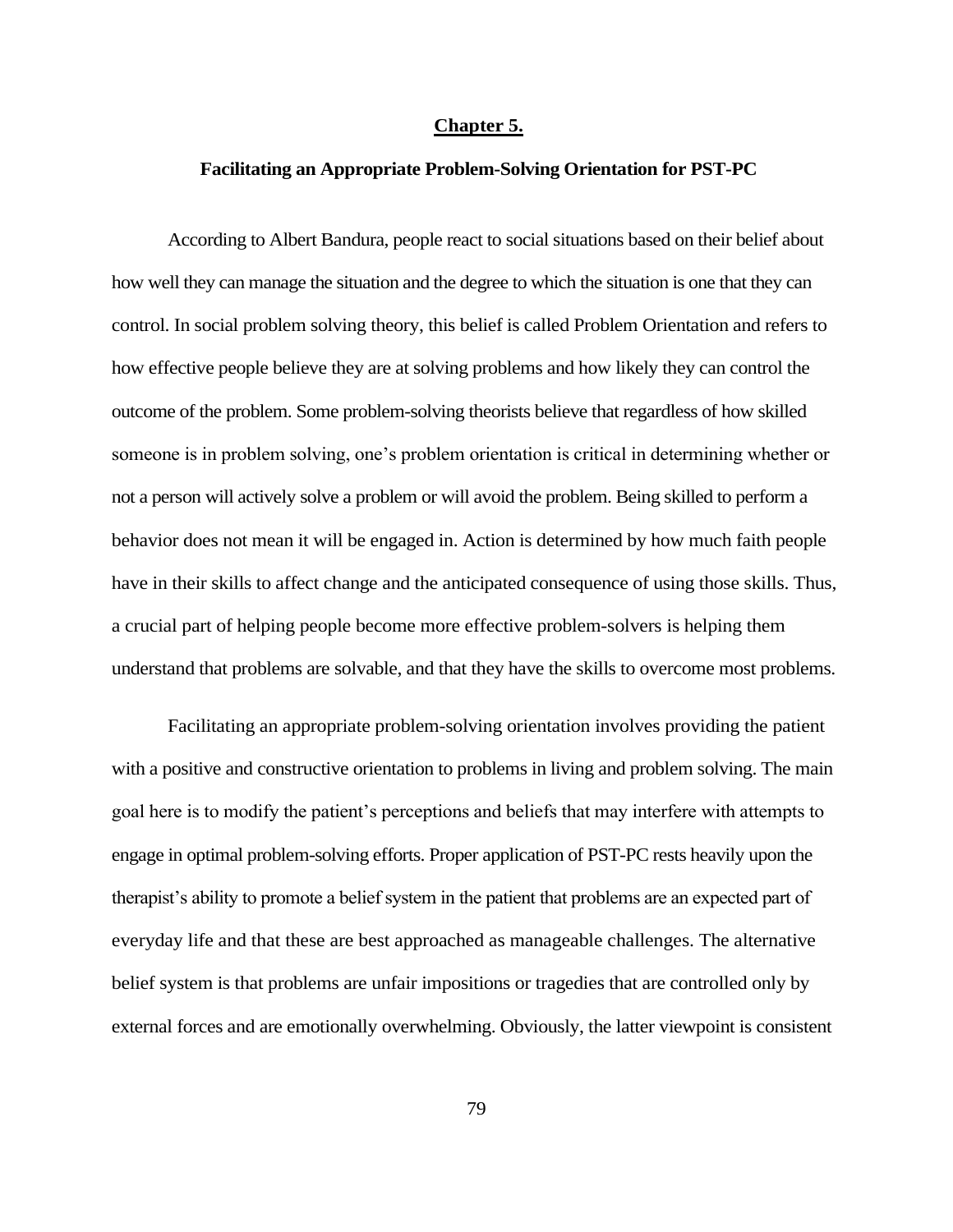with a negativistic and depressogenic outlook on life, whereas the former is more optimistic and will promote more effective problem solving.

How the therapist helps patients develop more action focused problem orientation can vary by the type of problem solving model used. In social problem solving therapy, problem orientation is tackled directly through the use of cognitive therapy strategies. In the PST-PC model, problem-solving orientation is not specifically nor explicitly addressed, but comes about through the patient's experience with the problem-solving model and subsequent successes in using the model. The therapist facilitates the patient's shift in problem orientation by reviewing the patient's progress and pointing out successes in using the model. Thus, the therapist should always be thinking about facilitating the patients' belief in their ability to solve problems and should always be watching for instances in which the patient loses sight of this orientation. As such, facilitating this orientation should pervade all aspects of the problem-solving treatment and the therapist should always be on the lookout for "teaching moments" in which to introduce and reinforce its message.

Nezu and colleagues have spearheaded the efforts to identify the variables responsible for an adaptive problem-solving orientation (e.g., Nezu, Nezu & Perri, 1989), and much of what follows is adapted from their work. There are four specific attitudes related to problem-solving orientation that can either facilitate or hinder effective problem-solving efforts. These attitudes, along with methods to explicate and address them in treatment, are described in detail below.

1. Acceptance of Problems as a Normal, Predictable Part of Living.

This involves helping to patient to reject beliefs that problems in life are evidence for personal deficiencies. The therapist helps the patient identify external aspects of problematic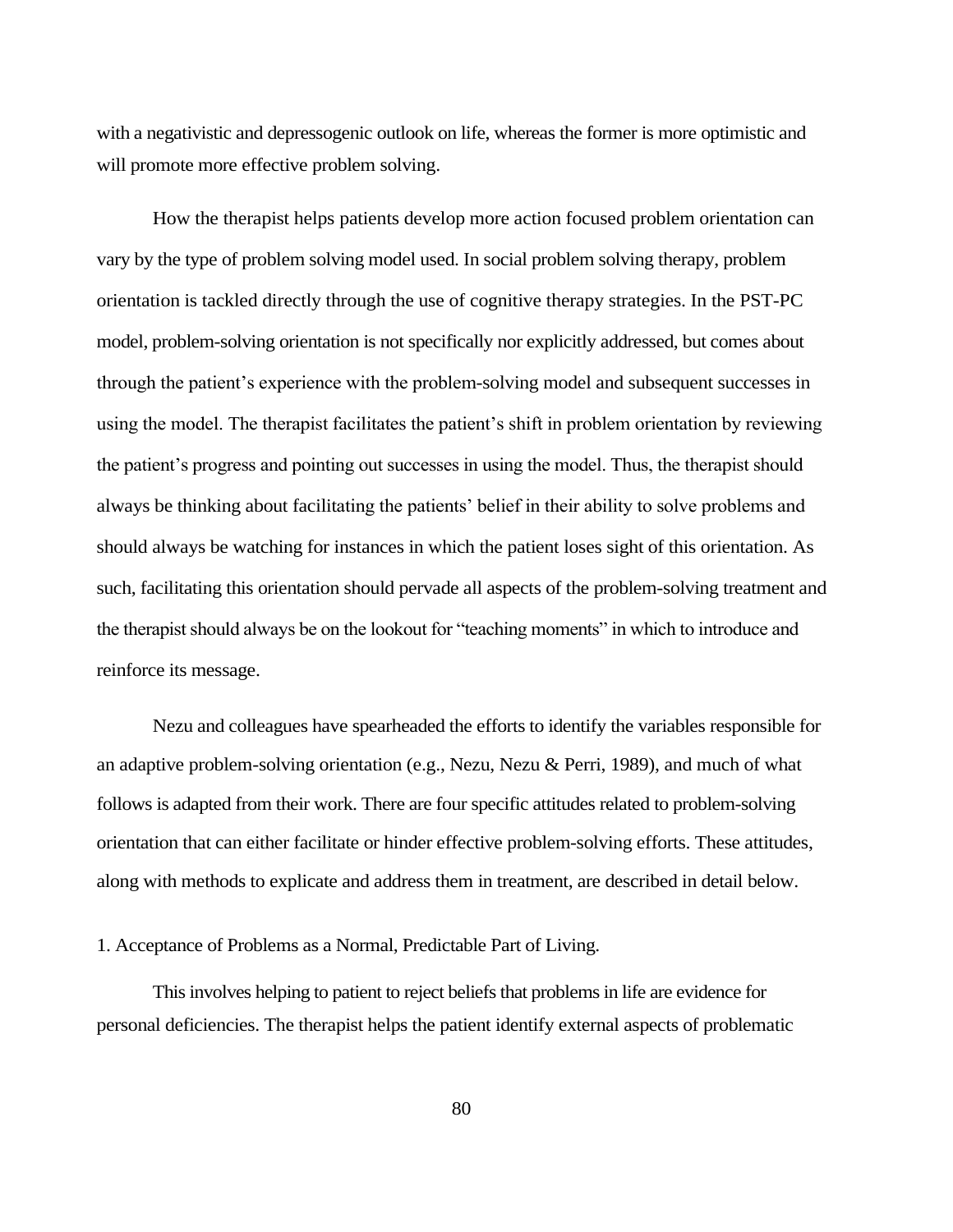situations rather than assume internal and negative attributions toward the self. This attitude also helps to minimize emotional reactivity when confronted with a problem.

#### Treatment Strategies.

The therapist should look for statements from the patient that communicate a belief that problems, and specifically "my problems", are somehow not the norm for life or that they are "unfair" in some fashion. For example, "These problems are proof that I am defective", "No one has problems like mine", "It is awful (terrible, intolerable) when things don't go right", "I am the cause of ALL of my problems", "If I am a good person I should not have any problems...life should be fair!"

When a patient has a particularly difficult time with the negativistic thinking described above, a very helpful procedure to promote a more adaptive attitude toward problems is to reverse roles with the patient. This strategy is called The Devil's Advocate. During the roleplay, the therapist asks the patient to provide a counter-argument to the therapist's proclamation of any of the above statements or any statements that the patient has raised about their problem. In this manner the patient is invited to wear a different hat vis-à-vis these beliefs, that is, one of an objective listener or friend, rather than the depressed individual biased by their negative emotional state. It is important that the patient be thoughtful in convincing the therapist in the role-play why these thoughts may not be entirely accurate. By encouraging the patient to think of a rationale for the counter argument, the process of correcting negative problem orientation becomes more meaningful. The process of identifying a more realistic set of beliefs and their rationale is a helpful exercise to dissuade the patient from adhering so tenaciously to this set of beliefs.

81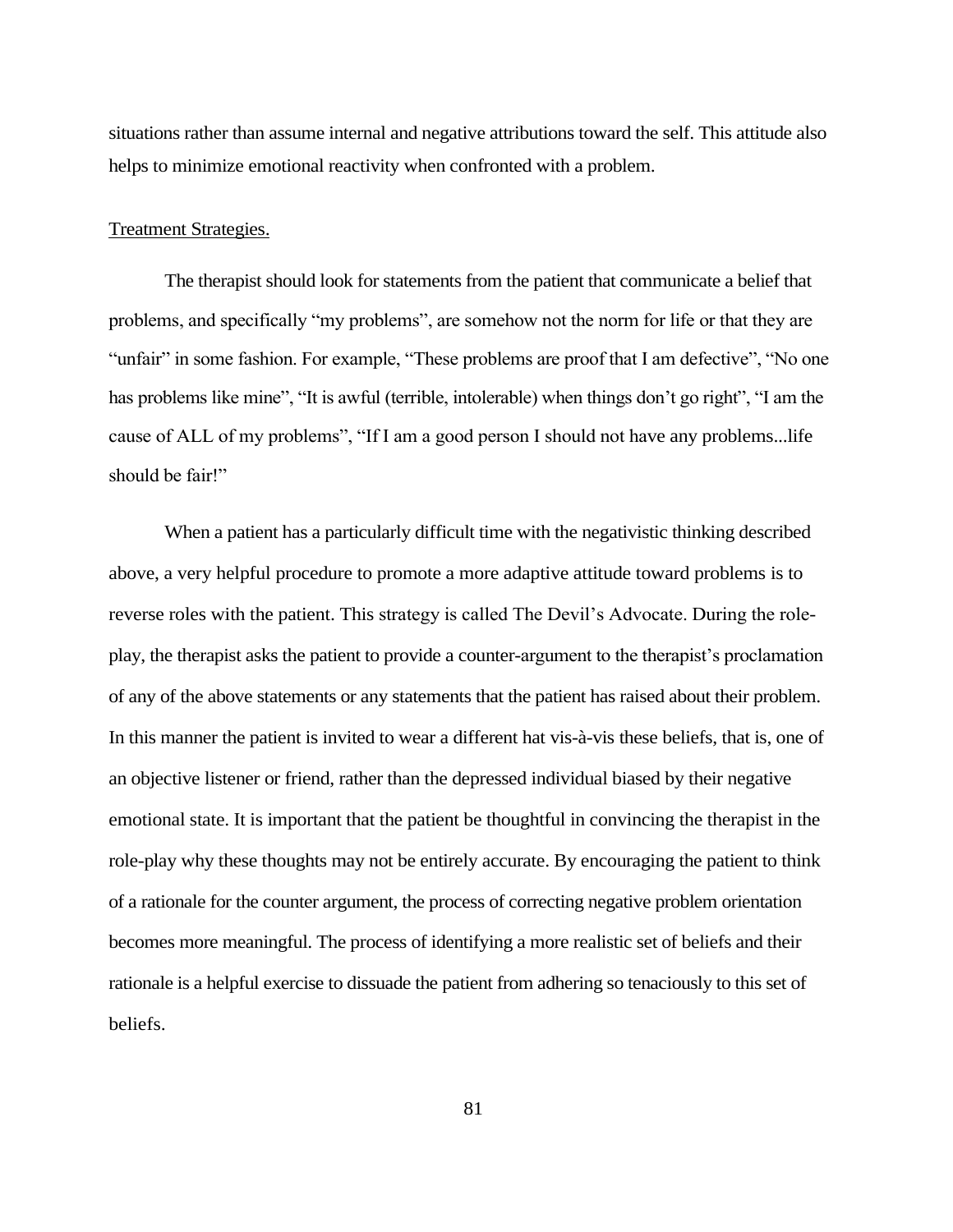Another helpful strategy is to review the problem list form with an eye toward finding areas in living in which the patient does not have problems. This is called Weighing The Evidence. Most patients have at least a few areas in their lives that are non-problematic. For instance, although the patient may have significant job and financial difficulties they may have a very satisfying set of relationships within their family. This is particularly effective for challenging beliefs about being "defective" in all aspects of their life. The therapist can then emphasize that having problems in some areas of one's life is to be expected and that this is more a normal part of living than a general weakness or character flaw of the individual. The therapist may go on to ask the patient to identify family members, friends or acquaintances that are experiencing problems in areas in which they are not. In this way the patient can see that they are not being "singled out" for problems in living and that other people (perhaps perceived by the patient as "having it all together") themselves have problems, and often in areas in which the patient is actually quite proficient. All of these approaches help the patient to view problems as being natural, equally distributed amongst most people, and not necessarily due to a weak disposition or personal failing of some kind.

## 2. Belief in One's Ability to Solve Life's Problems Effectively.

This involves facilitating perceptions of competency and self-efficacy despite the experience of transient emotional distress. Although a perfect solution cannot be found for many problems, there can be numerous effective alternatives that can be implemented to have at least a partial and significant impact on the problem area.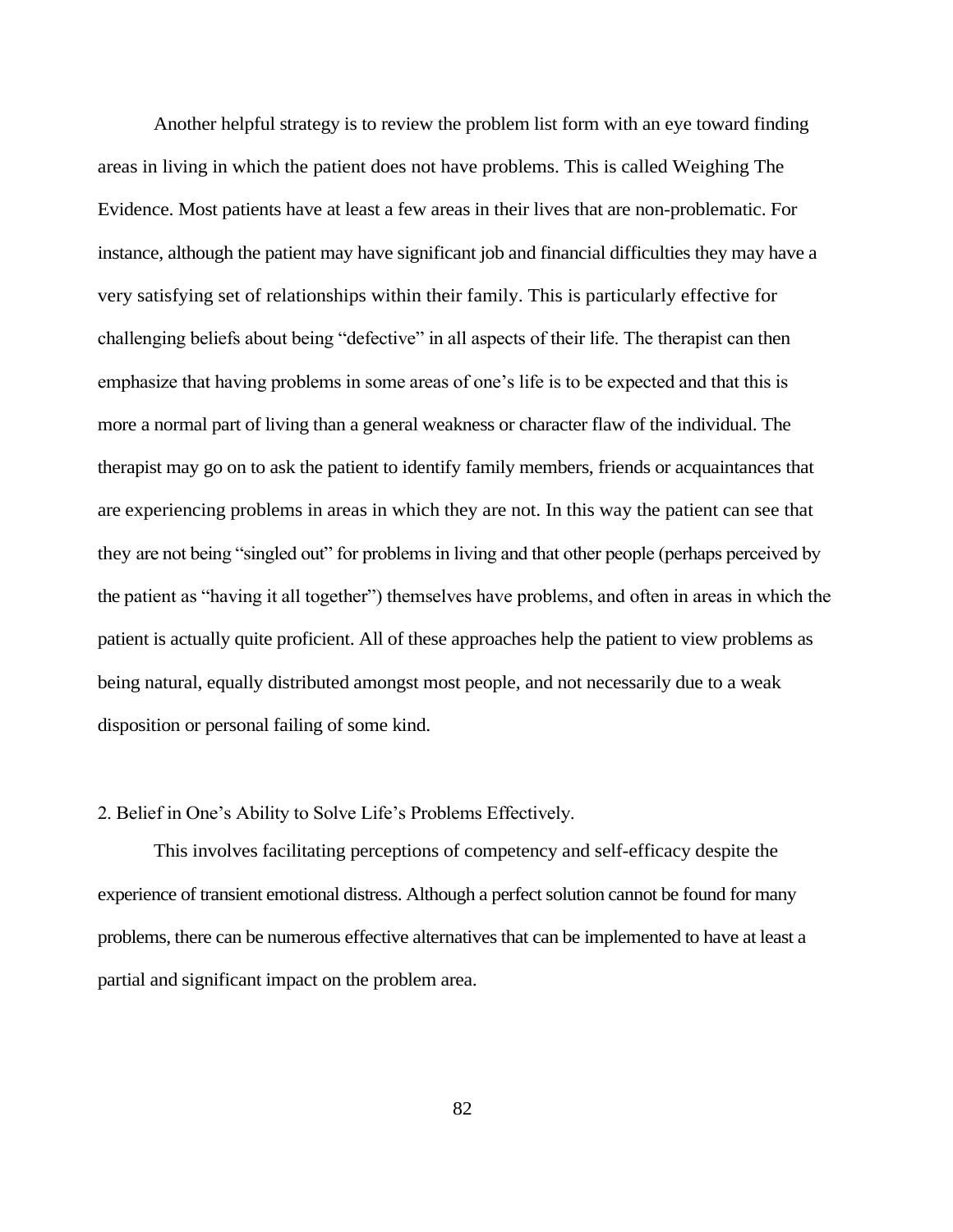## Treatment Strategies

The therapist should look for statements from the patient indicating a belief that problems are out of their control, or that there is only one and conclusive solution to problems. Statements indicating such an attitude are: "All my problems are caused by others and this unfair world!", "The first solution that comes to mind is usually the best", "Acting on instincts is the best way to approach problems", "There is a right solution to every problem", or as one of our patients said "Ninety-nine percent correct is 100 percent wrong!"

As above, adopting the "Devil's Advocate" strategy can effectively force the patient into the position of discounting many of these assumptions. In some cases, often due to refractory or treatment resistant medical conditions or the necessity of changing another person's behavior, complete solutions are not available. In such cases the therapist can help the patient identify the areas which are realistically out of their control (e.g., taking away the paralysis left by a stroke, or forcing a loved one to stop drinking alcohol) and to focus on those areas they may realistically have an impact upon (e.g., finding alternative means for getting some desired activities completed for the stroke patient, and finding a support system for relatives of alcoholics, respectively). Refocusing the orientation to changeable aspects of the problem can be done by asking patients how the unsolvable problem has created other problems in their lives, in what way is the problem a deterrent in reaching other goals. Refocusing the aim or goal of the problem can often help engage patients with refractory problems into the problem solving model. If they are able to see that permanent paralysis, say, is indeed a permanent condition, but that the consequences of having paralysis can be solved, then they will be more likely to understand how problem solving applies to their lives.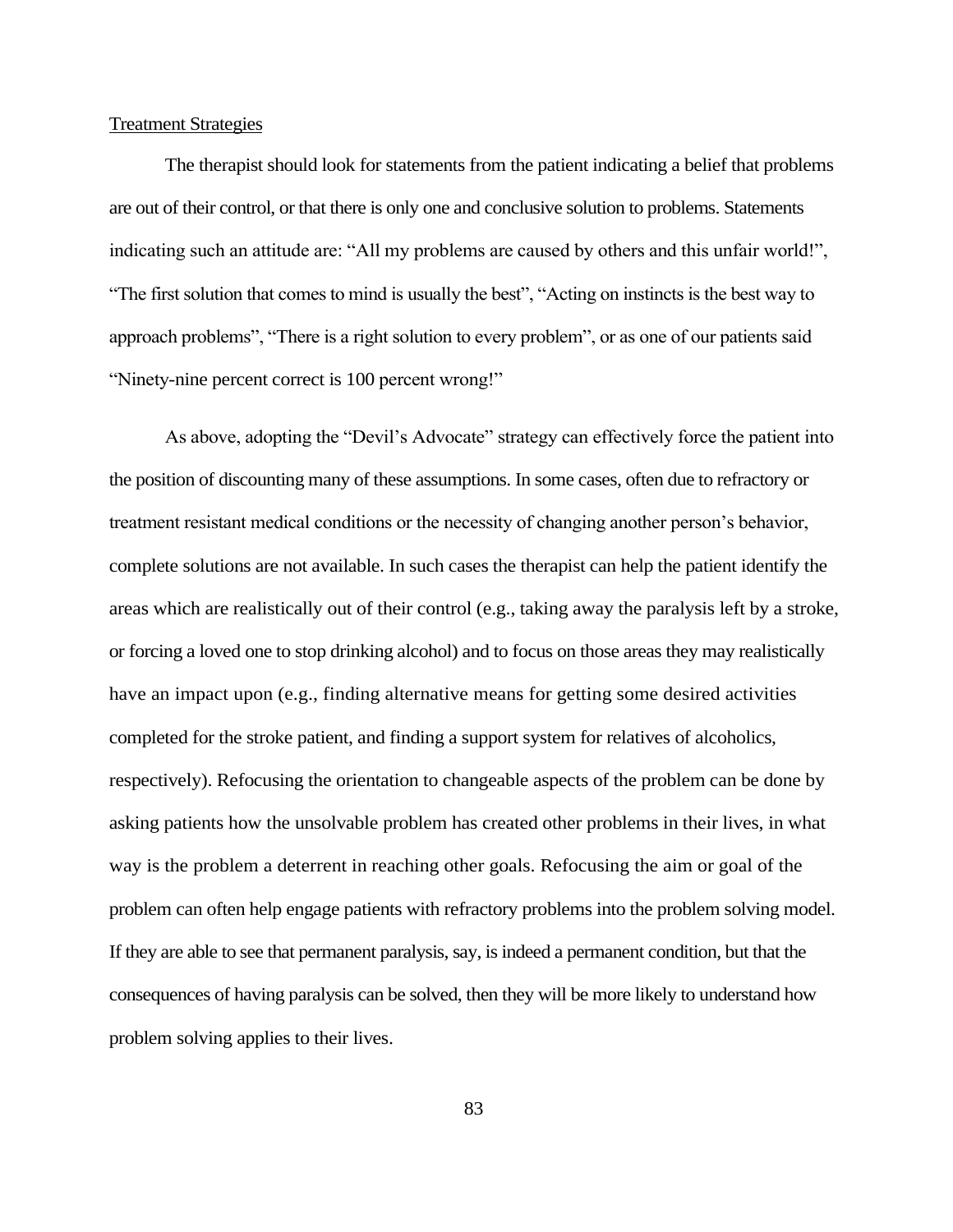3. Labeling of Discomfort, Distress, and Physiological Symptoms as Cues to Identify the Existence of a Problem.

Affective (e.g., sadness, anxiety), cognitive (e.g., pessimism, worry) and physiological (e.g., low energy, upset stomach) symptoms can be used as cues to indicate that a problem exists and to begin a problem-solving process. In this way, rather than being perceived as a distressing experience that one suffers from, the symptom may be perceived as an indicator for effective action. The symptom now becomes a useful tool for the problem-solving process rather than a feared experience that triggers further avoidance and withdrawal from action.

## Treatment Strategies

A useful intervention to help the patient view their emotions or other symptoms as cues for problem-solving is to draw an analogy from another aspect of their life, such as from work or home. For example, the therapist could ask the patient to tell how they know a problem exists at work. They often respond that they get a signal from a co-worker, a boss, or simply notice that things are not working properly. Likewise, at home for example, we know the toaster has a problem when it repeatedly burns our toast. These signals are cues to start a problem-solving process to correct the situation. Our personal lives don't always come with such convenient cues, or we often do not pay close attention to the cues that do exist. Therefore, we must rely upon our emotional and physical states to "cue" us that a problem exists that needs mending. The therapist can emphasize to the patient that these internal states of being are our natural signals to begin the problem-solving process. Nezu and colleagues also use the analogy of physical pain to demonstrate how emotional pain is really just a signal that something is wrong and must be fixed. When someone consistently feels pain in his knee when he walks, the pain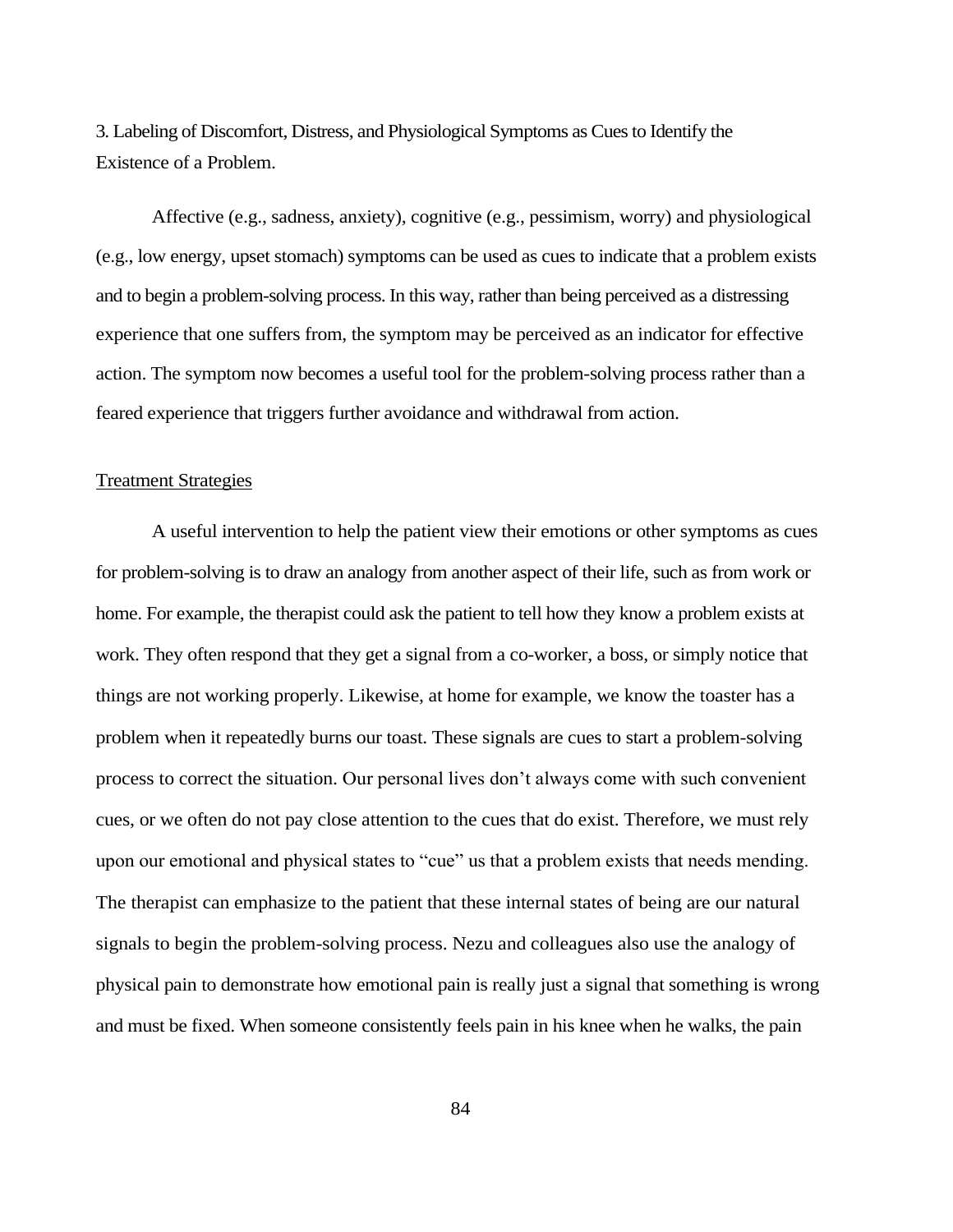signals the person that not only is something wrong, but they must stop what they are doing and change their behavior so the knee will not ache. The person has a variety of options – he can sit and never walk again, which does not solve the problem, but alleviates the pain temporarily, or he can see a doctor and have his knee fixed, which solves the problem. Like knee pain, depression functions the same way. When there is a problem in the environment, the person experiences depression. Depression signals the person to do something to stop the pain, and he has several options. One is to avoid the problem, not think about it, which temporarily stops the pain but does not fix the problem, or he can do something active to change the situation, which solves the problem and permanently stops the pain.

#### 4. Utilization of the "Stop and Think" Technique in Problem Situations.

Once negative symptoms are identified as cues that a problem exists the effective problem-solver then launches into a problem-focused course of action. The therapist helps the patient learn to "Stop and Think" about what events preceded the change in affective state as a first step to identify a problem to be resolved. This inhibits intensification of emotionality and helps orient the patient toward using the problem solving skills. This also helps the patient objectify their feelings, reinforcing the use of feelings as red flags.

#### Treatment Strategies

To facilitate the "Stop and Think" technique the therapist can ask the patient to visualize a red traffic light when they notice a negative feeling, thought, or physical cue. The red light signals the patient to "Stop" and to minimize the effects of acting impulsively out of emotionality, or of actually escalating the affective response. The cue to "Think" reminds the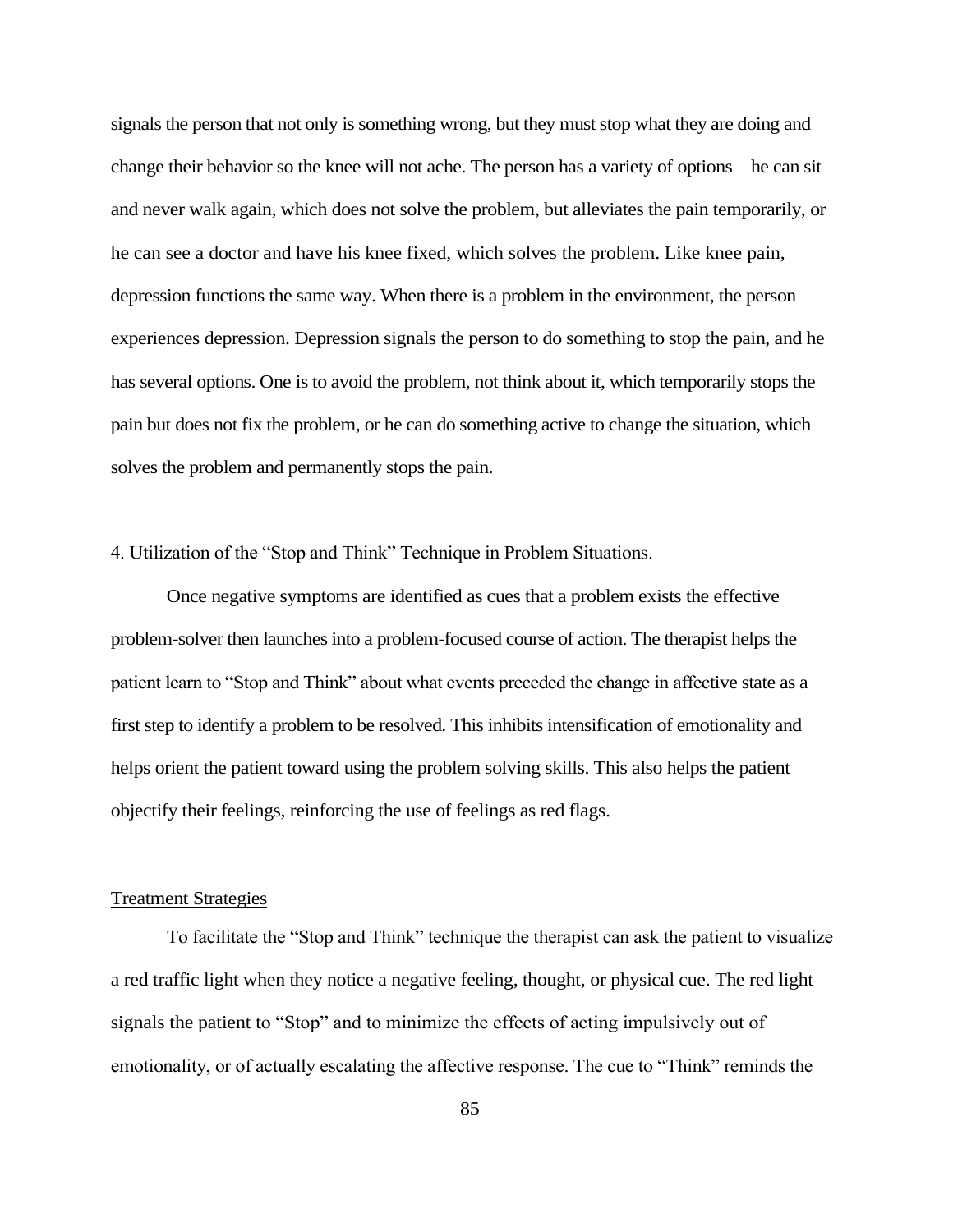patient to initiate the problem-solving process. At this point, the patient can then begin the problem definition phase of treatment. As they stop, relax and then think about what is making them feel badly, they can then begin to take a detailed record of what is happening right now with an aim toward identifying the goal and defining the problem.

## **Summary**

Although Problem Orientation is not an official stage of PST-PC, it is, none-the-less, an important concept to keep in mind when working with depressed patients. A consequence of depression and the unsuccessful management of prior problems is the belief that the world is a harsh and complicated place that the patient is ineffectual in. Helping patients overcome this belief facilitates their faith in the problem solving process, and ultimately in the likelihood that they will use PST-PC once therapy ends.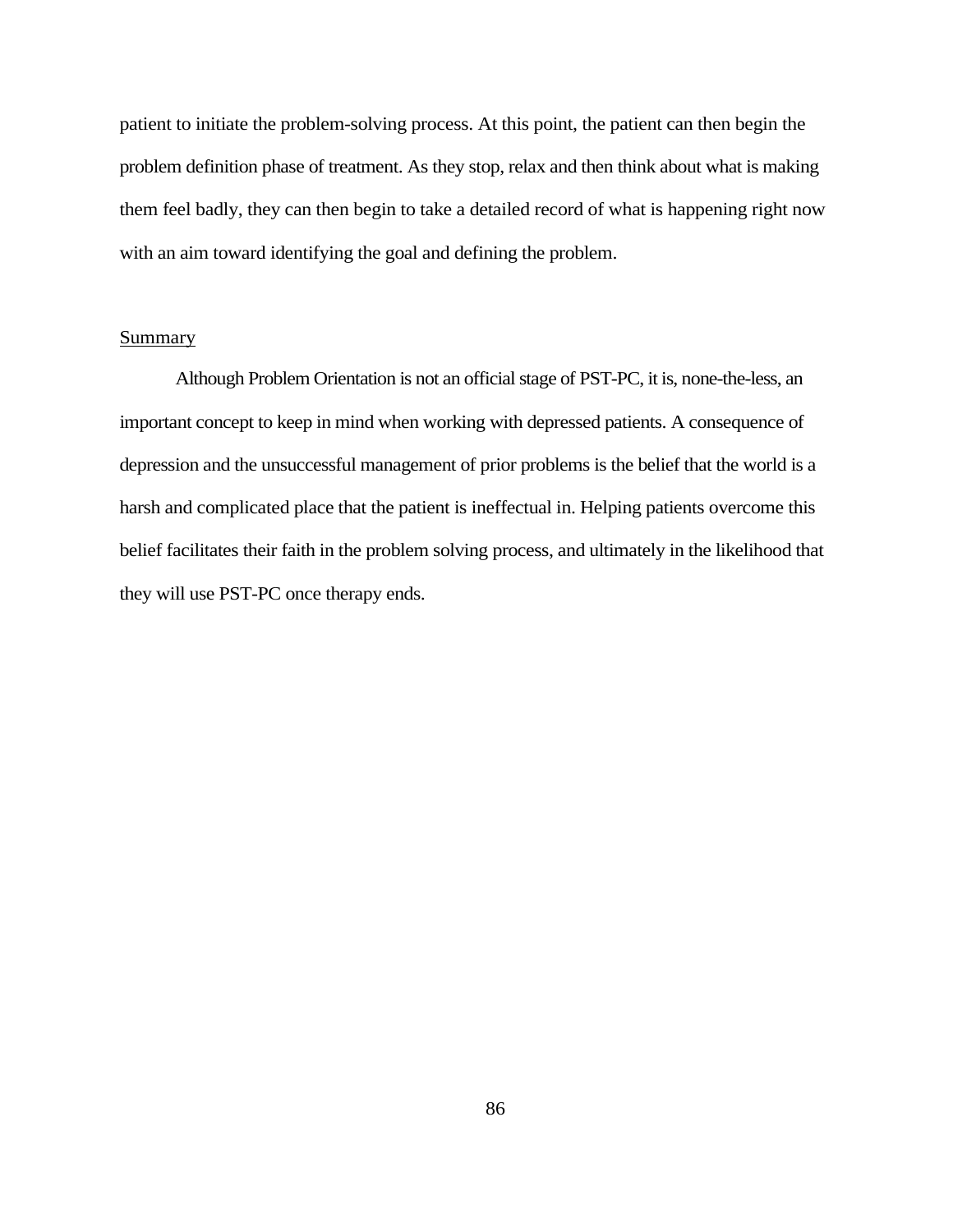## **Chapter 6.**

### PST-PC Group for Maintenance of Therapeutic Response

## **Overview**

The Problem-Solving Group (PSG) is a maintenance-phase intervention for patients who have successfully completed 4-8 weeks of individual, acute-care PST-PC. This monthly meeting, led by the depression clinical specialist, has three primary goals: (1) to reinforce the skills patients learned during the acute phase of treatment; (2) to help patients maintain the treatment benefits they experienced from being treated with PST-PC; and (3) to prevent relapse. This is not meant to be a treatment in and of itself but a means to bolster the improvements made by patients during acute treatment with PST-PC. During the maintenance phase of treatment, patients will meet monthly to review the seven problem-solving steps, discuss any difficulties they have encountered using PST-PC, and to continue using the problem-solving strategy. While monthly attendance is not mandatory, it is strongly encouraged.

#### Rationale

When people learn new skills, they often need guided practice until the skill becomes part of their usual functioning. Some people will do just fine with the acute phase of PST-PC training and will use the strategy to solve their problems without needing additional maintenance sessions. Others, however, will need some subtle hand-holding during the first few months they use the seven steps alone. Maintenance sessions are a good way to provide this hand-holding without merely becoming an extended therapy.

There are a number of advantages to providing patients with a maintenance phase treatment for PST-PC. First, patients will have an opportunity to fine-tune their newly acquired problem-solving skills. The monthly meetings will ensure that patients will actually use the new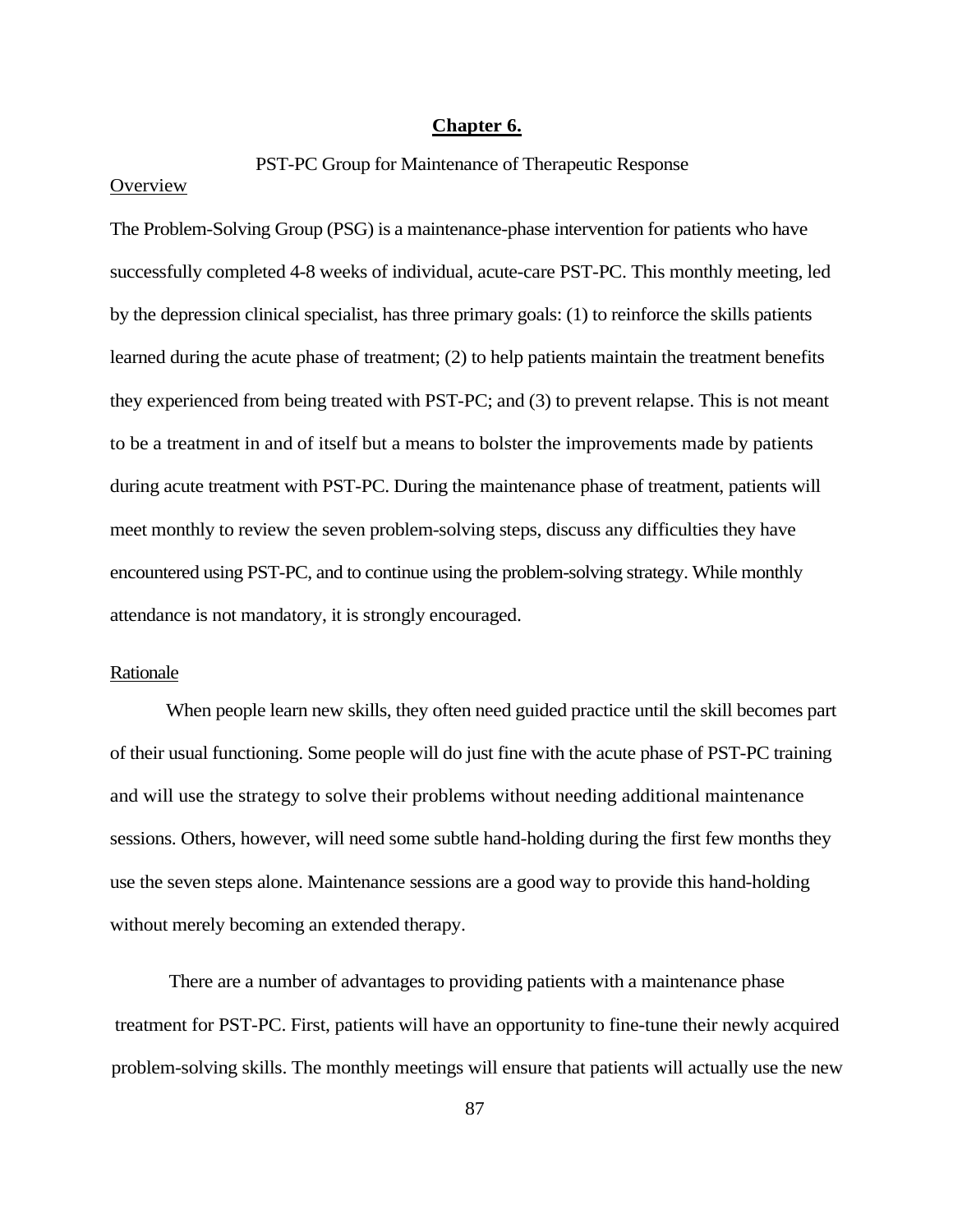skills to solve future problems. Second, periodic check-in with patients after response to an acute phase treatment can offset potential relapse. By identifying patients who are struggling with their problems and having a resurgence of depression, you can prevent a full relapse by providing the patient with early intervention. Third, the meetings serve as booster-shots of PST-PC. This booster shot involves review of the seven steps, discussion of old and new problems, thus encouraging the patient to continue using PST-PC.

## Why a group?

You may have heard that most people do not like to attend groups because of their fear of sharing personal information with other people they do not know. It is true that most people are reluctant to join a group at first, but many people who do attend find the process to be uniquely therapeutic. Certain populations, like older adults, tend to benefit from group for the following reasons: (1) the group serves as a form of social support and a safe place for patients to help each other solve problems; (2) groups allow people to see that there are others out there who are struggling with similar problems and feelings; (3) group provides a forum for people to see how their behavior affects others; (4) in PST-PC groups, patients can experience mastery by helping other members of the group with their problems.

## Who should be in the group?

The primary purpose of the group is to help patients who have made treatment gains to maintain those gains. Therefore, this group is for patients who received acute phase treatment with PST-PC, have responded to treatment and are no longer feeling depressed. Patients who are not recovered are still considered active cases and therefore should be receiving acute care treatment. Once those patients have responded to treatment, they can then participate in the maintenance class.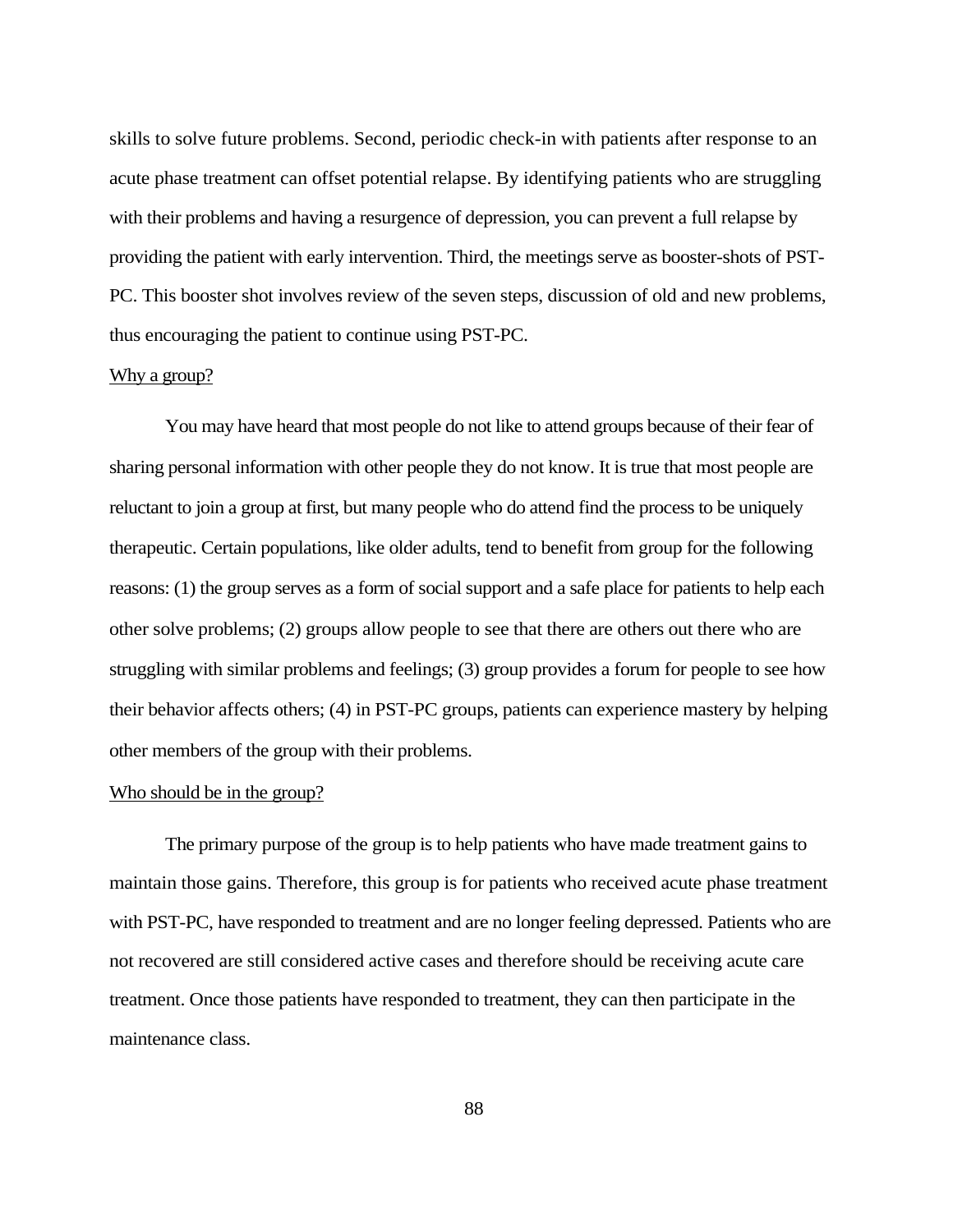You may have some patients who have recovered from their depression but who may not have grasped the PST-PC skills entirely. Those patients can also be members of the PST-PC class, and may actually benefit from participation, since they will have an additional opportunity to fine tune their problem-solving skills.

#### **The PST-PC Maintenance Group**

#### Getting Started

In this section, we discuss what you need in order to get your PST-PC group started. Before you start a group, you will need the following (1) a conference room with a chalk board, marker board, or a large pad of paper with an easel; (2) between 4-12 people who can meet at the same time; (3) a regular time that the group meets; (4) extra copies of the PST-PC worksheet; (5) pencils; and (6) a list of all the potential attendees.

*The conference room*. This room should be big enough to hold a maximum of 12 people. Ideally, you will usually want to have a surface like a chalk board to write on so that as you work through a group member's problem, you can write it on the board for everyone to see the process. If that is not possible, you can have the members use the PST-PC worksheet as they work through a member's problem. In addition, you will ideally want a room you can reserve on a monthly basis. Having the same room, at the same time each month will help people remember where to go, without you having to call or mail them instructions to the room each month. However, having the same room is not always feasible. In the event that you cannot reserve the same room each month, you will need to develop a system to either call or mail to the patients directions to the meeting place, or have an agreed upon meeting place where you can escort patients to the conference room. Finally, you will ideally want the conference room in the primary care clinic. This minimizes the stigma of having to go to a group in a mental health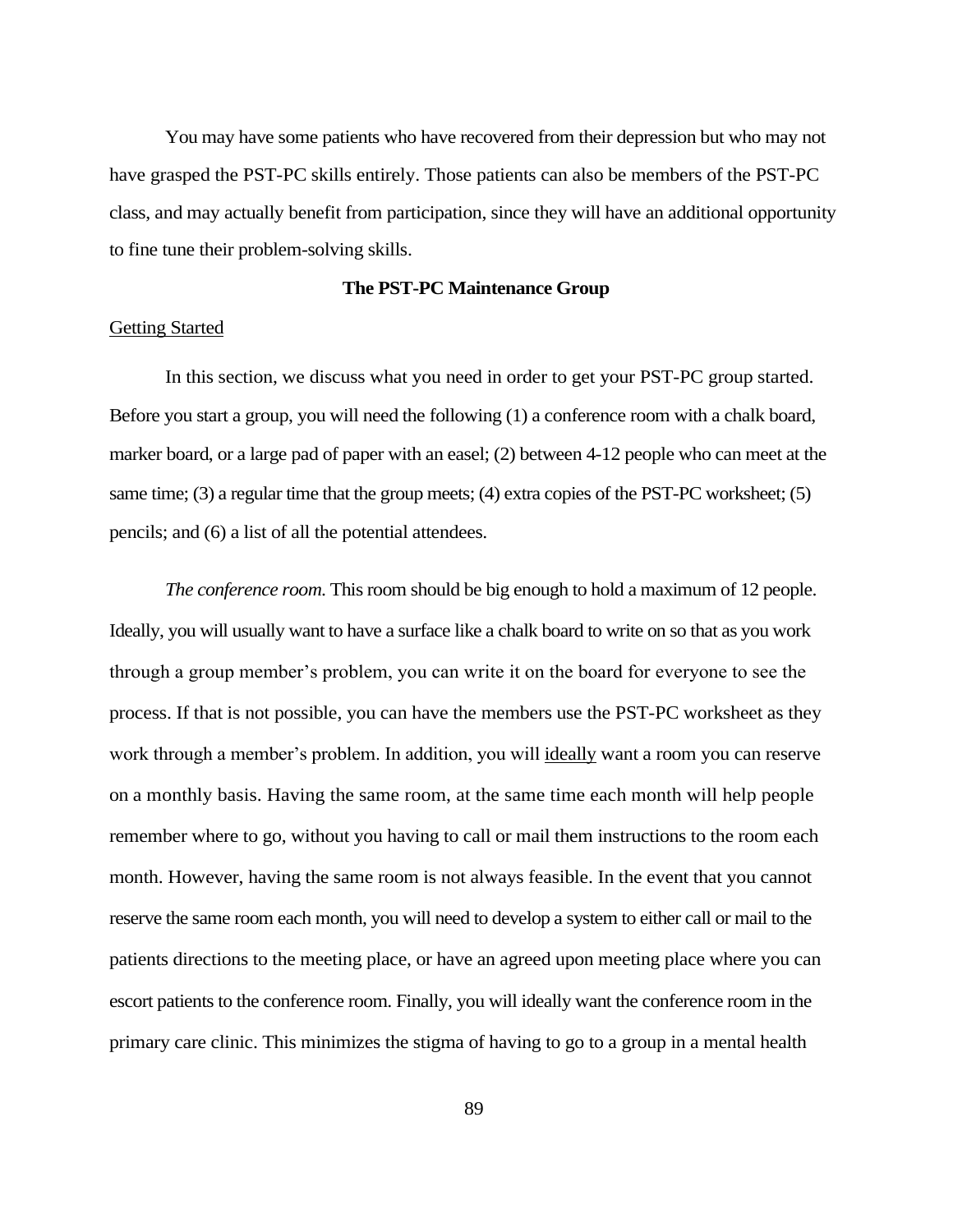setting. If you cannot find a conference room in medicine, try to find one that IS NOT in psychiatry and is easily located.

*The number of attendees*. In order for a group to be a group, you will need a minimum of four people and a maximum of eight. The usual rule of thumb is that when you expect eight people, only 6 will show up. Sometimes everyone does show and the one therapist managing eight people is a considerable amount of work, although it is still manageable. Any more participants than that becomes chaotic. Anything less than four people is no longer considered a group because of the limited interaction between patients. This is not to say that if you expected 6 people and only 3 came, that you should cancel the group. You should go ahead with the plan. Our point is that you do not want to start with such a small number that you eventually have no attendees.

Waiting until you have at least 4 people who can attend the group may mean a delay for your first few individual patients. While you are waiting to increase your group membership, make sure to check in with these patients by phone at first, so that they don't have their maintenance treatment delayed.

*A regular meeting time*. It can be a challenge to find a group time that everyone can attend. The best rule of thumb is to go ahead and pick a time that people are most likely to attend and set that as the firm time. For younger patients an after-work time (e.g., at 5 pm, or an early evening meeting) is usually best. For older or ill patients, day time groups tend to be the best. Many older or ill people do not feel comfortable being out at night because of safety and vision problems. If you pick a time that no one can attend, change the time. However, this is a monthly group and most people should be able to make the time to come.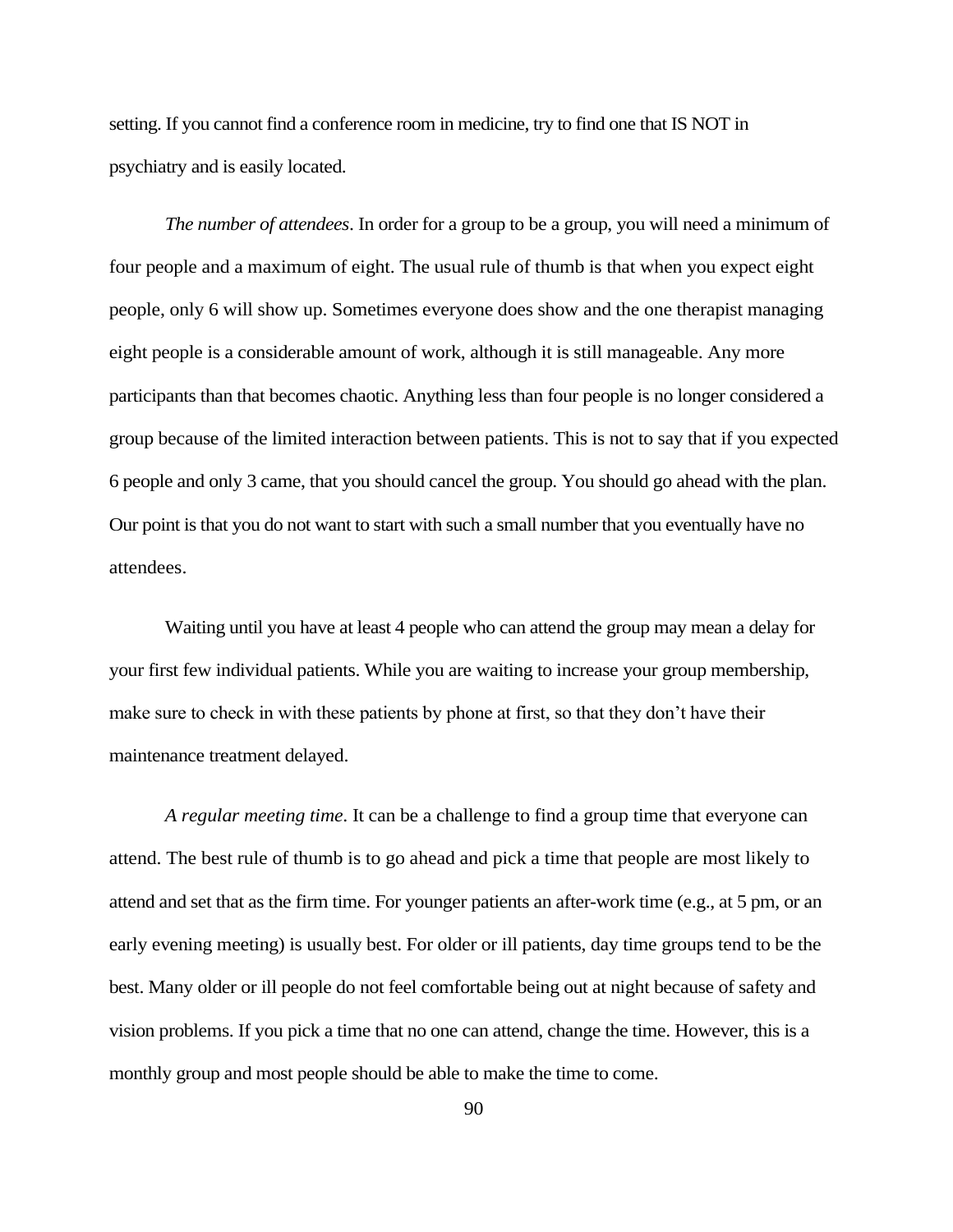*Copies of the PST-PC worksheet*. Since you will be doing problem solving in the group, you will need extra sheets. Bring enough so that everyone you expect to come will have 3 sheets. They will use one to two sheets in the group and the third is for them to take home afterwards.

*Pencils*. You should be prepared in case members forget to bring a pen or pencil.

*List of Participants.* It is a good idea to know how many people you expect to come and their names. This will remind you about who attends so that you can write up your encounter notes later. This list will also prepare you for how many are expected to show.

#### Length and Frequency

The PSMG meets monthly for 90 minutes. The group should start no later than 10 minutes after the start time. Sometimes people get lost or arrive late, but on average most people do not arrive later than 10 minutes. Do not go more than 10 minutes after the end time. Any time longer than 100 minutes is exhausting to most people.

## Your role

Your official title is "group facilitator". As the title implies, you will merely facilitate the group process. You have the following jobs to do:

- 1. Provide structure to the 90 minutes. You will be responsible for keeping track of the time, setting the agenda, and introducing the next step.
- 2. Make sure everyone gets air time. If you see that one patient is monopolizing the discussion, it is your role to redirect the patient. If you see that one patient is particularly quiet, it is your role to draw that person out.
- 3. Enforcing the group rules. It is your responsibility to make sure that no one talks while one of the patients is talking, and that no one be judgmental.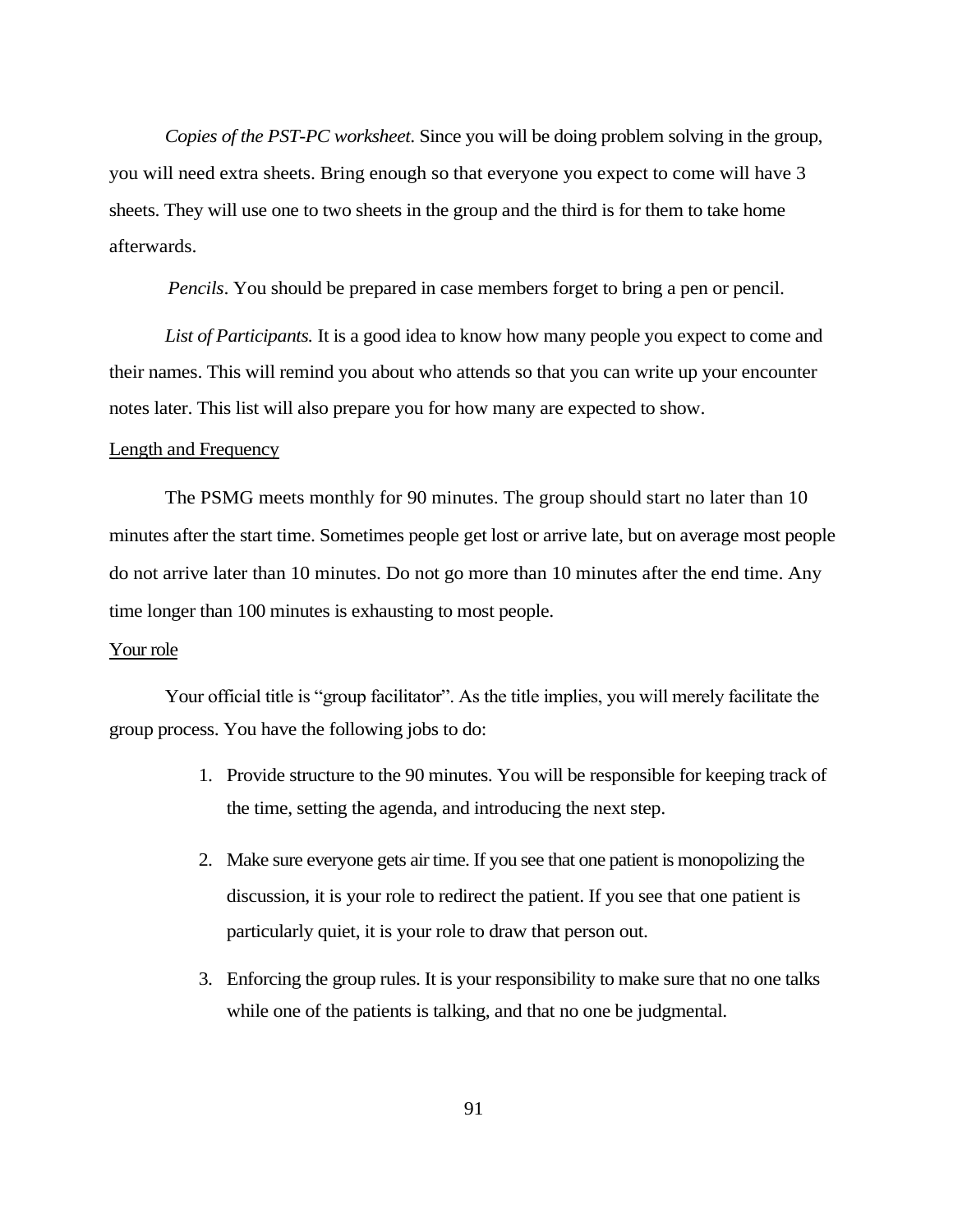4. Help the patients problem-solve. Patients are expected to solve their own problems in the group. However, the group, at certain points, may be asked to help a patient out. Your job is to facilitate that process by asking the group questions that will direct them to solve problems. On some occasions, you will have the group do a joint problem-solving session on a special topic. You are only to help direct the problem solving process if the patient cannot do that for him/herself and the group has trouble helping the patient.

#### Format

*The environment.* Always arrive about 5-10 minutes before the group starts. This will allow you time to make sure the room is set-up for the group. If a table is not available, then make sure they have clipboards or some other hard surface to make notes on. Ideally, the chairs in the room should be arranged in a circle, around a table so that the patients have a surface to write on. Having patients sit in a circle facilitates group interaction. If chairs are set up to look like a classroom, then your group will look and feel more like a lecture than a group. It is important to have the patients interact on the problem-solving process, so that they can feel supported by the other members, and can participate in the problem-solving process. If you cannot arrange the room in this way, be aware that you will have to do more work to make sure that you do not end up lecturing and that the patients interact with each other.

*The group "feeling".* The PSMG is technically considered to be psychoeducational. This means that you will be providing a mix of didactics, support, and some counseling. The group should feel somewhat like a seminar or workgroup. There will be structure to the time, and you are meeting to complete a particular task (problem-solving), but the group must work together to solve problems. When a patient raises a problem to be solved, you must get the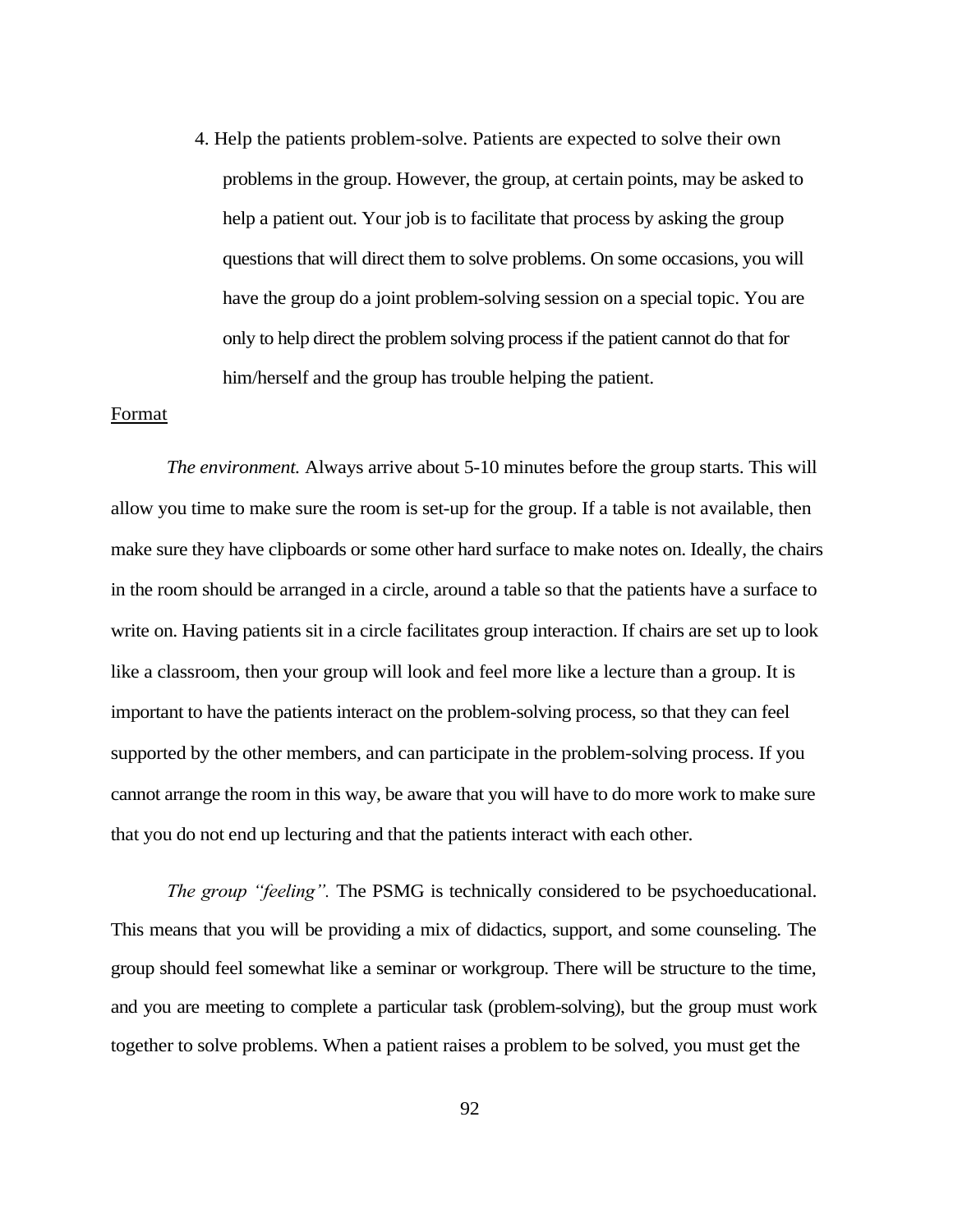group to work on the problem with the identified patient. You will know that your group is successful when you see patients helping each other out and you are doing very little work. *The group structure.* The group time is divided into the following increments:

| Introductions/check-in: | 10 minutes.                             |
|-------------------------|-----------------------------------------|
| Setting the agenda:     | 10 minutes (less time for small groups) |
| Review of PST-PC:       | 10 minutes                              |
| Questions about PST-PC: | 10 minutes                              |
| Break:                  | 10 minutes                              |
| Problem Solving:        | 35 minutes                              |
| Wrap up:                | 5 minutes                               |

These times are approximate and in some cases you will need to spend more time on one section and less on another. Make sure, however, you at a minimum review the seven steps to problem solving and that the group solves one problem.

*Introductions*. Some months you will have new members entering the group. It is always a good idea to have members introduce themselves. Have each member give the following information about themselves:

- 1 . N a m e
- 2 . Number of meetings they have left
- 3 . One positive thing about themselves.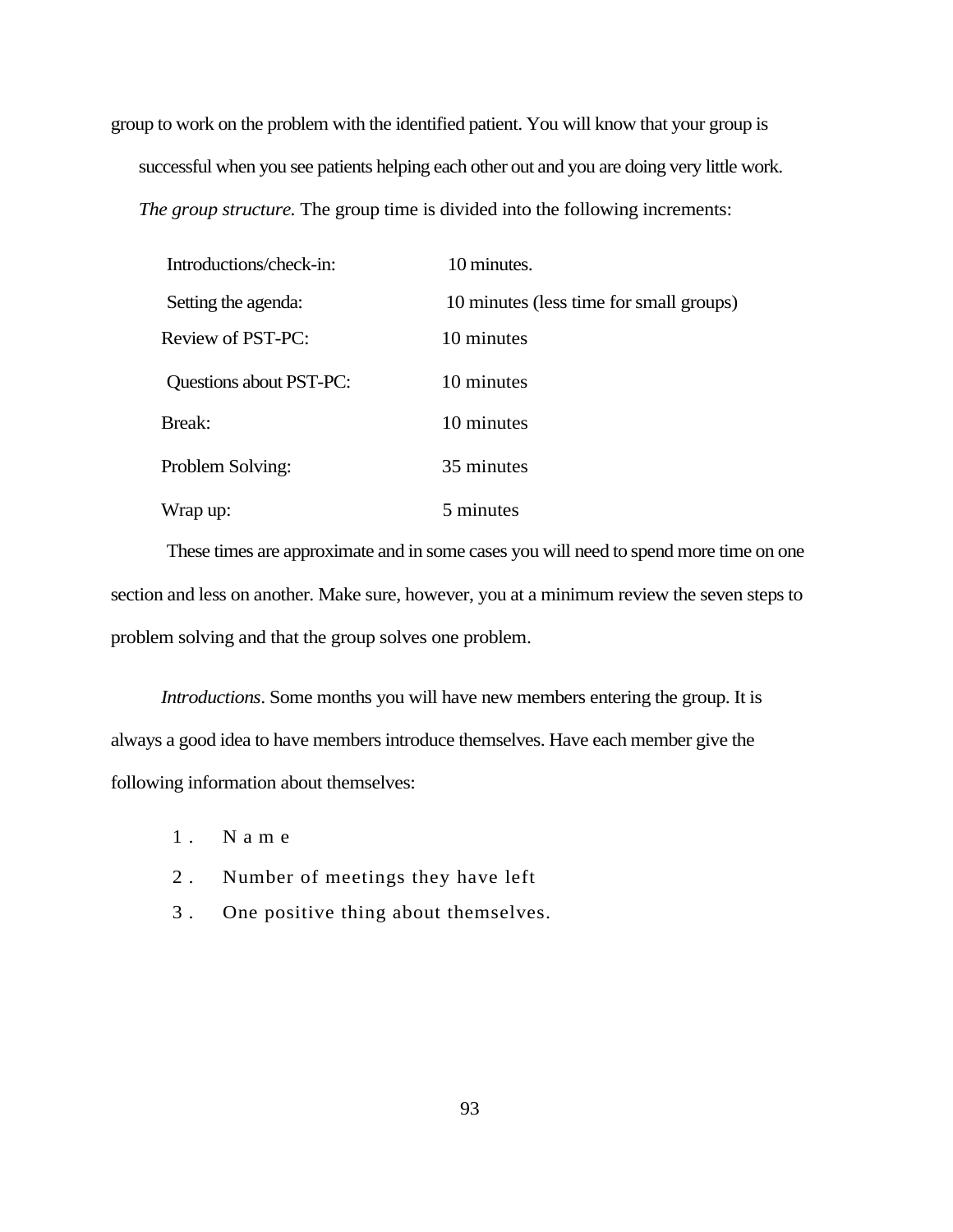With patients who are feeling down, there is a tendency to want to tell the group their problems. If this happens, gently redirect the patient and inform them that the group will discuss problems, but not just yet. This will minimize the amount of time spent in introductions. To help guide the process, particularly for new members, you should introduce yourself first, providing the same information that each member must provide. Also, time limits for each person can help minimize the amount of time spent in this process.

*Setting the agenda & checking in*. Once everyone has been introduced, make sure you review the group rules briefly. Everyone will have a copy of the rules, but you will want to make sure that the rules are understood. Next, go around the room and ask how people have been doing. If members have attended a previous group, have them update everyone on the problem they picked to solve and how the plan went. If the plan failed, this could be added to the list of potential problems to solve in that session. Ask members if they have a problem for which they want consultation from the group. **DON'T GET DETAILS YET - A SIMPLE**

**"YES" OR "NO" SHOULD SUFFICE.** Keep a list of all the potential problems and questions that come up so that the group can decide on the agenda.

If you have a chalk board (or equivalent) list the agenda for the evening, including the PST-PC review, PST-PC questions, and then prioritize the problems that need to be solved. You will not get to everyone's problem, and you should remind the group of that. Help them to pick the problems that should get attention for that evening. A typical agenda will look something like the following: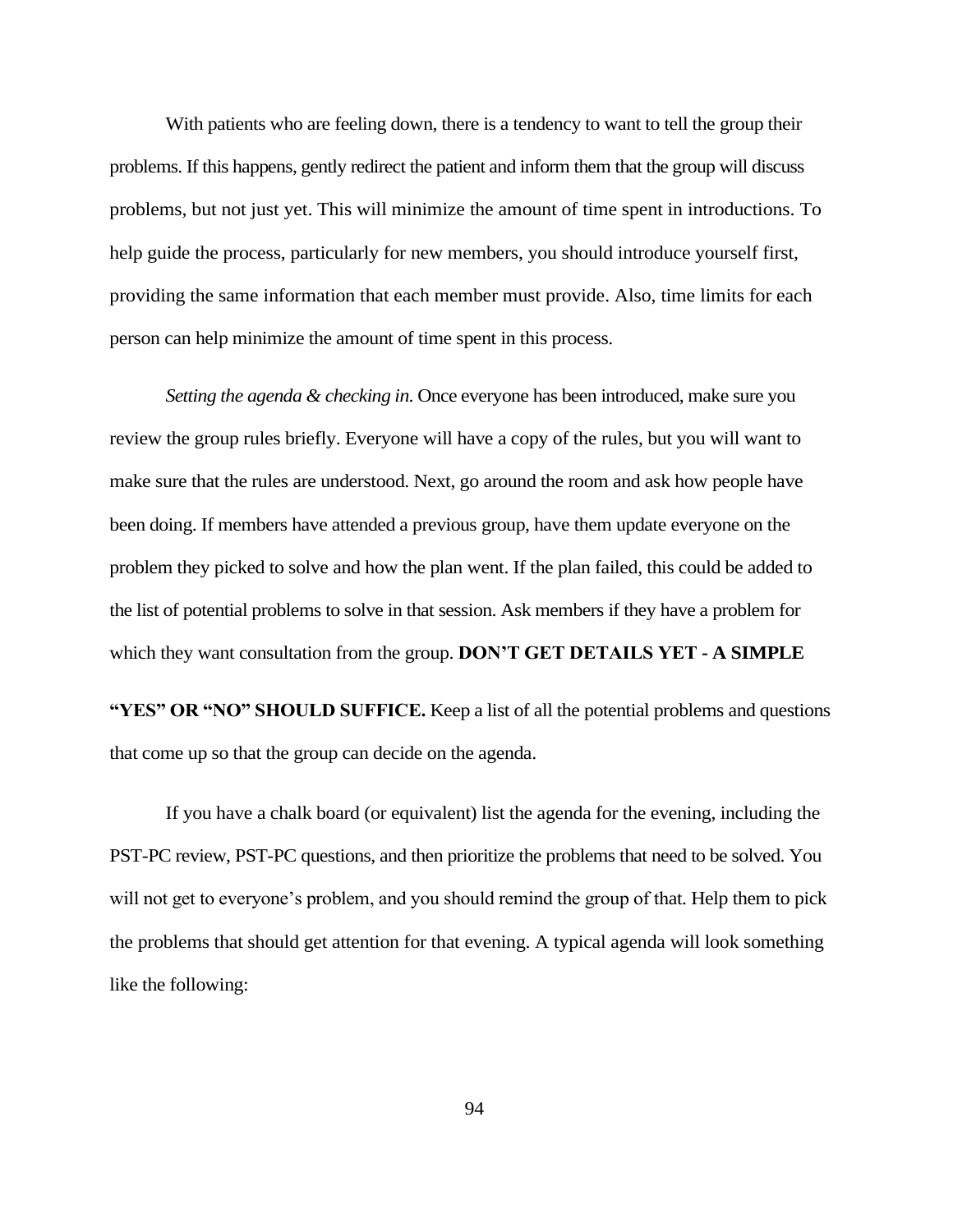## 1.Introductions

- 2. Updates: Homework from last month.
- 3.Review of PST-PC
- 4. Problems to solve: How to handle the holidays.
- 5.Review of plans for next month
- 6. Announcements

\*adapted from Group Cognitive Therapy, Yost et al. (1985)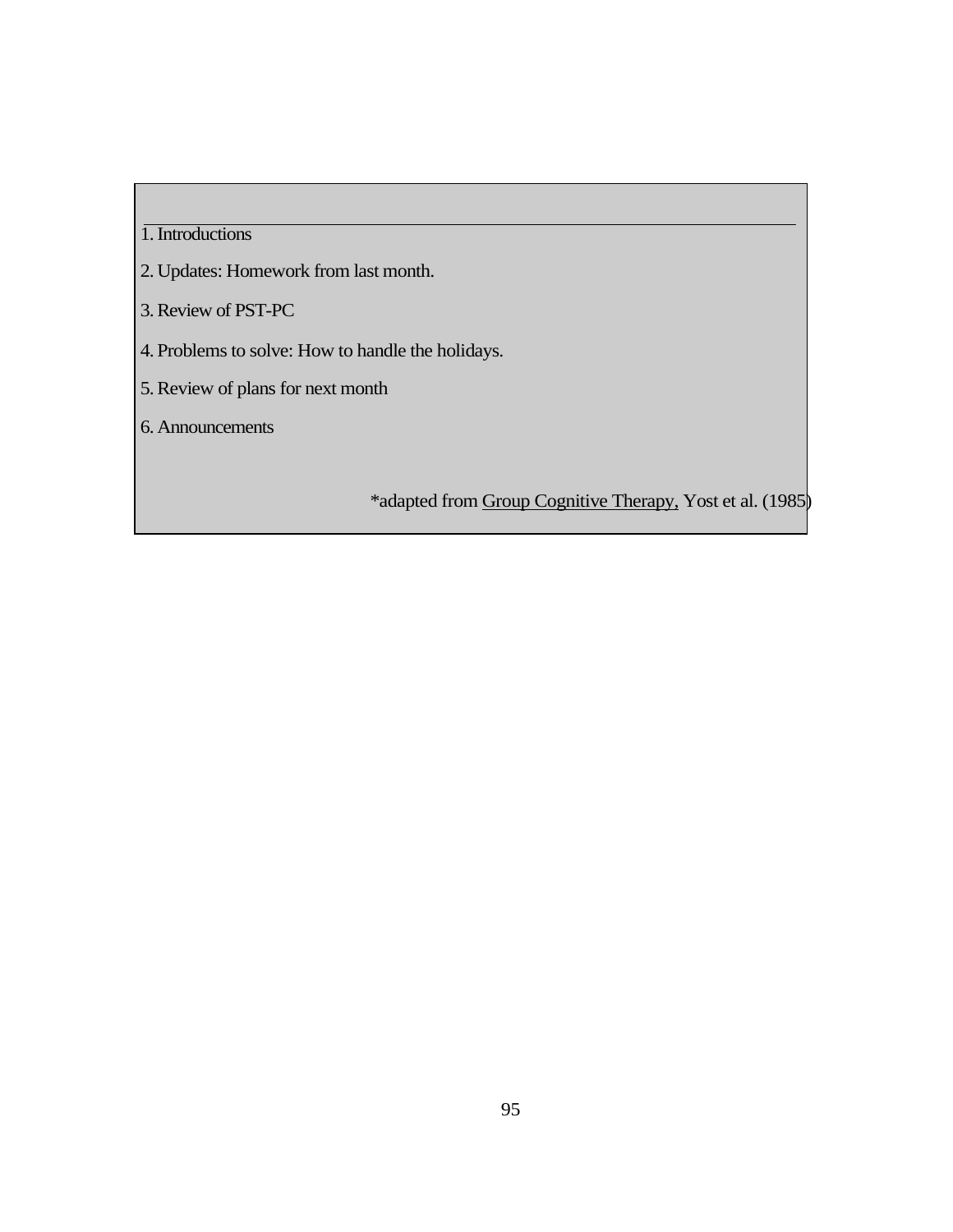# **Make sure that you do not focus on the same people every group. Give everyone a chance to have a problem solved!**

*Review of PST-PC*. Spend the next 10 minutes reviewing the rationale behind PST-PC, the seven steps, and the importance of using the worksheet. Hand out the worksheets to everyone (3 per member). During this time, ask if anyone needs clarification on the seven steps. If there is a question, DO NOT ANSWER IT YET! Ask the group for the answer first. This facilitates learning on their part, and increases the probability that they will work as a team. If the group can't answer the question, then go ahead and answer it.

*Problem-Solving with a group*. Using PST-PC with a group is slightly different than PST-PC one-on-one. The key thing to remember is that you are now teaching THE GROUP to problem-solve and you will need to have the members involved in the process. However, you do not want the group to take over the problem solving process for the individual patient. If the group, or you as the leader, solve problems for a patient, then the patient does not get a chance to practice the seven steps. Instead of solving the problem for the patient, the group's role is to assist the patient, as you did when working individually with your patients. When a patient volunteers to solve a problem in group, the other members are asked to keep their comment to themselves unless specifically requested to do so by you or the patient. At the end of the problem solving, the group as a whole is then asked to comment on the process, if they have any questions about doing the seven steps, and to discuss how working on this problem has helped them or might apply to their situation.

You should spend no more than 15-20 minutes on one person. If the patient has not finished with the problem solving, ask him/her if s/he feels comfortable completing the problem-

-96-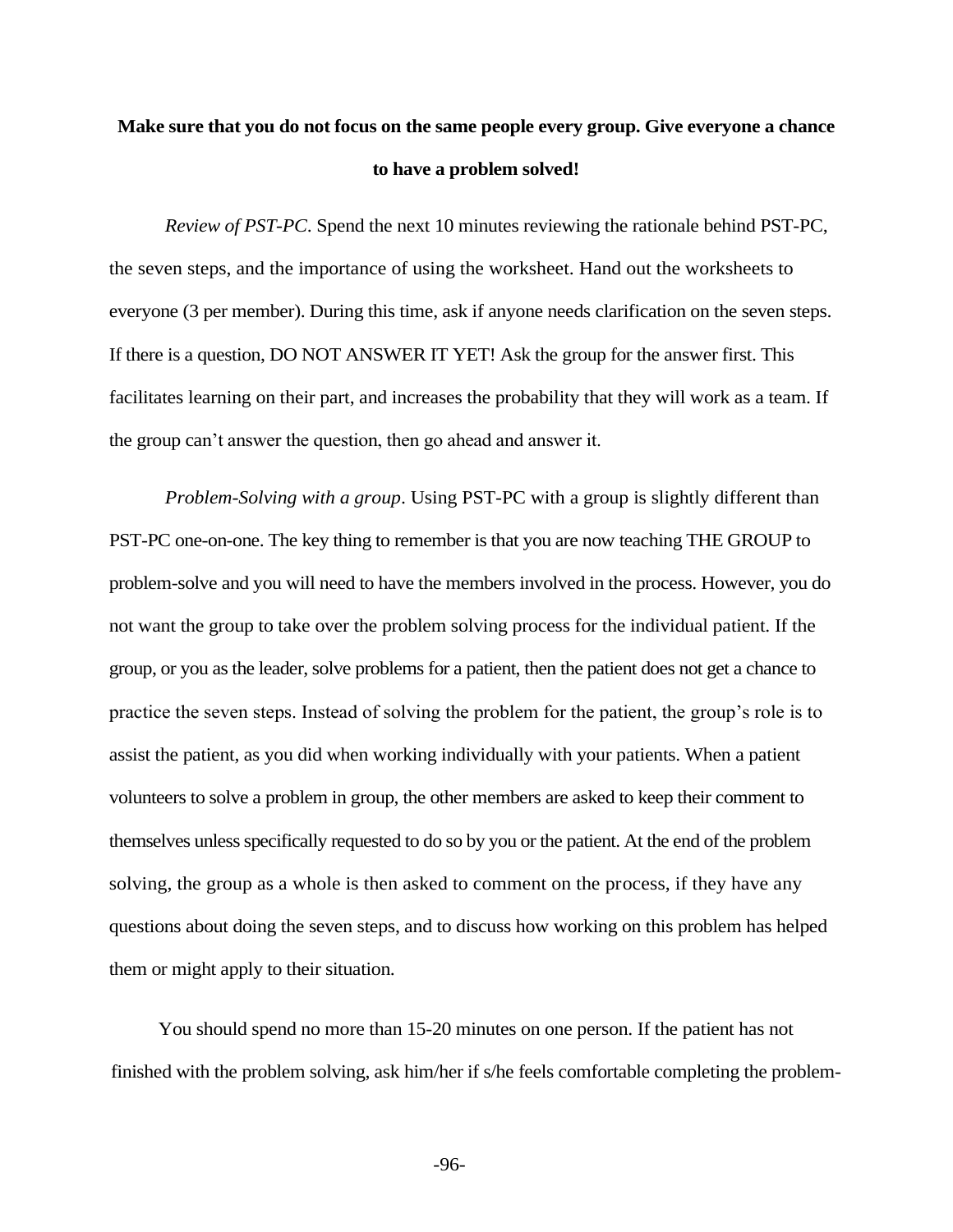solving alone. If so, move on to the next person. If not, spend a little more time but no more than 5 more minutes.

When going through a problem, it is useful to write the process on the chalkboard. This way, the other members can follow along. It is also useful for the members to fill out a worksheet with the patient. This procedure helps keep the group focused on the task. We discuss below how to teach each step in the group setting.

Defining and breaking the problem down. In this step, you will ask the patient first what s/he needs to think about in order to define the problem (i.e.: who, what, where, when, how). Then, ask the patient to define their particular problem along these lines. If the patient can do this successfully, ask the group to comment on the definition and if they have any additional questions for the patient to help them understand the problem being solved. If the patient is struggling, ask the group to help first before you help the patient. Ask the patient first if s/he would like help from the group, and then ask the group. "What kind of information does s/he need to help define the problem?"

Establishing realistic goals for problem resolution. Once a problem is defined, most patients will be able to define the goal. As in the above step, ask the group to help only if the patient is struggling.

Generating multiple solution alternatives. This step is usually a good exercise for the group to participate in. Again, the patient should attempt to come up with solutions first, but afterward, you can ask the group to think of some more solutions the patient has not thought of.

Implementing the decision making process. After the patient has review the pros and cons of the solutions, you may not need to have the group provide input. However, you can ask the group if they have any questions.

97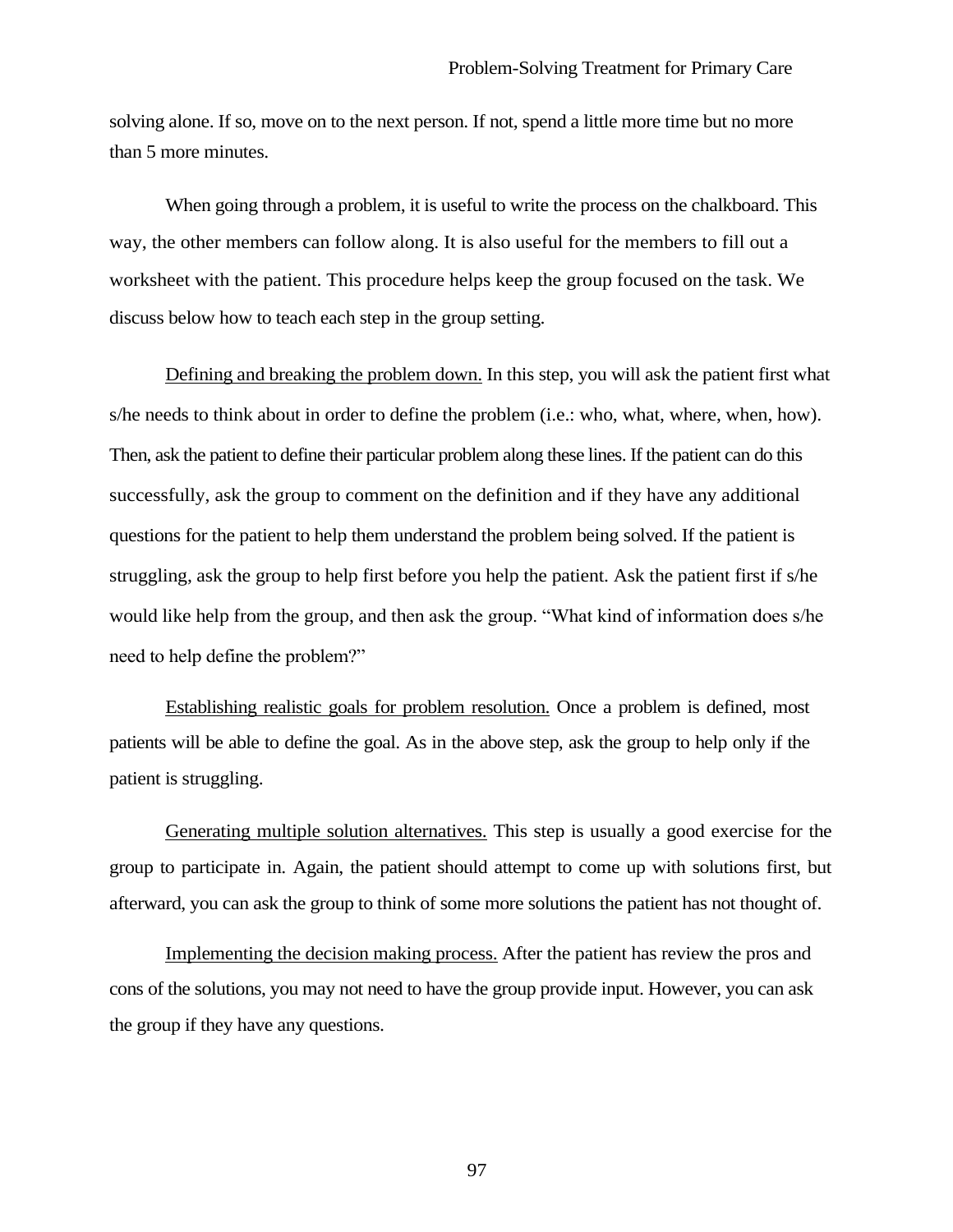Evaluating and choosing the solution. Because the patient is in the best position to choose their plan, you may expect very little input here from the group. However, you may still ask the group to give the patient feedback about the choice and to ask questions.

Implementing the preferred solution. This step is likely to be just for the patient to do. Unless they would like the group to help them come up with a plan, you do not need to ask the group's input.

Evaluating the outcome. This step is generally done during the review earlier in the group time. At the next meeting, have the patient update everyone on the problem they were to solve and trouble shoot any solutions that did not work.

## Special Problems

*What if no one has a problem they want to solve?* In the event that everyone is doing very well, you should have a list of content areas that the group can work on together. Potential areas are:

- 1. Finances
- 2. Planning a special trip
- 3. The holidays
- 4. Getting a new hobby
- 5. Preparing for late-late life
- 6. Meeting new people
- 7. Care giving
- 8. Relapse Prevention
- 9. Improving health.
- 10. Household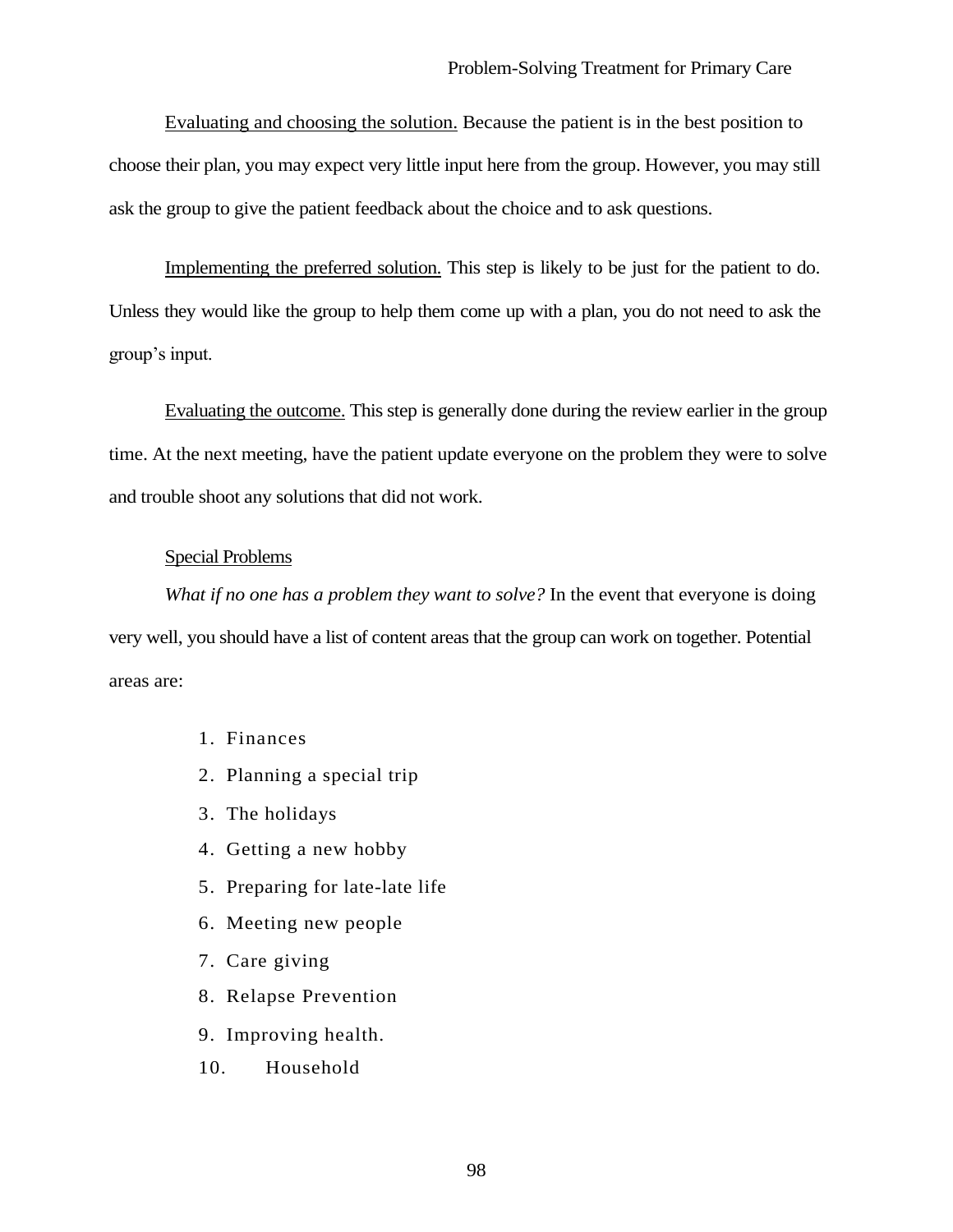- 11. Family
- 12. Social
- 13. Work

Present the list to the group and have them pick a content area they would like to work on. Have them generate potential problems in that area, and then select a problem to work on.

During certain times of year, you may want to assign to the group a particular area to review. For instance, an October group is an ideal group to cover problems that commonly arise around the holidays. Some older patients may have initially been depressed because of losing a spouse. Problem-solving around these anniversaries can also be a helpful exercise.

*What if everyone has a problem they want to solve?* Sometimes you'll have too many problems to solve in one session. One way to address a problem glut is to pair people up into twos or threes and have them work on each other's problems. Each person should have 15-20 minutes to work on their problem, giving each group about 30-40 minutes to work on each persons' problem. While they are paired up and working in this way, you should circle the room and ask if anyone needs help from you. At the end of 40 minutes, have each person present the problem they had and briefly review the problem and the plan they came up with.

*What happens if someone is in crisis?* First determine if the problem is one that can be solved in group. If the patient is too upset to work on it in the group, then ask if the patient can wait until after the group to talk about the crisis. If not, employ the pairing up strategy discussed above and work with that patient individually for about 20-40 minutes. If the patient is truly in an emergency, employ the emergency procedures your organization uses.

99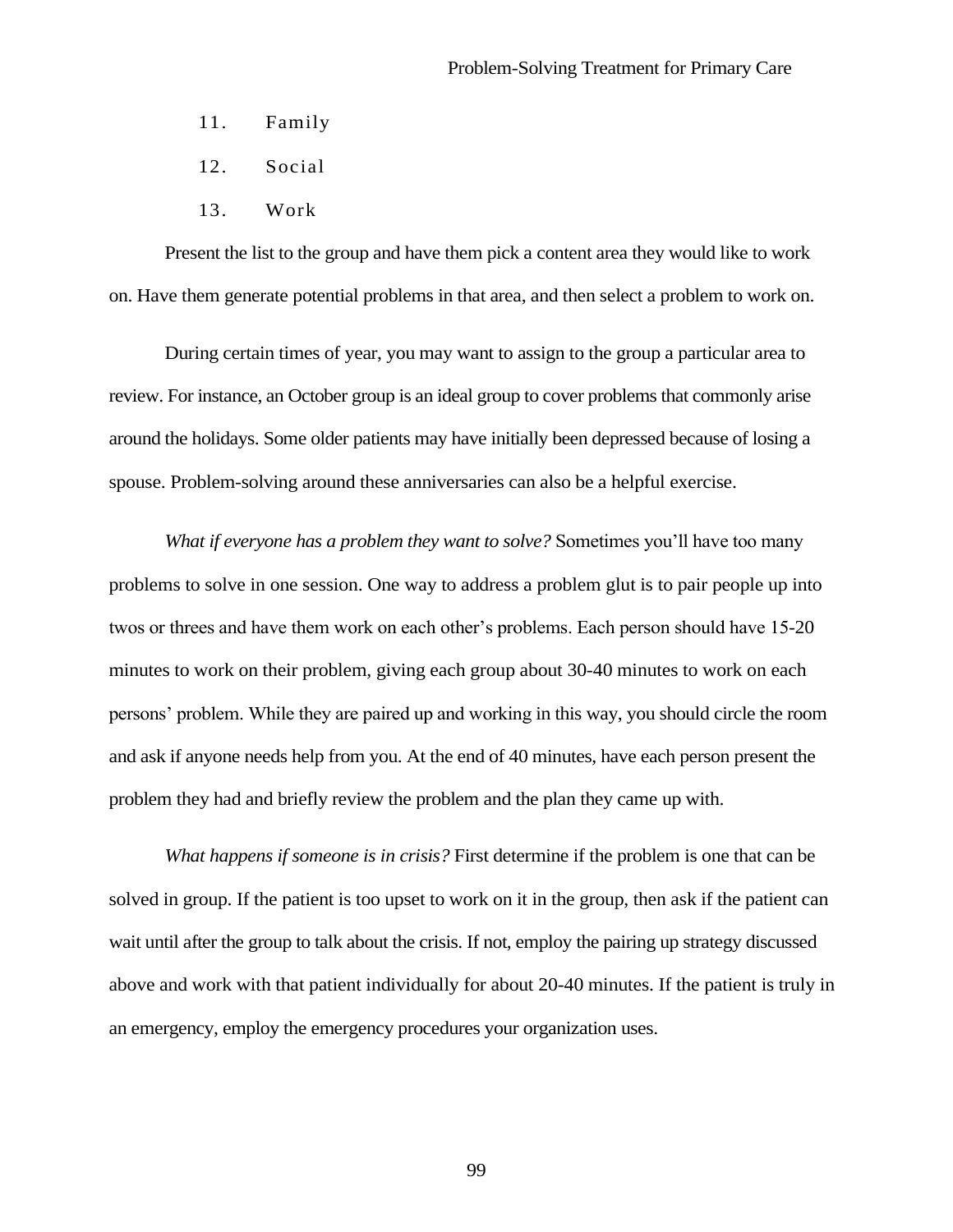# Problem-Solving Treatment for Primary Care **Preparing Yourself for PST-PC Maintenance Group**

Leading a group is not as easy as it looks. Running a group is more than doing PST-PC with 4-8 people, it is doing PST-PC with 4-8 people, all who will be interacting with you and with each other. There are several good books on how to lead groups, in particular The Handbook of Behavioral Group Therapy, Upper & Ross (Eds), 1985, Plenum Press, NY, NY, The Theory and Practice of Group Psychotherapy, Yalom (1975), Basic Books, NY, and Group Cognitive Therapy: A Treatment Approach for Depressed Older Adults, Yost, Beutler, Corbishley and Allender, (1986), Pergamon Press, NY. These sources can give you some idea about the challenges of running groups and how to overcome these challenges. We discuss the more common problems later, however, if you feel this is insufficient, please feel free to read these other sources.

There are a number of things you will need to do to prepare yourself for group. First, make sure you are familiar with all the people who will be attending. For the most part, you will know everyone in your group, because you trained them in problem-solving prior to the maintenance group. However, as your caseload increases, details will slip your mind and you will need to refresh those details by reviewing the notes you made for each patient. Second, make sure you are mentally prepared for group. Try to schedule 30 minutes before the group to clear your mind of other work and to review the notes from the previous month. Also schedule about 30 minutes after the group to review the group, to determine if you will need to follow up with anyone, and to make your notes. Third, make sure you have all your materials ready for the group and the room you reserved is truly open during the time you reserved. Sometimes, impromptu meetings arise and the space you reserved is now occupied because it looked empty.

It is better to handle these problems BEFORE the group arrives. Finally, make sure you know how many people will be attending. A reminder call to your patients before hand will help you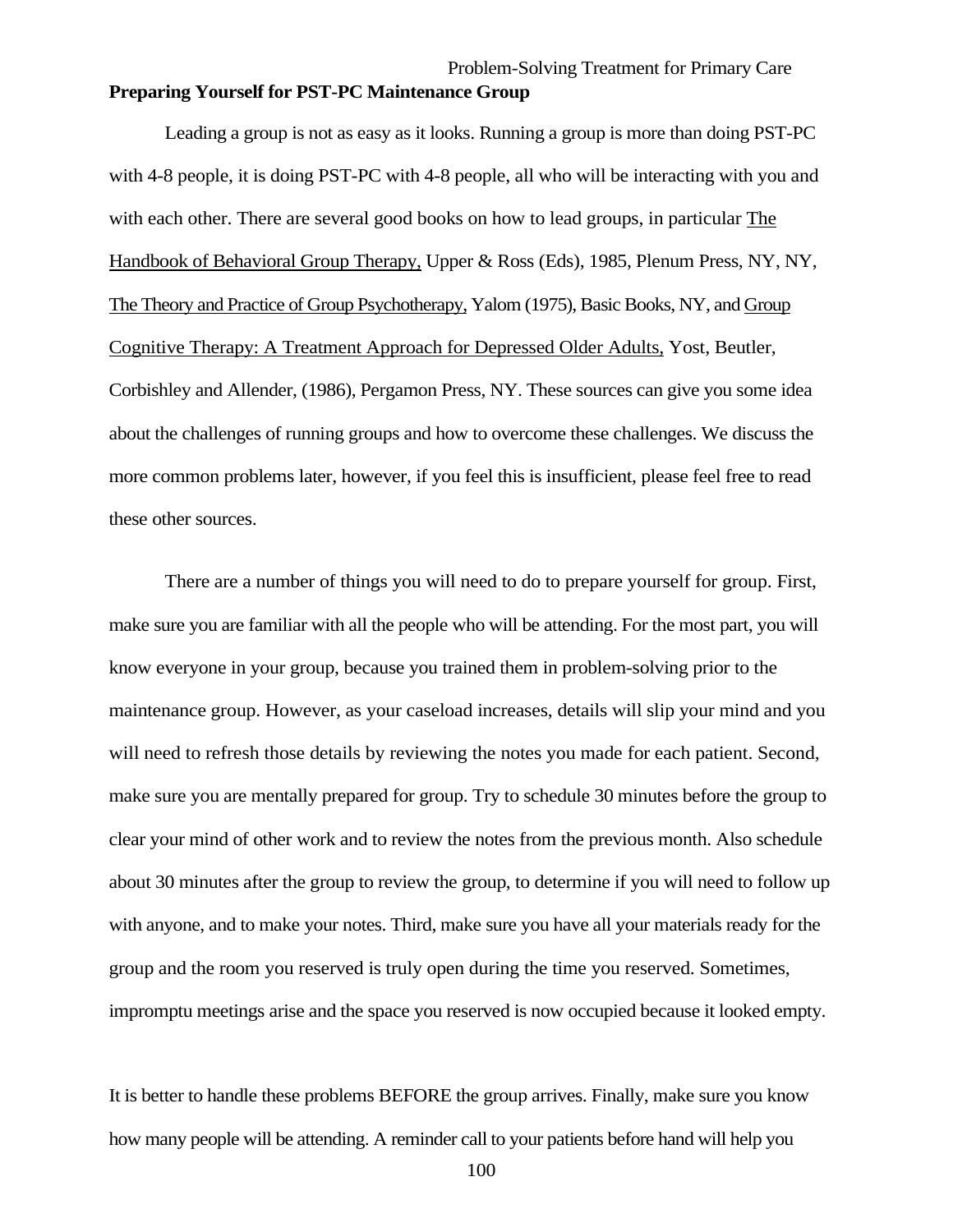Problem-Solving Treatment for Primary Care ascertain who will be there and who will not. If you are not sure that someone is coming, assume that they will be.

#### **Preparing the Patient for PST-PC Maintenance Group**

Group therapy carries quite a stigma because of it's history. When most people think of group therapy, they envision scenes from the Bob Newhart Show, and Encounter Groups. In addition, most people are worried about sharing their problems in front of strangers. They may be afraid that the other members will ridicule them, or think poorly of them. Rarely do people think about psychoeducational classes, or seminars when they hear the word "group." There are a number of ways that you can prepare your patients for the group and make the idea of participating in the group acceptable.

Don't call PSMG "group". In many ways, PSMG is not really a psychotherapy group, it is psychoeducational. The group has a classroom or seminar type of atmosphere and the patients will be focusing on a specific skill they are learning or fine-tuning. It is therefore appropriate to refer to PSMG as a class, seminar, workshop, workgroup, meeting, gathering, or team. In a study by Areán & Robinson (1997), changing the name of a psychoeducational group from "Coping with Depression Group" to "Coping with Depression Class" resulted in a 50% increase in acceptance of the group. Bear in mind that for some people, even the word "class" has a certain stigma, particularly if they did poorly in school or simply didn't like school. That's why other terms like "meeting", "team" or "workshop" may be better terms. It is up to you to decide which term you prefer to use - just don't refer to it as "group".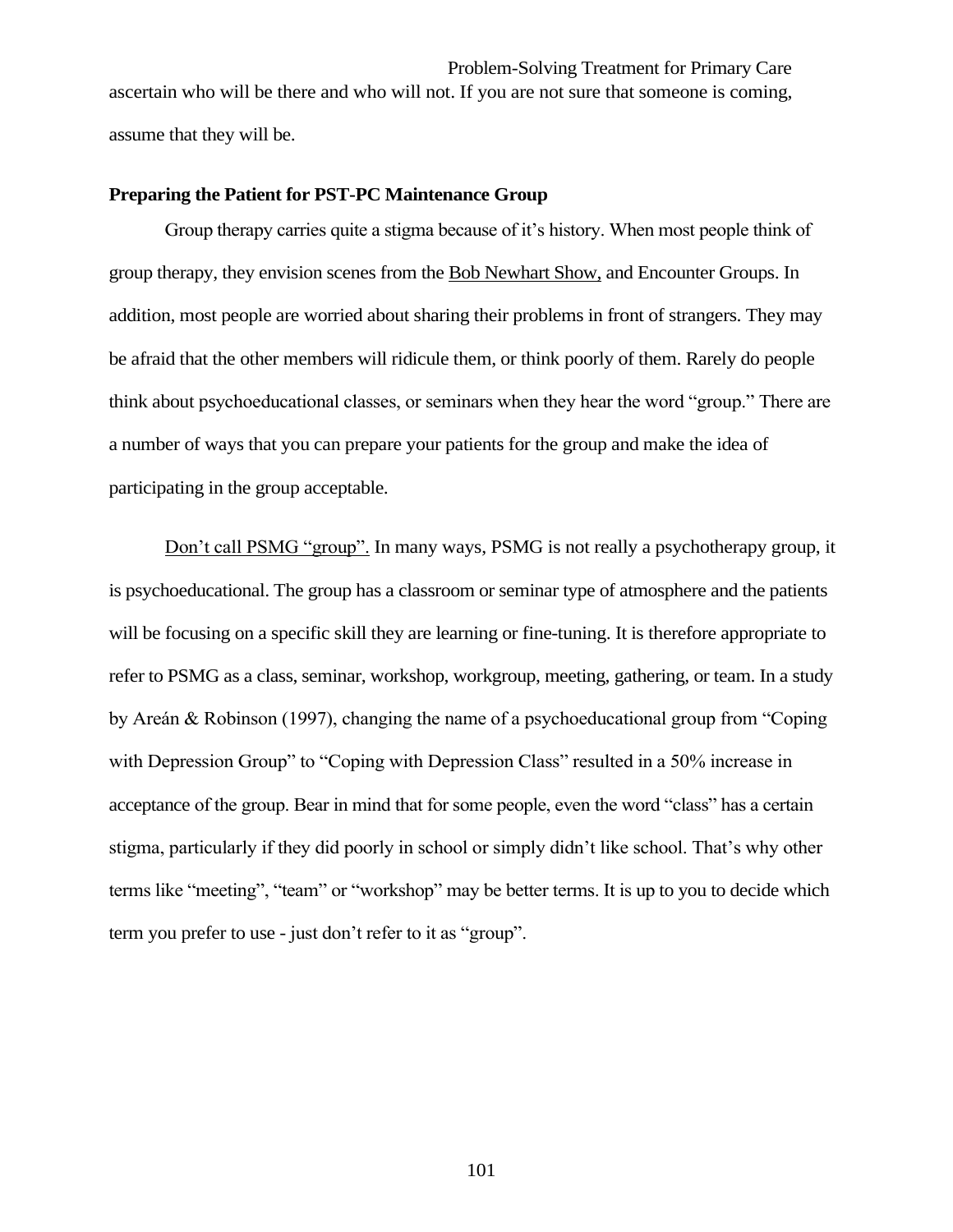Education. Like any other treatment you offer a patient, explaining to them what they can expect will help motivate their attendance. Explain the structure of the meeting, that they do not have to talk about very personal problems, and that you will be there to help them, if they feel uncomfortable. Answer any questions they have and reassure them specifically that :

- 1. No one will challenge them or confront them.
- 2. They do not have to share personal information.
- 3. The purpose is to help them continue using PST-PC and prevent relapse.
- 4. This is a good way to prevent a recurrence of depression.
- 5. You know everyone there and that they are all good people who have been struggling with the same problems.
- 6. Listening to other people's problems will not make them depressed again. The meeting will focus on solving problems, not dwelling on them.

Capitalize on your relationship. It is an advantage that you are the one running the group. Your patients will be more likely to attend because they know you and have been working with you to help them with their depression.

Case Management. Troubleshoot any obstacles the patient feels would get in the way of attending. Remind them that the meeting is once a month, and if they need transportation or any other help, you can help them set that up.

## **The Process of Group/Class**

We have already discussed, in previous sections, about the process of PSMG. In this section, we will talk about general group processes, so that you can be prepared for what tends to happen when people work together in a group. Not only will you be helping patients to problemsolve, but you will have to be mindful of how the group members are interacting. You want to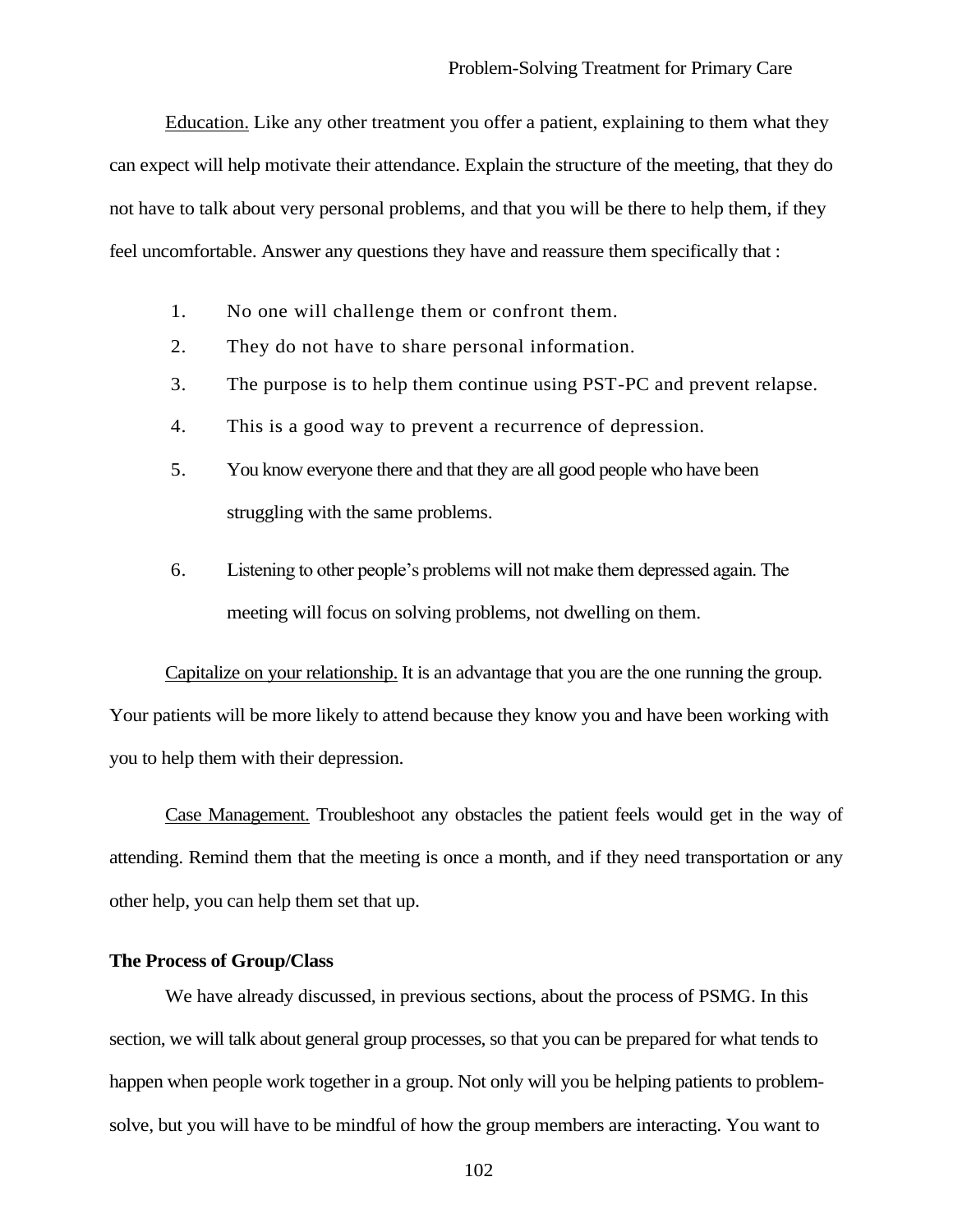Problem-Solving Treatment for Primary Care make sure the environment is safe for people to discuss their problems. You can do this quite easily by (1) establishing group rules, (2) facilitating communication, (3) facilitating cohesion, and (4) being aware of the "problem" members.

## Class Rules/Guidelines

It is a good idea to review guidelines with the group members. Always have on hand a copy of the guidelines, like the one in Appendix 7, and review it with the group at each meeting. These are basic guidelines you will want to enforce:

- 1. Coming on time. Remind the members that they only have so some much time to problem solve and therefore arriving on time is important.
- 2. Participation. Remind them that they do not have to share their deepest, darkest secrets, but if they participate even with simple problems, they will get more out of the group.
- 3. Giving others a chance to speak. Remind them that there are other people in the class and that everyone needs a chance to speak.
- 4. Reserve judgment or criticism. Let them know that this is not a place to confront others or to point out major flaws in another's personality. The meeting is to help each other solve problems, not to criticize.
- 5. Confidentiality. This is very important. Inform patients that they are not to discuss outside anything that goes on in the meeting. If they wish to share what they have learned with friends or family, that is fine. But they should not talk about any person or specific problem discussed in group.

## Generating Discussion.

103 It can be hard to get a group to participate at times. As the group facilitator, you do not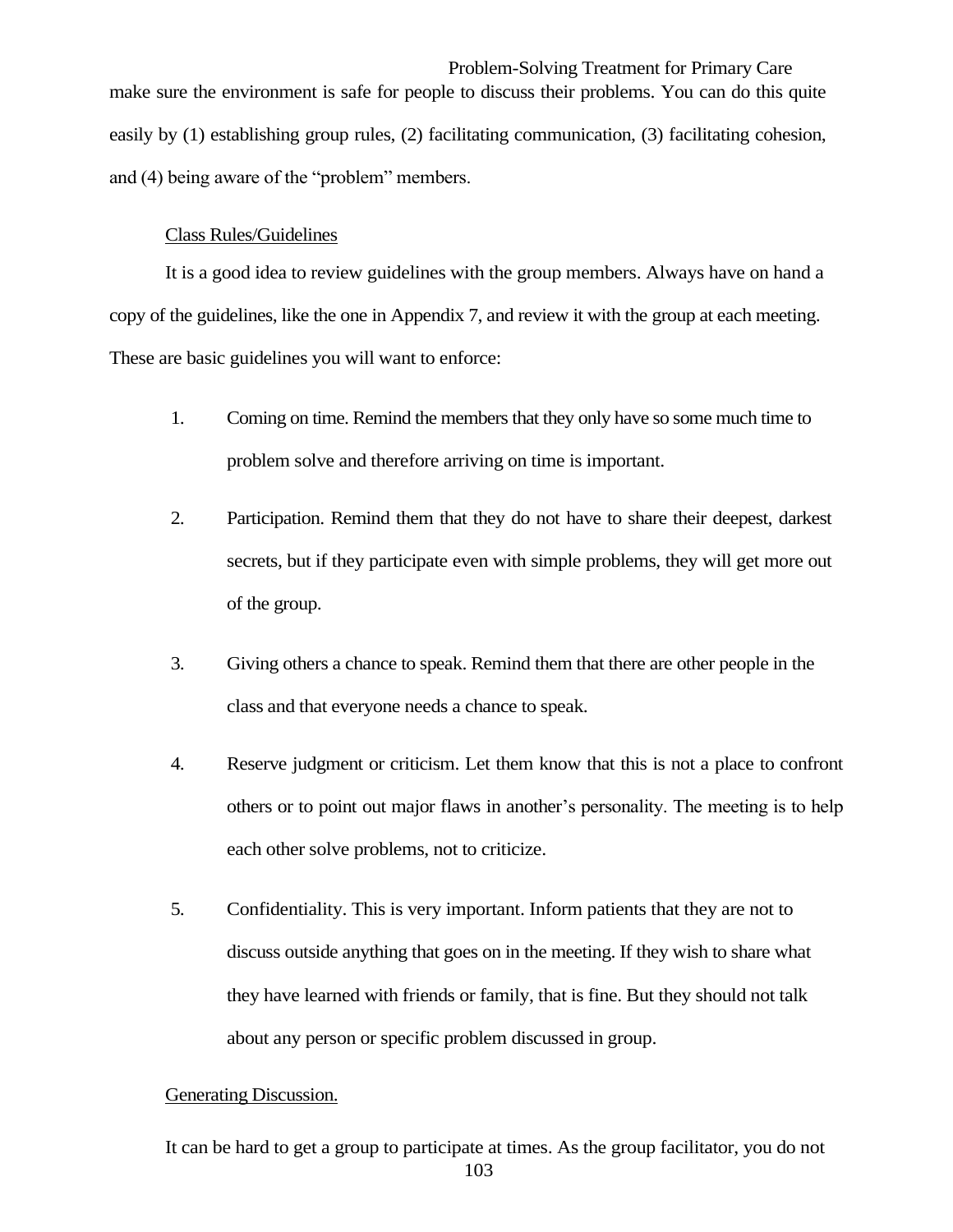Problem-Solving Treatment for Primary Care want to do all the talking in the group. The best way to generate discussion is to ask the group or particular member of the group questions. These questions may be followed by a period of silence, but stick it through - eventually someone will answer the question. If no one does, ask someone directly.

#### Facilitating Cohesion

One of the key elements of group therapy that keeps members working together and coming back to the treatment is cohesion, or a positive relationship between group members. There are many ways to facilitate cohesion, the best way being to have members work together on a task. While reviewing the PST-PC steps, for instance, having group members review the steps together is one exercise that increases their relationship. Pointing out parallels between patients' problems is another way to increase cohesion. When one patient is solving a problem, have the group work along with the patient on their own worksheet and give the patient feedback about the process. Finally, occasionally having the group pair up and work on a generic problem together also creates a bond between the group members.

## Problem Members

Occasionally you will have members in your group that will need special attention or who may be disruptive to the group process. It is important to address these problem members, rather than ignore them, because your members may drop out. Below we describe the most problematic patients and how to best handle them.

*The Scapegoat.* This is usually a member of the group whom nobody else likes. There may be legitimate reasons not to like this person, but it is important that this person feel comfortable in the group and not feel ostracized. Be very careful that you or any member not

ignore this person or be overly critical. If this person makes a suggestion that the group members come down hard on, make sure that you support the scapegoat's attempt at helping and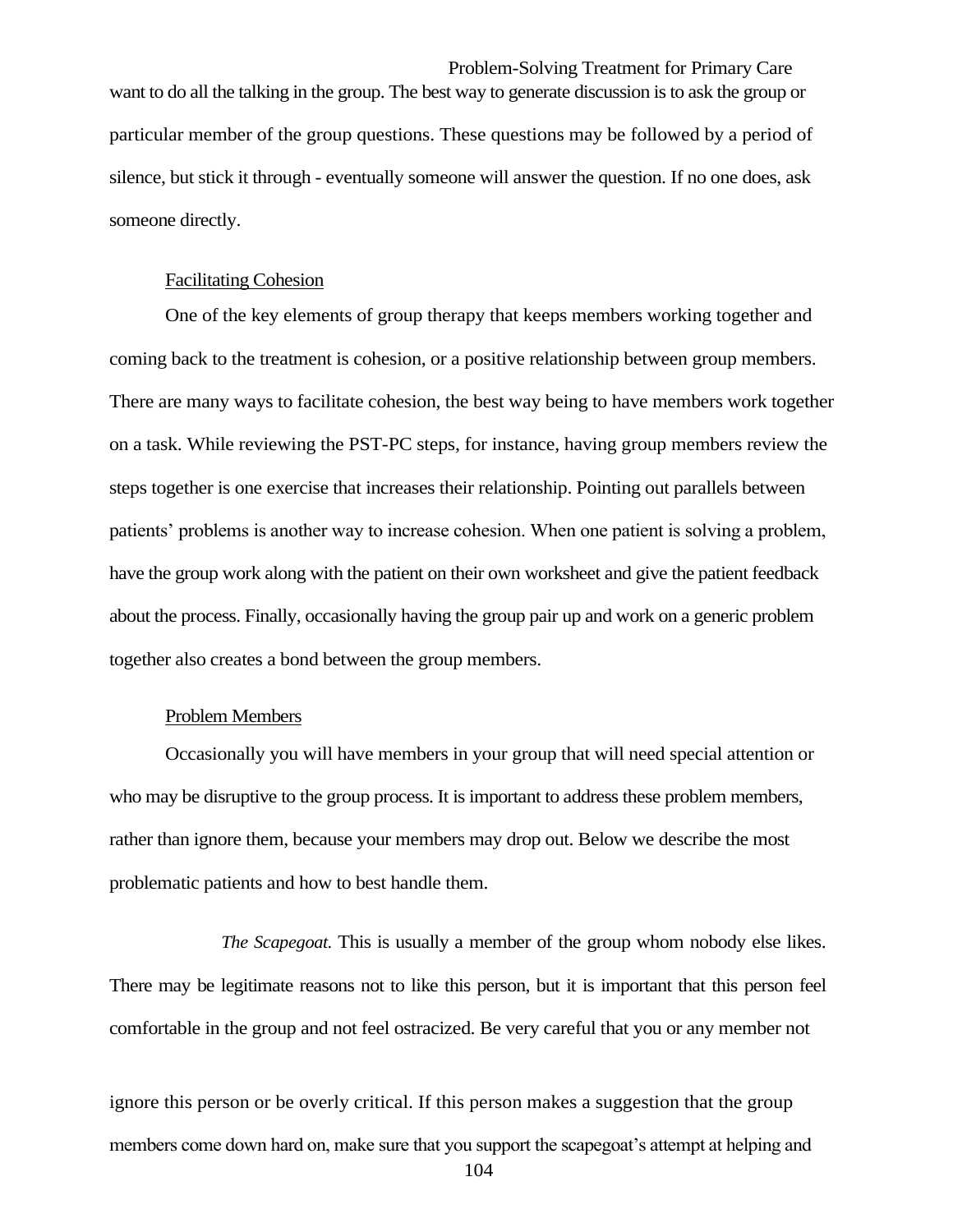Problem-Solving Treatment for Primary Care remind the group to reserve judgment and criticism.

*The Story-Teller.* This is the person who tends to go into great depth about the problem they are having. This type of person also monopolizes the time and usually will want to say something at every meeting. Make sure that you redirect this person as much as possible. Also remind the person the time is limited and that the group has a lot to cover. Just as in your individual sessions, do not be afraid to redirect the story-teller and keep in mind that the goal of the meeting is to reinforce problem solving therapy, not to be a place to vent frustrations.

*The Co-Therapist*. This is the person who tends to have advice for everyone but does very little of their own problem solving. This person will likely get little out of the group because so little time is actually spent on their problems. Make sure you have them work on a problem of their own on occasion - don't let them sit back and solve everyone else's problems. *The Quiet One.* Like the Co-Therapist, this person gets very little out of the group because s/he does not really participate. You can facilitate this person's participation by asking him/her DIRECTLY to help with or contribute a problem. You can also talk to this person after the meeting to find out if they are feeling anxious about participating and help problem solve around the anxiety.

*The Pals.* This is a situation where two or more people have grown fond of each other and tend to chat up a storm during the meeting. You must stop that as soon as it starts, as it is very disruptive to the meeting to have people talking while someone else has the floor. While it is great to see patients become friends, and can be quite helpful to their recovery, they still need to be reminded that when someone has the floor, they should be listening.

*The Chatter Box*. Like the Pals, this is someone who talks while someone else has the floor, but instead of talking with friends, s/he tries to engage other members in conversation whether they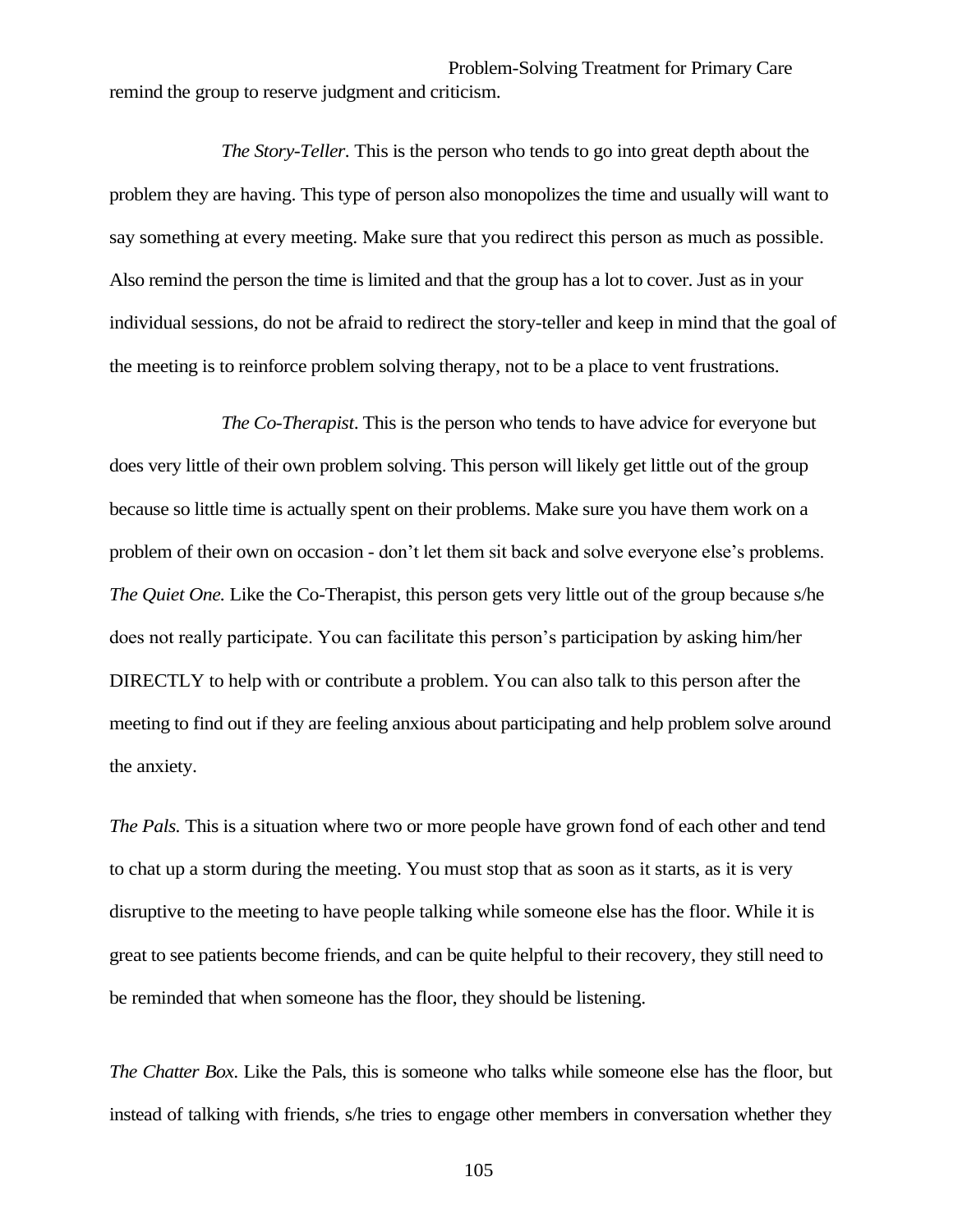Problem-Solving Treatment for Primary Care want to talk or not. As with the Pals, remind the Chatter Box that when someone has the floor, they should be listening.

## Can members socialize outside of the meeting?

Group therapy experts used to believe that it was important for group members not to socialize outside of the group. The rationale for this thinking was that if some patients were excluded, those who were excluded may not want to continue with therapy. Additionally, some patients who do not want to socialize with their group members may feel pressured to do so. Finally, establishing relationships beyond the group context may make sharing feelings and opinions more difficult, once fellow members become friends. These are all valid concerns. However, it has been our experience that it is difficult to enforce a "no socializing" rule. It is best to explain to the group the pitfalls of socializing outside of group. If they still socialize outside of the group try not to dissuade them, as there are a number of benefits to socializing, such as decreased loneliness and an opportunity for support. Just be mindful of the potential problems that can arise from socialization.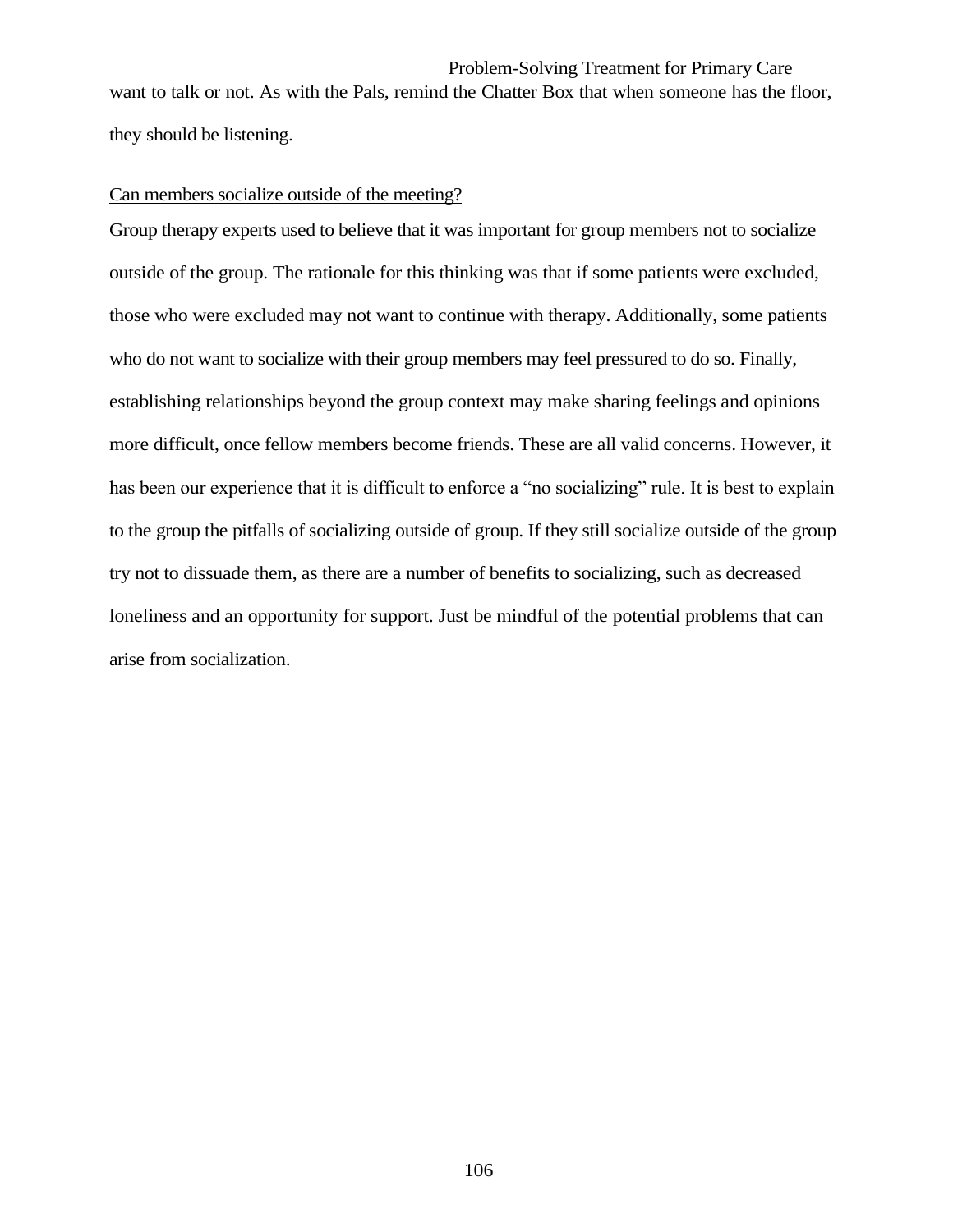## **Chapter 7. Special Populations**

The PST-PC studies conducted to date in the U.S. have included minorities and older adults in the samples. Through our experience we have learned that a few strategies can help to make PST-PC more user friendly for these populations. The purpose of this chapter is to go over the modifications and strategies we have made to PST-PC to make them useable for older adults and minorities.

## **PST-PC with Older Adults**

Several studies have found that older adults who suffer from depression can benefit from psychotherapy (Areán and Cook, 2002). PST-PC in particular has been found to alleviate depression, more so than other forms of psychotherapy (Areán et al., 1993; Alexopolous, Raue and Areán, 2003). Even with these promising findings, certain modifications are necessary for older adults to benefit from therapy. The content of PST-PC in and of itself does not need to be modified, rather, it is the way in which material is presented to older patients that is different with older adults. These modifications we are about to discuss have their roots in research on age differences in information processing and cognitive aging. For a more detailed discussion of the theoretical rationale for psychotherapy modification for older adults, we refer the reader to an excellent article by Knight and Satre (1999).

## **Geriatric Specific Modifications**

Rationale for modifications: Conducting therapy with older adults is in many ways similar to therapy with younger patients. Like their younger counterparts, older patients' depression can often be traced back to specific, problematic life problems, they are capable of learning new skills, and they have been found to benefit from psychotherapy treatment. However, there are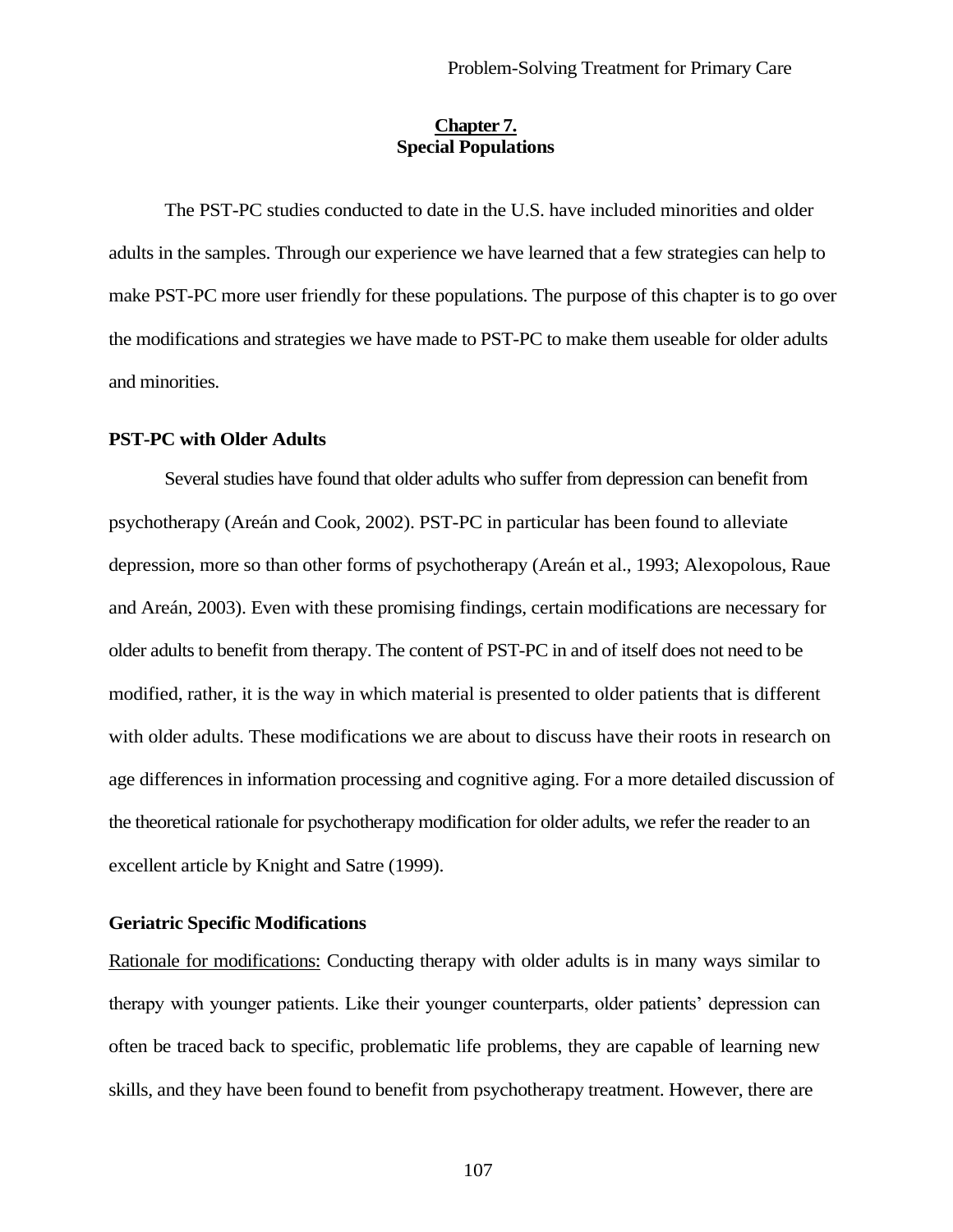Problem-Solving Treatment for Primary Care subtle differences between younger and older adults that make therapy with older adults more of a challenge. Older people, particularly depressed older people, tend to need extra time, attention and repetition to learn new skills. Older people also have longer histories in general and specific to depression, and will often need more time to tell their stories. Further, older people process

information differently than younger people. Finally, several studies show that older adults tend to develop more passive coping styles as they age, making the implementation of active interventions more difficult in this population.

Despite these limitations, behavioral interventions are very useful in the treatment of geriatric depression. The therapist must make certain adjustments to the way in which s/he typically provides care, but overall, these are skills and techniques the therapist can become proficient in with very little practice.

There are several aspects of the PST-PC model that can be amended to make the intervention geriatric friendly. The geriatric-specific modifications include:

- Increasing the number of available sessions from 6 to 8.
- socializing older people to the process of therapy.
- the use of maintenance groups (discussed in Chapter 6).
- reliance on repetition of the skills learned.
- accounting for disabilities common in late-life
- use of specific refocusing techniques.

1. *Increasing the number of available sessions from 6 to 8*. While not all older people will want to make use of this many sessions, our experience shows that in order to adequately learn the skill being taught, older people need extra time to practice the skill while seeing the therapist. This is due in part to the cognitive changes that take place as one ages and in part to the number

of psychosocial stressors older people face. Often older people take longer to respond to

108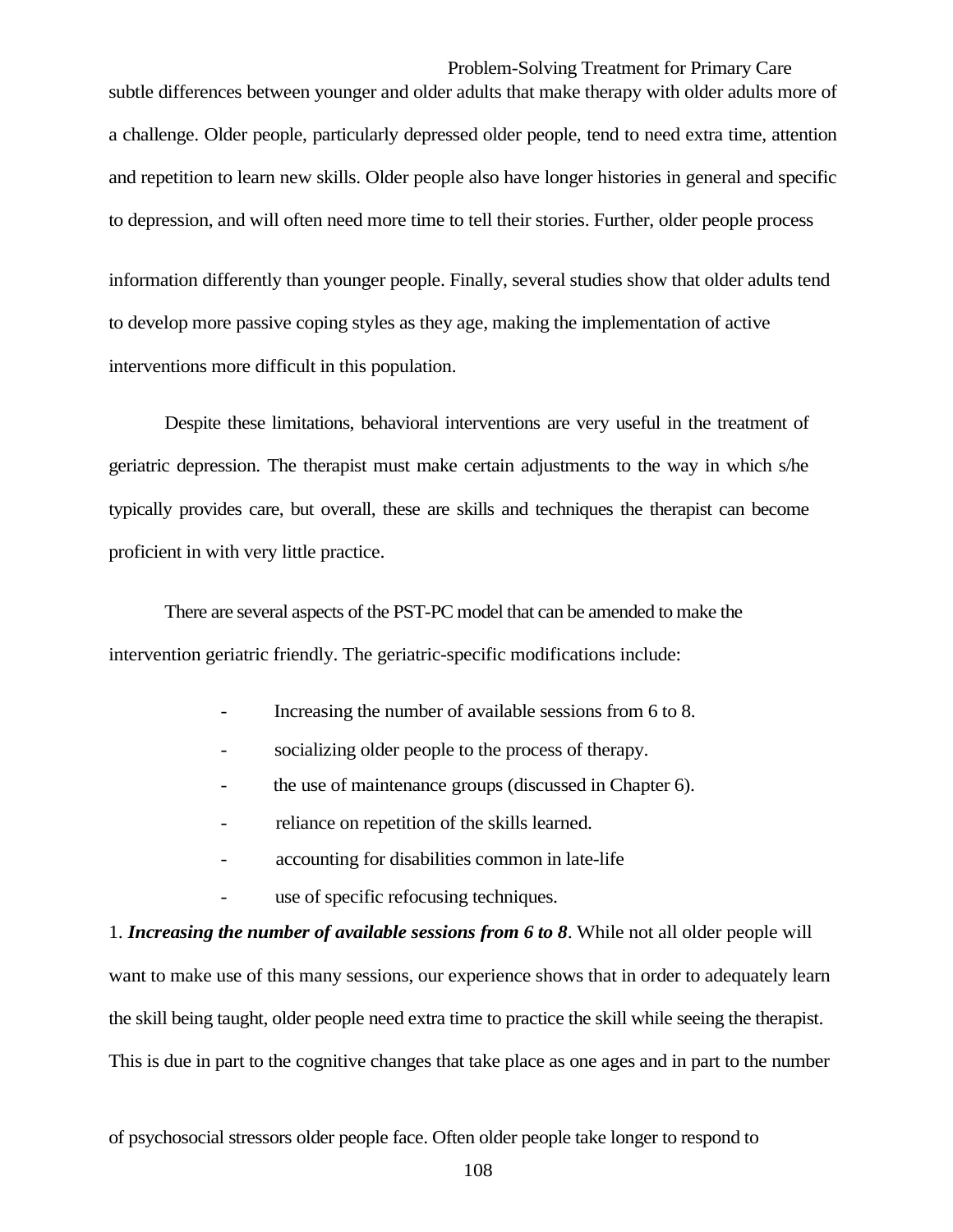Problem-Solving Treatment for Primary Care therapies created for younger people. Even adding as little as two sessions can make a big difference in how well older patients learn problem-solving skills.

*2. Educating the patient about the process of therapy*. Most older people are not socialized to the process of psychotherapy. Often, an older person will view therapy, particularly therapy with a member of their primary care team, the same way they do a visit to the doctor: looking for the therapist to give them a cure or quick fix. They will often not expect to be doing homework or learning a skill. This expectation, coupled with the tendency for older people to take on a passive style of coping, makes training them in problem-solving skills difficult. The therapist is responsible for educating the patient about PST-PC process and must reinforce through out the 6- 8 weeks the patient's responsibility to take an active role in their care. This can be accomplished by educating the patient about the structure of PST-PC, explaining that the primary purpose of the therapy is to teach the patient to learn to solve their own problems, and by actively involving the patient in the problem-solving process.

*3. Repeating skills and information – cue and review.* As mentioned above, older people take longer to learn new information. Although a number of cognitive changes take place as people age, the most relevant changes to learning based therapies like PST-PC are those associated with cognitive slowing, decreased fluid intelligence, and declines in working memory. As we age, the rate at which we can react to new information and process it slows considerably. Slowing does not imply that older people are incapable of abstract reasoning. In fact abstract thought is a particular strength of information processing in late life. Further, reasoning ability in older adults remains intact because of their vast store of previous experience, or crystalized intelligence. Rather, the effect that cognitive slowing has on older patient's ability to process

PST-PC information is on the speed to which the new information can and should be presented. Changes in working memory also impact the rate to which older people can process information.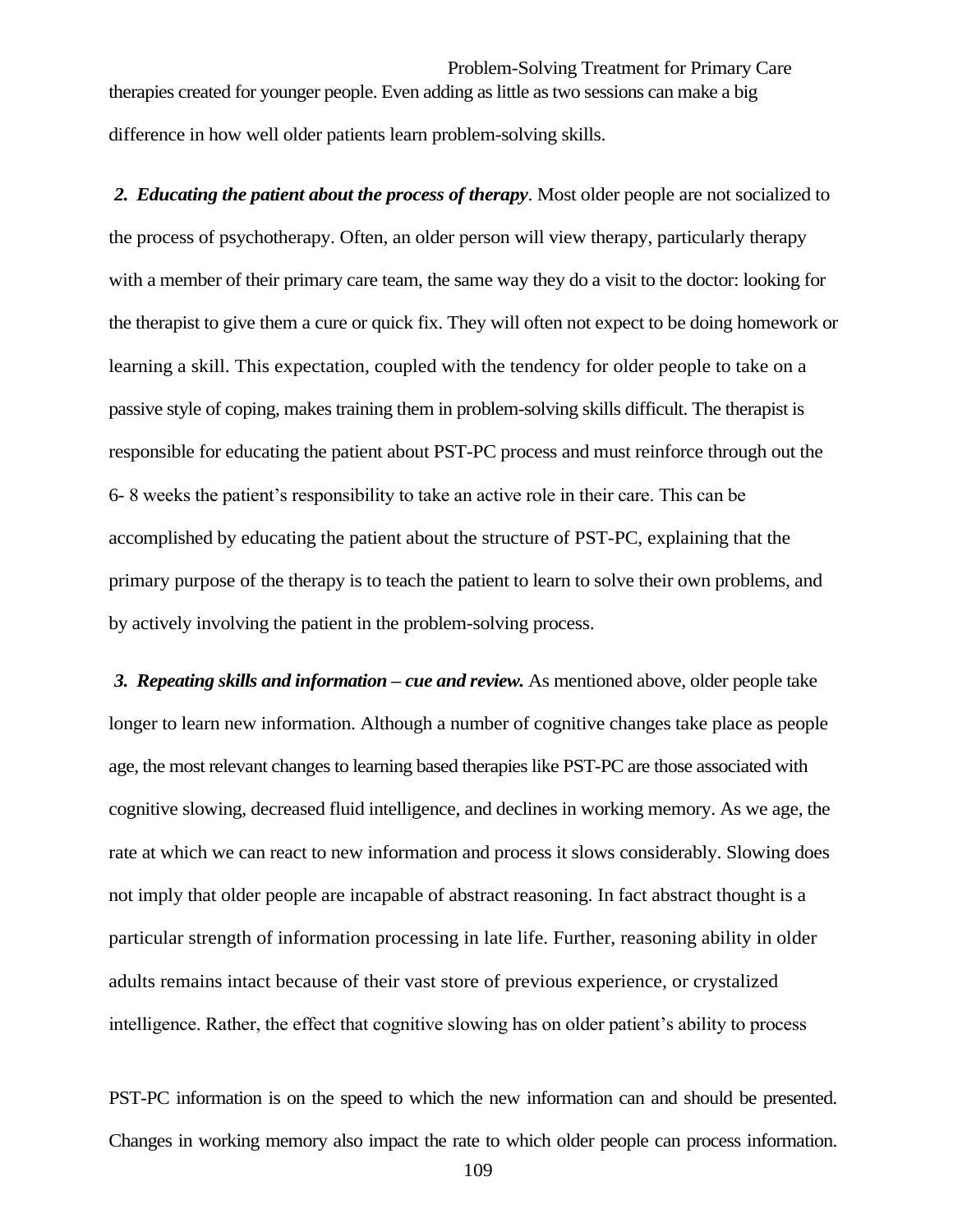Problem-Solving Treatment for Primary Care Because of decreased efficiencies in working memory, new information must be presented more slowly, in a variety of modalities, and repeated a number of times for the new information to be adequately processed.

All of the data on information processing in late life indicates that the best way to teach older people new information is to tell them the new information a couple of times and in different ways. For instance, when educating a patient about PST-PC, break down the information into small sections (i.e.: the rationale, problem definition, establishing a goal, generating alternatives, decision making, choosing the solution, implementing the solution, and evaluating the outcome.). After discussing one section, it is helpful to summarize what they were told, and ask them questions about the information you just taught them. Also have the patient write down the new information, either on the training materials or in a notebook. This procedure helps them focus on the content of what they are being told, increasing the likelihood that they will remember the information.

Always leave time at the end to review the session. This is another form of repetition that is quite fruitful and can help the patient understand what just happened in the session. Point out to the patient how the problem was chosen, how the problem went from being a vague problem to something concrete that led to creating a goal, and so forth. This way, the patient has a moment to think about the problem-solving process and how it applies to their specific problem. 4. *Refocusing*. Some older people can be tangential in session, or feel that therapy is a place to unload all their problems by talking about the problem in minute detail. If education about the process of PST-PC is not enough to stop them from engaging you in a long discussion about

their problem, you may need to stop the patient and get them to focus on the task at hand. Unless you interrupt the patient, you will spend all your time listening to the problem and very little time solving it.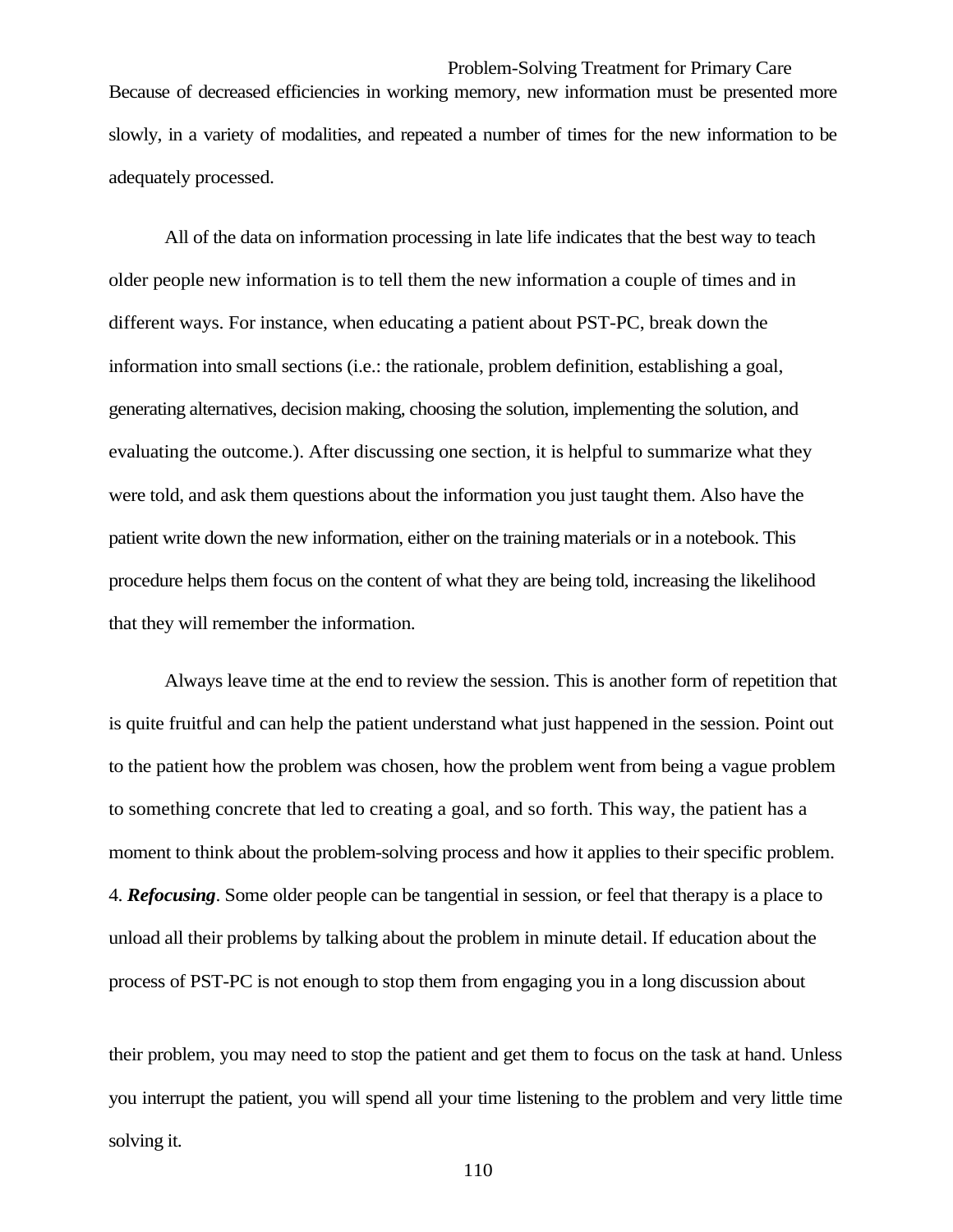Problem-Solving Treatment for Primary Care One of the hardest things to do is to interrupt an older person in the middle of their story. It is very common to feel like you are their only source of support and that it is disrespectful to interrupt an older person. In truth, you do your older patient a greater disservice by not refocusing them. Although they may receive temporary relief from their depression in the form of supportive listening from you, they learn nothing about how to manage their problems. Specific refocusing techniques include informed interruption (let the patient know at the beginning of the session that you may need to interrupt them because of the limited time you have together), reminding patients of the time limits you have, and setting a timed agenda early in the meeting.

*5. Accounting for disabilities common in late life.* Disabilities common in frail elderly can also impede the progress of PST-PC. For example, visual impairment affects patients' ability to see printed in-session material. Therefore, other methods of delivery, such as audiotaping sessions for at-home review, are often used to expand upon or reinforce session information. Treatment forms for PST-PC have been modified with larger print for those who can see but have trouble reading small print and provide larger writing spaces to accommodate changes in fine motor skill that are a result of arthritis or stroke. In addition, therapists will need to learn how to speak to people with age-related hearing impairment; such as by speaking with a deeper tone and highly distinct speech.

*6. The use of maintenance groups.* Preliminary research shows that older people are less likely to relapse if they are involved in maintenance treatments, particularly those done in a group

format. These maintenance interventions are meant to serve as "booster" sessions, where the patients can take a refresher course in PST-PC or trouble-shoot around a particularly difficult problem they are trying to solve. Making these groups available also provides the patient a forum to learn from other people their age and to reinforce what they learned in the training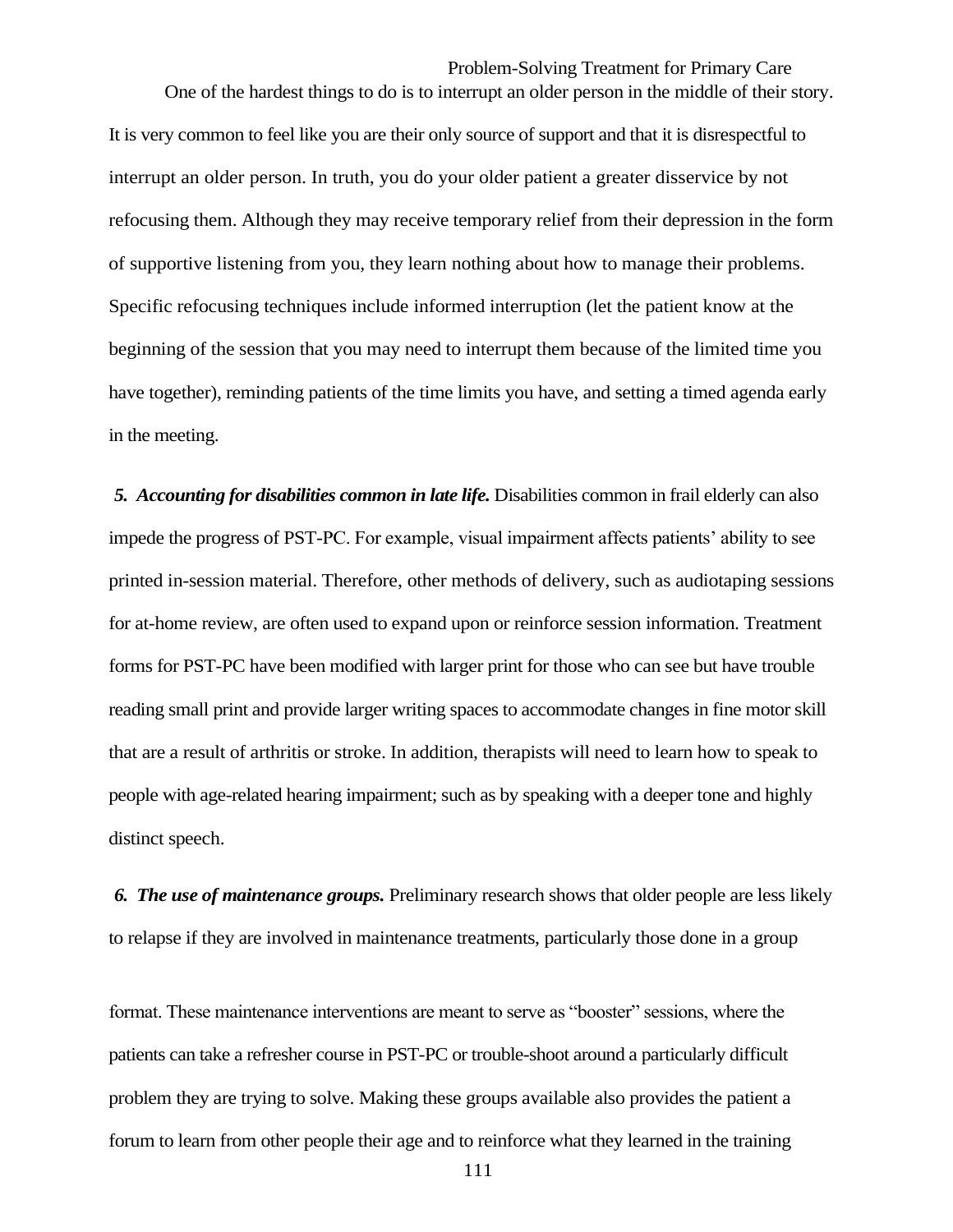phase of PST-PC.

7. *Availability of clinical case management.* Older adults often have many medical and psychosocial problems that they cannot manage themselves, no matter how good they are at solving problems. Clinical case management serves as a good adjunctive treatment to help put out the fires in the older person's life. Preliminary data indicates that case management can potentiate behavioral interventions. However, it is important to keep case management separate from PST-PC. As the difference in therapeutic stance may be confusing to the older patient, in sessions where you anticipate doing both PST-PC and case management, make sure you specifically state when you are teaching the patient PST-PC and when you are no longer in that role.

#### **PST-PC with minority populations.**

As in PST-PC with older adults, PST-PC with minorities does not really differ in the content that is presented. Further, the process by which information is presented does not differ either. However, PST-PC therapists will need to be aware of the socioeconomic and cultural constraints in doing therapy with minority populations.

When working with any patient, one must always be mindful of that person's cultural background. Being familiar with a patient's cultural beliefs about medicine and mental illness will help you to communicate with your patient and will increase the probability your patients will adhere to treatment. While it is impossible to know all the nuances of each culture, there are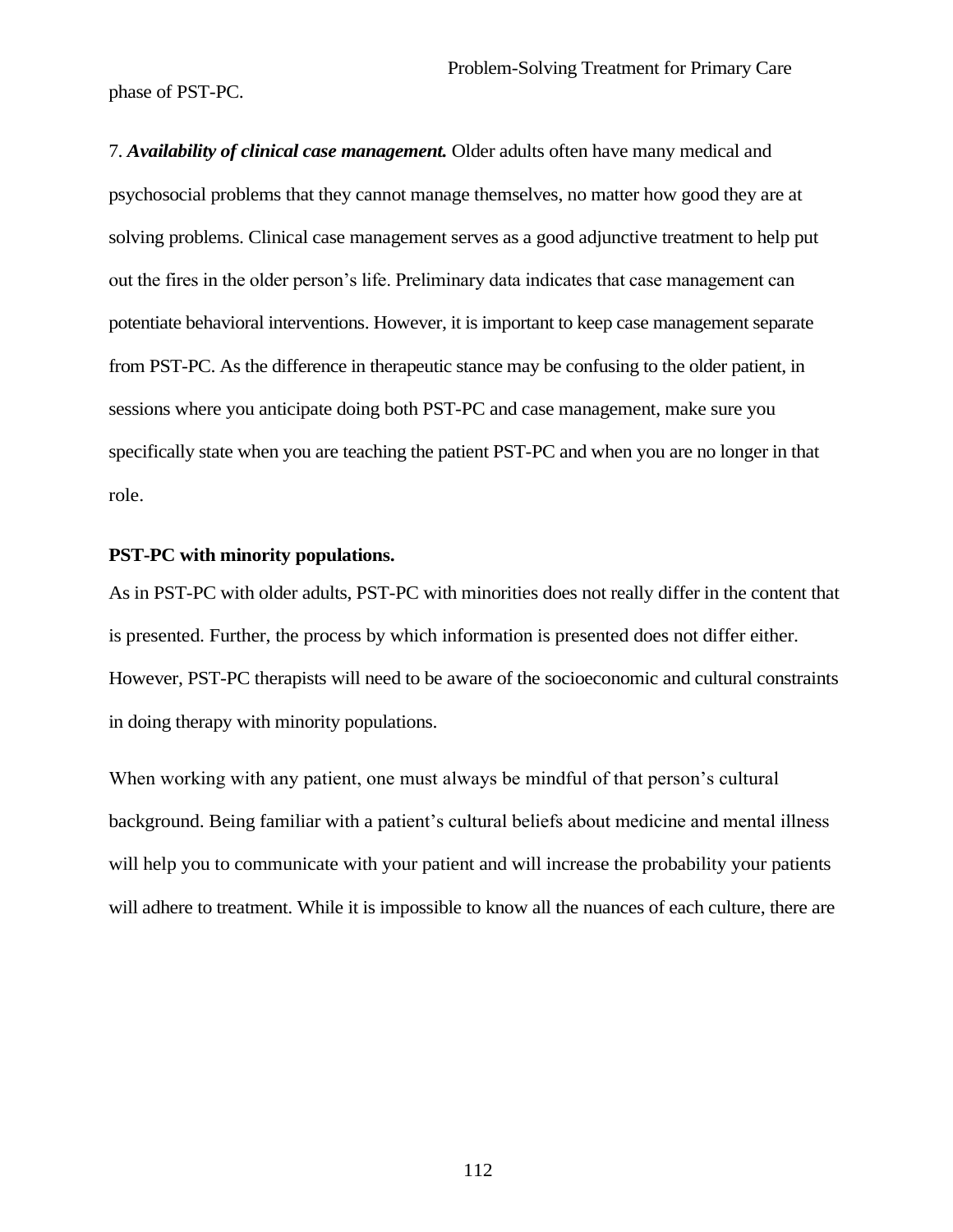still overarching themes you can keep in mind when working with minorities. These are respect, family support, stigma, spirituality, access barriers, and acculturation.

#### Respect

The concept of respect can be a deterrent to treatment. Sometimes, minorities will try to be respectful of their doctor and will not complain to you about medication side effects or lack of effectiveness of treatment. They may see any complaints about their physicians'

recommendations as being disrespectful. It is therefore important to align yourself with the primary care provider and explain that you are asking questions about side effects and response to help the doctor treat the patient's depression. It is also important to say the doctor wants to know about any problems because s/he knows that these treatments sometimes need to be adjusted or changed. This information will help the patient feel less anxious about being disrespectful.

Family support. In many cultures, when the identified patient cannot take care of themselves or the family suspects the patient needs help with their medical care, another family member will assume responsibility for making the patient's appointments, will want to sit-in on the visits, and will be responsible for making sure the patient adheres to treatment recommendations. They will also function as the patient's gatekeeper, screening all treatment related issues. When this is the case, this person must be involved in all aspects of the patient's care. This person will most likely be the family member who accompanies the patient to the first visit, but you should always make sure by asking the patient "Is this the person who handles all your appointments and medicines?" Because of the reasons discussed in the respect section above, you should always explain to the family member that you like to spend a few moments alone with your patients to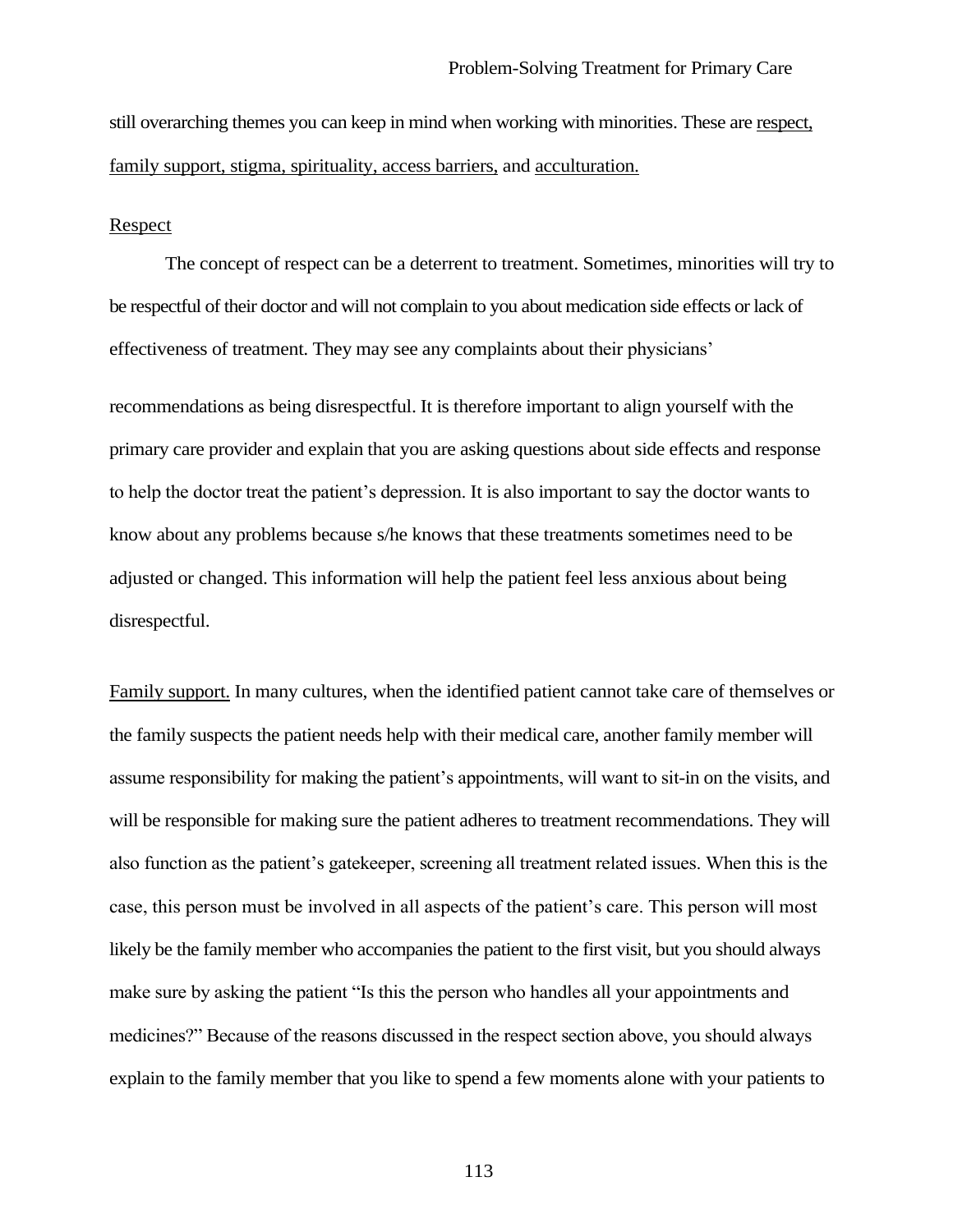Problem-Solving Treatment for Primary Care get to know them. This allows the patient some private time to talk about any problems s/he does not want the family to know about.

Stigma. In working with minority patients, it is important to discuss with them their beliefs and attitudes about depression and any fears they may have about people in their community finding out they are in treatment for depression. Much of the cultural stigma around depression can be addressed through the use of psychoeducational materials. However, do not simply hand the patient or the family member the materials and expect them to read it. Go over all the information in the office and discuss any questions. For those patients who are fearful of stigma, offer to hold the materials for them so that they can read them over at each visit. Also, if provided with an educational videotape, offer to have them look at the video in the clinic. Even though they may have a VCR, they may never play the tape for fear that someone will catch them watching it. Also, the use of overly processed or glossy materials can make the patient feel the treatment is impersonal. You can personalize the materials for them by writing on the pamphlets and highlighting the points in the materials the patient feels was important to learn.

Spirituality. Religion and spirituality in minorities are often very important components of the culture. A good way to assess for improvement or worsening of depression is to assess patients' level of activity in their church community. In African Americans and Latinos, the use of prayer is often a very important coping mechanism and should be encouraged when the patient indicates they are no longer employing this practice. In traditional Latino communities, spirituality may also involve the use of healing herbs and "remedios", and visits to a "curandero" are not uncommon. When asking about medicines the patient is taking, it is also important to ask about the use of "botanicos" and other herbal remedies. It is also important to respect their use of these herbs.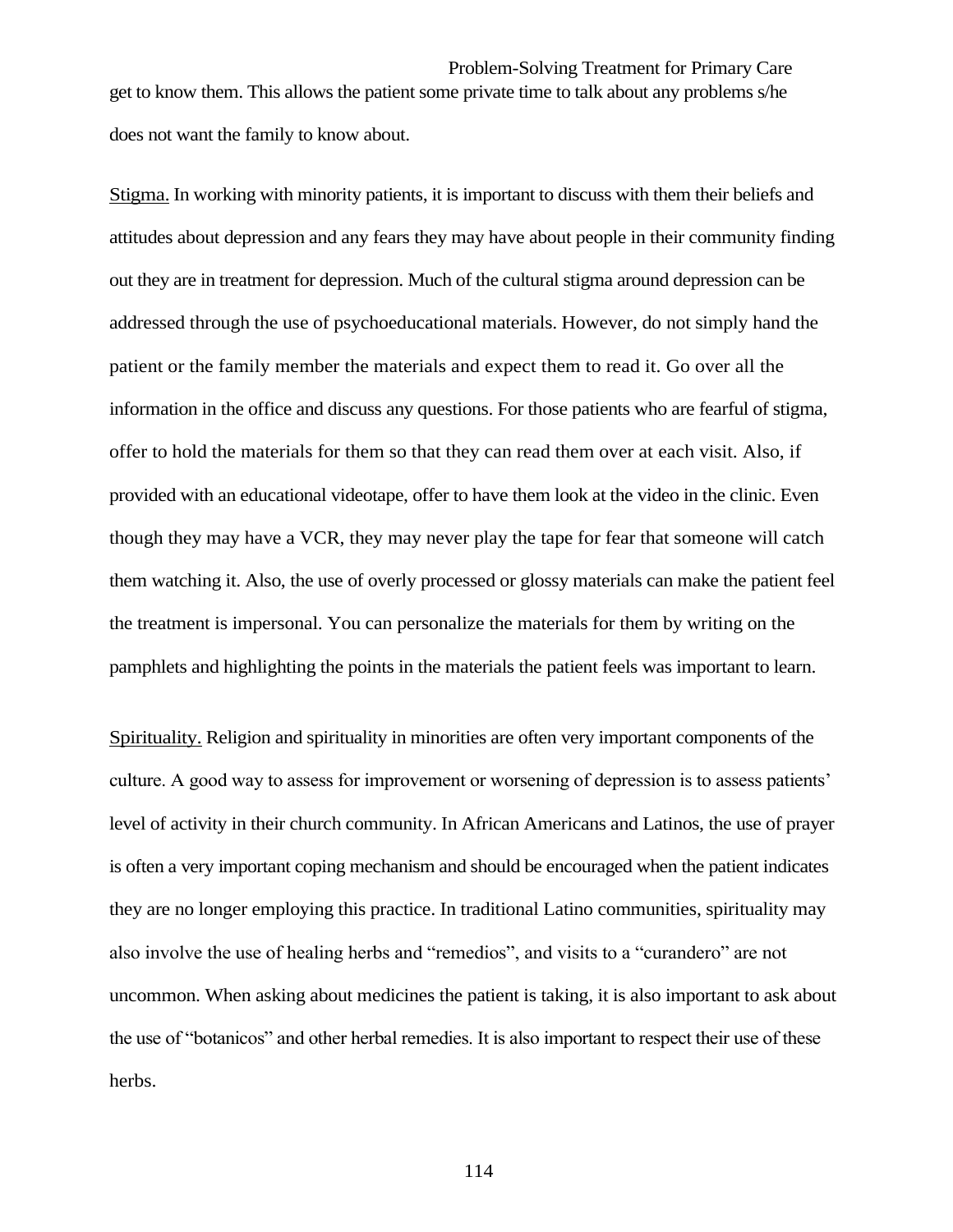Access barriers. Many minority patients have trouble making regular appointments because of the many demands on their time. In addition to their own doctor visits, minority patients, women in particular, take care of grandchildren, spouses and will often put the needs of their family before their own needs. Time then is important, and as a provider you must remain flexible, but also encourage the patient to look after themselves. A helpful technique in getting minority women to attend to their own needs is to educate them about how spending time on themselves makes them stronger and more able to manage their family demands.

Other access barriers include transportation and finances. In considering the frequency of treatment visits, you should also assess for how long it takes patients to get to the clinic and how difficult it would be to arrange transportation. Cost of care is also important to consider since minorities are often on fixed incomes.

Acculturation. There are no hard and fast rules to working with minorities. How you work with minority patients will depend in large part on how acculturated they are and to what degree they feel connected to their ethnic community. Before assuming that any of the issues discussed above is true for your Hispanic, Asian or Black patient, get to know the person first, and treat them with the same respect and consideration you would any patient. If they never were religious, recommending prayer will only offend the patient. Make sure you spend some time talking to the patient about the issues discussed above, so that you can deliver culturally appropriate care.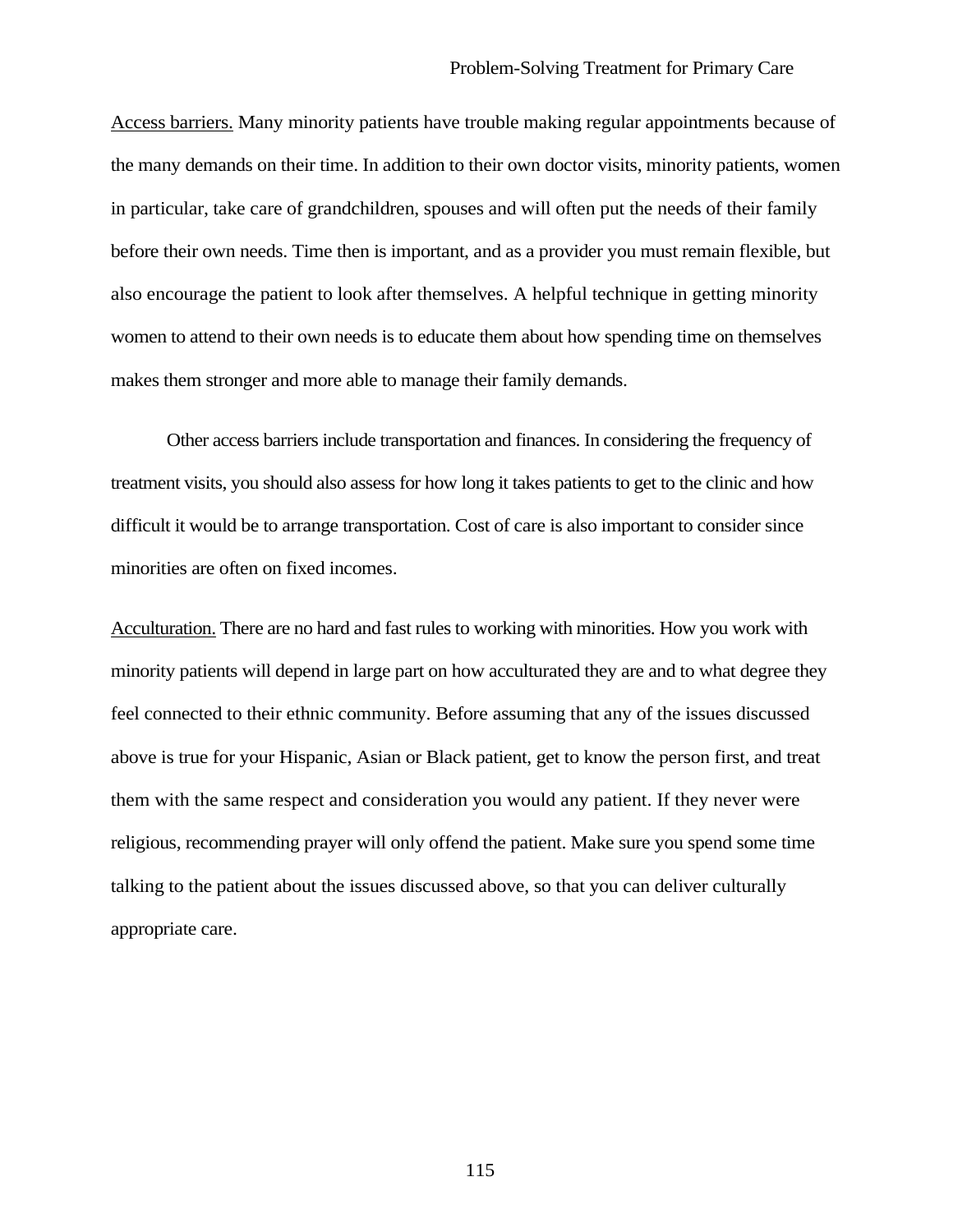#### **REFERENCES**

- Ahles, TA, Seville, JL, Wasson, J., Johnson, D. Callahan, E, Stukel, T, (2001). Panel-Based Pain Management in Primary Care: A Pilot Study, Journal of Pain and Symptom Management, 22(1), 584-590.
- Alexopoulos, G.S., Raue, P., & Arean, P.A. (2003). Problem-solving therapy versus supportive therapy in geriatric major depression with executive dysfunction. American Journal of Geriatric Psychiatry, 11 (1), 46-52.
- Allen, S.M., Shah, A.C., Nezu, A.M., Maguth Nezu, C., Ciambrone, D., Hogan, J., & Mor, V. (2002) A problem-solving approach to stress reduction among younger women with breast carcinoma. Cancer, 94, 3089-3100.
- American Psychiatric Association (1994). Diagnostic and Statistical Manual of Mental Disorders  $(4<sup>th</sup> Ed)$  (DSM-IV). Washington, DC: APA.
- Arean, P.A., & Cook, B.L. (2002). Psychotherapy and combined psychotherapy/pharmacotherapy for late-life depression. Biological Psychiatry, 52, 293-303.
- Arean, P.A., Perri, M.G., Nezu, A.M., Schein, R.L., Christopher, F., & Joseph, T.X. (1993). Comparative effectiveness of social problem-solving therapy and reminiscence therapy as treatment for depression in older adults. Journal of Consulting and Clinical Psychology, 61, 1003-1010.
- Barkley, R.A., Edwards, G., Laneri, M., Fletcher, K., & Metevia, L. (2001). The efficacy of problem-solving communication training alone, behavior management training alone, andtheir combination for parent-adolescent conflict in teenagers with ADHD and ODD. Journal of Consulting and Clinical Psychology, 69, 926-941.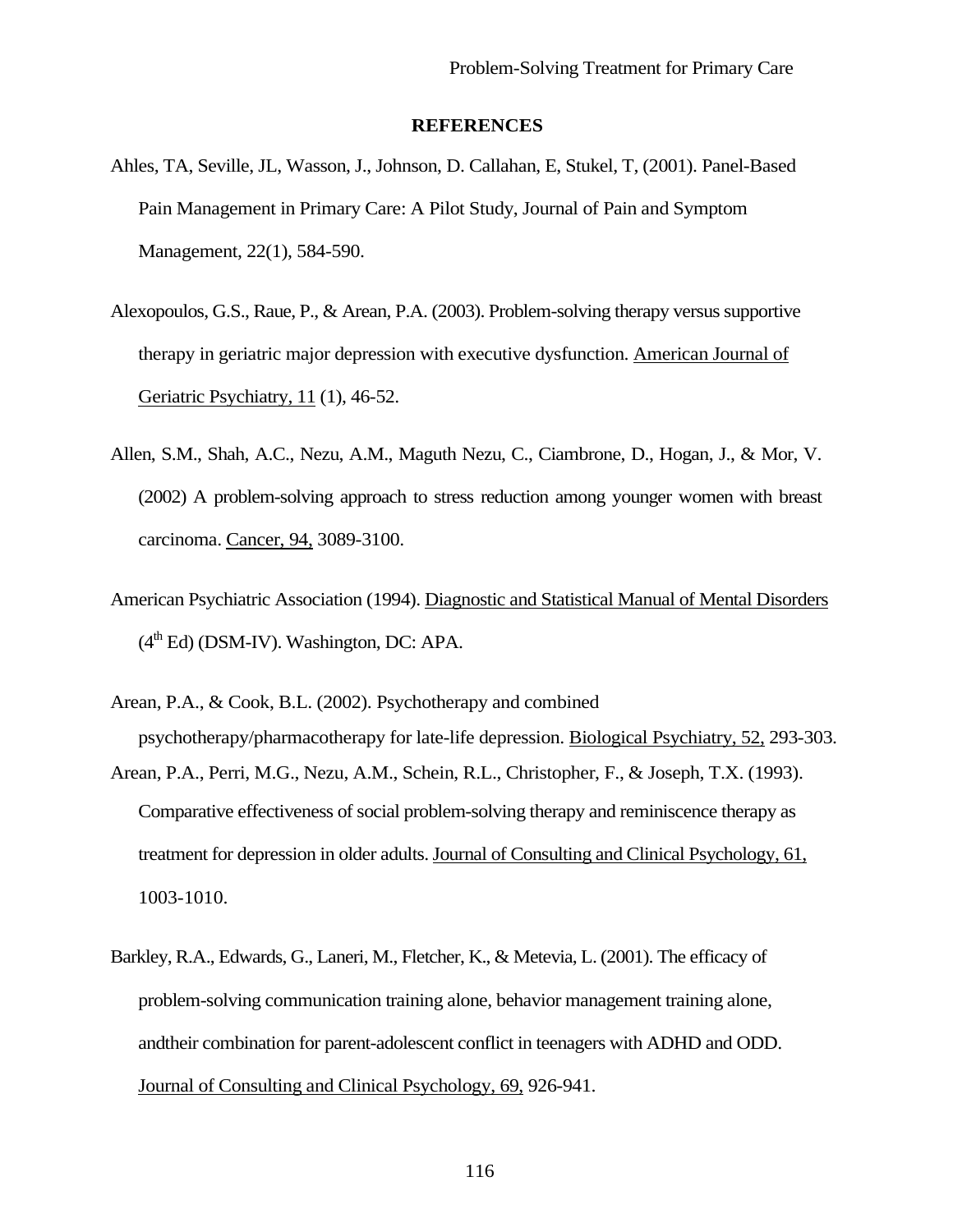- Barrett, J.E., Barrett, J.A., Oxman, T.E., & Gerber, P.D. (1988). The Prevalence of Psychiatric Disorders in a Primary Care Practice. Archives of General Psychiatry, 45, 1100-1106.
- Barrett, J.E., Williams, J.W., Oxman, T.E., Frank, E., Katon, W., Sullivan, M., Hegel, M.T., Cornell, J.E., & Sengupta, A.S. (2001). Treatment of dysthymia and minor depression in primary care: a randomized trial in patients aged 18 to 59 years. Journal of Family Practice, 50, 405-412.
- Bernard-Opitz, V., Sriram, N., & Nakhoda-Sapuan, S. (2001). Enhancing social problem solving in children with autism and normal children through computer-assisted instruction. Journal of Autism and Developmental Disorders, 31, 377-384.
- Broadhead, W., Blazer, D., George, L., & Tse, C. (1990) Depression, disability days, and days lost from work in a prospective epidemiologic survey. Journal of the American Medical Association, 264 (19), 2524-2528.
- Catalan J., Gath D.H., Anastasiades P., Bond S.A.K., Day A. & Hall L. (1991). Evaluation of a brief psychological treatment for emotional disorders in primary care*.* Psychological Medicine, 21, 1013-1018.
- Catalan, J., Gath, D., Edmonds, G., & Ennis, J. (1984). The effects of non-prescribing of anxiolytics in general practice. British Journal of Psychiatry, 144, 593-602.
- Cook, S., Herold, K., Edidin, D.V., & Briars, R. (2002). Increasing problem solving in adolescents with type 1 diabetes: The Choices Diabetes Program. The Diabetes Educator, 28, 115-124.
- Cole, M.G., & Bellavance, F. (1997). The prognosis of depression in old age. The American Journal of Geriatric Psychiatry, 5, 4-14.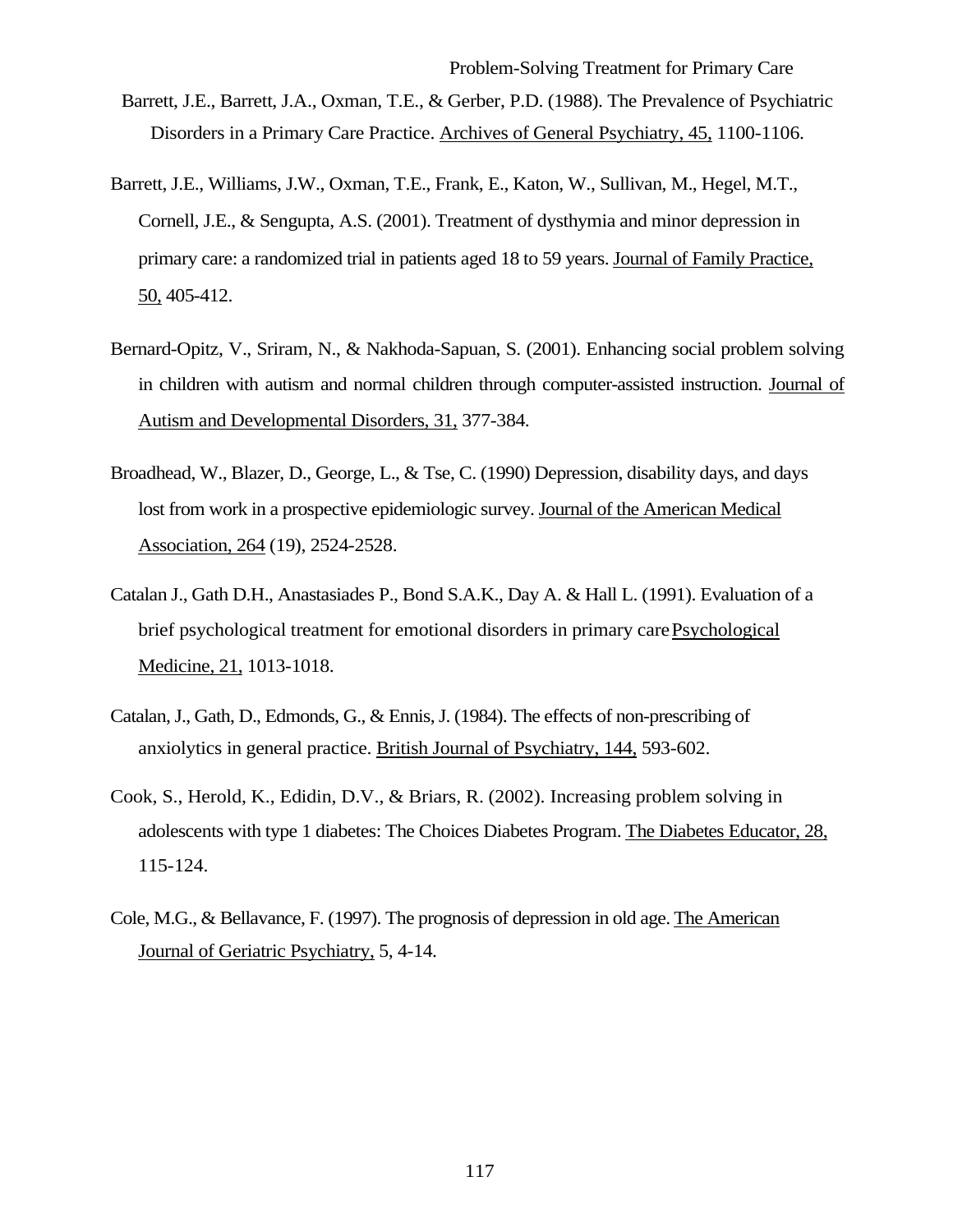- Cooper, B., Fry, J. & Kalton, G. (1969). A longitudinal study of psychiatric morbidity in a general practice population. British Journal of Preventative and Social Medicine, 23, 210- 217.
- Dowrick, C., Dunn, G., Ayuso-Mateos, J.L., Dalgard, O.S., Page, H., Lehtinen, V., Casey, P., Wilkinson, C., Vazquez-Barquero, J.L., & Wilkinson, G. (2000). Problem solving treatment and group psychoeducation for depression: Multicentre randomized controlled trial. British Medical Journal, 321, 1-6.
- D'Zurilla, T.J. (1986). Problem-solving therapy: A social competence approach to clinical interventions. NY: Springer.
- D'Zurilla, T.J. (1990). Problem-solving training for effective stress management and prevention. Journal of Cognitive Psychotherapy: An International Quarterly, 4, 327-355.
- Goldberg, D.P., & Blackwell, B. (1970). Psychiatric illness in general practice: A detailed study using a new method of case identification. British Medical Journal, 11, 439-443.
- Grant, J.S., Elliott, T. R., Newman Giger, J., & Bartolucci, A.A. (2001). Social problem-solving telephone partnerships with family caregivers of persons with stroke. International Journal of Rehabilitation Research, 24, 181-189.
- Hamilton, M. (1967). Development of a rating scale for primary depressive illness. British Journal of Social and Clinical Psychology, 6, 278-296.
- Hays, R., Wells, K., Sherbourne, C., Rogers, W., & Spritzer, K. (1995). Functioning and wellbeing outcomes of patients with depression compared with chronic general medical illnesses. Archives of General Psychiatry, 52, 11-19.
- Hegel, M.T., Barrett, J.E., Cornell, J.E. & Oxman, T.E. (2002). Predictors of response to problem solving treatment of depression in primary care. Behavior Therapy, 33, 511-527.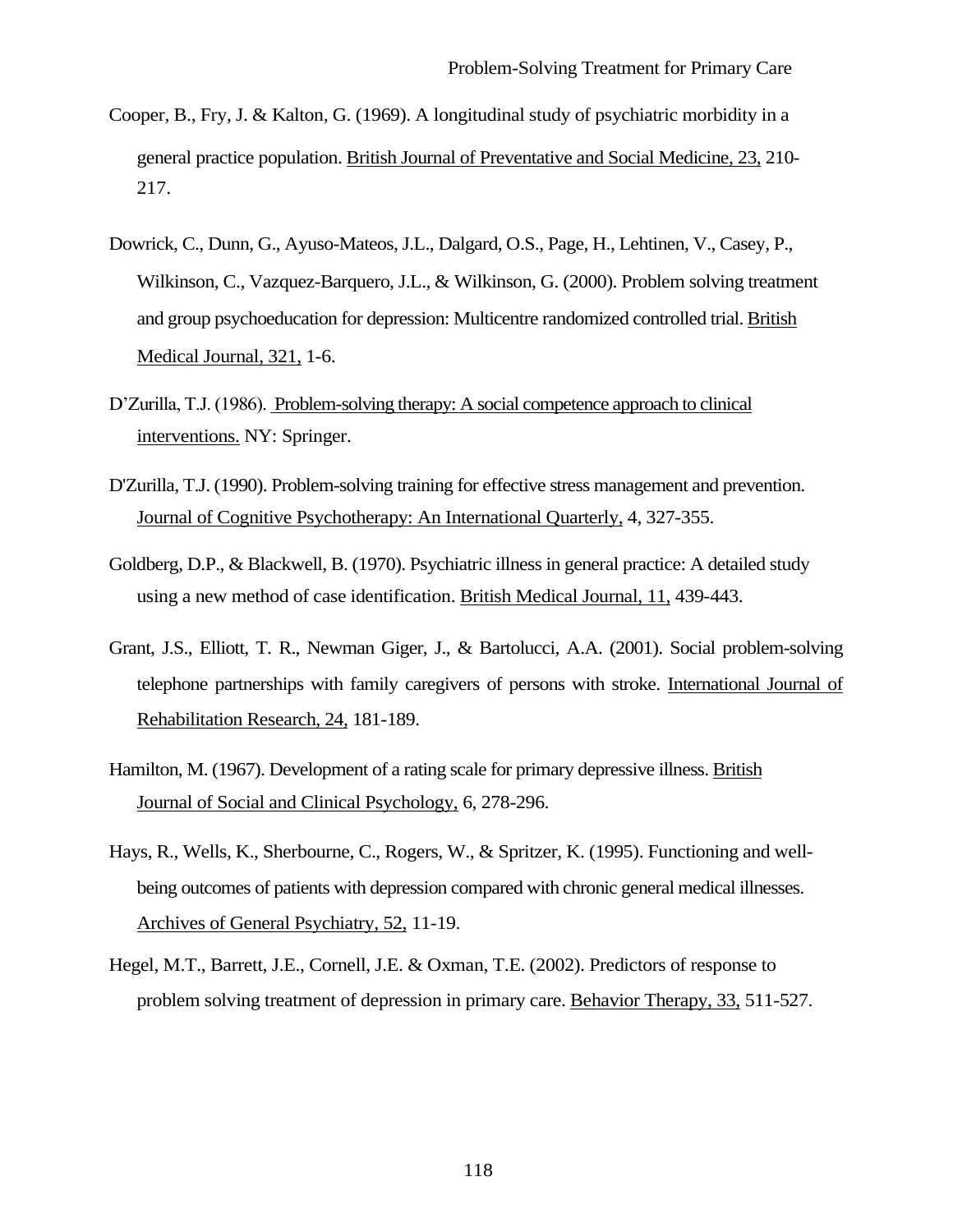- Hegel, M.T., Barrett, J.E., & Oxman, T.E. (2000). Training United States therapists in problemsolving treatment of depression in primary care (PST-PC): Lessons learned from the Treatment Effectiveness Project. Families, Systems, and Health, 18, 423-435.
- Hegel, M.T., Imming, J., Cyr-Provost, M., Hitchcock Noel, P., Arean, P.A. & Unützer, J. (2002). Role of behavioral health professionals in a collaborative stepped care treatment model for depression in primary care. Families, Systems & Health, 20 (3), 265-277.
- Johnson, J., Weissman, M.M., and Klerman, G.L. (1992). Service utilization and social morbidity associated with depressive symptoms in the community." Journal of the American Medical Association, 267, 1478-83.
- Katon, W., & Schulberg, H. (1992). Epidemiology of depression in primary care. General Hospital Psychiatry, 14, 237-247.
- Knight, B.G., & Satre, D.D. (1999). Cognitive-behavioral psychotherapy with older adults. Clinical Psychology: Science and Practice, 6, 188-203.
- Lewinsohn, P.M., Munoz, R.F., Youngren, M.A., & Zeiss, A.M. (1986) Control your depression. NY: Simon & Schuster.
- Liberman, R.P., Eckman, T.A., & Marder, S.R. (2001). Training social problem solving among persons with schizophrenia. Psychiatric Services, 52, 31-33.
- Lynch, D.J., Tamburrino, M.B., and Nagel, R. (1997). Telephone counseling for patients with minor depression: Preliminary findings in a family practice setting." The Journal of Family Practice, 44, 293-98.
- Mann, A.H., Jenkins, R., & Belsey, E. The 12 month outcome of patients with neurotic illness in general practice. Psychological Medicine, 11, 535-550.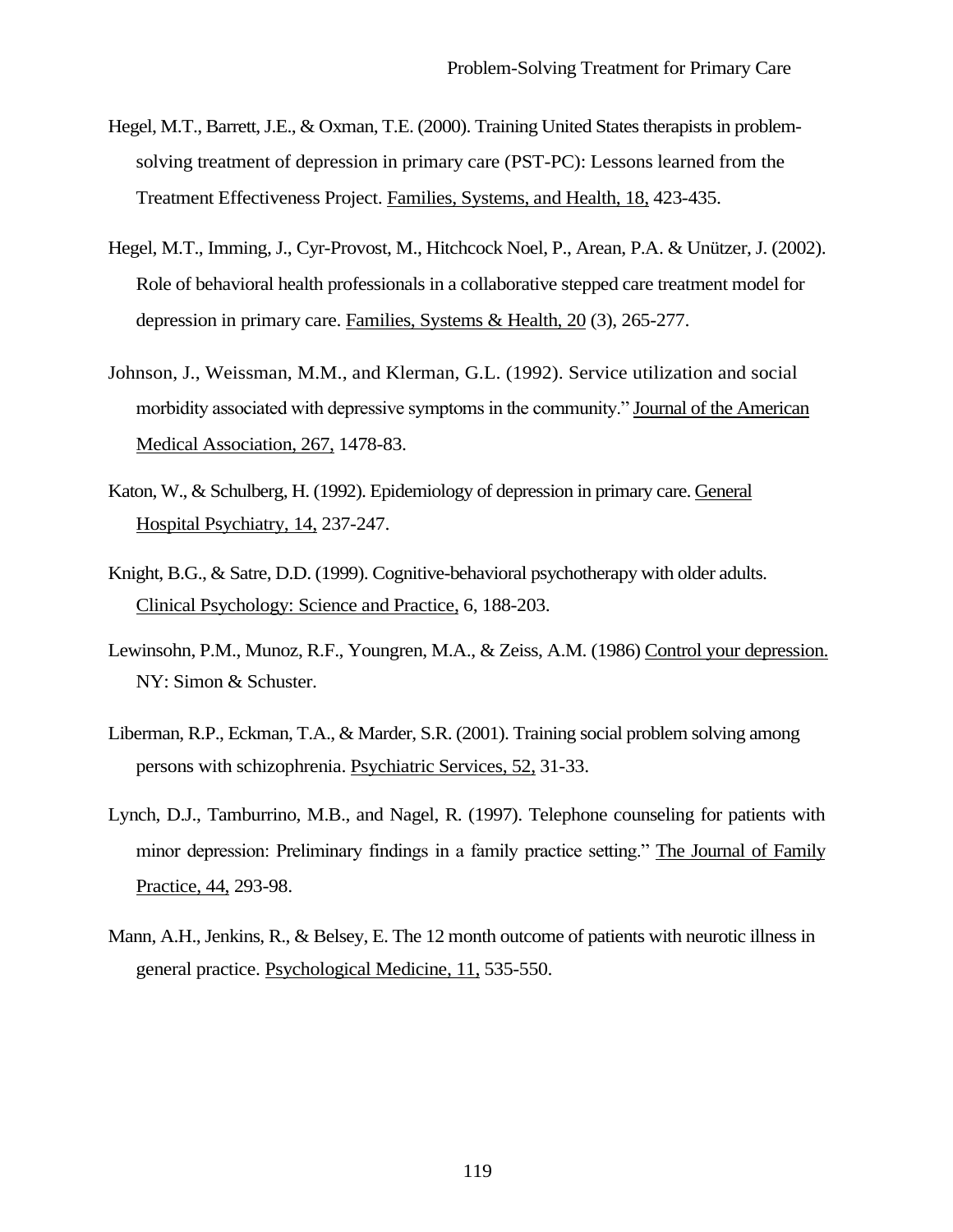- Medalia, A., Revheim, N., & Casey, M. (2001). The remediation of problem-solving skills in schizophrenia. Schizophrenia Bulletin, 27, 259-267.
- Mynors-Wallis, L., Davies, I., Gray, A., Barbour, F., & Gath, D. (1997). A randomised controlled trial and cost analysis of problem-solving treatment for emotional disorders given by community nurses in primary care. British Journal of Psychiatry, 170, 113-119.
- Mynors-Wallis, L.M., Gath, D.H., Day, A., & Baker, F. (2000). Randomised controlled trial of problem solving treatment, antidepressant medication, and combined treatment for major depression in primary care. British Medical Journal, 320, 26-30.
- Mynors-Wallis L., Gath D.H., Lloyd-Thomas A.R., & Tomlinson D. (1995). Randomised controlled trial comparing problem-solving treatment with amitriptyline and placebo for major depression in primary care. British Medical Journal, 310, 441-445.
- Nezu, A.M. (1987). Efficacy of a social problem-solving therapy approach for unipolar depression. Journal of Consulting and Clinical Psychology, 57, 408-413.
- Nezu, A.M., Nezu, C.M., & Perri, M.G. (1989). Problem-solving therapy for depression: Theory, research, and clinical guidelines. NY: Wiley.
- Nezu, C.M., Nezu, A.M., & Arean, P.A. (1990). Assertiveness and problem-solving therapy for mild mentally retarded persons with dual diagnoses. Research in Developmental Disabilities, 12, 371-386.
- Regier, D.A., Goldberg, I.D., & Taube, C.A. (1978) The De Facto US Mental Health Services System. Archives of General Psychiatry, 35, 685-693.
- Sahler, O.J.Z., Varni, J.W., Fairclough, D.L., Butler, R.W., Noll, R.B., Dolgin, M.J., Phipps, S., Copeland, D.R., Katz, E.R., & Mulhern, R.K. (2002). Problem-solving skills training for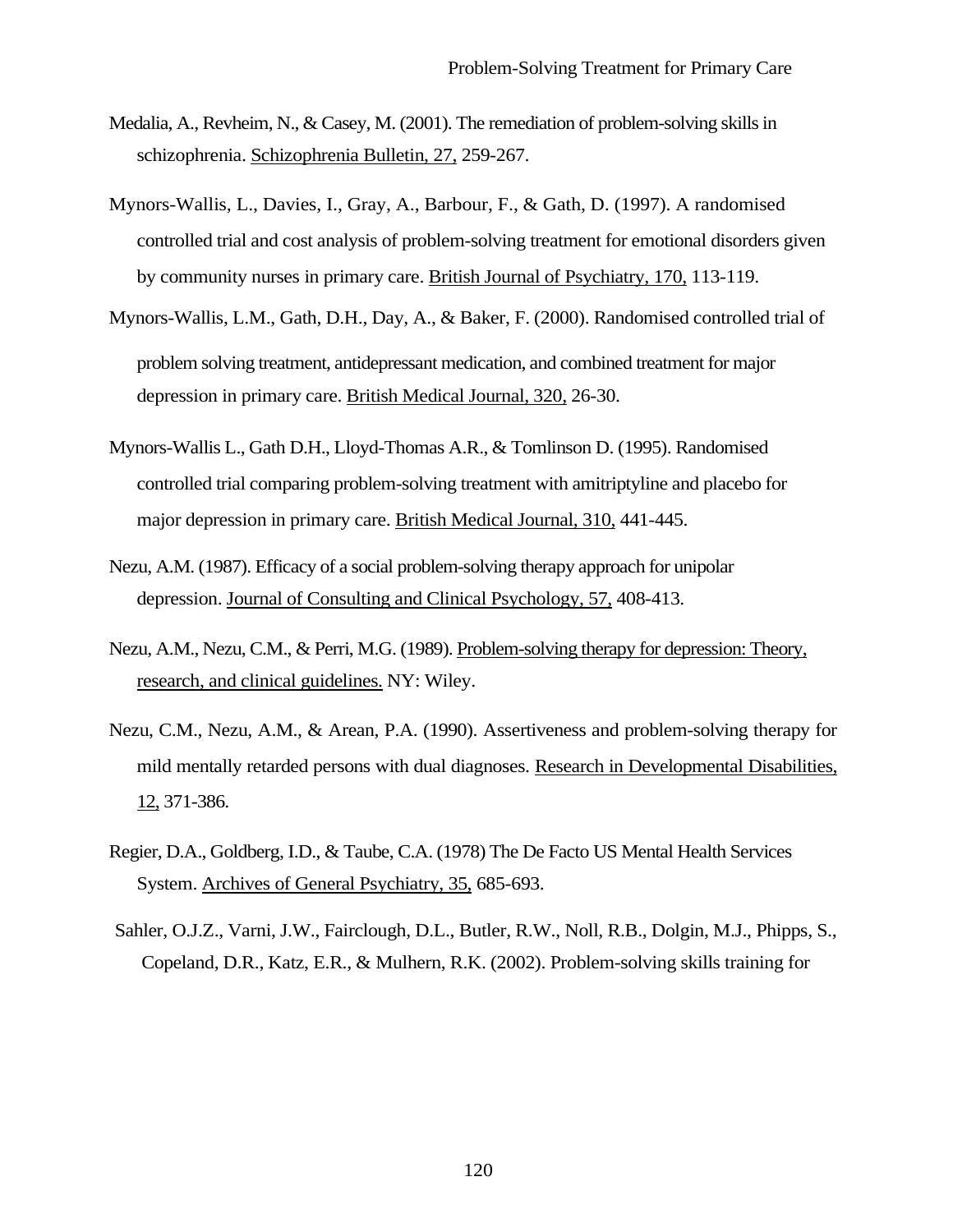mothers of children with newly diagnosed cancer: A randomized trial. Developmental and Behavioral Pediatrics, 23, 77-86.

- Salkovskis P.M., Atha C., & Storer D. (1990). Cognitive-behavioural problem-solving in the treatment of patients who repeatedly attempt suicide: a controlled trial. British Journal of Psychiatry, 157, 871-876.
- Schulberg, H.C., & Burns, B.J. (1988). Mental Disorders in Primary Care: Epidemiologic, Diagnostic, and Treatment Research Directions. General and Hospital Psychiatry, 10, 79-87.
- Schwartz, M.D., Leman, C., Audrain, J., Cella, D., Rimer, B., Stefanek, M., Garber, J., Hsiang Lin, T., & Vogel, V. (1998). The impact of a brief problem-solving training intervention for relatives of recently diagnosed breast cancer patients. Annals of Behavioral Medicine, 20, 7- 12.
- Seligman, M.P. (1975). Helplessness: On depression, development and death. San Francisco: Freeman.
- Sturm, R., & Wells, K.B. (1995). How can care for depression become more cost-effective? Journal of the American Medical Association, 273, 51-58.
- Teri, L., Logsdon, R.G., Uomoto, J., & McCurry, S.M. (1997). Behavioral treatment of depression in dementia patients: A controlled clinical trial. Journal of Gerontology, 52B, 159-166.
- Townsend, E., Hawton, K., Altman, D.G., Arensman, E., Gunnell, D., Hazell, P., House, A., & Van Heeringen, K. (2001). The efficacy of problem-solving treatments after deliberate selfharm: Meta-analysis of randomized controlled trials with respect to depression, hopelessness and improvement in problems. Psychological Medicine, 31, 978-988.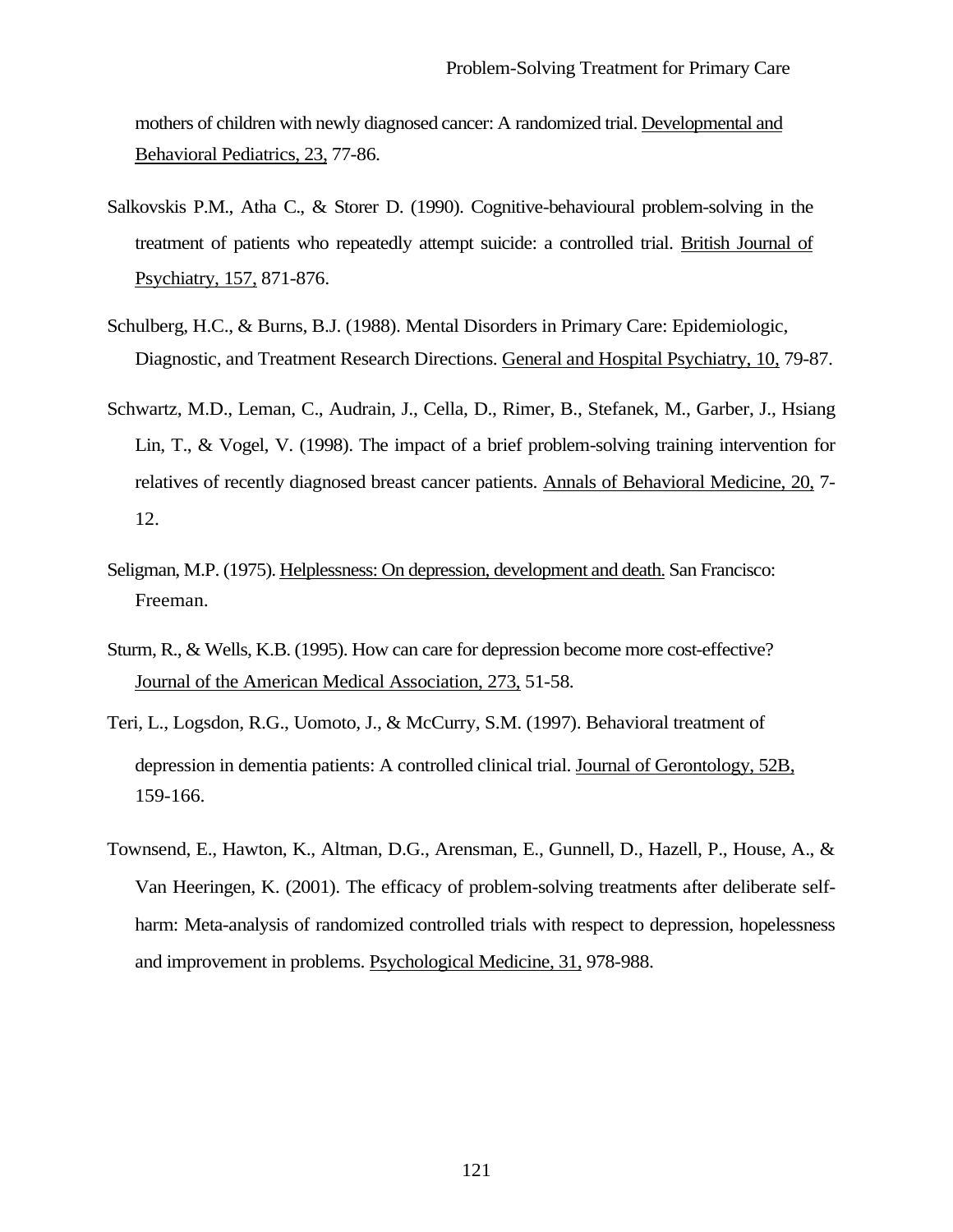- Webster-Stratton, C., Reid, J., & Hammond, M. (2001). Social skills and problem-solving training for children with early-onset conduct problems: Who benefits? Journal of Child Psychology and Psychiatry, 42, 943-952.
- Wells, K.B. et al., (1992) The course of depression in adult outpatients. Archives of General Psychiatry, 489, 788-94.
- Wells, K.B., Stewart, A., & Hays, D. (1989). The functioning and well-being of depressed patients: Results from the Medical Outcomes Study. Journal of the American Medical Association, 262, 914-919.
- William, J.W., Kerber, C., Mulrow, C., Medina, A., & Aguilar, C. (1995). Depressive disorders in primary care: Prevalence, functional disability, and identification. Journal of General Internal Medicine, 10, 7-12.
- Williams, J.W. et al. (2000). Treatment of dysthymia and minor depression in primary care. Journal of the American Medical Association, 284, 1519-26.
- Zanis, D.A., Coviello, D., Alterman, A.I., & Appling, S.E. (2001). A community-based trial of vocational problem-solving to increase employment among methadone patients. Journal of Substance Abuse Treatment, 21, 19-26.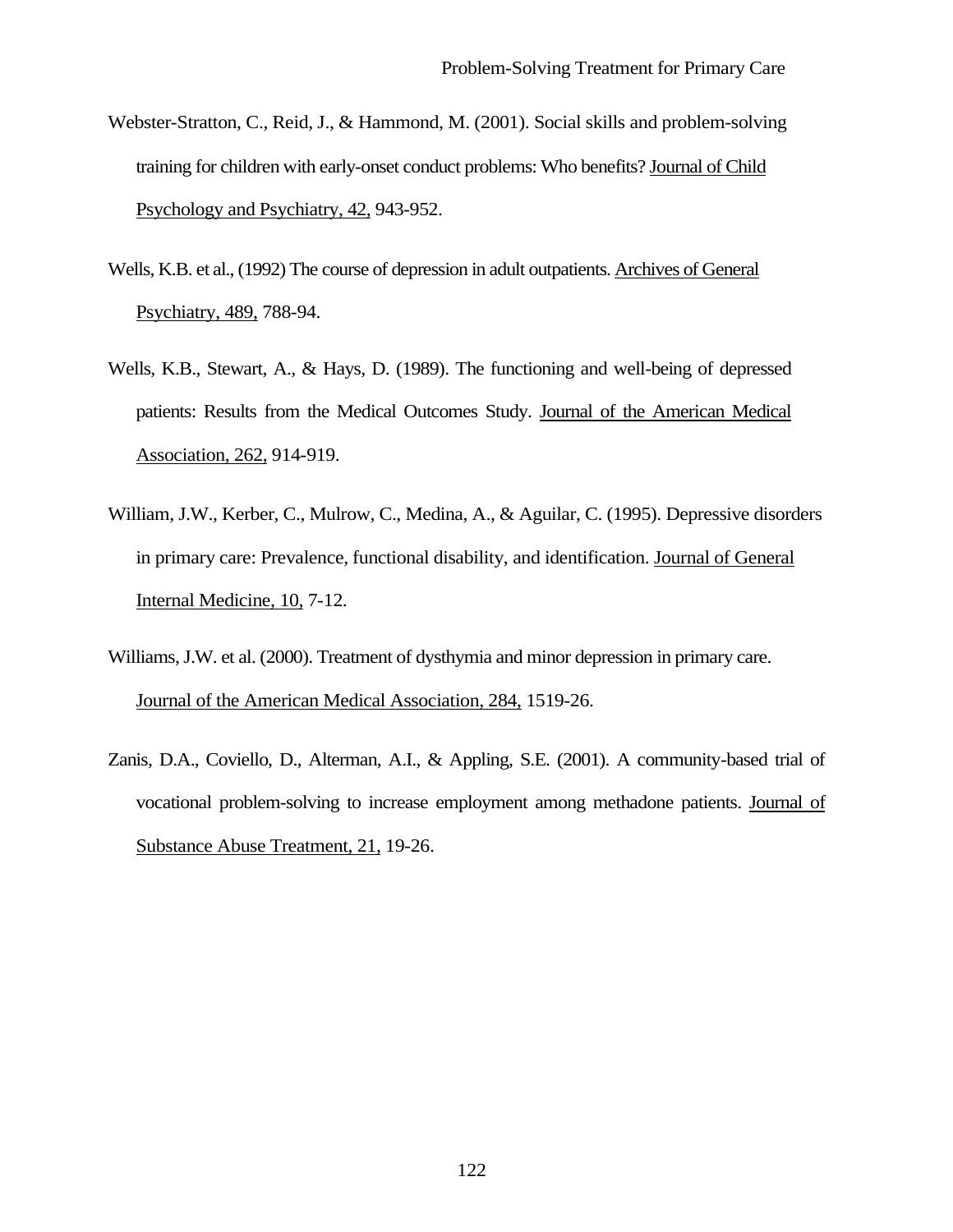# **APPENDIX 1**

#### **PROBLEM-SOLVING TREATMENT FOR DEPRESSION**

#### **Therapist Narrative Session One Introduction**

Introduction and Explanation of PST-PC Structure

**Hello Mrs. [name]. It's nice to meet you. My name is [name].**

**I'm a colleague of your doctor Dr. [name]. I know you've talked with him/her about your depression and have agreed to participate in our Problem-Solving treatment. Problem-Solving Treatment is an effective treatment for depression. Do you have any questions before we get started?**

**You and I are going to meet for a total of six visits. We will meet for an hour today and the rest of the visits will be half an hour. We will meet weekly for the first four weeks and then we will meet every other week for the last two visits.**

**Today I'm going to teach you Problem-Solving skills and how to apply them to treat your depression. I'll help you select an actual problem you're currently struggling with and help you identify actions to take to solve the problem. Then, during the time until we meet again next week, you'll actually do the tasks you choose to work on, sort of like homework. When we meet again next week, we'll review how it went and start the process again, so that you can expect to apply the full problem-solving technique for at least one problem each visit. Do you have any questions at this point?**

#### Symptoms Are Caused by Depression

**Your Primary Care Provider, [name], referred you to our depression Study, and the Study doctor, too, interviewed you and diagnosed you with depression. Do you have any questions about this, or the diagnosis, or what it means?**

**What kind of symptoms do you have?** [Develop short list of 3 or so symptoms. Translate patient "code" words into corresponding clinical symptoms, e.g. feeling "crummy" may mean having low energy, being "weepy" is evidence of feeling sad, "not sleeping well" may mean mid-cycle awakening and difficulty falling back asleep.] **We're going to be keeping track of these symptoms to see how you improve. I'll be asking you about them each visit, essentially as a way of tracking how well the treatment is working for you.**

[If by this point patient has not yet accepted the diagnosis of depression, explain a "mind/body" model; such as] **I understand that your symptoms feel to you like a physical illness.**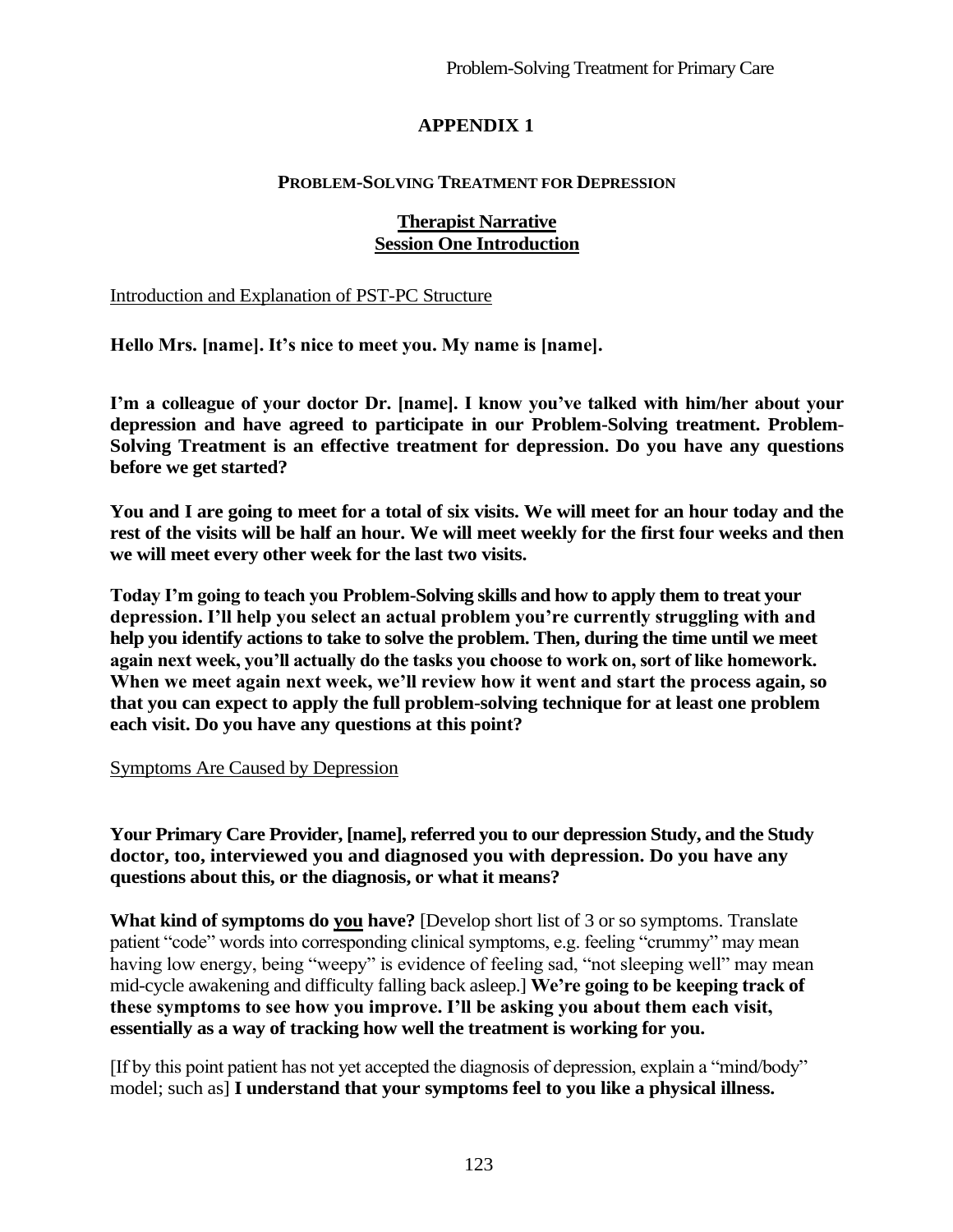**Stomach aches and headaches can often be an indication of a physical problem. But you should know that there is really no such thing as a purely physical illness, just as there is really no such thing as a purely emotional illness. For example, when we feel excited, our body gets excited too: our heart beats faster and we have trouble sitting still. And when our body is sick, like when we have the flu, it's natural for our feelings to be a little low as well. Have you ever had these feelings? Everything is controlled by the brain, both our feelings and our physical functions, so when one is affected, the other is affected too. So depression can often feel very physical to some people, because the depression is actually affecting you physically. But your doctor has examined you and is confident that you don't have a physical illness, so we need to remember that the main cause of your physical problems is depression, and that's what we need to treat. I've just said a lot and want to make sure I'm being clear. I'd like to hear what your understanding is of what I've just said. Could you give me a basic summary of what you've heard?**

#### Link Between Problems, Depression, and the Role of PST-PC

**Lets talk a little bit more about problems and depression. Unresolved problems can make depression worse and can actually even cause depression. In addition, low motivation and low energy caused by depression makes it even more difficult to work on the problems which then makes us feel even worse, and so on. It's a vicious cycle, a downward spiral. The purpose of PST-PC is to take the "problem" piece out of the cycle. When we feel more in control of our problems, we feel better overall. Our mood is better. We feel more encouraged and hopeful. And, as our depression goes down, our activity level goes up still further. This is an upward spiral. PST-PC improves our ability to solve our problems and ultimately improves our mood. But the improvement follows action; the actions you'll be taking between our visits to work on your problems. The most important part of PST-PC is not what takes place in our visits together, but what you do between our visits. Putting into action the new solutions you discover through PST-PC. How does this sound? Does it seem to make sense to you?**

#### Problem-Solving Orientation

**Depression is often caused by problems of living and feeling depressed can often be a cue that there are problems in one's life. We all encounter problems in our lives, big and small, everyday. It's a normal part of living. Having problems isn't unfair, really; it's just a part of the way life is. If we let problems pile up unresolved, however, it can become overwhelming and lead us to feeling depressed. Using problem-solving skills, people can learn to cope better with their problems and feel better as a result. In Problem-Solving Treatment, which I'll just call "PST-PC" from now on, I'll explain the details of the treatment and provide encouragement and support, but the ideas, plans, and actions come from you. PST-PC will not only be useful now, but can also help you when future problems arise.**

**We can almost always exert some degree of control over our problems. And, if we're able to tackle problems as they arise, it will decrease the likelihood that we become, or stay, depressed. The best way to do this is to use your feelings as a signal that there is a problem**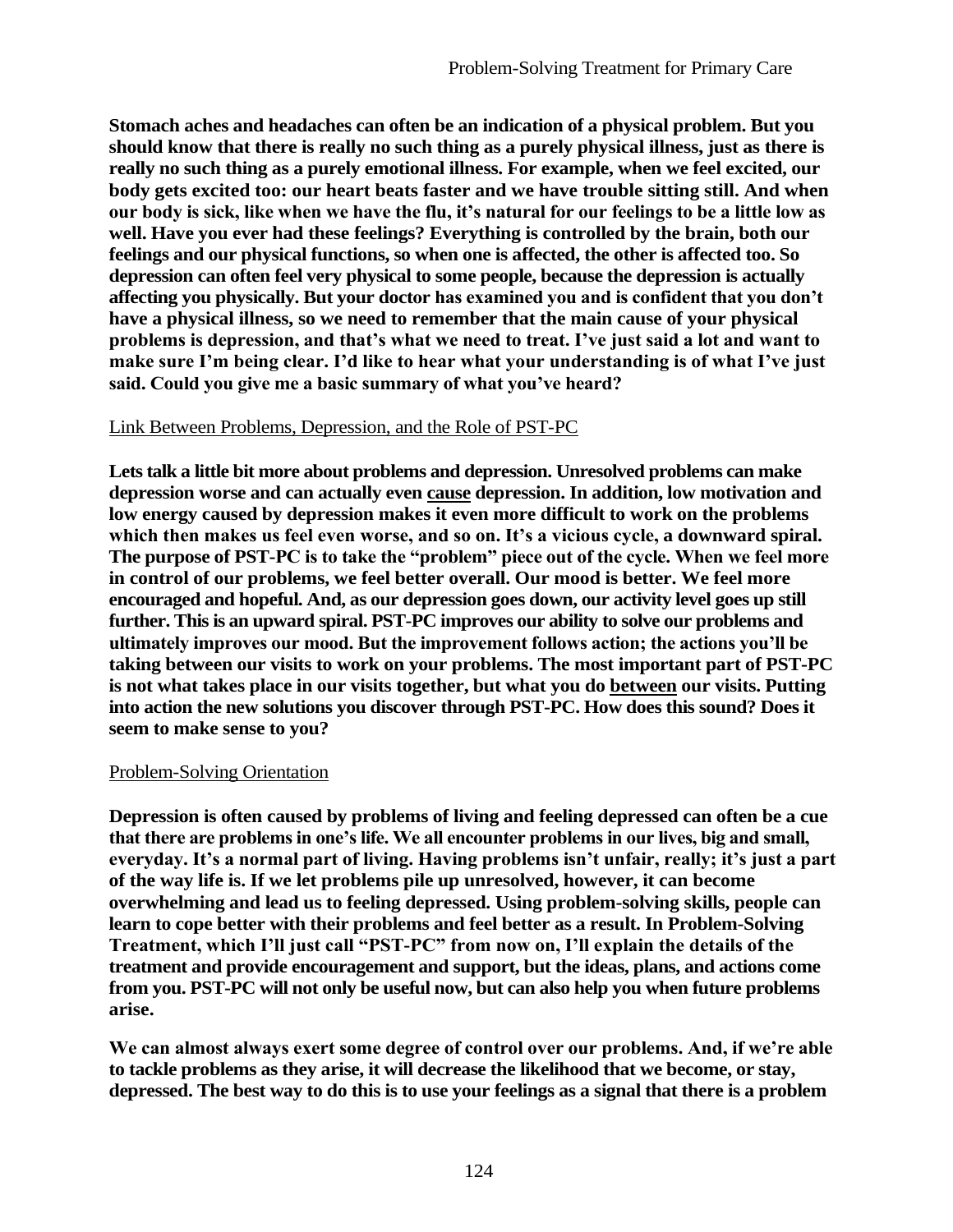**to be solved. Think of depression as another type of pain you might have. If you have a stomach ache, you know that you should do something to ease the pain, perhaps drink some antacid, or next time not eat something that upsets your stomach A depressed mood is like any other type of pain – it's a signal that there are problems in one's life that need attending to and we can use this as a cue to take action. To stop and think, " What problem might be troubling me?" We can then put our problem-solving skills to work and begin to feel better.**

**Unfortunately, when you or any one else is depressed, the tendency is to feel like there is no hope to solving a problem. You're not exactly ignoring your pain, but most people tend to avoid facing the problem, rather than trying to solve it. You may feel like things are hopeless, you don't have the ability to cope with the problem, or that there is no solution available to you. Does any of this sound familiar to you?** (ASK PATIENT TO DESCRIBE THIS AND THE THOUGHTS THEY HAVE)**. With this new approach to coping with depression and your daily problems, I'll be asking you to put those thoughts aside, and to focus instead on the evidence we have regarding the hopelessness of your situation and on what other methods we can try to solve the problem. This will be our attempt to test together whether your situation really is so hopeless or if there is a solution or set of solutions that can change your situation. So, I'm asking you to suspend your disbeliefs for a bit while we work together and see if we can solve your problems. Does this all make sense to you? What questions do you have for me at this point?**

#### The 7 Steps of PST-PC

**Okay, so let me explain how PST-PC works. PST-PC has seven steps: One, define the problem; two, decide the goal you want to achieve; three, brainstorm a lot of different possible solutions; four, look at the pros and cons of each possible solution; five, pick the solution that seems the best; six, put the solution into action; and seven, review how it worked out. By the end of today's first session, we will have worked through all of these steps together and you will have identified a real problem and solution for yourself to work on in the coming week.**

**The first step is to define the problem. Here you want to pick a problem that's feasible to solve, meaning a problem that's manageable, a problem that you, yourself, can exert some control over. You'll need to explore the different aspects of the problem, to understand the details, to separate the facts from the assumptions, and to clarify where the sticking point really is. You should break down big or complex problems into smaller, more manageable pieces. And you'll want to define the problem in a way that's easy to measure your progress toward solving. For example, "I feel crummy" could mean a lot of things, but "I'm not doing enough fun things in my life" is clear and measurable. The more clearly and precisely you can state the problem, the better your chance of solving it successfully.**

**The second step is to set a goal. The goal should be the way you would like to see the problem change. It should also be realistic and achievable; something you can really do or make progress on between now and our next visit. And, you'll want to state the goal in such a way that you can easily measure the progress you make toward it, so that you'll**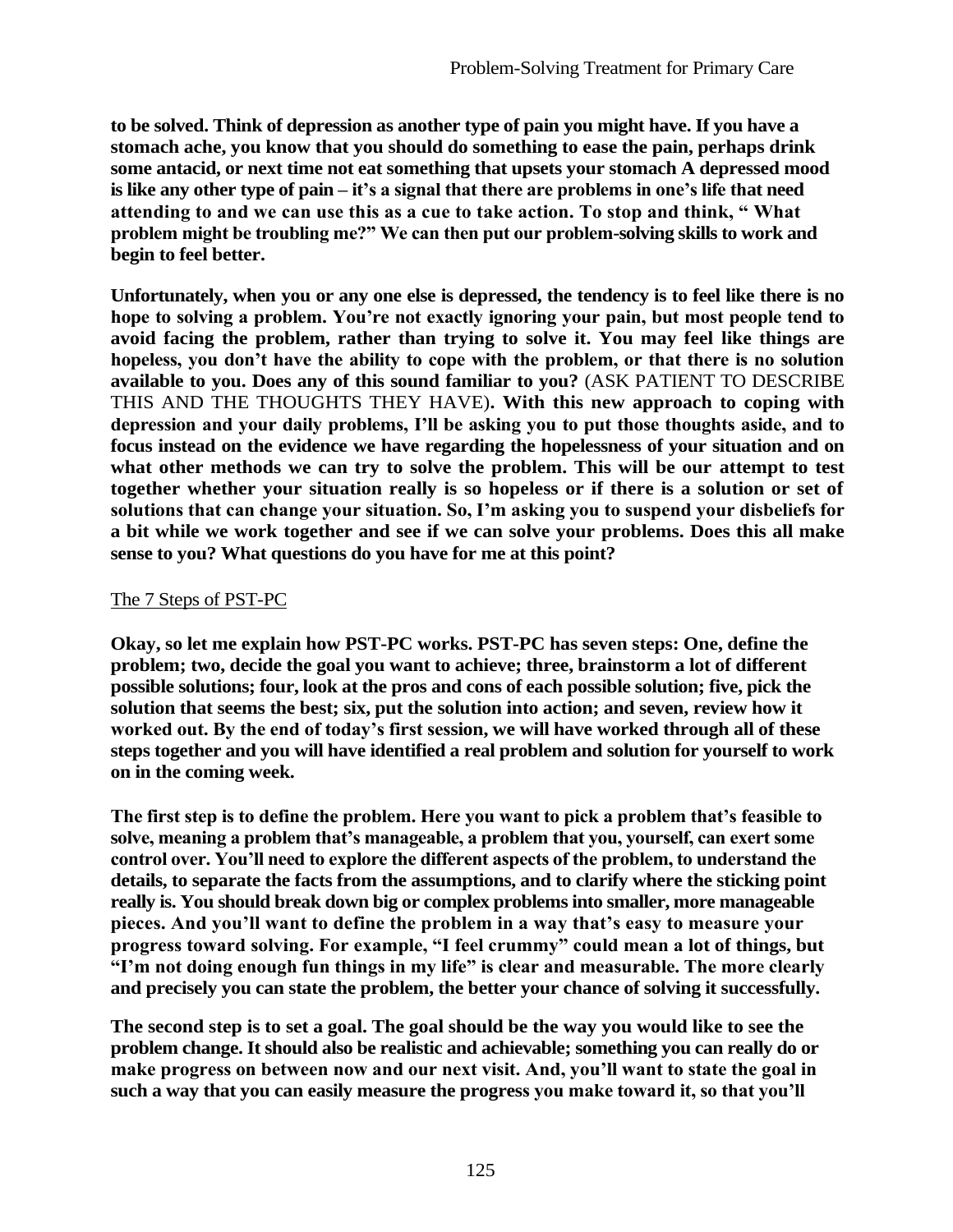**know when you've achieved it, or how your doing. It's much easier if the goal can be stated in terms of something you did or didn't do, or something that happened or didn't happen. For example, if you state your goal as: "I want to have more fun;" that's kind of vague. How will you know when you've done what you had in mind? On the other hand, if you sate that same goal as "I will do two fun things this week," you can actually** *measure* **how you did, you'll know easily if you did it or not. Does this seem clear? Does it make sense?**

**The third step is brainstorming. Have you heard that term before? What does "brainstorming" mean to you? We're gonna' use brainstorming here to mean coming up with as many different possible solutions that you can think of or imagine, being just as creative as possible, considering every conceivable possibility. The more ideas you come up with here, the better. It's really important at this step not to prejudge anything, not to rule anything out. The reason, of course, is that the more potential solutions you have to pick from, the better the chance you'll have of finding a successful solution to the problem. And I want to remind you that these need to be your ideas, your solutions, they need to come from you, because you know your situation best. After all, it is going to be your problem that you'll be working on and you're going to be the one doing it.**

**The fourth step is to consider all the pros and cons. And we'll do this for each possible solution you came up with. We'll go through each solution, one by one, and I'll ask you to think of all the advantages and disadvantages for each, and to write them down for each, so we can then go back and compare. What I mean by advantages and disadvantages is identifying what are the aspects of each solution that would make it easy to do, and what would make it hard to do. What are the facilitating factors for each solution, and what are the obstacles and barriers? Usually these kinds of things involve time, money, effort, and cooperation needed from others. In other words: How much time will it take? Do I have enough time for it? How much will it cost? Do I have the extra funds? How much effort will it take? Can I do it? And, finally, will I need to get others involved, or can I do this on my own? What impact will my solution have on others? As we make a list of all the pros and cons for each solution we'll compare them to the others so we can pick the one that's the best and that has the least negative impact on you and others. This can sound kind of complicated but the most important thing here is to suspend your judgment of the solution until you've had a chance to consider all the pros and cons. What is your idea of what I just described to you?**

**Step five is to choose the solutions that appeal to you the most from reviewing the pros and cons; the ones that seem to offer the best chance for success-all things considered; the ones that limit the negative impact on you and others; and something you feel that you would really be able to do.**

**Then you'll need to develop a Plan of Action. That will be the sixth step. Here you need to plan out all the individual steps that you'll need to take in order to achieve the solution. The who, what, where, when, and how. You know, who will I need to get involved? What, specifically, am I going to do? When will I do it? Where will I do it? And, how, exactly, will I go about it? Are there any impediments that might get in the way? The more the specific your plan is, including all the necessary details you can think of, the better the**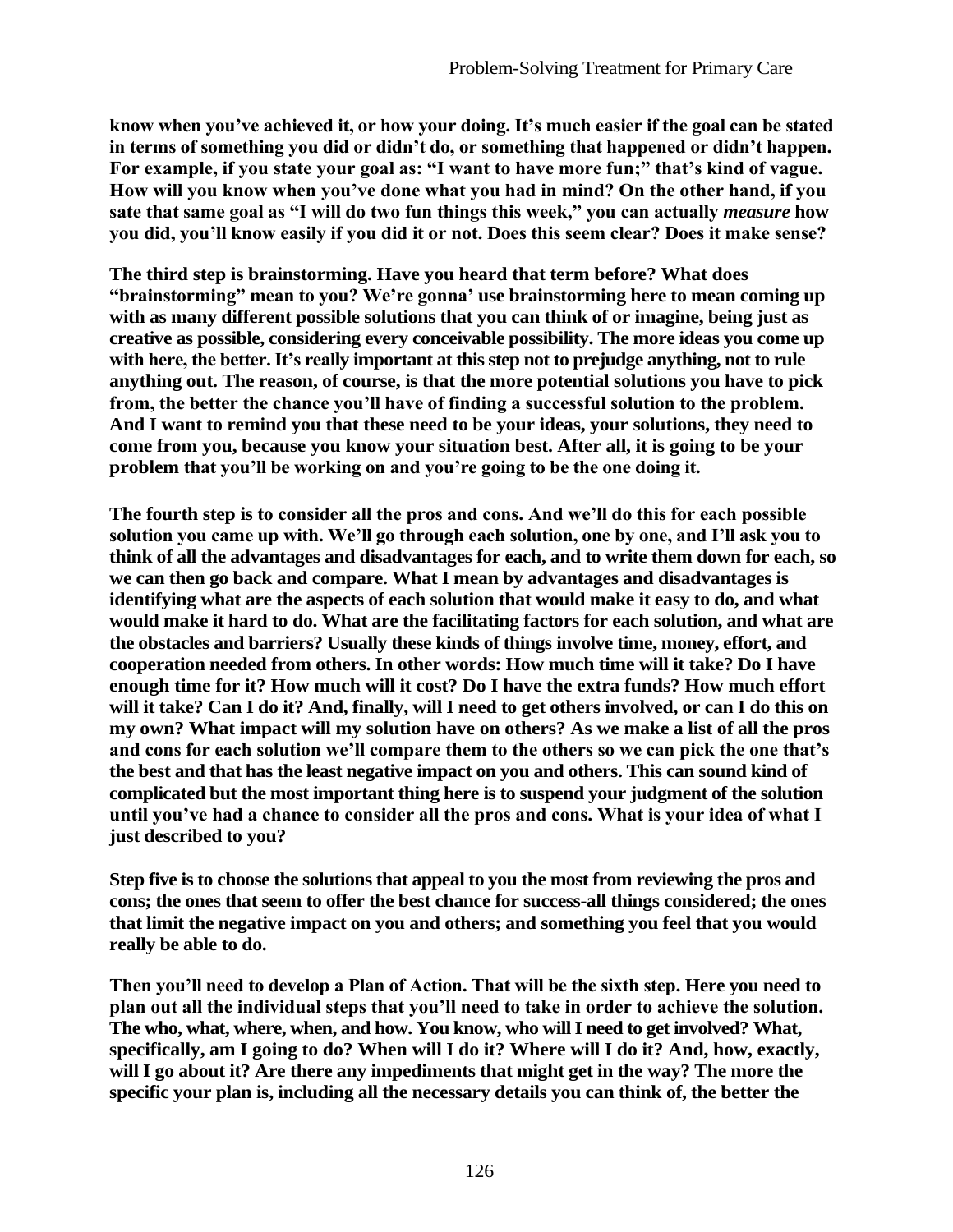**likelihood of your following through with it and being successful.** [Part of this step will be to make sure the patient does not develop a Plan of Action that has potentially insurmountable obstacles or pitfalls. Here the therapist can be more involved to make sure the plan is viable]. **When this step is finished, you'll be ready to go and to put your plan into action.**

**The last step, step seven, is evaluating how it went. That step will actually come next time we meet. Your task for between visits will be to put your plan into action. At our next visit we'll start by seeing how it worked out but you can review your progress on your own as well if you like. We'll start by asking how did it go? Were you successful in your plan of action, or did something come up to interfere with it? If something got in the way we will try to figure out what that was. We'll look at how you feel about having made the effort and how making the effort affected your mood. Making the effort is the key. Even if it turns out not working out the way you want, you can always make some adjustments based on the experience you've gained and try again.**

**There, now we've reviewed all the seven steps for problem solving. I know it sounds like a lot of work and maybe a little confusing, but believe me, it really works quite well and easily once you get a little used to it. But first I'd like to answer any questions about all this that you might have in mind.**

#### Activity Scheduling

**So far we've focused a lot on problems, but it's also important to have a little fun in your life, to have some pleasurable activities you like to do. When people get depressed they tend to stop doing things they enjoy, either because they lose interest or energy or both. Unfortunately, when you stop doing enjoyable things you get even more depressed. The more depressed you get the less you do, and so on in a vicious cycle that takes you even further down into a depression. Does this make sense to you? Have you stopped doing things you once enjoyed?**

**So, one of the things we will be emphasizing is finding ways for you to get involved in potentially enjoyable or pleasant activities on a regular basis, just about every day. It doesn't have to be something really big or expensive or that requires a lot of time. It can be something as simple as enjoying a cup of tea, or watching a favorite movie, or going for a walk. The important thing is to get these things into your life on a regular basis so you can interrupt the downward spiral and start to reverse the depression cycle. So, what kind of things do you enjoy doing or have you stopped doing? For example, Is there any hobby that you have been interested in beginning or trying?**

## Problem List Generation

**Okay, now that we have talked all about problem solving lets start talking about how we are going to apply it for your situation. So, what kinds of problems are you currently experiencing?** [Allow the patient to spontaneously list their problems, briefly, then use the problem list worksheet to cue them for possible additional problems]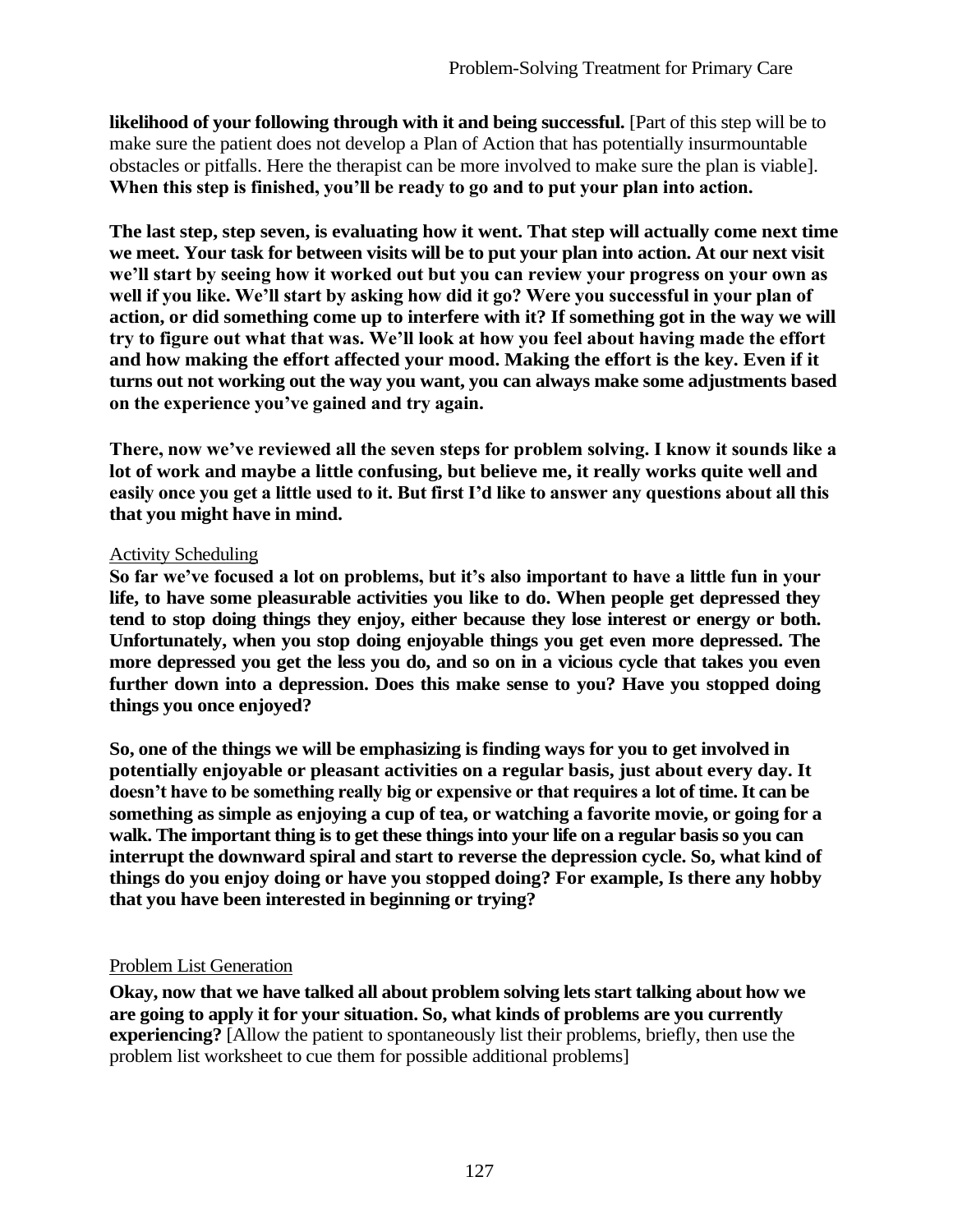# **APPENDIX 2**

#### **Introducing PST-PC to the Patient in Session 1 Checklist**

#### **1. Structure of PST-PC Treatment**

- $\bullet$  6 Visits
- Today' Visit: 1-hour; Visits 2-8: 30-minutes
- Weekly and Bi-weekly Visits
- Teach problem solving skills
- Work through at least one problem per week
- Work on homework between visits

#### **2. Establish that Symptoms are Due to Depression**

- Assure understanding that depression is causing symptoms
- Collect brief list of key depressive symptoms
- As necessary, use "mind/body" explanation
- State that will track symptoms during treatment

#### **3. Link Between Problems, Depression and PST-PC**

- Depression is often caused, or made worse, by the problems of living
- Worsening depression interferes with problem solving: Vicious cycle / Downward spiral
- PST-PC strengthens problem-solving skills
- Improved problem-solving lifts mood
- Improvement follows action

#### **4. Problem-Solving Orientation**

- Problems are a normal, predictable part of living
- Problems are not unfair, and should be expected
- Negative mood is a cue that problems exist
- Some degree of control can almost always be achieved
- Taking action alone will cause mood to improve

#### **5. The Seven Stages (Steps) of PST-PC**

- 1. Clarifying and defining the problem
- 2. Establishing objective achievable goal
- 3. Solution alternatives: Brainstorming
- 4. Decision guidelines: Pros and Cons
- 5. Choosing the preferred solution(s)
- 6. Implementing the solution(s)
- 7. Evaluating the outcome

#### **6. Activity Scheduling**

- Depression stops people from doing enjoyable things
- Fewer enjoyable things causes and worsens depression
- Vicious cycle / Downward spiral
- We will focus on increasing enjoyable activities each day

#### **7. Problem List Generation**

- Focus on current problems
- Allow patient to first spontaneously report current problems
- Systematically review categories from problem worksheet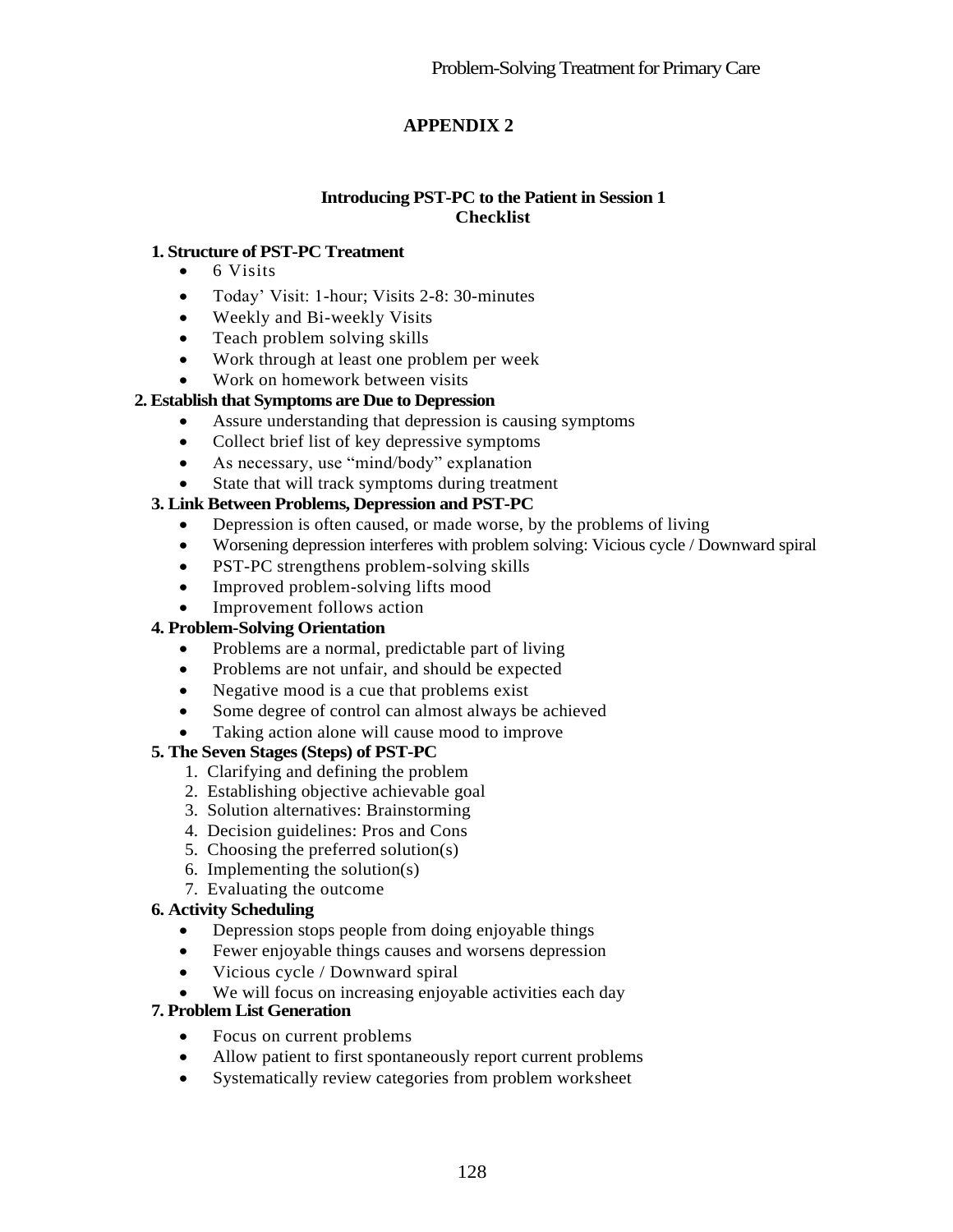# **APPENDIX 3**

#### PROBLEM SOLVING TREATMENT FOR DEPRESSION

# PATIENT HANDOUT

PST-PC Treatment:

- $\bullet$  Brief: 6 sessions 1 hour today, then 30 minutes.
- Practically focused on current, real-life problems.
- Collaborative between patient and therapist.

How It Works:

- Depression is often caused by problems in life.
- PST-PC helps patients begin to exert control over the problems in their life.
- Regaining control over problems improves mood and helps patients feel better.

Depression is very common. It's often caused by problems of living. We all encounter problems in our lives, big and small, everyday. It's a normal part of living. Having problems isn't unfair, really; it's just a part of the way life is. If we let problems pile up unresolved, however, it can become overwhelming and lead us to feeling depressed. People who are depressed can learn ways of dealing with these problems. Using problem-solving skills, people can learn to cope better with their problems and feel better as a result.

We can almost always exert some degree of control over our problems. And, if we're able to tackle problems as they arise, it will decrease the likelihood that we become, or stay, depressed. A depressed mood is a signal that there are problems in one's life that need attending to and we can use this as a cue to take action. To stop and think: what problem might be troubling me? We can then put our problem-solving skills to work and begin to feel better.

Problem-solving is a systematic, commonsense way of sorting out problems and difficulties. If you can learn how to problem-solve easily, you can lessen your depressive symptoms and feel better without having to take pills. In problem solving treatment, the therapist explains the details of the treatment and provides encouragement and support, but the ideas, plans, and action come from you. Problem solving skills will not only be useful now, but can also help you when future problems arise.

PST-PC has 7 important stages:

1. Write down a clear description of one problem to work on. What is the problem about? When does the problem occur? Where? Who is involved? Try to break up complicated problems into several smaller ones and consider each one separately.

2. Set a realistic goal. What would you like to happen? Choose a clear and achievable goal.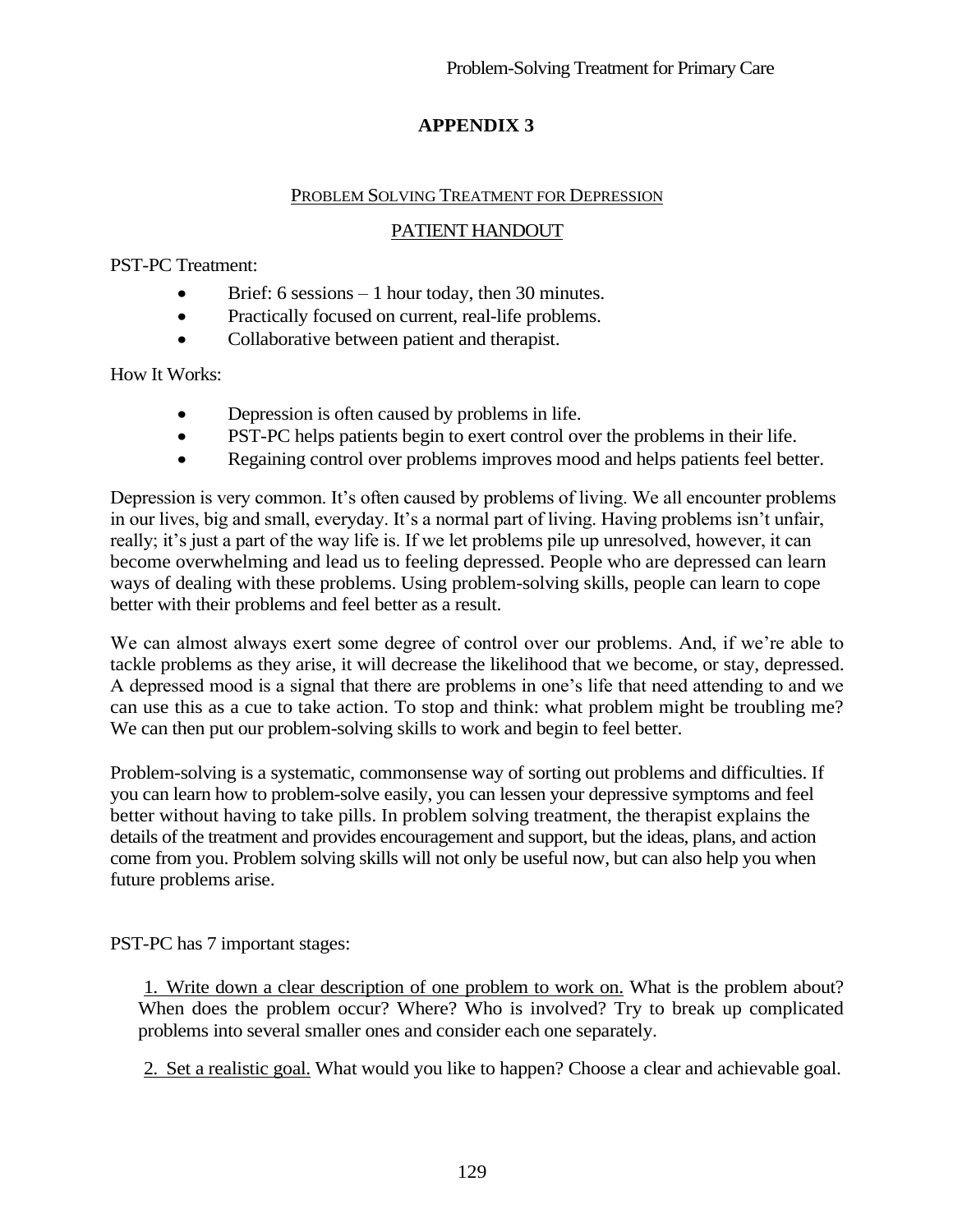3. Brainstorm. List as many solutions as you can think of. Don't rule anything out.

4. Consider the advantages and disadvantages (pros and cons) for each potential solution. What are the benefits of each solution? What are the difficulties or obstacles?

5. Choose the solution that seems the best. Which solution seems the most feasible and has the least impact on your time, effort, money, other people's effort, etc.?

6. Develop an Action Plan. Write down exactly *what* you will do and *when*.

7. Review and evaluate your progress. Make needed changes. How has this helped your mood?

Problem-solving may not solve all of your difficulties, but it can teach you a better way to deal with them. As you begin to feel more in control of your problems, your mood will feel better too.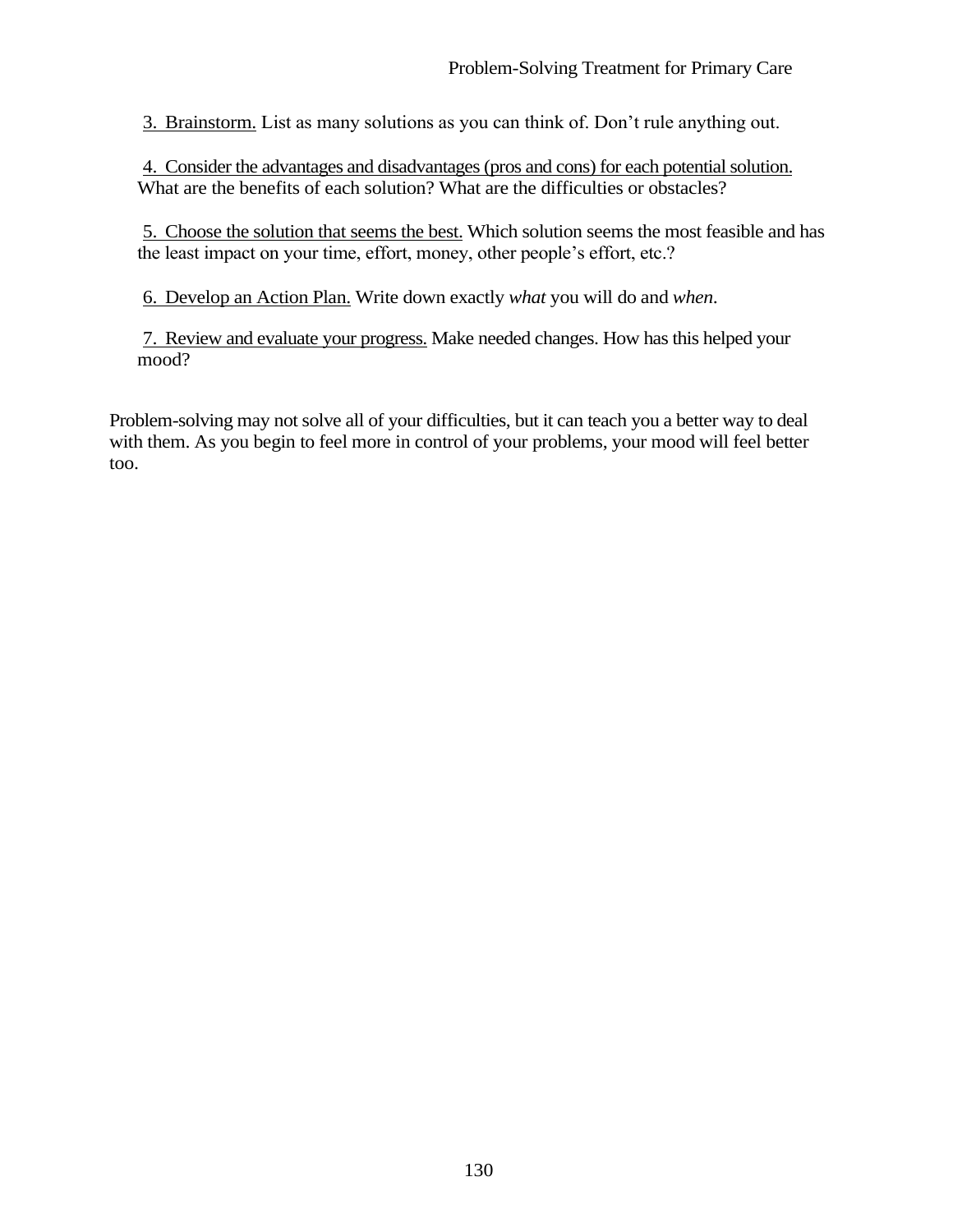#### **APPENDIX 4**

#### **PATIENT HANDOUT**

#### **Why is it Important to Do More Pleasurable Activities?**

When people get depressed they don't feel up to doing the kinds of things they typically enjoy. By doing fewer enjoyable things they begin to feel even worse. As they feel worse, they do even less, and get caught up in a vicious cycle of doing less and less and feeling worse and worse.



As part of problem solving treatment we will help you set a goal of doing at least one pleasurable activity each day. In other words, arranging to provide yourself with a "treat" each day. Sometimes working on the problem of too few pleasant activities can be a simple and effective way to start to learn problem solving skills.

The positive benefits are:

(a) You can use problem-solving steps to help with pleasurable activities;

- (b) You will start to assert control over your life in a positive and beneficial way; and
- (c) Your success with doing pleasurable things will give you motivation to tackle some of

the more difficult problems in your life.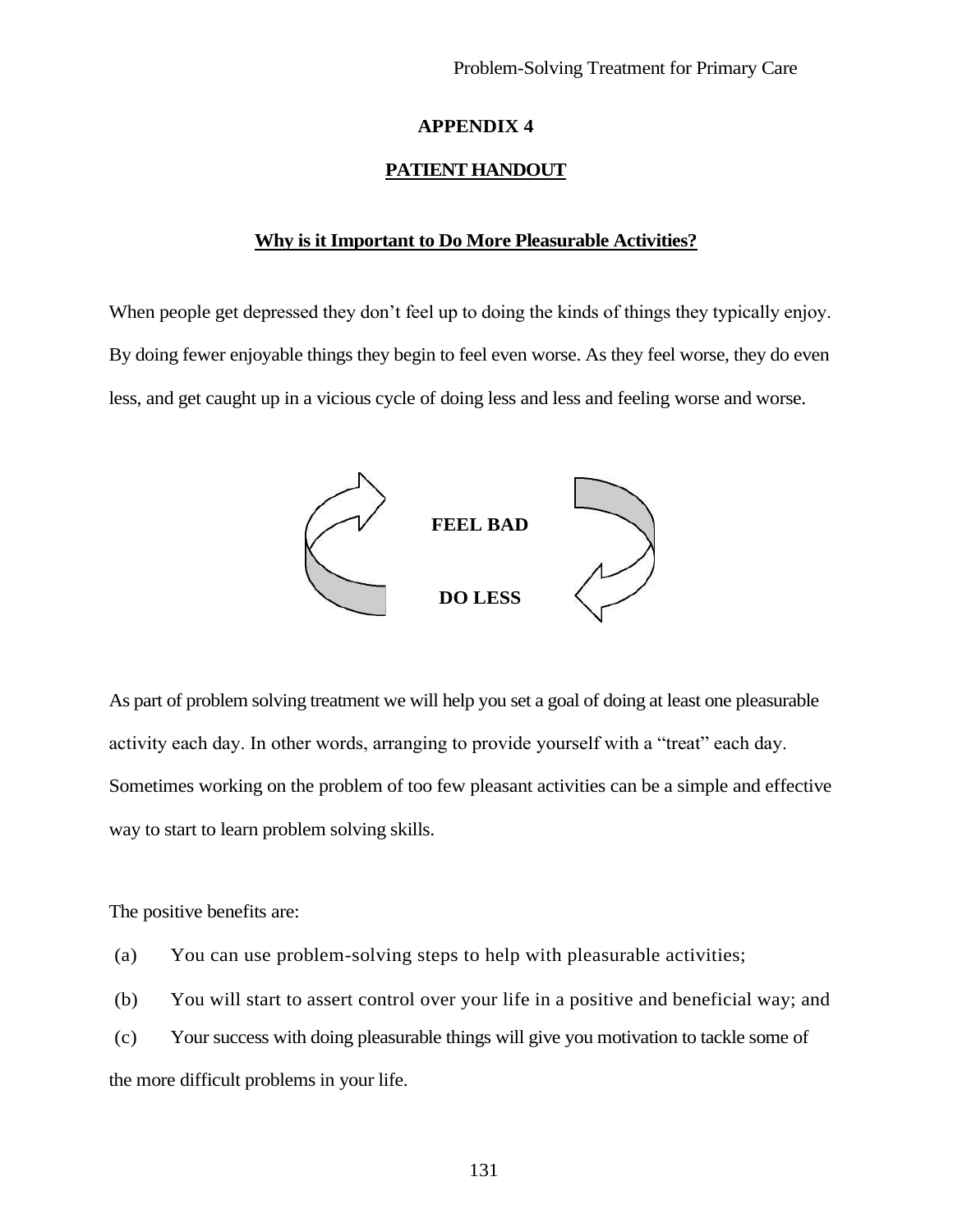# **Appendix 5**

|                                                                                                                                                             | I WODDENI DIO I                                    |
|-------------------------------------------------------------------------------------------------------------------------------------------------------------|----------------------------------------------------|
| 1. Problems with relationships:<br><b>Spouse or partner</b><br>Family members: children, grandchildren,<br>other family members<br><b>Friends</b><br>Other: | 8. Problems with having a daily pleasant activity: |
| 2. Problems with work or volunteer activities:                                                                                                              | 9. Problems with sexual activity:                  |
| 3. Problems with money and finances:                                                                                                                        | 10. Problems with religion or moral values:        |
| 4. Problems with living arrangements:                                                                                                                       | 11. Problems with self-image:                      |
| 5. Problems with transportation:                                                                                                                            | 12. Problems with aging:                           |
| 6. Problems with health:                                                                                                                                    | 13. Problems with loneliness:                      |

#### **PROBLEM SOLVING TREATMENT FOR DEPRESSION PROBLEM LIST**

# **Appendix 6 PROBLEM-SOLVING WORKSHEET**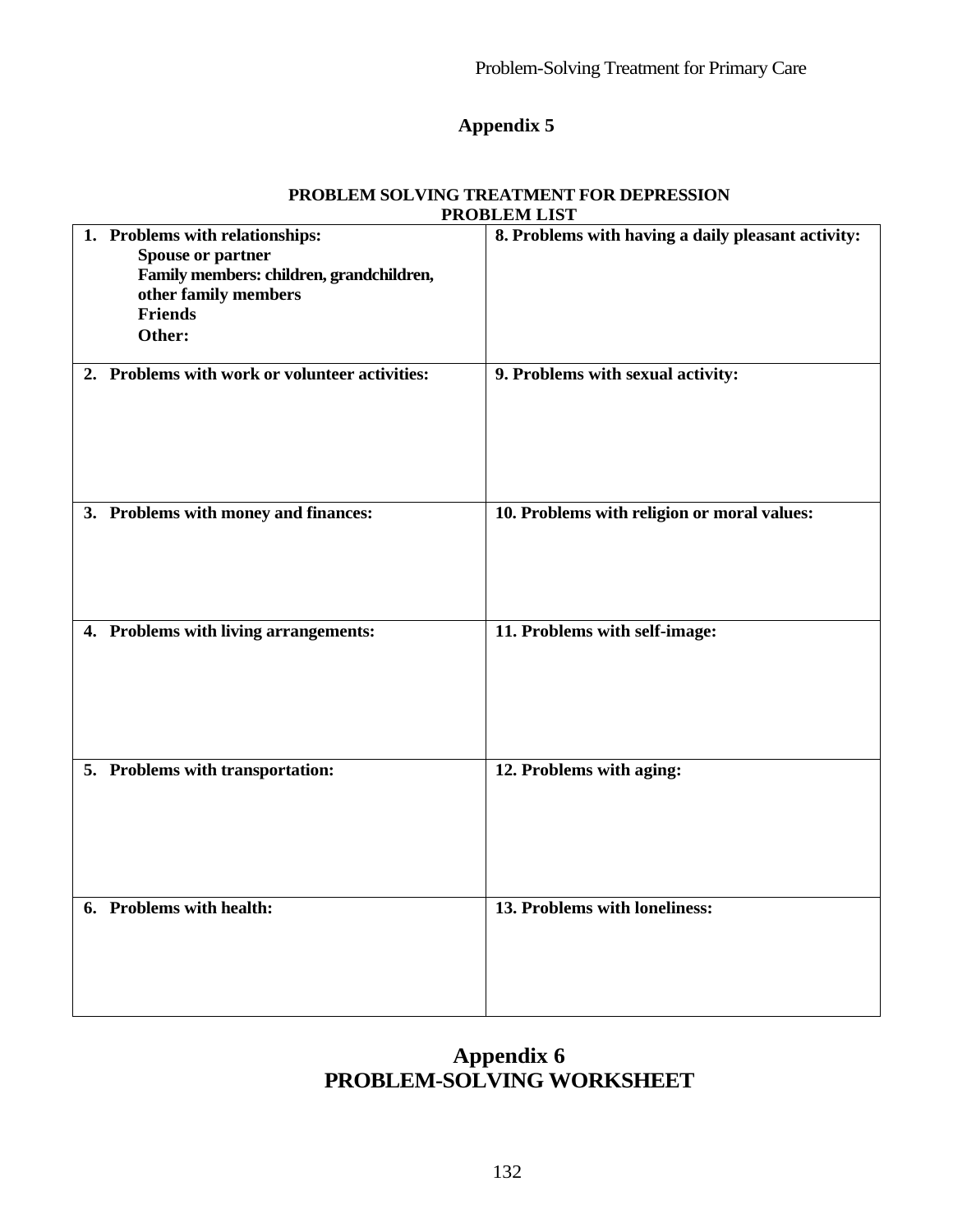**1.** 

Name: <u>Date:</u> Date: <u>Date:</u> Visit #:

**Review of progress during previous week:**

Rate how satisfied you feel with your effort  $(0 - 10)$   $(0 = Not at all; 10 = Extremely):$ 

**Mood (0-10): \_\_\_**

**2. Goal:**

**3. Solutions:**

# **Problem: 4. Pros vs. Cons (Effort, Time, Money, Emotional Impact, Involving Others)**

| a)            | a) Pros $(+)$ | a) Cons $(-)$       |
|---------------|---------------|---------------------|
| b)            | b) Pros $(+)$ | $\vert$ b) Cons (-) |
| $\mathbf{c})$ | c) Pros $(+)$ | c) Cons $(-)$       |
| d)            | d) Pros $(+)$ | $d)$ Cons $(-)$     |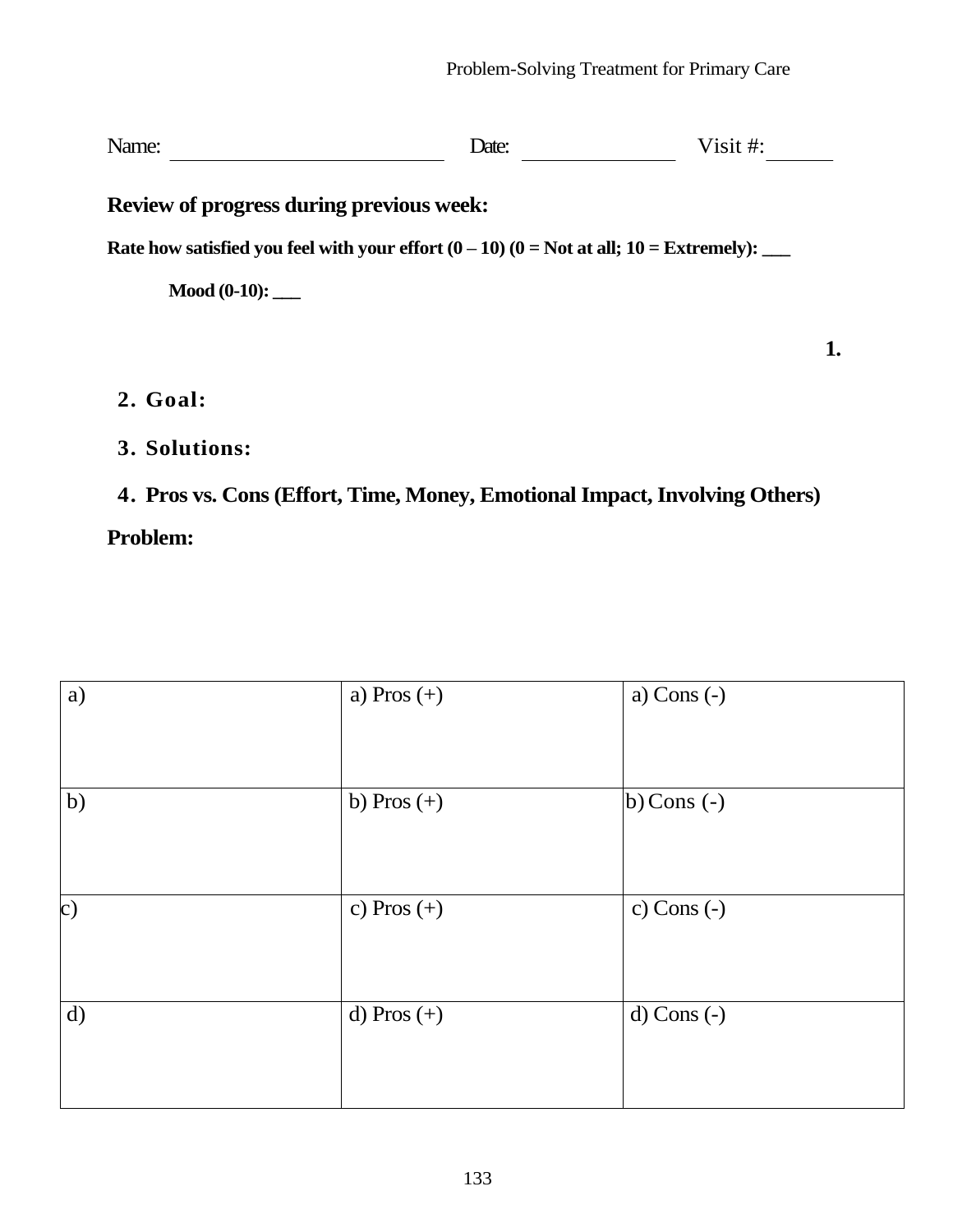| e | $\vert$ e) Pros $(+)$ | $e)$ Cons $(-)$ |
|---|-----------------------|-----------------|
|   |                       |                 |
|   |                       |                 |
|   |                       |                 |

# **5. Choice of solution:**

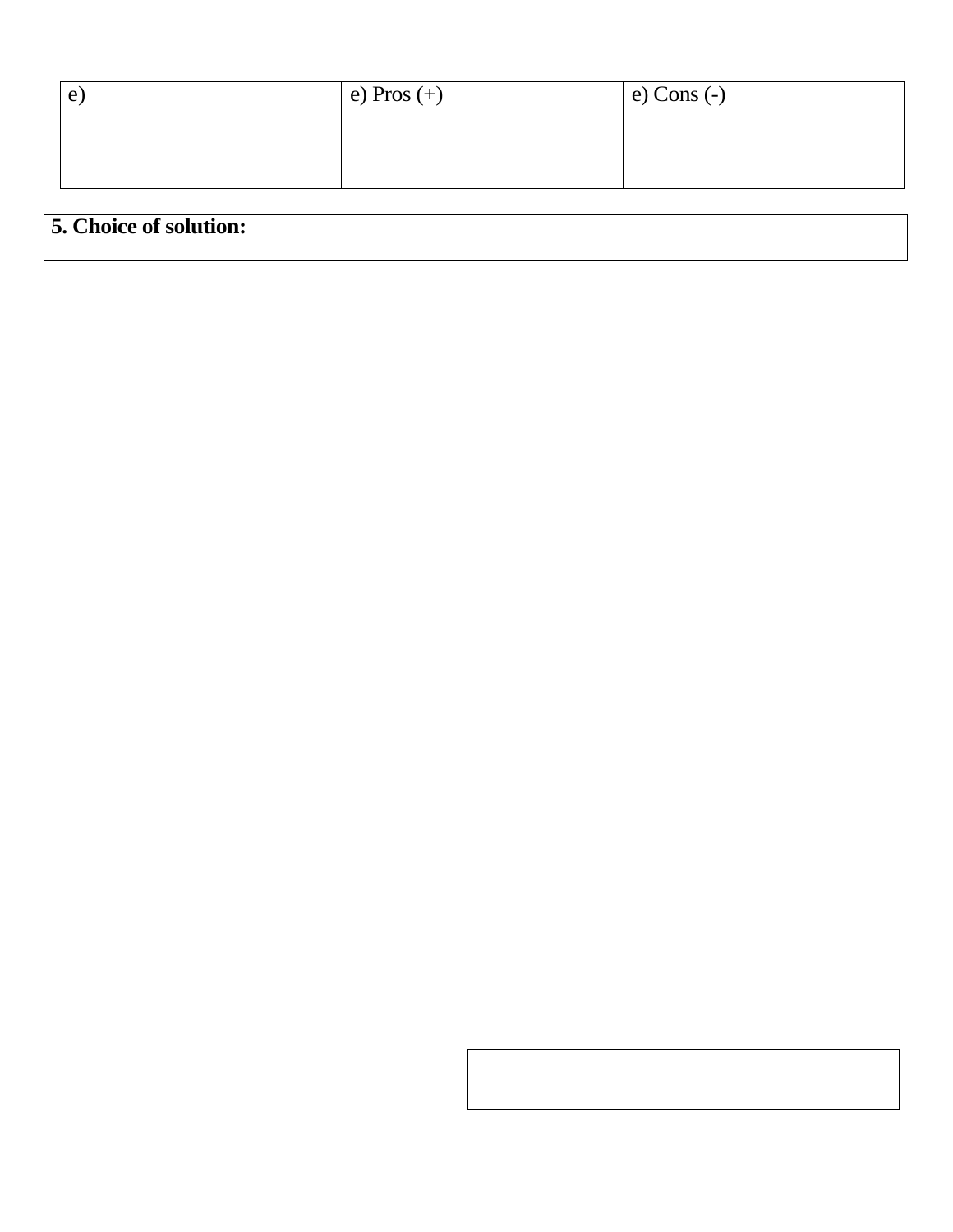| 6. Action Plan (Steps to achieve solution): | Write down the tasks you completed.            |
|---------------------------------------------|------------------------------------------------|
|                                             |                                                |
| a)                                          |                                                |
|                                             |                                                |
| b)                                          |                                                |
|                                             |                                                |
| $\mathbf{c})$                               |                                                |
|                                             |                                                |
| d)                                          |                                                |
|                                             |                                                |
|                                             | Rate how Satisfied it made you feel $(0 - 10)$ |
| <b>Pleasant Daily Activities.</b>           |                                                |
| <b>Activity</b><br><b>Date</b>              | $(0 = Not at all; 10 = Extremely)$             |
|                                             |                                                |
|                                             |                                                |
|                                             |                                                |
|                                             |                                                |
|                                             |                                                |
|                                             |                                                |
|                                             |                                                |
|                                             |                                                |
|                                             |                                                |
|                                             |                                                |
|                                             |                                                |
|                                             |                                                |

**Version 9/24/02**

Next appointment: